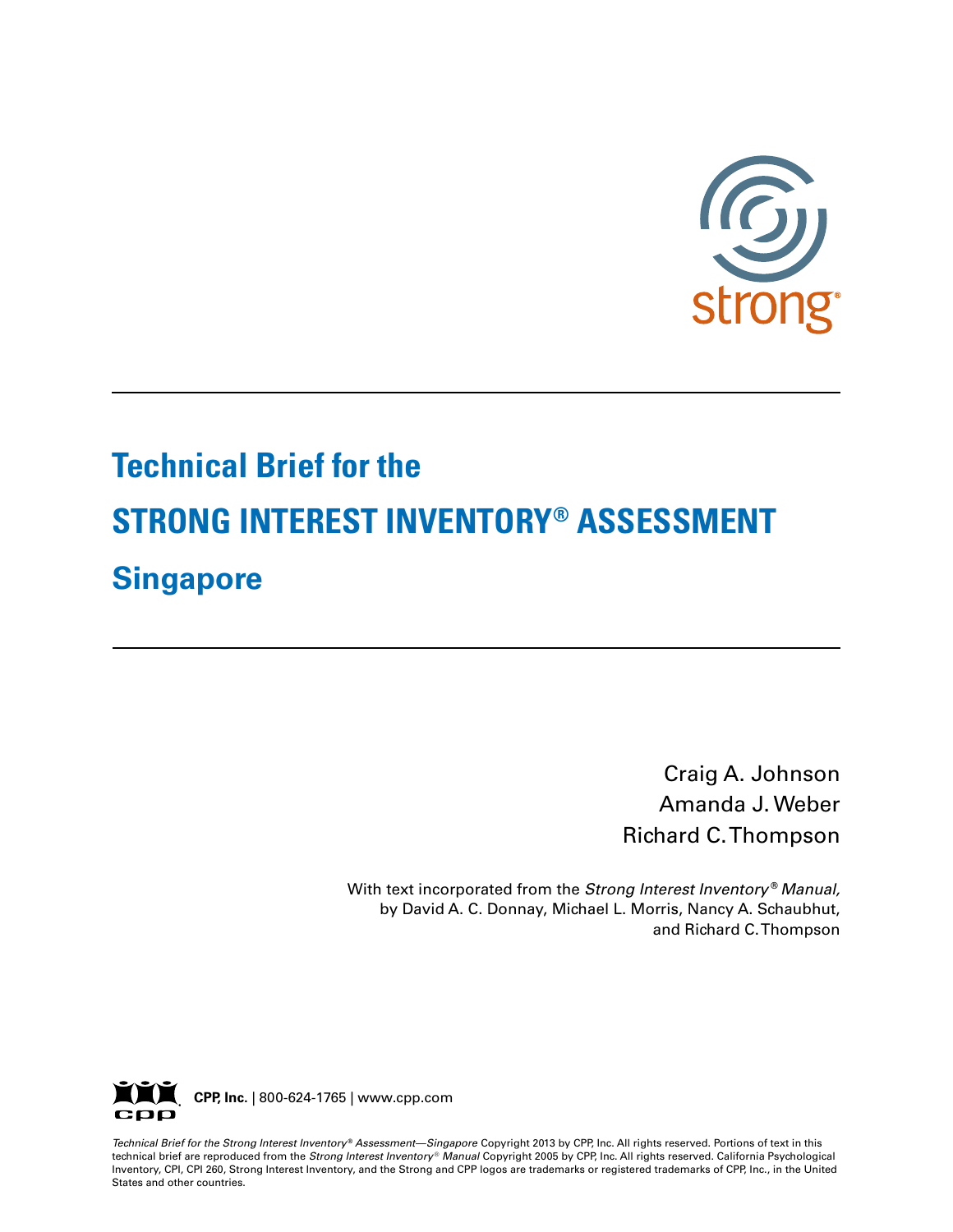### **CONTENTS**

Introduction 1 Singapore Sample Description 1 International Research on the Strong Assessment 1 General Occupational Themes 3 Interpretation of the GOTs 3 Singapore Sample Norms of the GOT Scales 4 Reliability of the GOT Scales 5 Validity of the GOT Scales 5 Basic Interest Scales 12 Interpretation of the BISs 12 Singapore Sample Norms of the BISs 16 Reliability of the BISs 18 Validity of the BISs 18

Occupational Scales 44 Singapore Sample Norms of the OSs 44 Validity of the OSs 49 Personal Style Scales 50 Interpretation of the PSSs 50 Singapore Sample Norms of the PSSs 51 Reliability of the PSSs 51 Validity of the PSSs 51 Administrative Indexes 58 Item Response Percentages 58 Total Responses Index 58 Typicality Index 58 Conclusion 64 References 65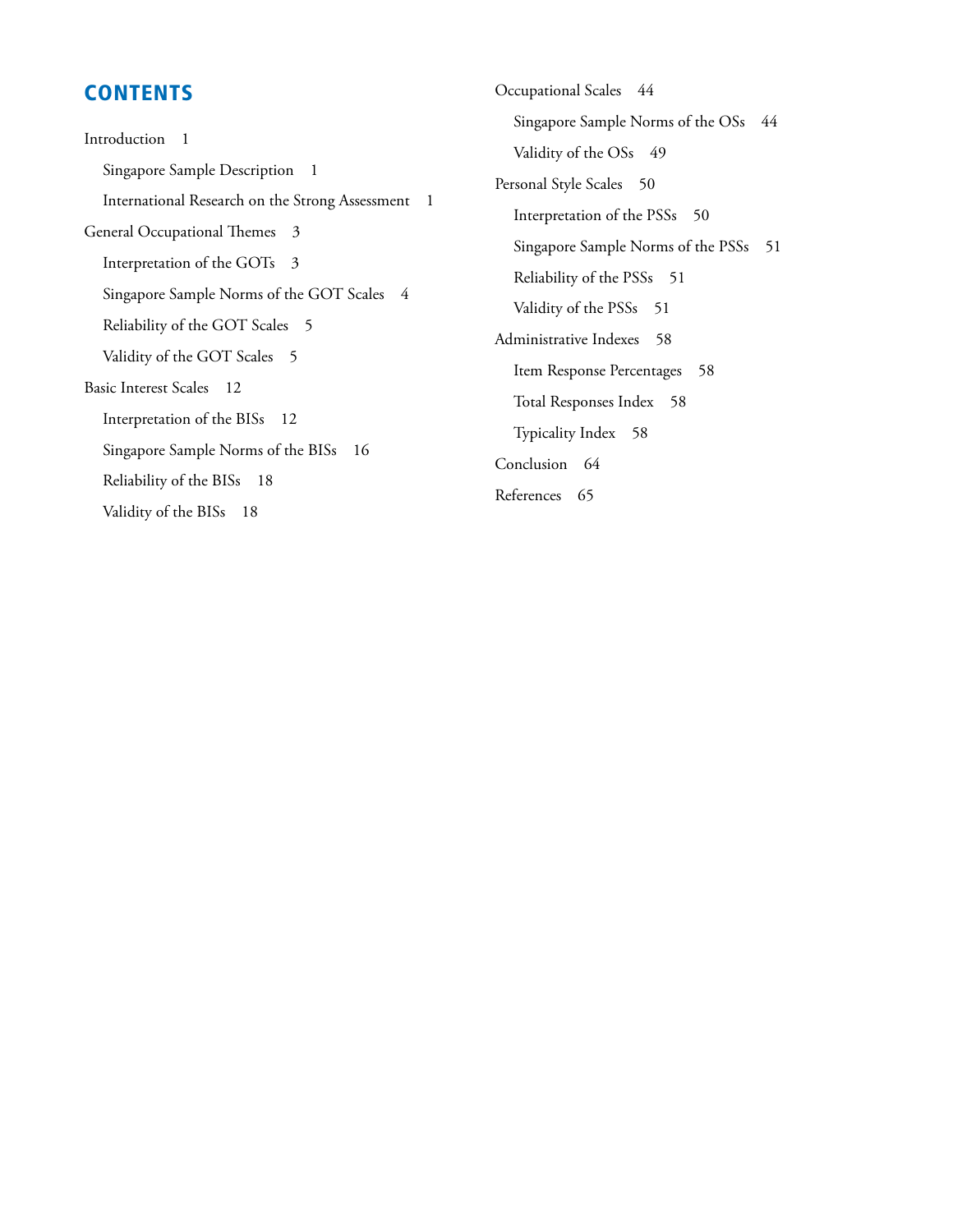### **INTRODUCTION**

The *Strong Interest Inventory*® (Strong) assessment is one of the most widely used career planning tools, helping high school and college students, as well as people in transition, make fulfilling career choices. Because the instrument is so widely used, the publisher, CPP, Inc., continues to develop translations for use in specific regions as well as to evaluate the use of North American English versions in countries or cultures where such use may be successful. This technical brief summarizes the measurement properties of the Strong assessment for a sample of English speakers in Singapore, including reliability coefficients for key measures, and correlations among Strong scales. Comparisons to the U.S. General Representative Sample (GRS) are made and similarities and differences between samples are examined. Readers are encouraged to use this document in conjunction with the *Strong Interest Inventory*® *Manual* (Donnay, Morris, Schaubhut, & Thompson, 2005) as well as the *International Technical Brief for the Strong Interest Inventory*® *Assessment* (Herk & Thompson, 2011).

The Strong assessment helps individuals match their interests with different occupational, educational, and leisure pursuits. It compares clients' level of interest on a wide range of familiar items with the interests of people who are successfully employed in different occupations. The information provided by the Strong can be used to help clients make sound educational and career decisions.

The five main types of information provided by the Strong assessment are

- General Occupational Theme (GOT) scores
- Basic Interest Scale (BIS) scores
- Occupational Scale (OS) scores
- Personal Style Scale (PSS) scores
- Administrative indexes

### Singapore Sample **DESCRIPTION**

The Singapore sample is composed of 264 individuals—134 women and 130 men—who completed the Strong assessment in North American English. Respondents' ages ranged from 18 to 63 years (*M* = 31.80, *SD* = 10.89). In the sample, 59.5% were employed full-time, 7.2% were employed parttime, 32.2% were students, and 1.1% did not provide their current employment status. The organizational levels of those who were employed and reported organizational level (*n =* 157) were as follows: 30.6% entry level, 17.2% nonsupervisory, 24.8% supervisory, 22.9% management, and 4.5% executive. All respondents reported their country of origin or residence as Singapore. The sample was obtained through the use of a third-party market research firm, sampling individuals who met CPP's criteria for inclusion. Participants were compensated for their participation.

### International Research on the Strong Assessment

A number of studies have examined the "cultural validity" of the Strong assessment. Essentially, these studies have assessed whether the underlying theories of the instrument adequately explain the results for racial/ethnic groups (Fouad & Mohler, 2004). Much of this research has focused primarily on Holland's (1959) typology, as measured by the GOTs. Studies have revealed mixed results. For example, in a literature review conducted by Carter and Swanson (1990), it was found that African Americans scored lower than Caucasians on the Realistic and Investigative Themes and higher on the Social, Enterprising, and Conventional Themes. Researchers (Park & Harrison, 1995; Sue & Kirk, 1972, 1973) have also found that Asian Americans scored higher on Realistic, Investigative, and Conventional Themes when compared to Caucasians. Studies by Goh, Lee, and Yu (2004) and Goh and Yu (2001) found slight differences on Holland's typology when looking at Chinese samples as well.

In contrast, however, Fouad, Harmon, and Borgen (1997) found that RIASEC Themes were similar across Asian American, African American, Hispanic American, and Caucasian samples. Other studies by Fouad also support the notion that minimal differences exist on Strong assessment scales; specifically, Fouad (2002) found minimal differences on the GOTs, and Fouad and Mohler (2004) found minimal differences on both the GOTs and BISs across various ethnic groups. Davison Aviles and Spokane (1999) also determined that significant differences did not exist on Holland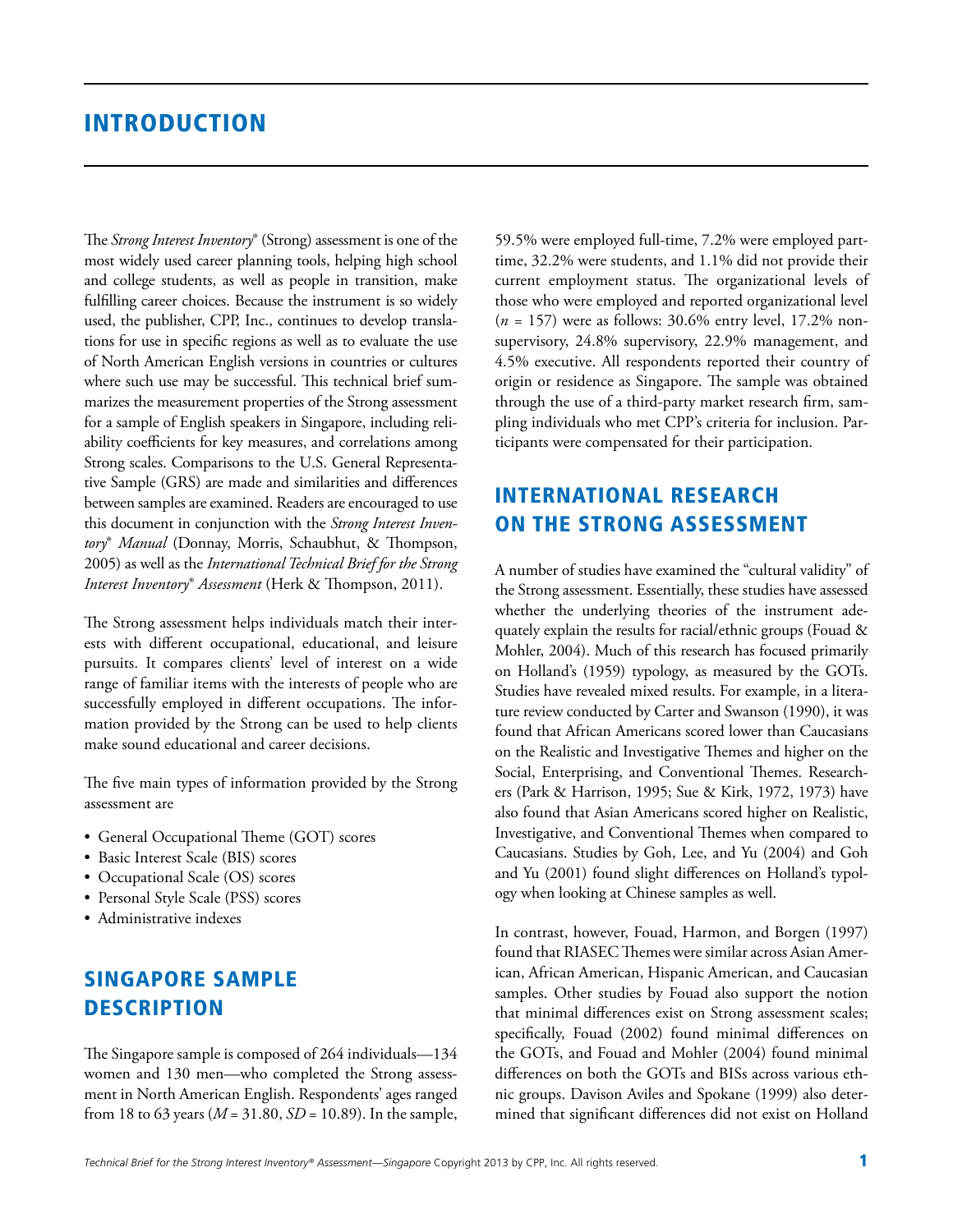Themes across Hispanic, African American, and Caucasian middle school students; although they did find differences in the manner in which students expressed their interests. Evidence supporting Holland's model, as measured by the Strong assessment, has also been found in Icelandic (Einarsdóttir, Rounds, Ægisdóttir, & Gerstein, 2002), Native Hawaiian (Oliver & Waehler, 2005), and Korean (Tak, 2004) samples. Finally, in examining the criterion-related validity of the RIASEC Themes, Lattimore and Borgen (1999) found that the Strong assessment predicted occupational membership relatively similar for African American, Asian American, Caucasian American, Hispanic American, and Native American adults.

A 2011 research initiative by Herk and Thompson, the *International Technical Brief for the Strong Interest Inventory*® *Assessment,* examined the measurement properties of Strong translations in samples whose native languages included European English, French, German, Latin American Spanish, and European Spanish. Normative data, internal reliability, and correlations between Strong scales were evaluated. Results suggested that the assessment functioned well in translated languages with results similar to those in the GRS from the United States. As reported in the brief, the consistency of results shows that the Strong can be used as a cross-cultural measure.

This technical brief provides the results of analyses examining potential differences for a sample of English speakers born or living in Singapore. Results have been arranged according to scale or type of information provided by the Strong assessment.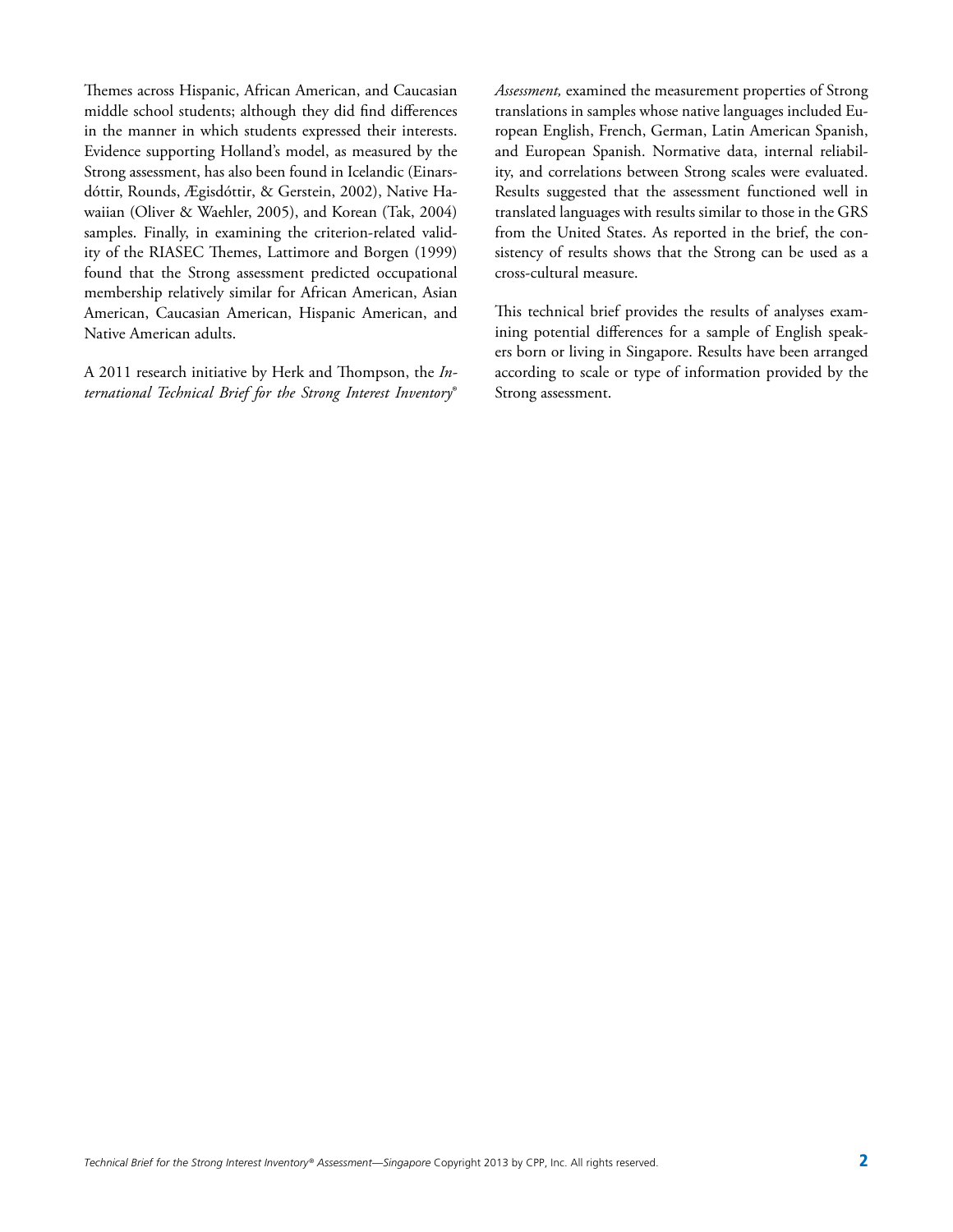The General Occupational Themes (GOTs)—developed from the work of the Strong assessment author, E. K. Strong, Jr., and vocational theorist John L. Holland—are scales that reflect an individual's overall orientation to work. Using Holland's classification system, the GOTs describe an individual's interests, work activities, potential skills, and personal values in six broad areas: Realistic (R), Investigative (I), Artistic (A), Social (S), Enterprising (E), and Conventional (C). Generally speaking, a person's interests are reflected by two or three of these Themes, combined to form a cluster of interests.

### Interpretation of the GOTs

The definitions of the GOTs, presented below, were derived in part from the work of several authors, including Holland (1973), Hansen and Campbell (1985), Gottfredson and Holland (1989), and Hansen (1992). Please refer to the *Strong Interest Inventory*® *Manual* (Donnay et al., 2005) for more detail on the theoretical foundation of the GOTs.

### Realistic (R) Theme: Building, Repairing, Working Outdoors

People who score high on the Realistic Theme like activities, jobs, and coworkers who represent interest areas such as mechanical, construction, and repair activities; nature and the outdoors; and adventurous, physical activities. They enjoy working with tools, machines, and equipment, including computers and computer networks. They are interested in action rather than thought and prefer concrete problems to ambiguous, abstract problems. On the five Strong Personal Style Scales (PSSs), they tend to score toward the "Takes chances" pole of the Risk Taking scale and toward the "Works with ideas/data/things" pole of the Work Style scale (see pp. 50–51 for descriptions of these and the other PSSs).

### Investigative (I) Theme: Researching, Analyzing, Inquiring

People who score high on the Investigative Theme have a strong scientific, inquiring orientation. They enjoy gathering information, uncovering new facts or theories, and analyzing and interpreting data. They tend to be most comfortable in academic or research environments and often pursue advanced degrees. They dislike selling and repetitive activities. They tend to score toward the "Works with ideas/ data/things" pole of the Work Style scale and toward the "Academic" pole of the Learning Environment scale. The I theme is weakly related to the "Directs others" pole of the Leadership Style scale and toward the "Accomplishes tasks as a team" pole of the Team Orientation scale, indicating that Investigative people will work with others on group projects.

### Artistic (A) Theme: Creating or Enjoying Art, Drama, Music, Writing

People who score high on the Artistic Theme value aesthetic qualities and have a need for self-expression. This Theme can be expressed by those who enjoy creating art or engaging in or viewing the arts. Artistic types frequently express their artistic interests in leisure or recreational activities as well as in vocational activities or environments. With their typical verbal-linguistic bent, they tend to be comfortable in academic or intellectual environments, as reflected in their Learning Environment scores. The spectrum of the A Theme spans the visual arts, the performing arts (e.g., music and drama), the culinary arts, and writing.

### Social (S) Theme: Helping, Instructing, Caregiving

People who score high on the Social Theme, unlike the first three Themes in the RIASEC hexagon, like to work with people: they enjoy working in groups, sharing responsibilities, and being the center of attention. Central characteristics are helping, nurturing, and caring for others, plus teaching and instructing, especially of young people. Social types like to solve problems through discussions of feelings and interactions with others. They may also enjoy working with people through leading, directing, and persuading. People with high Social Theme scores tend to score toward the "Works with people" pole of the Work Style scale, the "Directs others" pole of the Leadership Style scale, and the "Accomplishes tasks as a team" pole of the Team Orientation scale.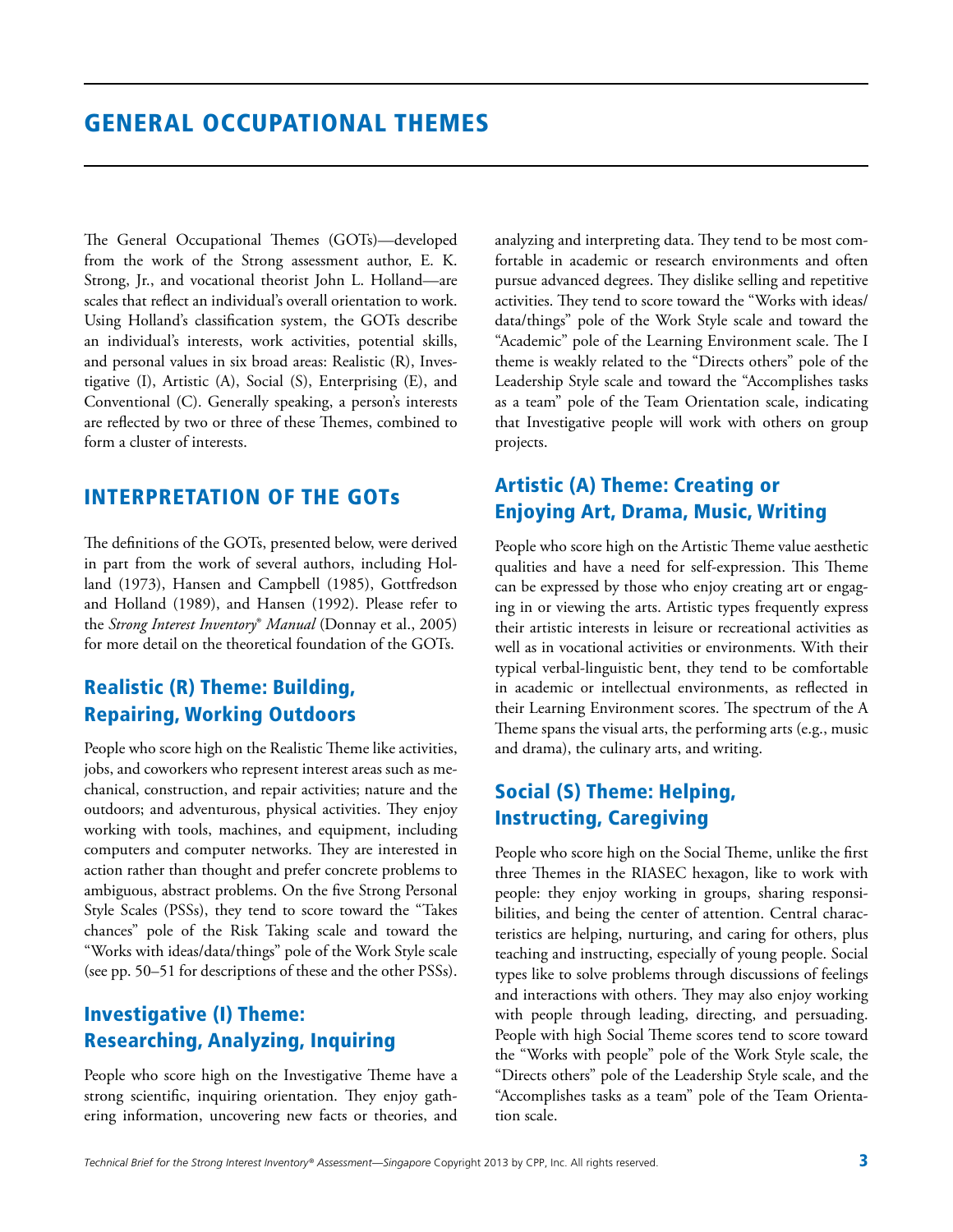### Enterprising (E) Theme: Selling, Managing, Persuading

People who score high on the Enterprising Theme are verbally facile in selling and leading. They seek positions of leadership, power, and status. They enjoy working with other people and leading them toward organizational goals and economic success. The E Theme is clearly linked with a Work Style of working with people, a Team Orientation of preferring team-based activities, and a Leadership Style of directing others. Enterprising people like to take financial and interpersonal risks and to participate in competitive activities. They are quite different from I types (opposite on the RIASEC hexagon) and tend to dislike scientific activities and long periods of intellectual effort. Scientists (e.g., physicists, biologists, mathematicians, geologists, and chemists) score low on the E Theme, reflecting that they have little interest in selling, leading, or working with people.

### Conventional (C) Theme: Accounting, Organizing, Processing Data

People who score high on the Conventional Theme especially like activities that require attention to organization, data systems, detail, and accuracy. They often enjoy mathematics and data management activities, such as accounting and investment management. Like those who score high on Enterprising, they work well in large organizations, but unlike Enterprising people they do not show a distinct preference for working with people over working with ideas or data.

### Singapore Sample Norms of the GOT Scales

The standardized scores for each of the six Themes are presented in Table 1. Means, standard deviations, and interpretive categories are listed for women and men. Standardized scores and interpretive categories were derived using the 2004 GRS. Refer to the *Strong Interest Inventory*® *Manual* (Donnay et al., 2005) for a description of this sample.

Means and standard deviations for the Singapore sample were relatively similar to those reported for the GRS. Individuals in the Singapore sample scored slightly higher than those included in the GRS. Women and men in the Singapore sample tended to have higher scores on the Conventional scale than did those in the GRS.

|                     | TABLE 1. GOT MEANS, STANDARD DEVIATIONS, AND INTERPRETIVE BOUNDARIES<br>FOR WOMEN AND MEN IN THE SINGAPORE SAMPLE |       |      |                                  |             |             |             |                  |
|---------------------|-------------------------------------------------------------------------------------------------------------------|-------|------|----------------------------------|-------------|-------------|-------------|------------------|
|                     |                                                                                                                   |       |      | <b>Standard Score Boundaries</b> |             |             |             |                  |
|                     |                                                                                                                   |       |      | <b>Very Little</b>               | Little      | Average     | High        | <b>Very High</b> |
| <b>Theme</b>        | Gender                                                                                                            | М     | SD   | $(0-10)$                         | $(11 - 25)$ | $(26 - 75)$ | $(76 - 90)$ | $(91 - 100)$     |
| <b>Realistic</b>    | Women                                                                                                             | 49.37 | 8.37 | $30 - 34$                        | $35 - 38$   | $39 - 51$   | $52 - 56$   | $57 - 87$        |
|                     | Men                                                                                                               | 56.76 | 8.15 | $30 - 43$                        | $44 - 50$   | $51 - 61$   | $62 - 66$   | $67 - 87$        |
| Investigative       | Women                                                                                                             | 50.75 | 8.87 | $26 - 35$                        | $36 - 41$   | $42 - 56$   | $57 - 62$   | $63 - 78$        |
|                     | <b>Men</b>                                                                                                        | 53.84 | 8.54 | $26 - 38$                        | $39 - 45$   | $46 - 58$   | $59 - 64$   | $65 - 78$        |
| Artistic            | Women                                                                                                             | 52.39 | 7.42 | $26 - 37$                        | $38 - 44$   | $45 - 59$   | $60 - 64$   | $65 - 76$        |
|                     | Men                                                                                                               | 52.25 | 8.58 | $26 - 36$                        | $37 - 42$   | $43 - 56$   | $57 - 62$   | $63 - 76$        |
| <b>Social</b>       | Women                                                                                                             | 54.77 | 9.30 | $23 - 39$                        | $40 - 46$   | $47 - 59$   | $60 - 65$   | $66 - 83$        |
|                     | <b>Men</b>                                                                                                        | 55.17 | 9.21 | $23 - 35$                        | $36 - 41$   | $42 - 55$   | $56 - 60$   | $61 - 83$        |
| <b>Enterprising</b> | Women                                                                                                             | 52.27 | 9.13 | $21 - 37$                        | $38 - 42$   | $43 - 56$   | $57 - 62$   | $63 - 80$        |
|                     | <b>Men</b>                                                                                                        | 53.71 | 9.18 | $21 - 37$                        | $38 - 43$   | $44 - 58$   | $59 - 64$   | $65 - 80$        |
| Conventional        | Women                                                                                                             | 55.09 | 9.81 | $27 - 35$                        | $36 - 42$   | $43 - 57$   | $58 - 64$   | $65 - 90$        |
|                     | <b>Men</b>                                                                                                        | 58.98 | 9.67 | $27 - 38$                        | $39 - 44$   | $45 - 57$   | $58 - 63$   | $64 - 90$        |
|                     |                                                                                                                   |       |      |                                  |             |             |             |                  |

*Note: N* = 264 (134 women and 130 men). Numbers in parentheses under categories are percentiles.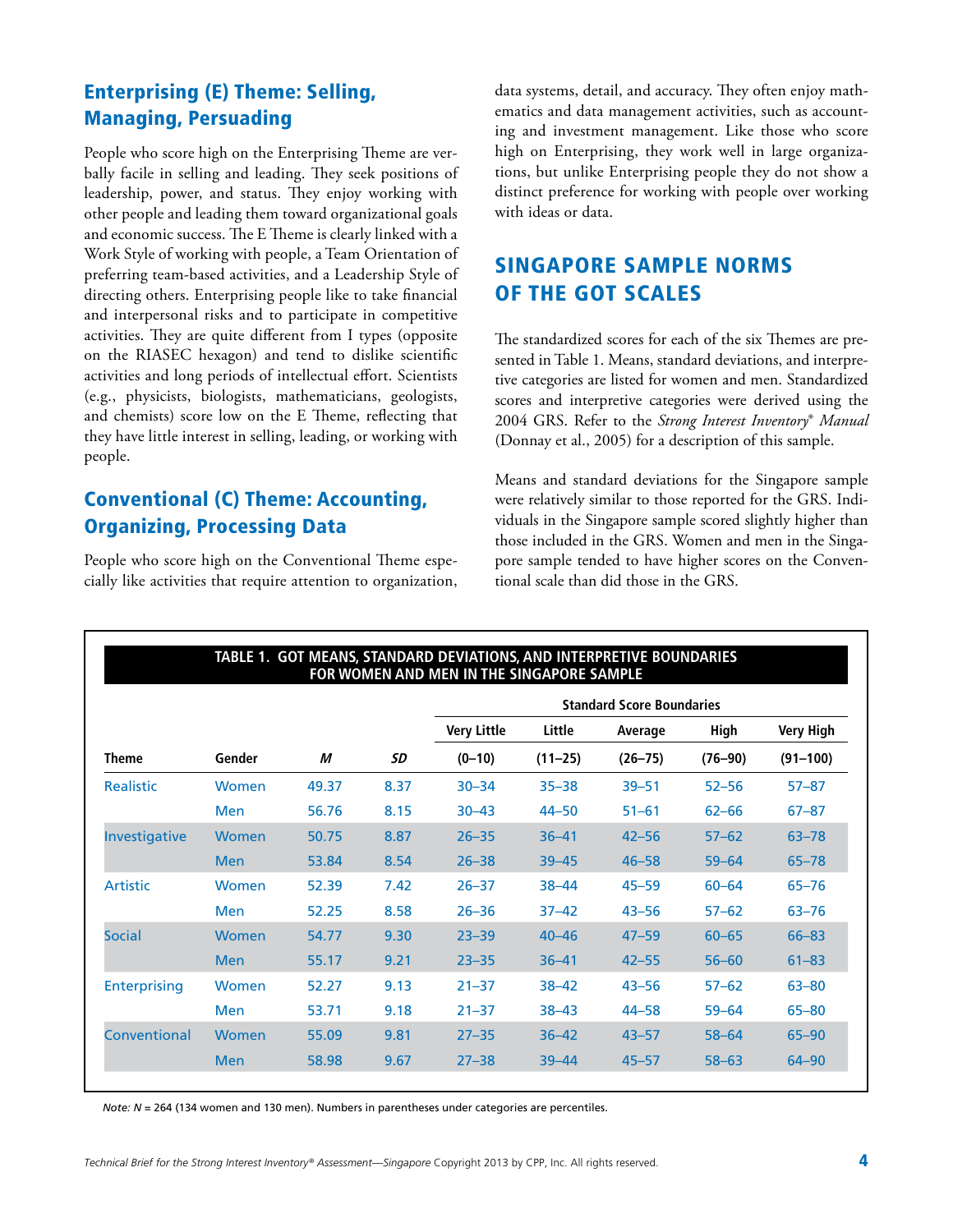### Reliability of the GOT Scales

Cronbach's alpha was used to examine the reliability of the GOTs. Results are presented in Table 2. GOT alphas ranged from .92 to .94, with a median of .93. This is similar to the median GOT alpha of .92 reported in the Strong manual.

### Validity of the GOT Scales

The convergent validity of the GOTs was examined by assessing the relationships between the GOT scales (i.e., the intercorrelations between the six scales), as well as the relationships between the GOT scales and the other scales of the Strong assessment (e.g., the correlations between the GOTs and the OSs). The following sections present these findings.

### Intercorrelations Between the GOTs

Tables 3 and 4 show the intercorrelations between each of the six GOTs. These correlations are shown for all

| <b>TABLE 2. GOT RELIABILITY STATISTICS</b><br>IN THE SINGAPORE SAMPLE |                  |  |  |  |
|-----------------------------------------------------------------------|------------------|--|--|--|
| <b>Theme</b>                                                          | Cronbach's Alpha |  |  |  |
| <b>Realistic</b>                                                      | .93              |  |  |  |
| Investigative                                                         | .92              |  |  |  |
| Artistic                                                              | .94              |  |  |  |
| Social                                                                | -93              |  |  |  |
| <b>Enterprising</b>                                                   | .92              |  |  |  |
| Conventional                                                          | .93              |  |  |  |
|                                                                       |                  |  |  |  |

*Note: N* = 264.

individuals in Table 3 and separately by gender in Table 4. As shown, the largest correlations are between the Artistic and Social scales and the Social and Enterprising scales for the overall sample. In looking at the samples by gender, we see that these scales also had the largest correlations for both women and men.

|                  |                  | TABLE 3. INTERCORRELATIONS BETWEEN THE GOTS IN THE SINGAPORE SAMPLE |                 |               |                     |              |
|------------------|------------------|---------------------------------------------------------------------|-----------------|---------------|---------------------|--------------|
| <b>Theme</b>     | <b>Realistic</b> | Investigative                                                       | <b>Artistic</b> | <b>Social</b> | <b>Enterprising</b> | Conventional |
| <b>Realistic</b> |                  | .65                                                                 | .57             | .51           | .48                 | .62          |
| Investigative    | .65              |                                                                     | .57             | .57           | .41                 | .60          |
| Artistic         | .57              | .57                                                                 |                 | .73           | .67                 | .52          |
| Social           | .51              | .57                                                                 | .73             |               | .76                 | .63          |
| Enterprising     | .48              | .41                                                                 | .67             | .76           |                     | .62          |
| Conventional     | .62              | .60                                                                 | .52             | .63           | .62                 |              |

*Note: N* = 264.

| <b>Theme</b>        | <b>Realistic</b> | Investigative | <b>Artistic</b> | <b>Social</b> | Enterprising | Conventional |
|---------------------|------------------|---------------|-----------------|---------------|--------------|--------------|
| Realistic           |                  | .60           | .54             | .51           | .44          | .60          |
| Investigative       | .69              |               | .43             | .51           | .34          | .48          |
| <b>Artistic</b>     | .72              | .73           |                 | .68           | .63          | .40          |
| Social              | .59              | .66           | .78             |               | .73          | .60          |
| <b>Enterprising</b> | .55              | .47           | .70             | .79           |              | .59          |
| Conventional        | .61              | .70           | .65             | .68           | .65          |              |

*Note: N* = 264. For correlations above the diagonal, women *n* = 134; below the diagonal, men *n* = 130.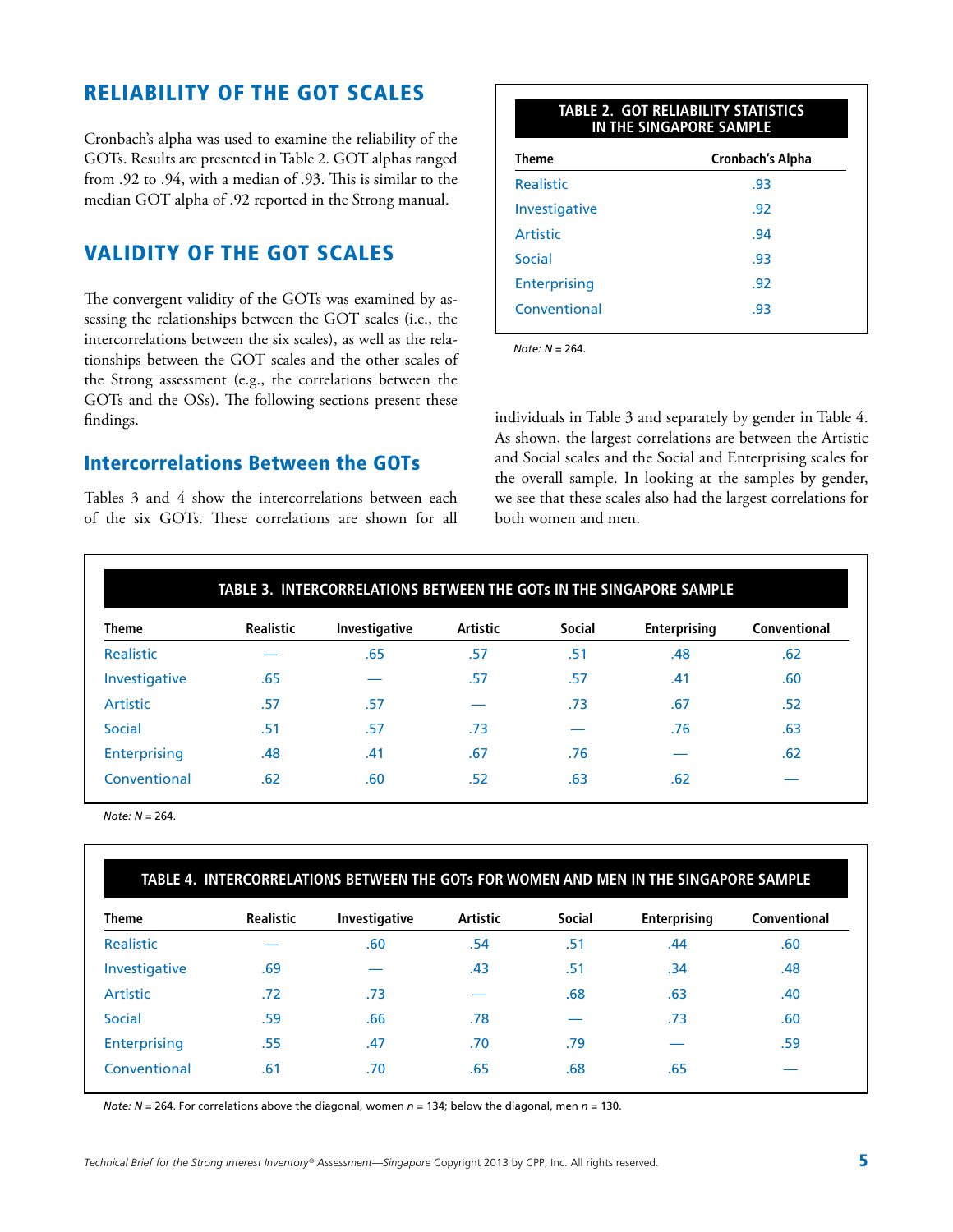While intercorrelations between GOTs tended to be larger for women and men in the Singapore sample than in the GRS, the pattern of relationships and trends was similar. For example, the strongest relationships for both women and men in both samples were between the Social and Artistic scales. The largest difference between the Singapore sample and the GRS for women was the relationship between the Conventional and Artistic scales, and for men it was between the Realistic and Artistic scales.

### Relationship Between the GOTs and the OSs

The GOTs can provide a global view of an individual's occupational orientation. It is expected that people with common interests and preferences for similar work environments might subsequently choose similar jobs. Thus, when correlating the GOTs with the Occupational Scales (OSs), certain relationships are expected. Tables 5–10 illustrate the relationship between the GOTs and the OSs for each of the six Themes. The 10 OSs with the strongest relationship, as well as the 10 OSs with the weakest relationship, are presented for women and men.

Results indicate that the patterns of relationships commonly found between the GOTs and OSs were found in the Singapore sample as well. For instance, women in both the GRS and Singapore sample who scored high on the Investigative Theme scored highest on the Science Teacher OS. Additionally, men in the GRS and in the Singapore sample who scored high on the Realistic Theme scored high on the Firefighter OS.

| <b>Female Occupational Scale</b>    | Women r | <b>Male Occupational Scale</b>      | Men r  |
|-------------------------------------|---------|-------------------------------------|--------|
| <b>Engineering Technician</b>       | .88     | Firefighter                         | .87    |
| Firefighter                         | .88     | <b>Computer &amp; IS Manager</b>    | .83    |
| <b>Technical Support Specialist</b> | .82     | <b>Engineer</b>                     | .83    |
| <b>Military Officer</b>             | .81     | <b>Network Administrator</b>        | .82    |
| <b>Network Administrator</b>        | .80     | <b>Software Developer</b>           | .81    |
| <b>Computer Programmer</b>          | .78     | <b>Technical Support Specialist</b> | .80    |
| <b>Engineer</b>                     | .77     | <b>Computer Systems Analyst</b>     | .79    |
| <b>Law Enforcement Officer</b>      | .76     | <b>Computer/Mathematics Manager</b> | .79    |
| <b>Military Enlisted</b>            | .75     | <b>Respiratory Therapist</b>        | .76    |
| Chiropractor                        | .75     | <b>Military Officer</b>             | .76    |
| <b>Mental Health Counselor</b>      | $-.17$  | <b>Advertising Account Manager</b>  | $-.17$ |
| <b>Medical Illustrator</b>          | $-.20$  | <b>Automobile Mechanic</b>          | $-.19$ |
| <b>Musician</b>                     | $-.21$  | Landscape/Grounds Manager           | $-.19$ |
| Farmer/Rancher                      | $-.26$  | <b>Restaurant Manager</b>           | $-.28$ |
| <b>Production Worker</b>            | $-.27$  | <b>Musician</b>                     | $-.28$ |
| Photographer                        | $-.30$  | <b>Graphic Designer</b>             | $-.31$ |
| <b>Advertising Account Manager</b>  | $-.41$  | <b>Interior Designer</b>            | $-.36$ |
| <b>Financial Analyst</b>            | $-.43$  | <b>Biologist</b>                    | $-.44$ |
| <b>Buyer</b>                        | $-.55$  | <b>Artist</b>                       | $-.49$ |
| <b>Artist</b>                       | $-.58$  | Farmer/Rancher                      | $-.58$ |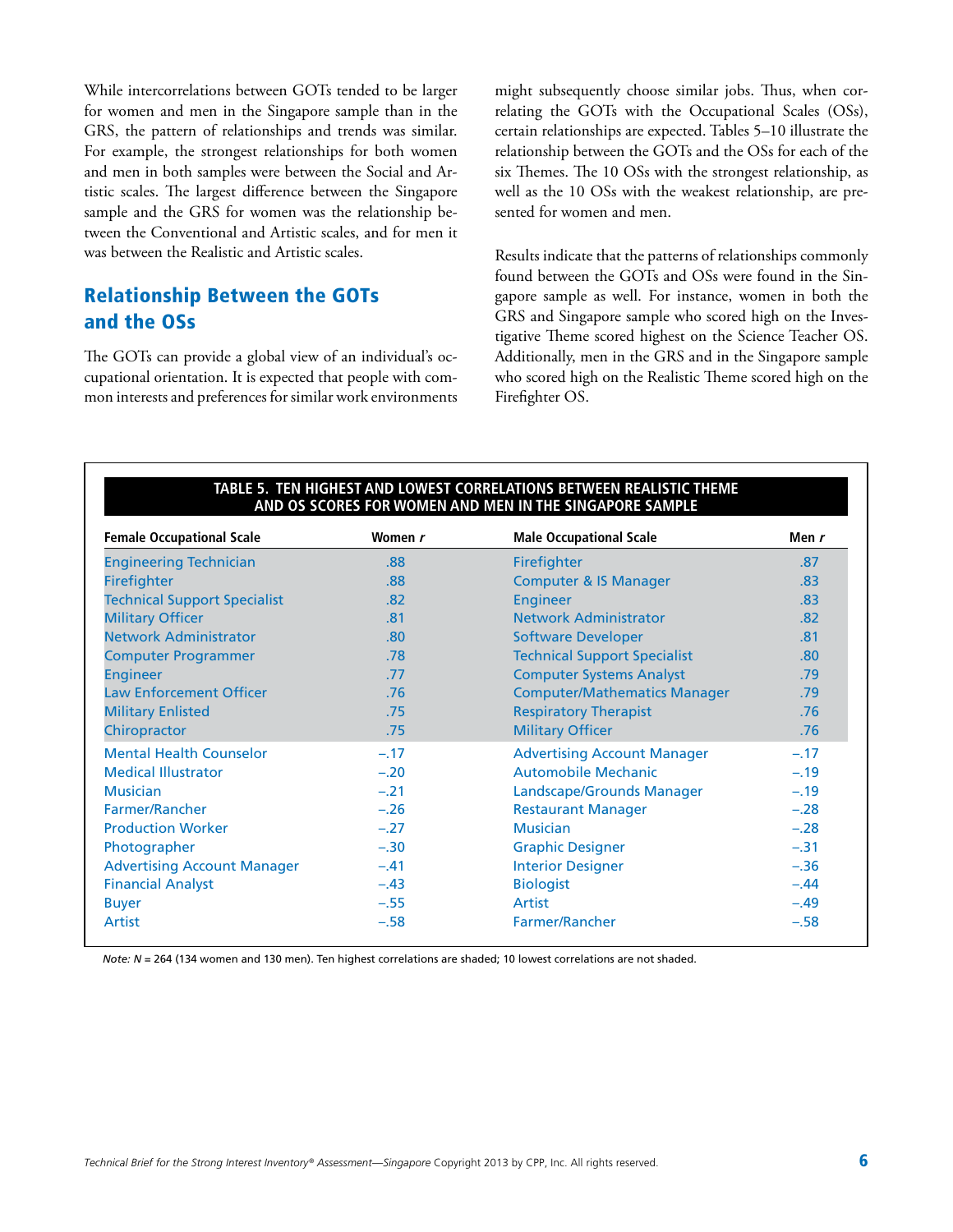#### **Table 6. Ten Highest and Lowest Correlations Between Investigative Theme and OS Scores for Women and Men in the Singapore Sample**

| <b>Female Occupational Scale</b>   | Women r | <b>Male Occupational Scale</b>   | Men r  |
|------------------------------------|---------|----------------------------------|--------|
| <b>Science Teacher</b>             | .88     | Optometrist                      | .87    |
| Chiropractor                       | .85     | <b>Science Teacher</b>           | .85    |
| <b>Optometrist</b>                 | .84     | <b>Respiratory Therapist</b>     | .84    |
| Pharmacist                         | .84     | Psychologist                     | .84    |
| <b>Registered Nurse</b>            | .83     | <b>Engineer</b>                  | .84    |
| <b>Dentist</b>                     | .82     | <b>Medical Technologist</b>      | .82    |
| <b>University Faculty Member</b>   | .82     | Pharmacist                       | .82    |
| Geographer                         | .81     | <b>Dentist</b>                   | .82    |
| <b>Engineer</b>                    | .80     | <b>University Faculty Member</b> | .79    |
| <b>Engineering Technician</b>      | .76     | Chiropractor                     | .79    |
| <b>Interior Designer</b>           | $-.25$  | <b>Buyer</b>                     | $-.30$ |
| <b>Financial Analyst</b>           | $-.31$  | Optician                         | $-.32$ |
| Paralegal                          | $-.34$  | <b>Florist</b>                   | $-.39$ |
| <b>Production Worker</b>           | $-.38$  | <b>Interior Designer</b>         | $-.43$ |
| <b>Florist</b>                     | $-.40$  | <b>Automobile Mechanic</b>       | $-.43$ |
| Photographer                       | $-.42$  | Landscape/Grounds Manager        | $-.44$ |
| Farmer/Rancher                     | $-.50$  | Artist                           | $-.45$ |
| Artist                             | $-.58$  | <b>Law Enforcement Officer</b>   | $-.50$ |
| <b>Advertising Account Manager</b> | $-.61$  | <b>Restaurant Manager</b>        | $-.53$ |
| <b>Buyer</b>                       | $-.63$  | Farmer/Rancher                   | $-.62$ |

*Note: N* = 264 (134 women and 130 men). Ten highest correlations are shaded; 10 lowest correlations are not shaded.

#### **Table 7. Ten Highest and Lowest Correlations Between Artistic Theme and OS Scores for Women and Men in the Singapore Sample**

| <b>Female Occupational Scale</b>      | Women r          | <b>Male Occupational Scale</b>      | Men r            |
|---------------------------------------|------------------|-------------------------------------|------------------|
| <b>Editor</b>                         | .93              | <b>Arts/Entertainment Manager</b>   | .94              |
| <b>ESL Instructor</b>                 | .89              | Editor                              | .92 <sub>0</sub> |
| <b>English Teacher</b>                | .88              | <b>English Teacher</b>              | .89              |
| <b>Arts/Entertainment Manager</b>     | .88              | <b>Urban &amp; Regional Planner</b> | .86              |
| <b>Technical Writer</b>               | .83              | <b>Secondary School Teacher</b>     | .85              |
| <b>Graphic Designer</b>               | .80              | <b>Instructional Coordinator</b>    | .85              |
| <b>Instructional Coordinator</b>      | .80 <sub>1</sub> | Attorney                            | .83              |
| <b>Technical Sales Representative</b> | .76              | <b>Public Administrator</b>         | .83              |
| <b>Religious/Spiritual Leader</b>     | .75              | Chiropractor                        | .82              |
| <b>Urban &amp; Regional Planner</b>   | .75              | <b>Rehabilitation Counselor</b>     | .82              |
| <b>Medical Illustrator</b>            | $-.08$           | <b>Law Enforcement Officer</b>      | $-.42$           |
| Mathematician                         | $-.12$           | Optician                            | $-.43$           |
| <b>Buyer</b>                          | $-.12$           | <b>Military Enlisted</b>            | $-.44$           |
| Physician                             | $-.20$           | Electrician                         | $-.45$           |
| <b>Radiologic Technologist</b>        | $-.23$           | Landscape/Grounds Manager           | $-.47$           |
| Artist                                | $-.42$           | <b>Emergency Medical Technician</b> | $-.47$           |
| <b>Medical Technician</b>             | $-.47$           | Radiologic Technologist             | $-.50$           |
| Farmer/Rancher                        | $-.58$           | <b>Biologist</b>                    | $-.55$           |
| <b>Financial Analyst</b>              | $-.62$           | <b>Automobile Mechanic</b>          | $-.72$           |
| <b>Production Worker</b>              | $-.78$           | Farmer/Rancher                      | $-.90$           |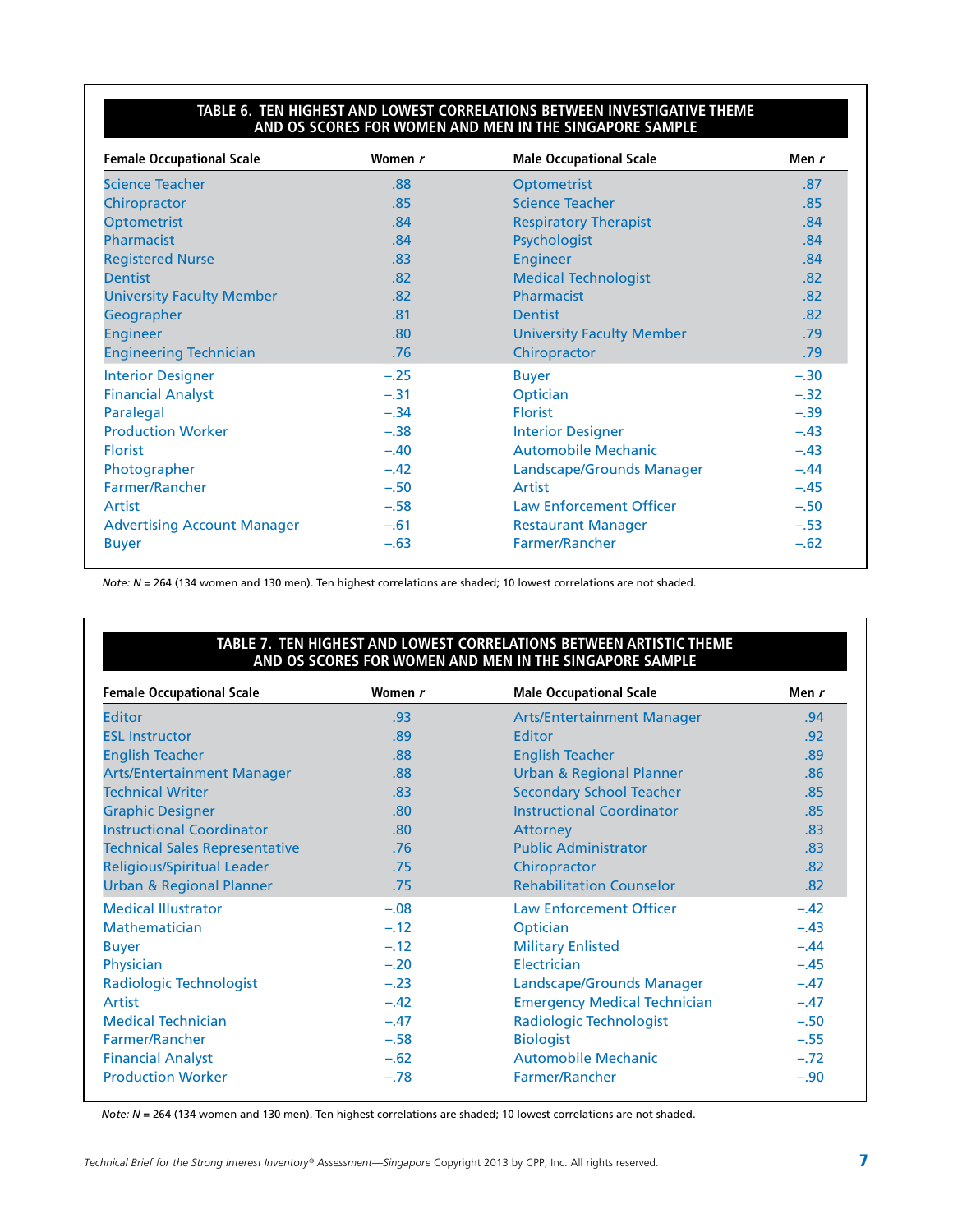#### **Table 8. Ten Highest and Lowest Correlations Between Social Theme and OS Scores for Women and Men in the Singapore Sample**

| <b>Female Occupational Scale</b>   | Women r | <b>Male Occupational Scale</b>    | Men $r$ |
|------------------------------------|---------|-----------------------------------|---------|
| <b>Elementary School Teacher</b>   | .90     | <b>Community Service Director</b> | .92     |
| <b>Rehabilitation Counselor</b>    | .90     | <b>Secondary School Teacher</b>   | .92     |
| <b>Secondary School Teacher</b>    | .89     | Middle School Teacher             | .92     |
| <b>Religious/Spiritual Leader</b>  | .88     | <b>Elementary School Teacher</b>  | .92     |
| <b>School Counselor</b>            | .87     | <b>Religious/Spiritual Leader</b> | .91     |
| Middle School Teacher              | .86     | <b>Rehabilitation Counselor</b>   | .90     |
| <b>Social Worker</b>               | .85     | <b>Instructional Coordinator</b>  | .89     |
| <b>Special Education Teacher</b>   | .84     | <b>Recreation Therapist</b>       | .87     |
| <b>Instructional Coordinator</b>   | .84     | <b>School Counselor</b>           | .86     |
| <b>University Administrator</b>    | .82     | <b>University Administrator</b>   | .86     |
| Physician                          | $-.13$  | <b>Military Enlisted</b>          | $-.36$  |
| <b>Advertising Account Manager</b> | $-.15$  | <b>Radiologic Technologist</b>    | $-.38$  |
| <b>R&amp;D Manager</b>             | $-.19$  | Electrician                       | $-.39$  |
| Photographer                       | $-.22$  | <b>Law Enforcement Officer</b>    | $-.41$  |
| <b>Medical Technician</b>          | $-.34$  | Landscape/Grounds Manager         | $-.47$  |
| Farmer/Rancher                     | $-.35$  | Geologist                         | $-.55$  |
| <b>Financial Analyst</b>           | $-.38$  | <b>Biologist</b>                  | $-.59$  |
| <b>Production Worker</b>           | $-.42$  | Automobile Mechanic               | $-.63$  |
| <b>Medical Illustrator</b>         | $-.48$  | Artist                            | $-.64$  |
| Artist                             | $-.72$  | <b>Farmer/Rancher</b>             | $-.75$  |

*Note: N* = 264 (134 women and 130 men). Ten highest correlations are shaded; 10 lowest correlations are not shaded.

#### **Table 9. Ten Highest and Lowest Correlations Between Enterprising Theme and OS Scores for Women and Men in the Singapore Sample**

| <b>Female Occupational Scale</b>       | Women r | <b>Male Occupational Scale</b>         | Men r            |
|----------------------------------------|---------|----------------------------------------|------------------|
| <b>Wholesale Sales Representative</b>  | .92     | <b>Wholesale Sales Representative</b>  | .92 <sub>0</sub> |
| <b>Realtor</b>                         | .92     | <b>Technical Sales Representative</b>  | .91              |
| <b>Securities Sales Agent</b>          | .90     | <b>Securities Sales Agent</b>          | .91              |
| <b>Sales Manager</b>                   | .90     | <b>Sales Manager</b>                   | .90 <sub>1</sub> |
| <b>Restaurant Manager</b>              | .88     | <b>Operations Manager</b>              | .89              |
| <b>Personal Financial Advisor</b>      | .88     | <b>Purchasing Agent</b>                | .88              |
| <b>Technical Sales Representative</b>  | .88     | <b>Marketing Manager</b>               | .88              |
| <b>Operations Manager</b>              | .87     | <b>Top Executive, Business/Finance</b> | .88              |
| <b>Top Executive, Business/Finance</b> | .86     | Loan Officer/Counselor                 | .88 <sub>1</sub> |
| <b>Marketing Manager</b>               | .86     | <b>Personal Financial Advisor</b>      | .87              |
| Mathematician                          | $-.27$  | Electrician                            | $-.38$           |
| Geologist                              | $-.27$  | Landscape/Grounds Manager              | $-.38$           |
| <b>Biologist</b>                       | $-.28$  | Forester                               | $-.41$           |
| Farmer/Rancher                         | $-.36$  | <b>Radiologic Technologist</b>         | $-.42$           |
| <b>Radiologic Technologist</b>         | $-.40$  | <b>Automobile Mechanic</b>             | $-.55$           |
| <b>Production Worker</b>               | $-.41$  | <b>Mathematician</b>                   | $-.63$           |
| Physician                              | $-.48$  | <b>Farmer/Rancher</b>                  | $-.68$           |
| <b>Medical Illustrator</b>             | $-.52$  | Artist                                 | $-.70$           |
| <b>Medical Technician</b>              | $-.57$  | Geologist                              | $-.75$           |
| Artist                                 | $-.69$  | <b>Biologist</b>                       | $-.83$           |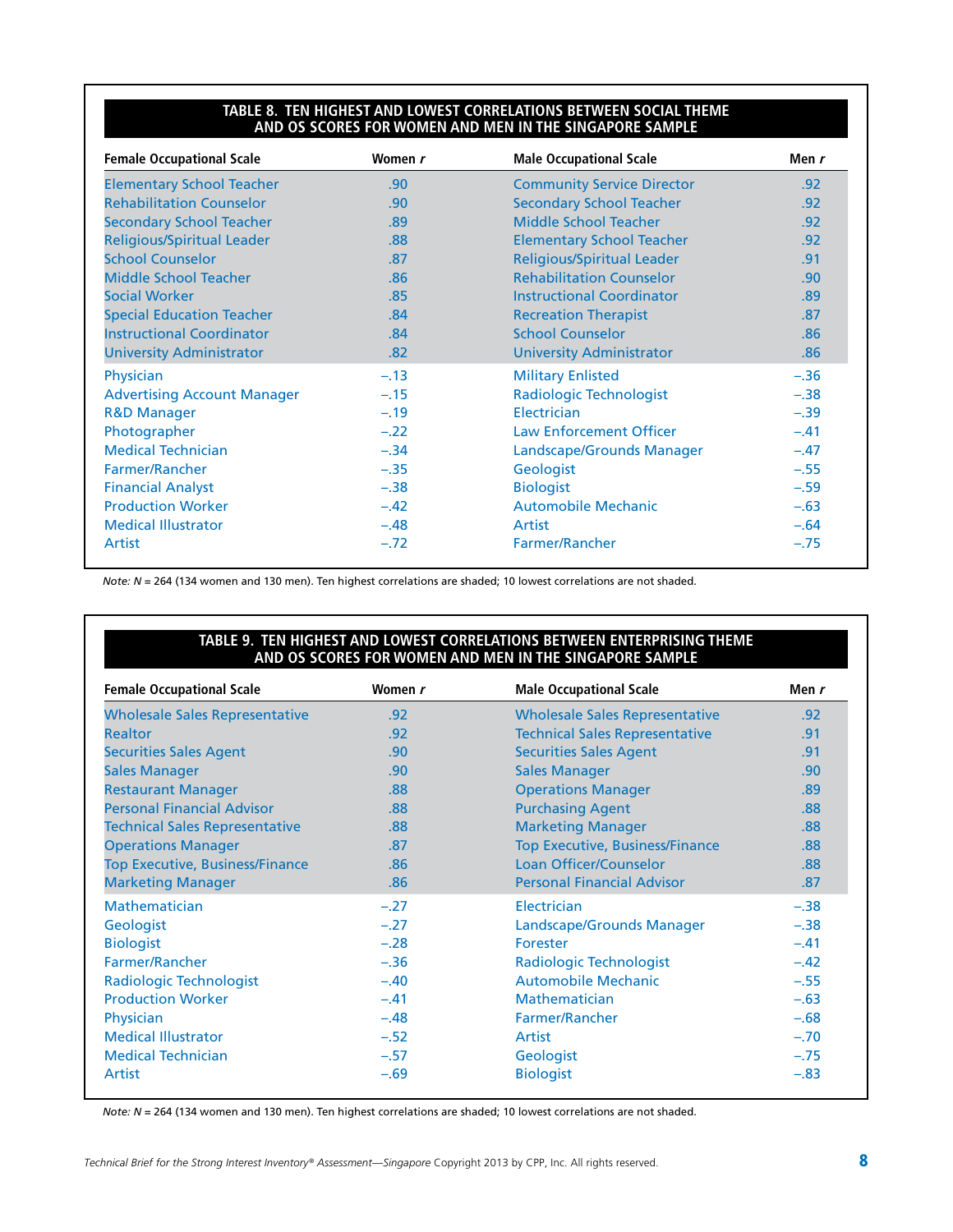#### **Table 10. Ten Highest and Lowest Correlations Between Conventional Theme and OS Scores for Women and Men in the Singapore Sample**

| <b>Female Occupational Scale</b>       | Women r | <b>Male Occupational Scale</b>         | Men r  |
|----------------------------------------|---------|----------------------------------------|--------|
| <b>Auditor</b>                         | .83     | <b>Auditor</b>                         | .88    |
| Accountant                             | .83     | Accountant                             | .87    |
| <b>Credit Manager</b>                  | .79     | <b>Financial Manager</b>               | .84    |
| <b>Administrative Assistant</b>        | .79     | <b>Customer Service Representative</b> | .84    |
| <b>Financial Manager</b>               | .77     | <b>Business/Finance Supervisor</b>     | .82    |
| <b>Customer Service Representative</b> | .77     | <b>Health Information Specialist</b>   | .81    |
| <b>Business/Finance Supervisor</b>     | .75     | <b>Financial Analyst</b>               | .80    |
| <b>Software Developer</b>              | .74     | <b>Administrative Assistant</b>        | .80    |
| <b>Technical Support Specialist</b>    | .74     | <b>Credit Manager</b>                  | .80    |
| <b>Computer/Mathematics Manager</b>    | .72     | <b>Management Analyst</b>              | .79    |
| Physician                              | $-.13$  | <b>Interior Designer</b>               | $-.28$ |
| <b>Speech Pathologist</b>              | $-.16$  | <b>Musician</b>                        | $-.28$ |
| <b>Medical Technician</b>              | $-.19$  | Geologist                              | $-.34$ |
| <b>Buyer</b>                           | $-.24$  | <b>Law Enforcement Officer</b>         | $-.35$ |
| <b>Mental Health Counselor</b>         | $-.28$  | Landscape/Grounds Manager              | $-.38$ |
| <b>Musician</b>                        | $-.34$  | <b>Automobile Mechanic</b>             | $-.40$ |
| <b>Advertising Account Manager</b>     | $-.40$  | <b>Graphic Designer</b>                | $-.52$ |
| Photographer                           | $-.57$  | <b>Biologist</b>                       | $-.57$ |
| <b>Medical Illustrator</b>             | $-.61$  | Farmer/Rancher                         | $-.57$ |
| Artist                                 | $-.81$  | Artist                                 | $-.71$ |

*Note: N* = 264 (134 women and 130 men). Ten highest correlations are shaded; 10 lowest correlations are not shaded.

### Relationship Between the GOTs and the CPI 260® Scales

Another way to provide evidence in support of the validity of an instrument is to compare it to other measures. Identifying relationships between the Strong assessment and other tools, such as the CPI 260® instrument, helps establish the validity of the separate scales of the Strong (e.g., GOTs, BISs, etc.).

The CPI 260 instrument is a 260-item omnibus assessment of normal personality. It is a shortened form of the *California Psychological Inventory*™ (CPI™) instrument (Gough, 1957, 1987; Gough & Bradley, 1996), which has been available for more than 50 years and has an established research base of nearly 2,000 citations (Gough, 2002). The CPI 260 and the CPI 434 instruments are based on the same basic normative sample of 6,000 women and men (see Gough & Bradley, 1996). The CPI 260 instrument delivers 29 CPI scales, including the 20 folk scales, the 6 work-related measures, and the 3 vector scales. Table 11 presents the CPI 260 scale names and descriptions.

Table 12 shows all correlations found for the Singapore sample. Please note that the correlations were computed for a subsample of individuals (*n* = 81) who took the CPI 260 assessment in addition to the Strong assessment. Individuals who scored high on the Realistic GOT tend to be described by the scores on the CPI assessment as toughminded (low Sensitivity), confident, assertive, and task oriented (high Dominance). Individuals who scored high on the Investigative GOT tended to be described on the CPI assessment as responsible (high Responsibility) but also as headstrong and impatient (low Amicability). Individuals who scored high on the Artistic GOT tended to be described on the CPI assessment as ambitious and self-confident (high Capacity for Status) as well as adventurous and uninhibited (low Self-control). Individuals who scored high on the Social GOT tended to be described on the CPI assessment as responsible (high Responsibility) and willing to accept help and support in achieving goals (low Achievement via Independence). Those who scored high on the Enterprising GOT tended to be described on the CPI assessment as sociable, active, and socially competent (high Sociability) but have strong feelings and emotions and speak out when angry or annoyed (low Self-control). Finally, those who scored high on the Conventional GOT tended to be described on the CPI assessment as rule-accepting and norm-favoring (high Orientation Toward Societal Values).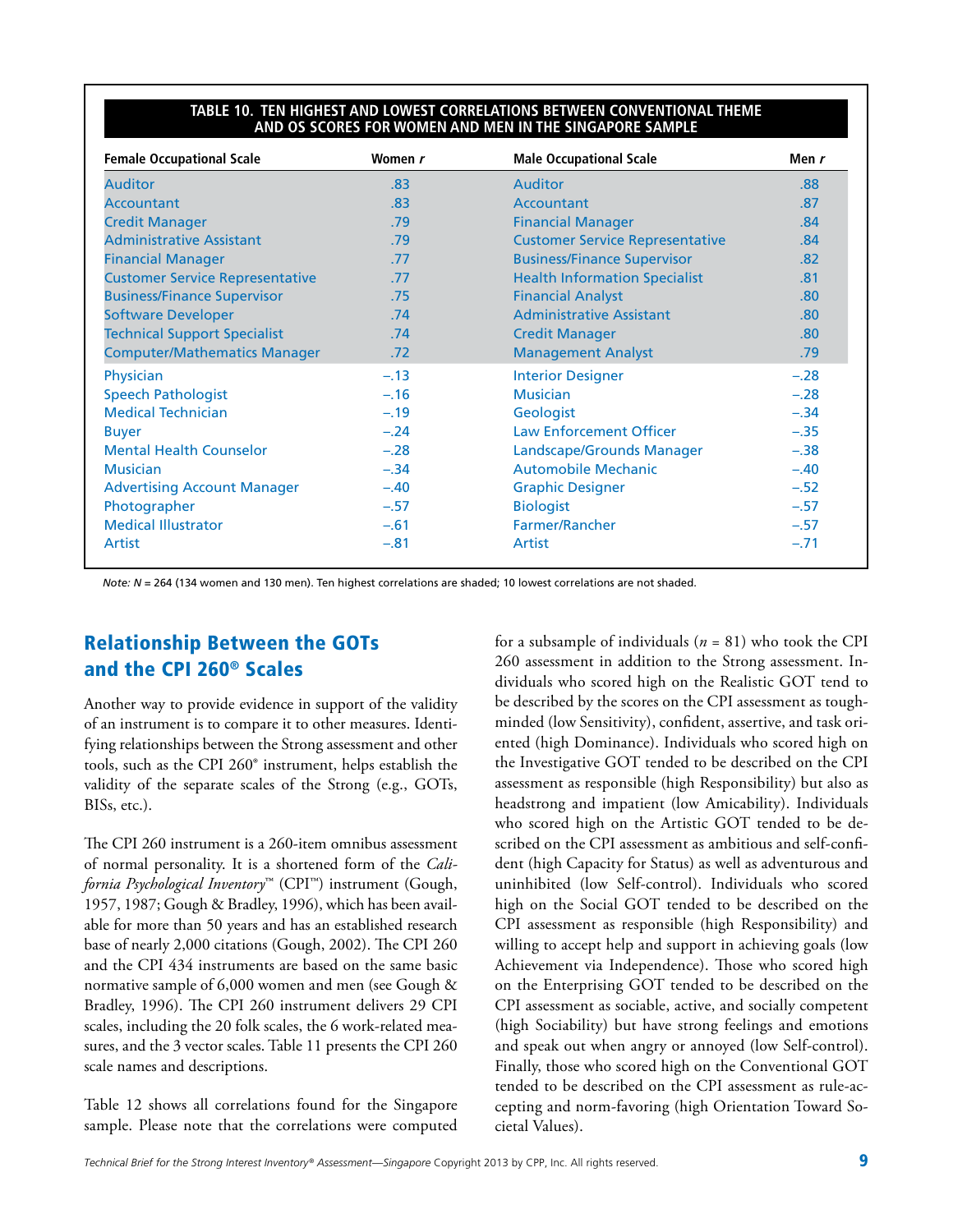### **Table 11. CPI 260® Scale Names and Descriptions**

| CPI 260 <sup>®</sup> Scales                        | Description (measure of)                            |
|----------------------------------------------------|-----------------------------------------------------|
| Dominance (Do)                                     | Prosocial interpersonal power and influence         |
| <b>Capacity for Status (Cs)</b>                    | Ambition for challenge and social status            |
| Sociability (Sy)                                   | Social participation                                |
| <b>Social Presence (Sp)</b>                        | Poise and comfort with attention and recognition    |
| Self-acceptance (Sa)                               | Sense of personal worth and self-confidence         |
| Independence (In)                                  | Self-sufficiency and self-directedness              |
| Empathy (Em)                                       | Capacity to understand and respond to others' needs |
| <b>Responsibility (Re)</b>                         | Conscientiousness and follow-through                |
| <b>Social Conformity (So)</b>                      | Conformance with social norms and customs           |
| Self-control (Sc)                                  | Cautiousness and self-regulation                    |
| <b>Good Impression (Gi)</b>                        | Tact and positive self-presentation                 |
| Communality (Cm)                                   | Conventionality of behavior and attitudes           |
| Well-being (Wb)                                    | Overall sense of health and optimism                |
| Tolerance (To)                                     | Open-mindedness and respect for others              |
| Achievement via Conformance (Ac)                   | Motivation within organized settings                |
| Achievement via Independence (Ai)                  | Motivation within unstructured settings             |
| Conceptual Fluency (Cf)                            | Comfort with intellectual and conceptual matters    |
| Insightfulness (Is)                                | Analytical insight into the motivations of others   |
| Flexibility (Fx)                                   | Adaptability and comfort with change                |
| Sensitivity (Sn)                                   | Tough-versus tender-mindedness                      |
| <b>Managerial Potential (Mp)</b>                   | Inclination for supervisory responsibilities        |
| <b>Work Orientation (Wo)</b>                       | Sense of dedication to work                         |
| <b>Creative Temperament (Ct)</b>                   | Individualization and capacity for innovativeness   |
| Leadership (Lp)                                    | Initiative and effectiveness in leading others      |
| <b>Amicability (Ami)</b>                           | <b>Cooperation and friendliness</b>                 |
| Law Enforcement Orientation (Leo)                  | <b>Conventional and practical values</b>            |
| vector 1: Orientation Toward Others (v.1)          | <b>Extraversion versus introversion</b>             |
| vector 2: Orientation Toward Societal Values (v.2) | Rule-following versus rule-questioning              |
| vector 3: Orientation Toward Self (v.3)            | <b>Fulfillment of personal potential</b>            |

*Source:* Adapted with permission from the *Technical Brief for the CPI® 260 Instrument* (CPP Research Department, 2002).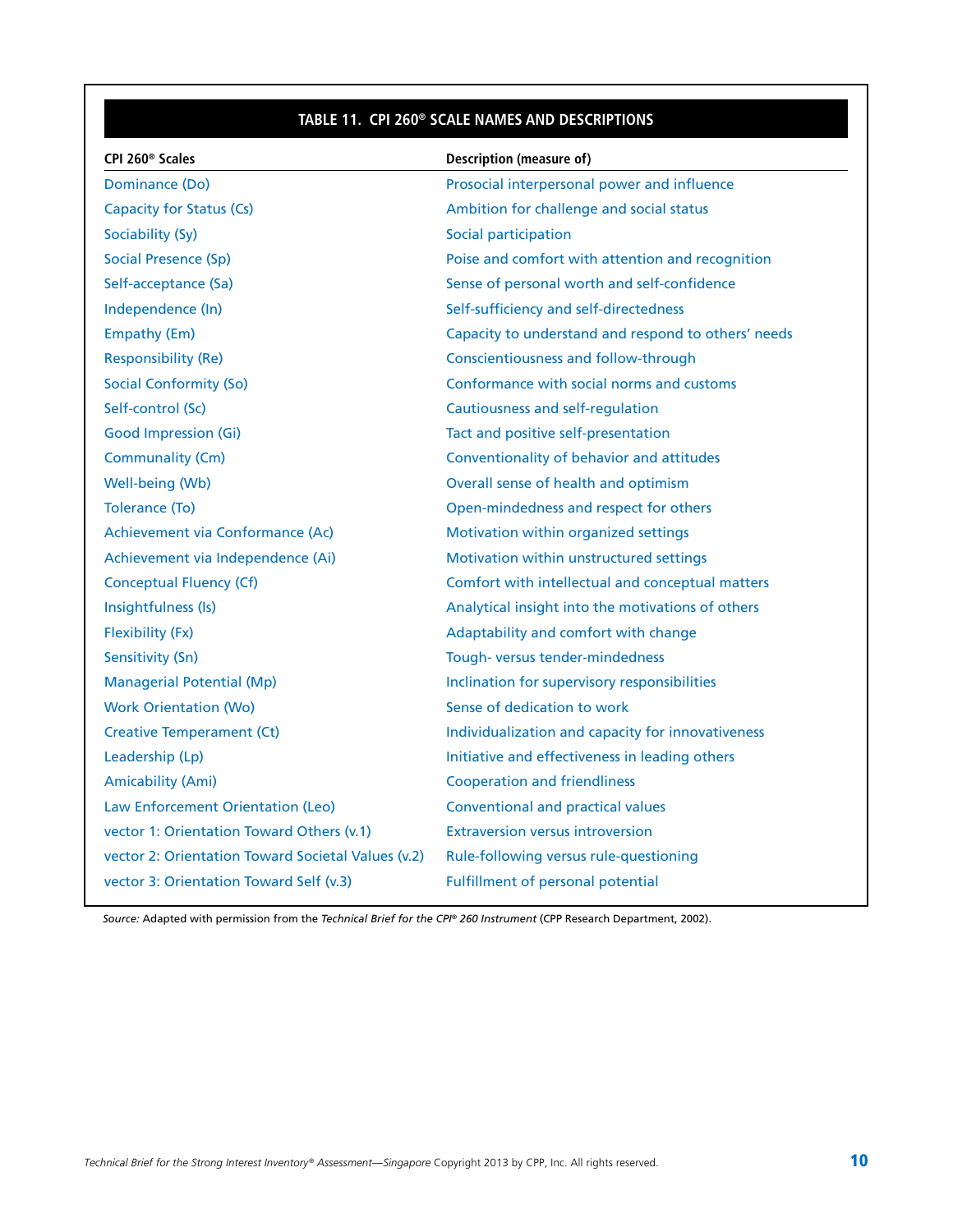### **Table 12. Correlations Between the GOTs and the CPI 260® Scales in the Singapore Sample**

|                                                        | <b>General Occupational Theme</b> |               |                 |               |        |                                  |  |
|--------------------------------------------------------|-----------------------------------|---------------|-----------------|---------------|--------|----------------------------------|--|
| CPI 260 <sup>®</sup> Scale                             | <b>Realistic</b>                  | Investigative | <b>Artistic</b> | <b>Social</b> |        | <b>Enterprising Conventional</b> |  |
| <b>Dominance</b>                                       | .18                               | .06           | .25             | .16           | .45    | .11                              |  |
| <b>Capacity for Status</b>                             | .13                               | .13           | .39             | .13           | .36    | .00                              |  |
| Sociability                                            | .13                               | .02           | .26             | .16           | .51    | .13                              |  |
| <b>Social Presence</b>                                 | .12                               | $-.05$        | .28             | .03           | .35    | $-.02$                           |  |
| Self-acceptance                                        | .14                               | .04           | .36             | .17           | .44    | .03                              |  |
| Independence                                           | .04                               | $-.01$        | .19             | .08           | .35    | .01                              |  |
| Empathy                                                | .05                               | .02           | .23             | .09           | .11    | $-.08$                           |  |
| Responsibility                                         | $-.01$                            | .21           | .17             | .18           | $-.01$ | .12                              |  |
| <b>Social Conformity</b>                               | $-.11$                            | $-.09$        | .08             | .00           | $-.03$ | .00                              |  |
| Self-control                                           | $-.30$                            | $-.16$        | $-.14$          | $-.06$        | $-.35$ | $-.17$                           |  |
| <b>Good Impression</b>                                 | $-.20$                            | $-.12$        | $-.05$          | $-.01$        | $-.11$ | $-.06$                           |  |
| Communality                                            | $-.17$                            | $-.04$        | .18             | .10           | .04    | $-.09$                           |  |
| Well-being                                             | .00.                              | $-.10$        | .12             | .07           | .13    | .05                              |  |
| <b>Tolerance</b>                                       | $-.17$                            | $-.13$        | .09             | $-.05$        | $-.10$ | $-.07$                           |  |
| Achievement via Conformance                            | $-.17$                            | $-.02$        | .07             | .08           | .01    | $-.03$                           |  |
| Achievement via Independence                           | $-.11$                            | $-.06$        | .03             | $-.13$        | $-.11$ | $-.02$                           |  |
| <b>Conceptual Fluency</b>                              | .05                               | .12           | .20             | .05           | .10    | .02                              |  |
| Insightfulness                                         | $-.01$                            | .04           | .11             | $-.12$        | $-.01$ | $-.04$                           |  |
| Flexibility                                            | $-.05$                            | $-.11$        | $-.02$          | $-.12$        | $-.11$ | $-.13$                           |  |
| Sensitivity                                            | $-.34$                            | $-.18$        | $-.03$          | .06           | $-.26$ | $-.15$                           |  |
| <b>Managerial Potential</b>                            | $-.06$                            | $-.05$        | .20             | .05           | .23    | .04                              |  |
| <b>Work Orientation</b>                                | $-.23$                            | $-.08$        | .10             | $-.04$        | .01    | $-.10$                           |  |
| <b>Creative Temperament</b>                            | $-.05$                            | $-.10$        | .13             | .03           | .15    | $-.14$                           |  |
| Leadership                                             | .10                               | .03           | .28             | .12           | .40    | .06                              |  |
| Amicability                                            | $-.17$                            | $-.19$        | .03             | $-.05$        | $-.10$ | $-.04$                           |  |
| <b>Law Enforcement Orientation</b>                     | $-.04$                            | $-.01$        | .07             | .03           | .07    | $-.07$                           |  |
| vector 1: Orientation Toward Others                    | $-.36$                            | $-.15$        | $-.31$          | $-.19$        | $-.48$ | $-.22$                           |  |
| vector 2: Orientation Toward<br><b>Societal Values</b> | .20                               | .19           | .09             | .15           | .15    | .29                              |  |
| vector 3: Orientation Toward Self                      | $-.22$                            | $-.24$        | $-.08$          | $-.09$        | $-.09$ | $-.10$                           |  |

*Note: n* = 81.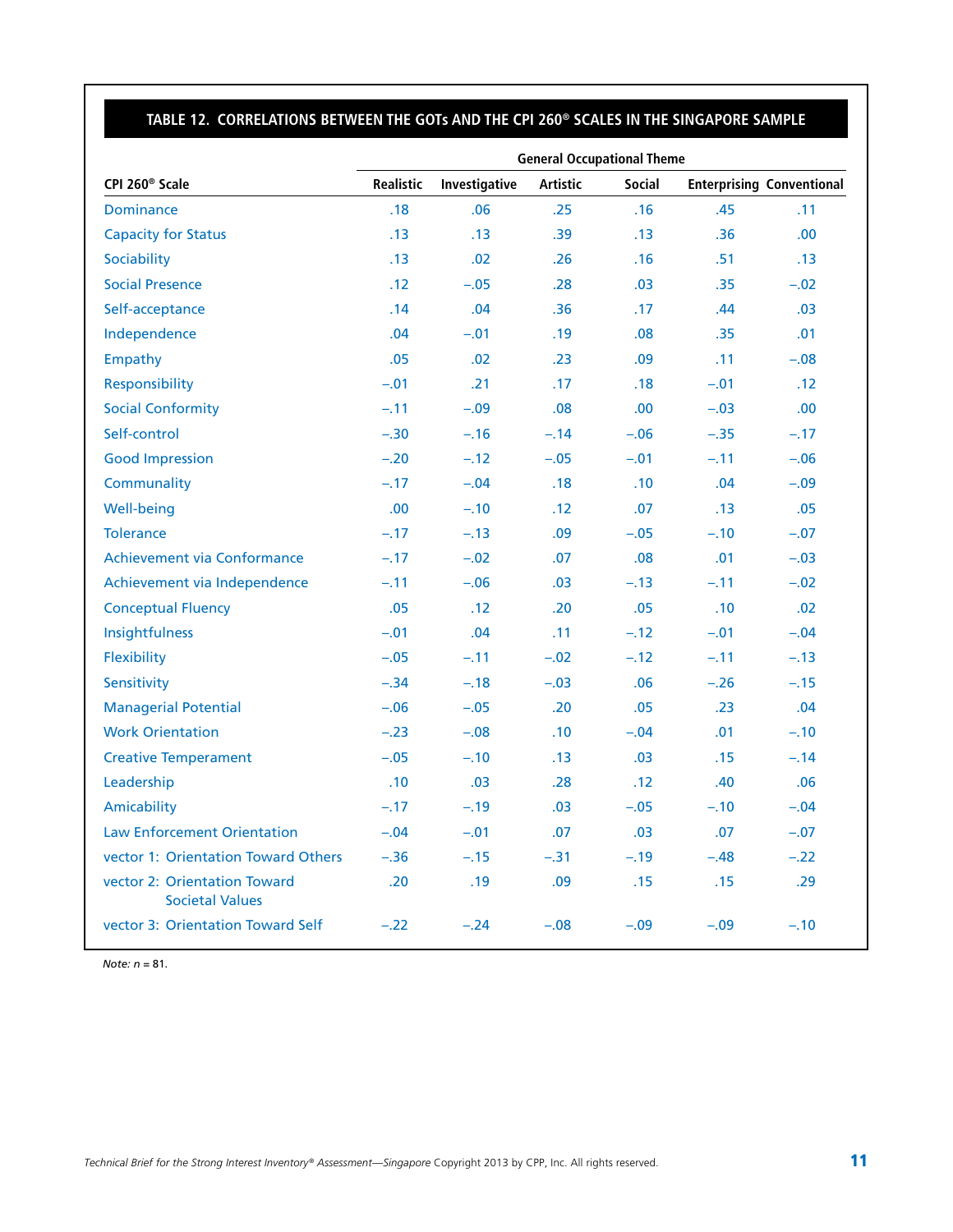### Basic Interest Scales

The Basic Interest Scales (BISs) measure interest in 30 specific areas, such as art, science, sales, and athletics. Scores on Basic Interest Scales indicate interests and activities individuals find personally motivating and rewarding. The BISs are often referred to as subthemes of the GOTs, as they focus on specific interest domains grouped under the broader, more diverse General Occupational Themes—five for each Theme. The 30 BISs, listed in order of the six GOT scales, are described below.

### Interpretation of the BISs

### Realistic BISs

The five BISs in the Realistic Theme are Mechanics & Construction, Computer Hardware & Electronics, Military, Protective Services, Nature & Agriculture, and Athletics.

**Mechanics & Construction.** The Mechanics & Construction scale measures interest in activities that require working with large equipment and machinery as well as small precision instruments. High scorers like designing, building, repairing, tinkering, and generally using a wide range of tools and materials. The scale represents a preference for working with things rather than people and thus is associated with scores toward the "Works with ideas/data/things" pole of the Work Style PSS (see pp. 50–51 for descriptions of this and other Personal Style Scales).

**Computer Hardware & Electronics.** The Computer Hardware & Electronics scale measures interest in activities such as installing and repairing computer and peripheral hardware and network systems. People with scores of "High Interest" or "Very High Interest" on this scale typically include engineering technicians, computer scientists, technical support specialists, network administrators, engineers, and computer and information systems managers. Usually, they score toward the "Works with ideas/data/things" pole of the Work Style scale and the "Accomplishes tasks independently" pole of the Team Orientation PSS. This interest in tangibly repairing and building is also often associated with high scores on the Mechanics & Construction scale.

**Military.** Interest in a structured environment that has a well-ordered, clearly defined chain of command is

characteristic of people with high scores on the Military scale. Such people also like to be in a position of authority, having power or control over others. People with scores of "High Interest" or "Very High Interest" on the Military scale are likely to include military officers, military enlisted, engineers, firefighters, law enforcement officers, and others in law enforcement and protection occupations. High scores on this scale sometimes correspond with scoring toward the "Takes chances" pole of the Risk Taking PSS and the "Works with ideas/data/things" pole of the Work Style scale.

**Protective Services.** The Protective Services scale measures interest in non-military-related aspects of providing public safety and policing. People with high scores on this BIS typically include law enforcement officers, firefighters, military officers, physical therapists, and registered nurses. Often high scores are associated with a preference for risk taking. These people enjoy protecting and aiding the public, responding to emergencies, and participating in activities related to criminal justice. High scores on this scale and the Law BIS may indicate a specific interest in law enforcement professions. There appears to be a relationship between the Military and Protective Services BISs, suggesting interest in well-structured environments and physical activities.

**Nature & Agriculture.** The core content of the Nature & Agriculture scale is typified by working in farming or ranching settings, as well as an appreciation for the beauty of nature. Also measured is an interest in physically active work or recreational activities outdoors. People with scores of "High Interest" or "Very High Interest" on the Nature & Agriculture scale are likely to include vocational agriculture teachers, horticulturists, foresters, landscape/grounds managers, science teachers, firefighters, and veterinarians. Reflecting the outdoor and physical activity bent of the scale, athletic trainers may also have high scores on the Nature & Agriculture scale. People with high scores often prefer to live in rural areas or small communities; they may choose to stay at a weekend retreat beside a lake, in the mountains, or on a river. Interest in more vigorous and dangerous activities, such as skydiving, might be expected as scores on the Athletics BIS move higher and scores on the Risk Taking scale move toward the "Takes chances" pole.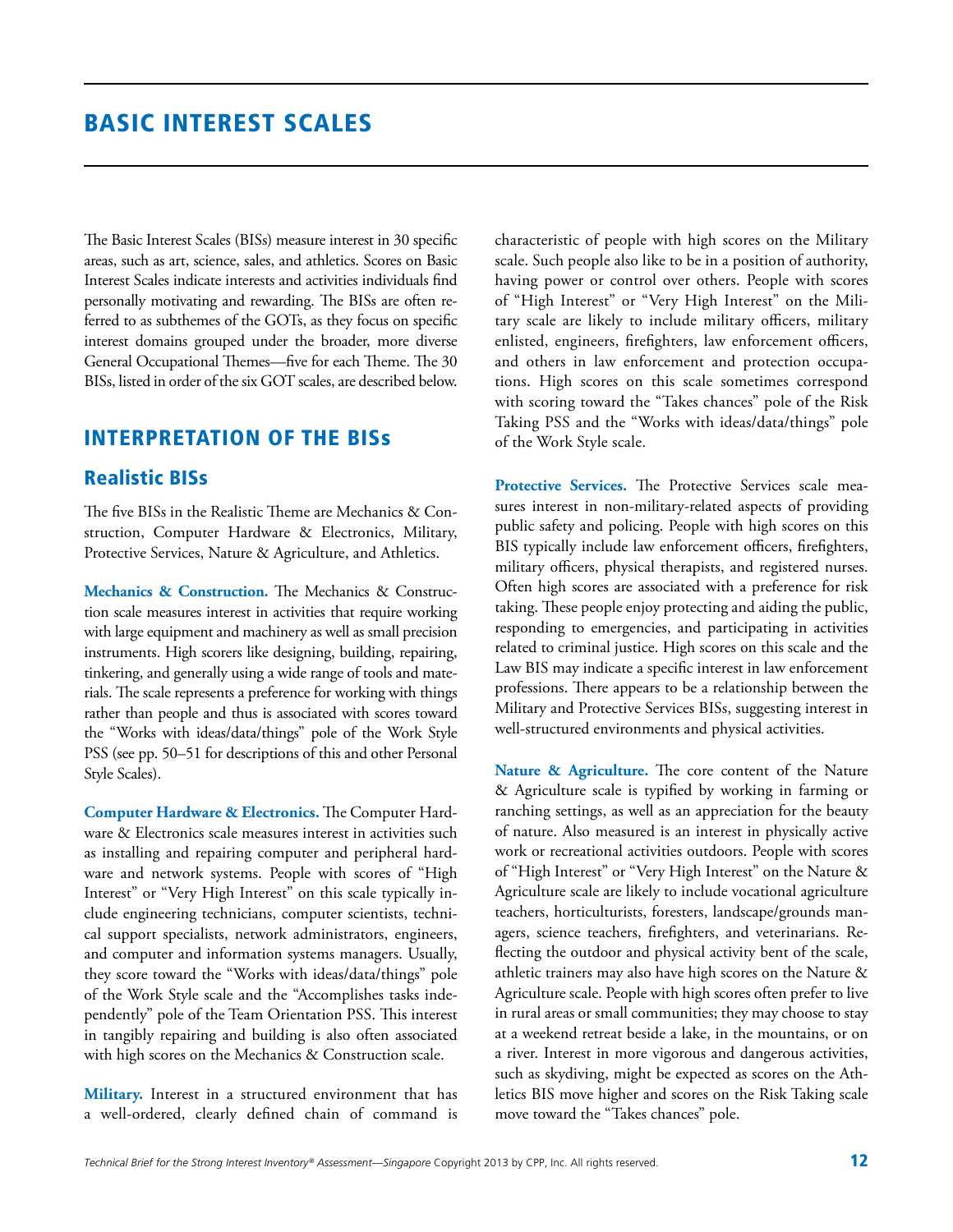**Athletics.** This scale measures an interest in sports. People who score high on the Athletics scale are often avid fans who may not even participate in sports, although they probably have some past athletic experience, especially in team sports. They tend to enjoy attending a variety of sporting events—such as boxing matches, football games, golf tournaments, gymnastics meets, and wrestling tournaments—as spectators. People who participate only in solitary sports, such as running, or who are interested in only one sport to the exclusion of all others probably will not score high on this scale. People who score high on this scale are likely to include athletic trainers, parks and recreation managers, recreation therapists, and community service managers.

#### Investigative BISs

The four BISs in the Investigative Theme are Science, Research, Medical Science, and Mathematics.

**Science.** The Science scale is a measure of interest in the natural sciences, especially the physical sciences. People likely to have scores of "High Interest" or "Very High Interest" on this scale, such as chemists and physicists, emphasize scientific theory, the search for basic truths, and an experimental approach to solving problems and understanding the universe. Other groups that may not be seen as traditional, prototypic natural scientists—such as medical technologists, science teachers, pharmacists, dentists, physicians, and optometrists—also often score high on the Science scale and consider science integral to their work.

**Research.** The Research scale measures interest in designing and conducting studies to identify underlying relationships and establish facts. Although a wide range of areas may be researched, people who score high on this scale usually enjoy collecting data, working with numbers, summarizing research results, writing reports, and applying findings to solve problems, improve processes, or answer questions. People with scores of "High Interest" or "Very High Interest" are likely to include computer scientists, geographers, sociologists, science teachers, research and development managers, and network administrators. Similar to those who score high on the Science scale, they tend to prefer working with ideas, data, and things rather than people. However, they sometimes score slightly higher on the Team Orientation scale, meaning that they may have preferences for accomplishing tasks collectively and problem solving with others. This is likely due to the increasingly collaborative nature of many research projects.

**Medical Science.** While the Science scale measures interest primarily in the physical sciences, the Medical Science scale measures interest in the biological sciences and medical fields. The main differences between this scale and the Healthcare Services BIS are the education-intensive occupations and focus on technical scientific (rather than people-oriented) aspects that dominate Medical Science. Occupations on the Medical Science scale typically require a strong educational background in the biological as well as physical sciences. The list of specialized medical occupations is extensive and includes dentists, pharmacists, optometrists, physical therapists, respiratory therapists, chiropractors, and veterinarians. Also scoring high are science teachers and registered nurses. Although many of these people provide medical service and treatment to the public, this is typically not a preference, as they tend to score toward the "Works with ideas/data/things" pole of the Work Style scale.

**Mathematics.** The Mathematics scale measures interest in working with numbers and performing statistical analyses. The majority of people with high Mathematics scores tend to score toward the "Works with ideas/data/things" pole of the Work Style scale. Most people who score high on the Mathematics scale are of the Investigative type, such as chemists, mathematicians, optometrists, computer scientists, and physicists. People in occupations represented by other primary Holland codes also have mathematics as one of their clusters of interests.

### Artistic BISs

The four BISs in the Artistic Theme are Visual Arts & Design, Performing Arts, Writing & Mass Communication, and Culinary Arts.

**Visual Arts & Design.** The Visual Arts & Design scale emphasizes visual creativity and spatial visualization. The scale includes some appreciation for fine art such as sculpture and photography but overall leans toward creative activities with applied or commercial purposes. People with scores of "High Interest" or "Very High Interest" on the Visual Arts & Design scale are likely to include medical illustrators, architects, photographers, art teachers, technical writers, graphic designers, and interior designers. These people often prefer academic learning environments.

**Performing Arts.** People who score high on the Performing Arts scale enjoy participating in a wide range of performance activities or being part of the audience that enjoys watching others perform. Performing Arts is a central feature of the Artistic Theme, along with the expected content of Visual Art & Design, Culinary Arts, and Writing & Mass Communication. Although the verbal-linguistic content of the Writing & Mass Communication scale might not be expected within the A Theme, in fact all these areas are correlated. Thus, it is not unusual to have either all high or all low scores across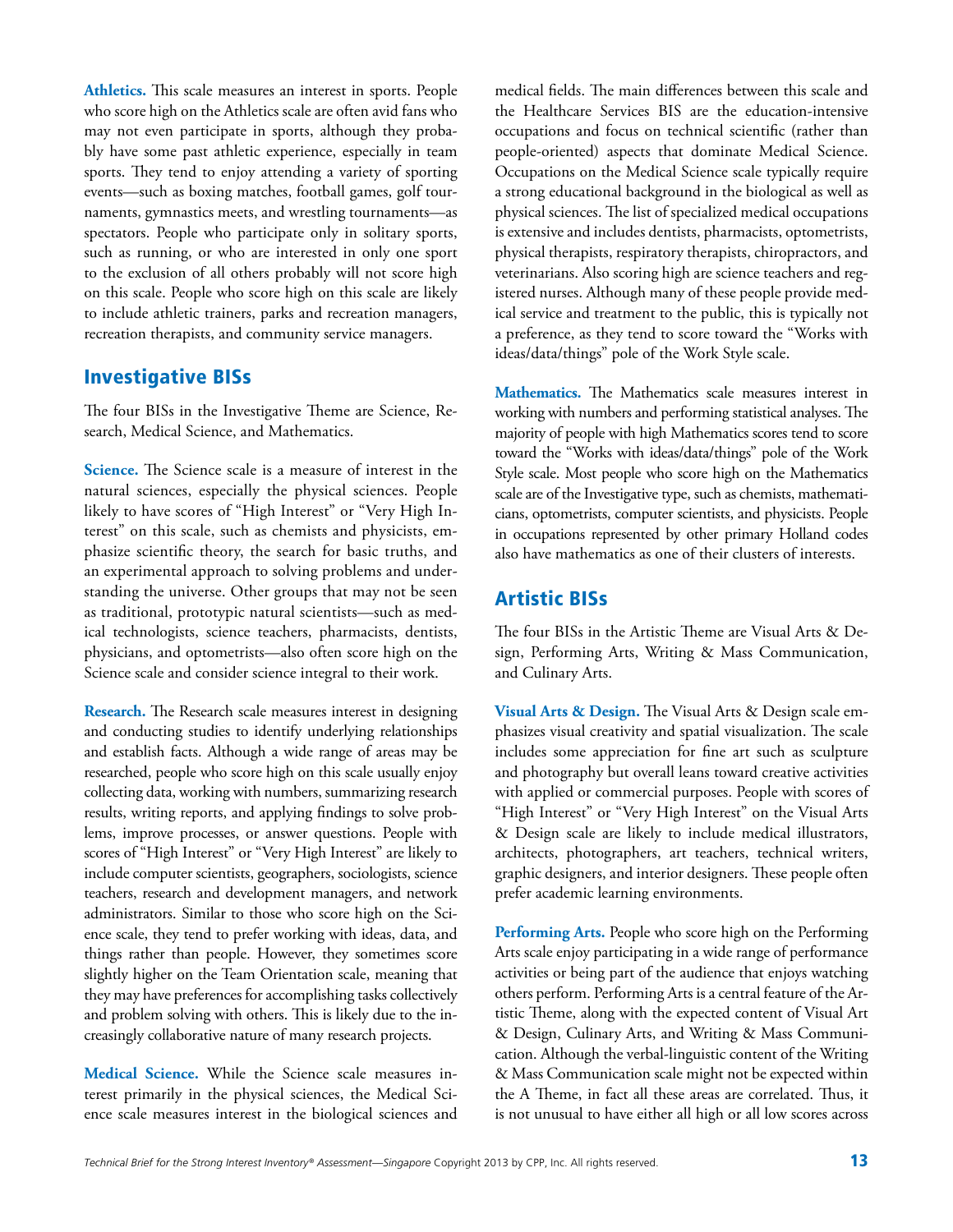all these areas. People with high or very high scores typically include art teachers, editors, English teachers, broadcast journalists, ESL instructors, and musicians.

**Writing & Mass Communication.** The Writing & Mass Communication scale measures interest in literature, reading, and language from the perspectives of appreciation and creation. High scorers often are comfortable in academic learning environments. People with scores of "High Interest" or "Very High Interest" on the scale are often in occupations with a verbal-linguistic orientation, such as English teachers, reporters, public relations directors, technical writers, sociologists, religious/spiritual leaders, translators, editors, and ESL instructors.

**Culinary Arts.** The Culinary Arts scale measures interest in cooking and entertaining. People with scores of "High Interest" or "Very High Interest" on the Culinary Arts scale are likely to include chefs, dietitians, food service managers, and restaurant managers. These people may enjoy demonstrating new cooking techniques, preparing decorative food displays, and planning menus.

### Social BISs

The six BISs in the Social Theme are Counseling & Helping, Teaching & Education, Human Resources & Training, Social Sciences, Religion & Spirituality, and Healthcare Services.

**Counseling & Helping.** The Counseling & Helping scale reflects an interest in helping others. A high score on this scale indicates a humanistic, altruistic interest in working with and helping people. High scorers are likely to score toward the "Works with people" pole of the Work Style scale and toward the "Directs others" pole of the Leadership Style PSS. Counseling & Helping is correlated highly with most of the other Social BISs. Therefore, people with high scores on this BIS may be expected to also score high on BISs such as Teaching & Education, Human Resources & Training, Social Sciences, and Religion & Spirituality. People with scores of "High Interest" or "Very High Interest" on this scale typically include school counselors, religious/spiritual leaders, special education teachers, community service directors, rehabilitation counselors, nursing home administrators, recreation therapists, and registered nurses.

**Teaching & Education.** Educators representing a wide range of disciplines score high on the Teaching & Education scale, including elementary school teachers, school counselors, school administrators, and special education teachers. People with high scores on the Teaching & Education scale often score high on several of the PSSs, indicating preferences for working with people, academic learning environments, and directing others, as would be expected.

**Human Resources & Training.** The Human Resources & Training scale measures interest in developing and training people, as well as managing and directing the employment activities of an organization. High scores on this scale are usually accompanied by high scores on the Management BIS. People with scores of "High Interest" or "Very High Interest" on the Human Resources & Training scale typically include human resources managers, school administrators, nursing home administrators, rehabilitation counselors, school counselors, and operations managers. They often show a preference for the "Directs others" pole of the Leadership Style scale and the "Accomplishes tasks as part of a team" pole of the Team Orientation scale.

**Social Sciences.** The Social Sciences scale measures interest in the study of people, groups, society, and cultures. Interests typically include research and teaching. People with high scores on the Social Sciences BIS are likely to include sociologists, ESL instructors, school counselors, urban and regional planners, public administrators, rehabilitation counselors, religious/spiritual leaders, elected public officials, and attorneys. These people tend to prefer academic learning environments and score toward the "Directs others" pole of the Leadership Style scale.

**Religion & Spirituality.** The Religion & Spirituality scale reflects an interest in spiritual or religious concerns, especially through organized activities. This BIS involves attending to people's spiritual, personal, and emotional needs. People with scores of "High Interest" or "Very High Interest" on the Religion & Spirituality scale in past samples have been directly involved with the clergy. Interestingly, rehabilitation counselors and school counselors may also have "High Interest" scores on this scale. Additionally, some teachers, including English teachers, may also have high scores.

**Healthcare Services.** The Healthcare Services scale focuses on providing service and aid to sick people in medical settings. Usually respondents who score high on the I Theme will not score high on Healthcare Services if they also score low on the S Theme. People with scores of "High Interest" or "Very High Interest" on this scale are likely to include emergency medical technicians, athletic trainers, registered nurses, respiratory therapists, physical therapists, radiologic technologists, occupational therapists, and chiropractors. While people who score high on the Healthcare Services scale generally want to have close contact with patients, those who score high only on the Science and Medical Science scales typically are more research and laboratory oriented and have less direct interest in patients.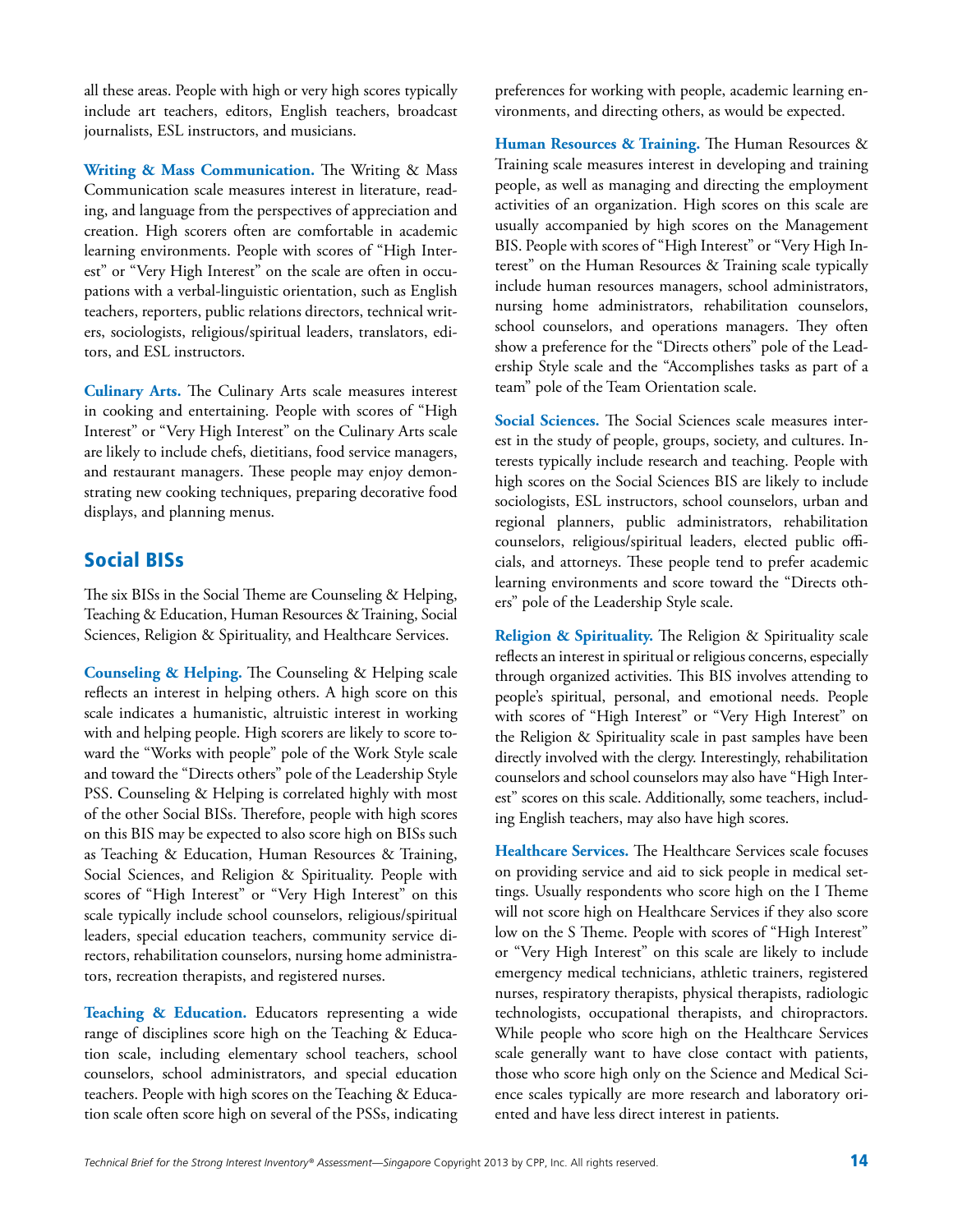### Enterprising BISs

The six BISs in the Enterprising Theme are Marketing & Advertising, Sales, Management, Entrepreneurship, Politics & Public Speaking, and Law.

**Marketing & Advertising.** The Marketing & Advertising scale measures interest in marketing activities, including research and the development of advertising campaigns for products or services. High scorers are typically employed as marketing managers, purchasing agents, technical sales representatives, sales managers, realtors, operations managers, and restaurant managers. These people also commonly score high on the Sales, Management, and Entrepreneurship BISs. Often, they prefer working with people and accomplishing tasks as part of a team.

**Sales.** The Sales scale measures interest in selling products or services, or working with salespeople. People with high scores on this scale like to take their product to others without prior invitation. They can handle the rejection that often occurs in these situations and will keep calling on new customers until they make a sale. Those who score high on the Sales scale and also score high on the Counseling & Helping or Religion & Spirituality scale typically cannot sell simply for the sake of selling; rather, they have high ideals and need to believe that the product they are selling will benefit the buyer. People with scores of "High Interest" or "Very High Interest" on the Sales scale typically score toward the "Practical" pole of the Learning Environment scale and prefer practical learning settings. People with high scores on the Sales scale are commonly employed in the prototypic sales occupations of realtor, sales manager, and life insurance agent.

**Management.** The Management scale measures interest in authority and power and in supervising, organizing, leading, or directing others. High scorers typically score toward the "Directs others" pole of the Leadership Style scale and toward the "Accomplishes tasks as a team" pole of the Team Orientation scale. Although these activities most frequently occur in traditional enterprising environments such as business, industrial, and manufacturing settings, managers who score high on this scale may also be found in schools, colleges, hospitals, social service agencies, government offices, and research laboratories. People with scores of "High Interest" or "Very High Interest" on the Management scale are likely to include operations managers, nursing home administrators, school administrators, human resources managers, realtors, purchasing agents, restaurant managers, elected public officials, and facilities managers.

**Entrepreneurship.** The Entrepreneurship scale measures interest in developing and managing new business opportunities. People who typically have scores of "High Interest" or "Very High Interest" include operations managers, technical sales representatives, realtors, purchasing agents, sales managers, and human resources managers. These people often enjoy being self-employed, taking chances, and making decisions, and they typically score toward the "Directs others" pole of the Leadership Style scale.

**Politics & Public Speaking.** The Politics & Public Speaking scale measures interest in public affairs, persuading others through verbal activities, being in the limelight, influencing people's thoughts and viewpoints, and a preference for oral communication. People who often score highest on the scale are those involved in persuading others and making public presentations: elected public officials, public administrators, and public relations directors. Also scoring high are attorneys, corporate trainers, and people in high school occupations, such as school counselors, school administrators, and English teachers.

**Law.** The Law scale measures interest in debating, persuading, and arguing points of view, but it focuses on legal activities. High scorers on the Law BIS are likely to score toward the "Directs others" pole of the Leadership Style scale, the "Works with ideas/data/things" pole of the Work Style scale, and the "Takes chances" pole of the Risk Taking scale. People with scores of "High Interest" or "Very High Interest" on the Law scale typically include elected public officials, attorneys, public administrators, school administrators, and human resources managers. These people may enjoy debating public policy, applying the law, and studying legal proceedings.

### Conventional BISs

The four BISs in the Conventional Theme are Office Management, Taxes & Accounting, Programming & Information Systems, and Finance & Investing.

**Office Management.** This scale measures interest in office coordination activities and supervision. Such activities typically include organizing office records and files, operating office machinery, managing and ordering inventory, reconciling bills, preparing agendas and schedules, and overseeing office staff. People with scores of "High Interest" or "Very High Interest" are likely to include administrative assistants, business education teachers, facilities managers, health information specialists, nursing home administrators, purchasing agents, food service managers, and credit managers. Often high scores on the Office Management scale are associated with low scores on the Risk Taking and Learning Environment scales, indicating preferences for playing it safe and learning in practical, hands-on situations.

Taxes & Accounting. The Taxes & Accounting scale measures interest in financial accounting and tax preparation.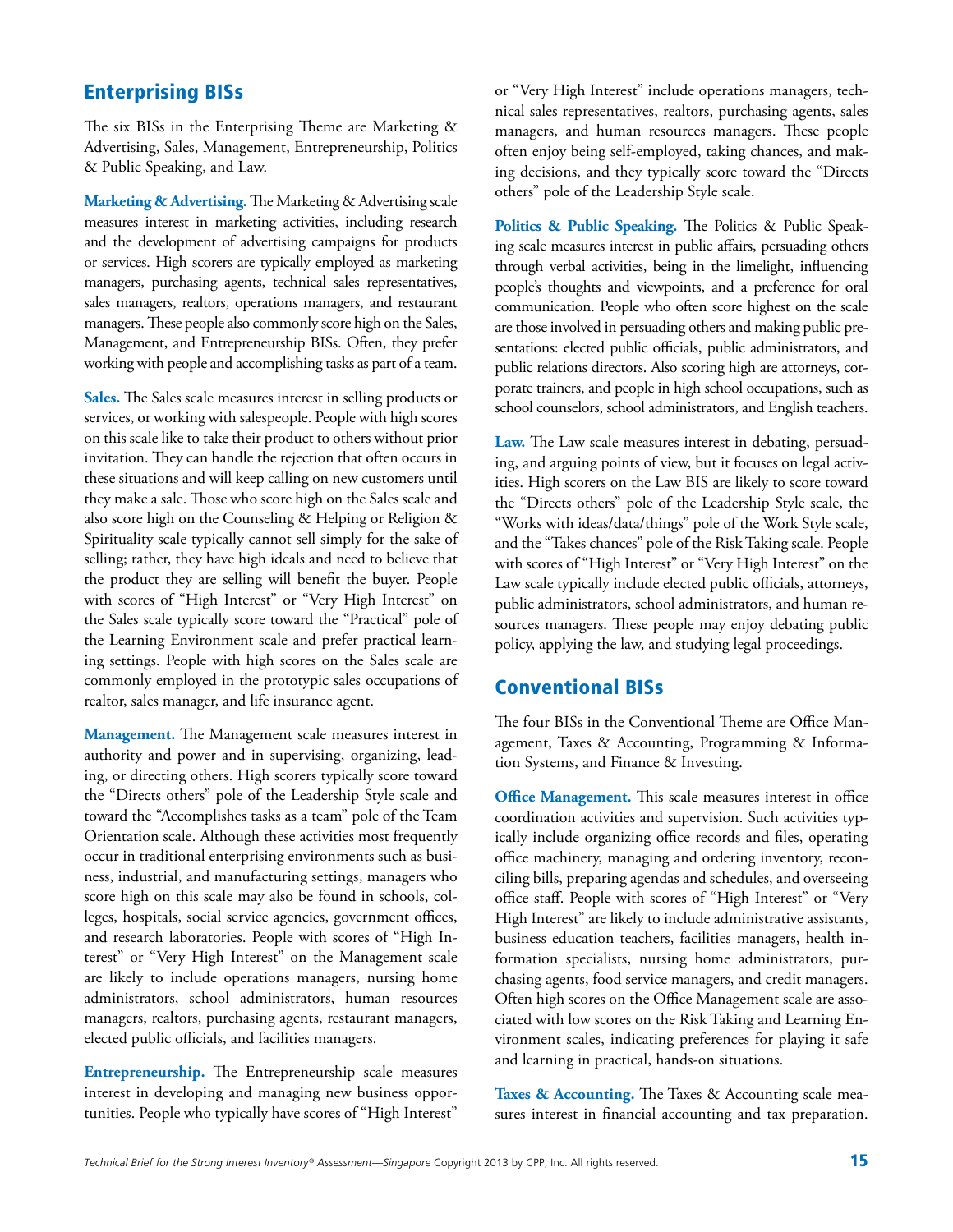People with scores of "High Interest" or "Very High Interest" on this scale are likely to include accountants, actuaries, mathematics teachers, network administrators, financial managers, credit managers, and computer scientists. Those with high scores on this BIS enjoy analyzing accounting records and financial statements, maintaining budgets, working with numbers and spreadsheets, computing taxes, and preparing forms. Therefore, they can be expected to score high on the Mathematics BIS and toward the "Works with ideas/data/things" pole of the Work Style scale.

**Programming & Information Systems.** This BIS measures interest in the use of computers, managing information, and developing software and includes activities such as programming websites, developing computer programs to store data and information, updating computer software, and producing coding language from project specifications, problems, and procedures. People who score high on the Programming & Information Systems scale typically include technical support specialists, network administrators, computer scientists, software developers, computer systems analysts, engineers, physicists, and actuaries. Usually, these people tend to prefer leading by example and working with ideas, data, or things. High scorers will likely also score high on the Computer Hardware & Electronics BIS.

**Finance & Investing.** The Finance & Investing scale measures interest in managing money and investments. It emphasizes things such as analysis of financial data, interpretation of factors affecting investment programs, financial planning and budgeting, and buying and selling securities. People who score high on this scale typically include financial managers, purchasing agents, realtors, financial analysts, credit managers, and operations managers. Most often high scorers have a preference for taking chances and working with ideas, data, or things. They may also score high on the Taxes & Accounting and Mathematics scales, as well as some of the Enterprising BISs.

### Singapore Sample Norms of the BISs

The standardized scores for each of the 30 BISs are presented in Table 13. Means, standard deviations, and interpretive

|                                     | FOR WOMEN AND MEN IN THE SINGAPORE SAMPLE |       |      |                    |             |                                  |             |                  |
|-------------------------------------|-------------------------------------------|-------|------|--------------------|-------------|----------------------------------|-------------|------------------|
|                                     |                                           |       |      |                    |             | <b>Standard Score Boundaries</b> |             |                  |
|                                     |                                           |       |      | <b>Very Little</b> | Little      | Average                          | High        | <b>Very High</b> |
| <b>Basic Interest Scale</b>         | Gender                                    | М     | SD   | $(0-10)$           | $(11 - 25)$ | $(26 - 75)$                      | $(76 - 90)$ | $(91 - 100)$     |
| <b>Realistic</b>                    |                                           |       |      |                    |             |                                  |             |                  |
| <b>Mechanics &amp; Construction</b> | <b>Women</b>                              | 49.41 | 7.61 | $32 - 34$          | $35 - 39$   | $40 - 51$                        | $52 - 57$   | $58 - 79$        |
|                                     | <b>Men</b>                                | 56.27 | 8.48 | $32 - 42$          | $43 - 48$   | $49 - 61$                        | $62 - 66$   | $67 - 79$        |
| <b>Computer Hardware &amp;</b>      | <b>Women</b>                              | 48.55 | 8.16 | $34 - 34$          | $35 - 38$   | $39 - 53$                        | $54 - 59$   | $60 - 75$        |
| <b>Electronics</b>                  | <b>Men</b>                                | 55.97 | 8.12 | $34 - 41$          | $42 - 46$   | $47 - 60$                        | $61 - 65$   | $66 - 75$        |
| <b>Military</b>                     | <b>Women</b>                              | 51.47 | 8.24 | $36 - 36$          | $37 - 40$   | $41 - 52$                        | $53 - 57$   | $58 - 79$        |
|                                     | <b>Men</b>                                | 57.42 | 9.30 | $36 - 41$          | $42 - 47$   | $48 - 61$                        | $62 - 68$   | 69-79            |
| <b>Protective Services</b>          | <b>Women</b>                              | 52.11 | 8.06 | $31 - 34$          | $35 - 40$   | $41 - 55$                        | $56 - 61$   | $62 - 79$        |
|                                     | <b>Men</b>                                | 55.48 | 8.31 | $31 - 40$          | $41 - 46$   | $47 - 59$                        | $60 - 65$   | $66 - 79$        |
| <b>Nature &amp; Agriculture</b>     | <b>Women</b>                              | 50.78 | 8.79 | $29 - 34$          | $35 - 41$   | $42 - 56$                        | $57 - 63$   | $64 - 74$        |
|                                     | <b>Men</b>                                | 52.41 | 7.93 | $29 - 39$          | $40 - 45$   | $46 - 59$                        | $60 - 64$   | $65 - 74$        |
| <b>Athletics</b>                    | <b>Women</b>                              | 50.11 | 7.57 | $31 - 35$          | $36 - 40$   | $41 - 54$                        | $55 - 60$   | $61 - 73$        |
|                                     | <b>Men</b>                                | 55.25 | 7.02 | $31 - 38$          | $39 - 46$   | $47 - 61$                        | $62 - 66$   | $67 - 73$        |
| <b>Investigative</b>                |                                           |       |      |                    |             |                                  |             |                  |
| <b>Science</b>                      | Women                                     | 51.05 | 8.65 | $31 - 35$          | $36 - 40$   | $41 - 56$                        | $57 - 61$   | $62 - 76$        |
|                                     | Men                                       | 54.78 | 7.72 | $31 - 38$          | $39 - 45$   | $46 - 60$                        | $61 - 64$   | $65 - 76$        |
| Research                            | <b>Women</b>                              | 49.81 | 9.34 | $24 - 35$          | $36 - 41$   | $42 - 56$                        | $57 - 61$   | $62 - 80$        |
|                                     | <b>Men</b>                                | 53.89 | 9.46 | $24 - 40$          | $41 - 45$   | $46 - 58$                        | $59 - 63$   | $64 - 80$        |
| <b>Medical Science</b>              | <b>Women</b>                              | 53.38 | 9.27 | $32 - 36$          | $37 - 42$   | $43 - 57$                        | $58 - 64$   | $65 - 79$        |
|                                     | Men                                       | 55.02 | 8.82 | $32 - 36$          | $37 - 43$   | $44 - 57$                        | $58 - 63$   | 64-79            |
| <b>Mathematics</b>                  | <b>Women</b>                              | 51.17 | 8.57 | $34 - 35$          | $36 - 40$   | $41 - 55$                        | $56 - 62$   | $63 - 74$        |
|                                     | <b>Men</b>                                | 54.27 | 8.29 | $34 - 38$          | $39 - 45$   | $46 - 59$                        | $60 - 65$   | $66 - 74$        |

**Table 13. BIS Means, Standard Deviations, and Interpretive boundaries for Women and Men in the Singapore Sample**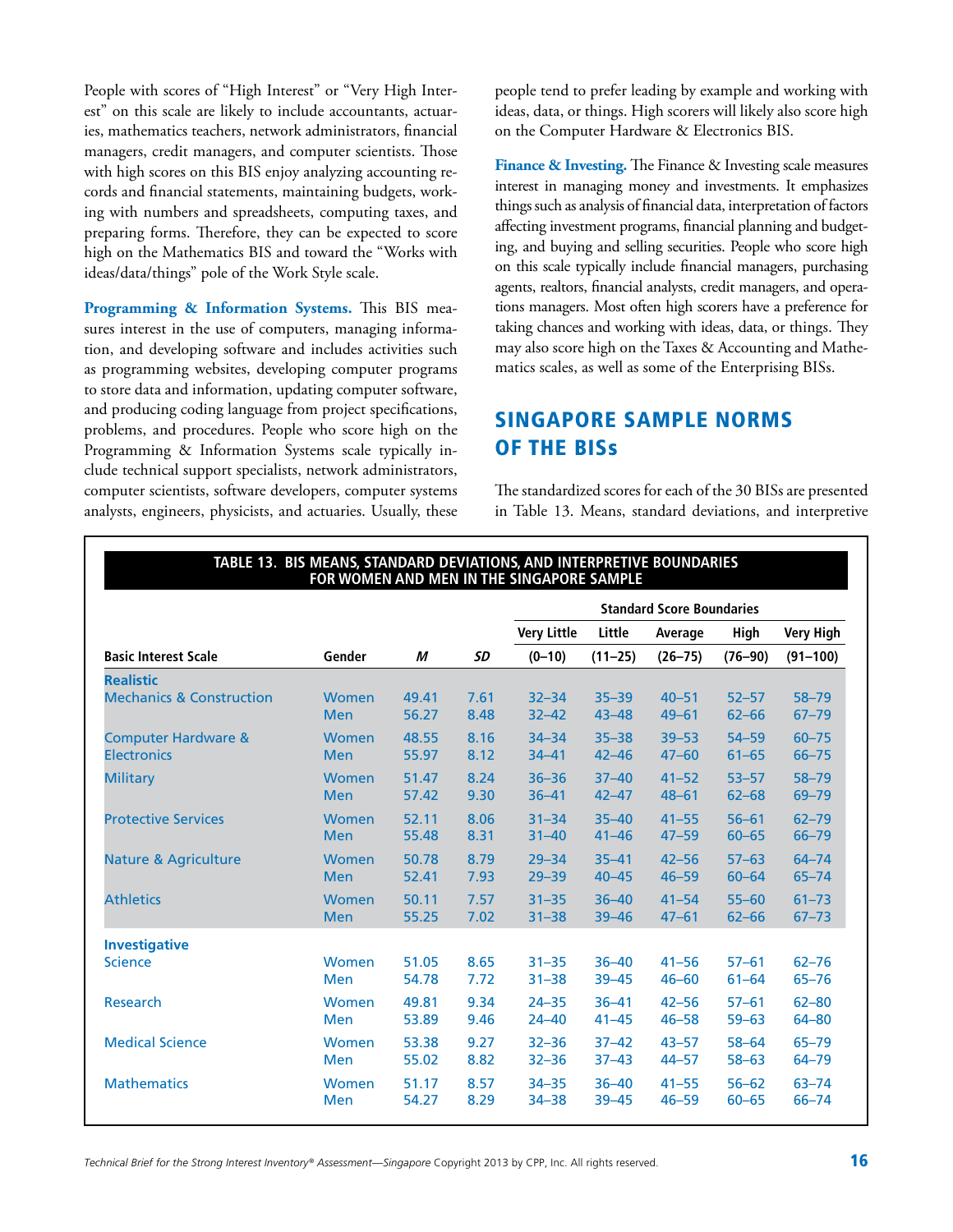#### **Table 13. BIS Means, Standard Deviations, and Interpretive boundaries for Women and Men in the Singapore Sample (cont'd)**

|                                         |              |       |      |                    |             | <b>Standard Score Boundaries</b> |             |                  |
|-----------------------------------------|--------------|-------|------|--------------------|-------------|----------------------------------|-------------|------------------|
|                                         |              |       |      | <b>Very Little</b> | Little      | Average                          | High        | <b>Very High</b> |
| <b>Basic Interest Scale</b>             | Gender       | М     | SD   | $(0-10)$           | $(11 - 25)$ | $(26 - 75)$                      | $(76 - 90)$ | $(91 - 100)$     |
| <b>Artistic</b>                         |              |       |      |                    |             |                                  |             |                  |
| <b>Visual Arts &amp; Design</b>         | <b>Women</b> | 51.66 | 7.45 | $28 - 36$          | $37 - 43$   | $44 - 59$                        | $60 - 64$   | $65 - 72$        |
|                                         | <b>Men</b>   | 52.32 | 8.19 | $28 - 36$          | $37 - 42$   | $43 - 57$                        | $58 - 61$   | $62 - 72$        |
| <b>Performing Arts</b>                  | Women        | 52.29 | 8.05 | $25 - 38$          | $39 - 45$   | $46 - 60$                        | $61 - 65$   | $66 - 74$        |
|                                         | <b>Men</b>   | 51.55 | 8.38 | $25 - 36$          | $37 - 42$   | $43 - 55$                        | $56 - 61$   | $62 - 74$        |
| <b>Writing &amp; Mass Communication</b> | Women        | 50.70 | 7.37 | $28 - 35$          | $36 - 43$   | $44 - 60$                        | $61 - 64$   | $65 - 72$        |
|                                         | <b>Men</b>   | 50.29 | 8.39 | $28 - 36$          | $37 - 42$   | $43 - 56$                        | $57 - 62$   | $63 - 72$        |
| <b>Culinary Arts</b>                    | Women        | 50.97 | 7.73 | $22 - 38$          | $39 - 45$   | $46 - 59$                        | $60 - 64$   | $65 - 67$        |
|                                         | <b>Men</b>   | 49.52 | 7.73 | $22 - 35$          | $36 - 41$   | $42 - 56$                        | $57 - 61$   | $62 - 67$        |
| <b>Social</b>                           |              |       |      |                    |             |                                  |             |                  |
| <b>Counseling &amp; Helping</b>         | Women        | 52.71 | 8.80 | $23 - 39$          | $40 - 45$   | $46 - 59$                        | $60 - 65$   | $66 - 77$        |
|                                         | Men          | 52.84 | 8.37 | $23 - 34$          | $35 - 41$   | $42 - 55$                        | $56 - 60$   | $61 - 77$        |
| <b>Teaching &amp; Education</b>         | <b>Women</b> | 55.30 | 9.52 | $28 - 37$          | $38 - 43$   | $44 - 58$                        | $59 - 65$   | $66 - 78$        |
|                                         | Men          | 55.68 | 8.29 | $28 - 36$          | $37 - 42$   | $43 - 56$                        | $57 - 61$   | $62 - 78$        |
| <b>Human Resources &amp; Training</b>   | <b>Women</b> | 49.19 | 9.97 | $21 - 37$          | $38 - 43$   | $44 - 58$                        | $59 - 64$   | $65 - 72$        |
|                                         | Men          | 50.19 | 8.61 | $21 - 37$          | $38 - 43$   | $44 - 56$                        | $57 - 61$   | $62 - 72$        |
| <b>Social Sciences</b>                  | Women        | 49.68 | 8.32 | $25 - 37$          | $38 - 44$   | $45 - 57$                        | $58 - 64$   | $65 - 75$        |
|                                         | Men          | 51.50 | 8.92 | $25 - 37$          | $38 - 43$   | $44 - 57$                        | $58 - 62$   | $63 - 75$        |
| <b>Religion &amp; Spirituality</b>      | Women        | 51.64 | 8.21 | $34 - 37$          | $38 - 43$   | $44 - 57$                        | $58 - 64$   | $65 - 75$        |
|                                         | Men          | 54.02 | 8.68 | $34 - 36$          | $37 - 41$   | $42 - 58$                        | $59 - 64$   | $65 - 75$        |
| <b>Healthcare Services</b>              | <b>Women</b> | 53.55 | 8.74 | $33 - 37$          | $38 - 42$   | $43 - 59$                        | $60 - 65$   | $66 - 83$        |
|                                         | Men          | 56.31 | 8.71 | $33 - 37$          | $38 - 42$   | $43 - 55$                        | $56 - 61$   | $62 - 83$        |
| <b>Enterprising</b>                     |              |       |      |                    |             |                                  |             |                  |
| <b>Marketing &amp; Advertising</b>      | Women        | 51.81 | 8.63 | $24 - 36$          | $37 - 44$   | $45 - 59$                        | $60 - 64$   | $65 - 75$        |
|                                         | <b>Men</b>   | 51.74 | 8.42 | $24 - 36$          | $37 - 43$   | $44 - 56$                        | $57 - 61$   | $62 - 75$        |
| <b>Sales</b>                            | Women        | 55.47 | 9.73 | $34 - 37$          | $38 - 41$   | $42 - 55$                        | $56 - 62$   | $63 - 87$        |
|                                         | <b>Men</b>   | 59.49 | 9.81 | $34 - 37$          | $38 - 42$   | $43 - 59$                        | $60 - 66$   | $67 - 87$        |
| <b>Management</b>                       | Women        | 51.64 | 8.28 | $25 - 36$          | $37 - 42$   | $43 - 56$                        | $57 - 61$   | $62 - 78$        |
|                                         | <b>Men</b>   | 54.31 | 8.03 | $25 - 38$          | $39 - 45$   | $46 - 58$                        | $59 - 63$   | $64 - 78$        |
| Entrepreneurship                        | Women        | 49.78 | 9.81 | $17 - 35$          | $36 - 43$   | $44 - 56$                        | $57 - 61$   | $62 - 76$        |
|                                         | <b>Men</b>   | 49.91 | 9.57 | $17 - 37$          | $38 - 45$   | $46 - 58$                        | $59 - 63$   | $64 - 76$        |
| <b>Politics &amp; Public Speaking</b>   | Women        | 47.82 | 7.88 | $31 - 35$          | $36 - 41$   | $42 - 54$                        | $55 - 61$   | $62 - 75$        |
|                                         | <b>Men</b>   | 51.97 | 8.27 | $31 - 40$          | $41 - 46$   | $47 - 59$                        | $60 - 65$   | $66 - 75$        |
| Law                                     | Women        | 50.37 | 8.47 | $33 - 35$          | $36 - 41$   | $42 - 57$                        | $58 - 63$   | $64 - 71$        |
|                                         | Men          | 51.58 | 7.77 | $33 - 37$          | $38 - 42$   | $43 - 58$                        | $59 - 63$   | $64 - 71$        |
| <b>Conventional</b>                     |              |       |      |                    |             |                                  |             |                  |
| <b>Office Management</b>                | Women        | 56.58 | 9.09 | $31 - 38$          | $39 - 44$   | $45 - 60$                        | $61 - 68$   | 69-84            |
|                                         | Men          | 57.33 | 8.84 | $31 - 37$          | $38 - 41$   | $42 - 53$                        | $54 - 59$   | $60 - 84$        |
| <b>Taxes &amp; Accounting</b>           | Women        | 52.12 | 8.73 | $34 - 35$          | $36 - 40$   | $41 - 57$                        | $58 - 64$   | $65 - 78$        |
|                                         | Men          | 54.99 | 9.14 | $34 - 38$          | 39-44       | $45 - 57$                        | $58 - 64$   | $65 - 78$        |
| Programming & Information               | Women        | 48.67 | 8.86 | $28 - 34$          | $35 - 41$   | $42 - 56$                        | $57 - 63$   | $64 - 75$        |
| <b>Systems</b>                          | Men          | 53.72 | 8.44 | $28 - 39$          | $40 - 46$   | $47 - 59$                        | $60 - 64$   | $65 - 75$        |
| <b>Finance &amp; Investing</b>          | Women        | 50.95 | 8.99 | $28 - 36$          | $37 - 41$   | $42 - 55$                        | $56 - 60$   | $61 - 75$        |
|                                         | Men          | 54.01 | 8.59 | $28 - 38$          | $39 - 46$   | $47 - 60$                        | $61 - 65$   | $66 - 75$        |

*Note: N* = 264 (134 women and 130 men). Numbers in parentheses under categories are percentiles.

*Technical Brief for the Strong Interest Inventory® Assessment—Singapore Copyright 2013 by CPP, Inc. All rights reserved. 17*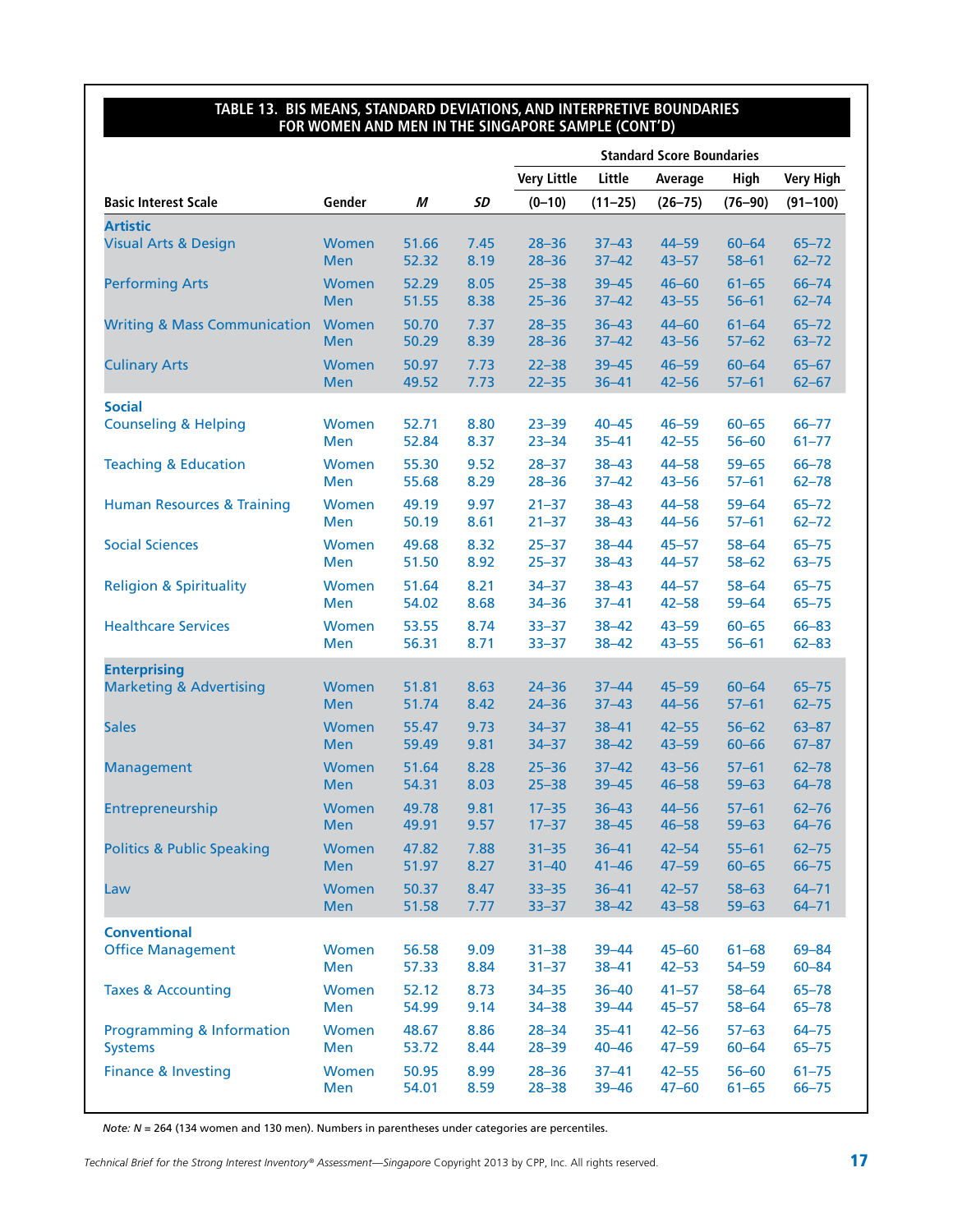categories are listed for women and men. Standardized scores and interpretive categories were derived using the 2004 GRS. Refer to the *Strong Interest Inventory*® *Manual*  (Donnay et al., 2005) for sample information.

Singapore sample results were generally similar to those reported for the GRS, but scores tended to be slightly higher. Women in the Singapore sample tended to score higher on Office Management and Sales than did those in the GRS; men in the Singapore sample tended to score higher on Military and Sales than did those in the GRS.

### Reliability of the BISs

Cronbach's alpha was used to examine the reliability of the BISs. Results are presented in Table 14. Cronbach's alphas ranged from .75 for the Management scale to .91 for Computer Hardware & Electronics, with a median of .86. The internal consistency of the BISs in the Singapore sample was similar to that reported for the GRS in the Strong manual, with a median of .87 and a range of .75 to .91. Thus, the samples are internally consistent as they reach moderate to high levels of reliability (Murphy & Davidshofer, 2005).

### Validity of the BISs

The relationships between the 30 BISs (i.e., the intercorrelations between the scales) were examined, as were the relationships between the BISs and other scales of the Strong assessment (i.e., the correlations between the BISs and the GOTs and between the BISs and the OSs). The following sections present these findings.

### Intercorrelations Between the BISs

Table 15 shows the intercorrelations between each of the six BISs for all individuals in the Singapore sample. These correlations are shown for both women and men in Table 16. Again, while the correlations are somewhat larger for the Singapore sample, the pattern of relationships is very similar to that reported for the GRS (Donnay et al., 2005). As shown in Table 16, the strongest relationship between BISs for women and men in the Singapore sample was between the Healthcare Services and Medical Science scales.

#### **Table 14. BIS Reliability Statistics in the Singapore Sample**

| <b>Basic Interest Scale</b>                  | Cronbach's<br>Alpha |
|----------------------------------------------|---------------------|
| <b>Mechanics &amp; Construction</b>          | .90                 |
| <b>Computer Hardware &amp; Electronics</b>   | .91                 |
| <b>Military</b>                              | .89                 |
| <b>Protective Services</b>                   | .81                 |
| <b>Nature &amp; Agriculture</b>              | .90                 |
| <b>Athletics</b>                             | .88                 |
| Science                                      | .85                 |
| Research                                     | .85                 |
| <b>Medical Science</b>                       | .87                 |
| <b>Mathematics</b>                           | .90                 |
| Visual Arts & Design                         | .86                 |
| <b>Performing Arts</b>                       | .85                 |
| <b>Writing &amp; Mass Communication</b>      | .86                 |
| <b>Culinary Arts</b>                         | .82                 |
| <b>Counseling &amp; Helping</b>              | .84                 |
| <b>Teaching &amp; Education</b>              | .89                 |
| <b>Human Resources &amp; Training</b>        | .84                 |
| <b>Social Sciences</b>                       | .82                 |
| <b>Religion &amp; Spirituality</b>           | .90                 |
| <b>Healthcare Services</b>                   | .86                 |
| <b>Marketing &amp; Advertising</b>           | .84                 |
| <b>Sales</b>                                 | .89                 |
| <b>Management</b>                            | .75                 |
| Entrepreneurship                             | .88                 |
| <b>Politics &amp; Public Speaking</b>        | .89                 |
| Law                                          | .89                 |
| <b>Office Management</b>                     | .83                 |
| <b>Taxes &amp; Accounting</b>                | .84                 |
| <b>Programming &amp; Information Systems</b> | .88                 |
| <b>Finance &amp; Investing</b>               | .81                 |

*Note: N* = 264.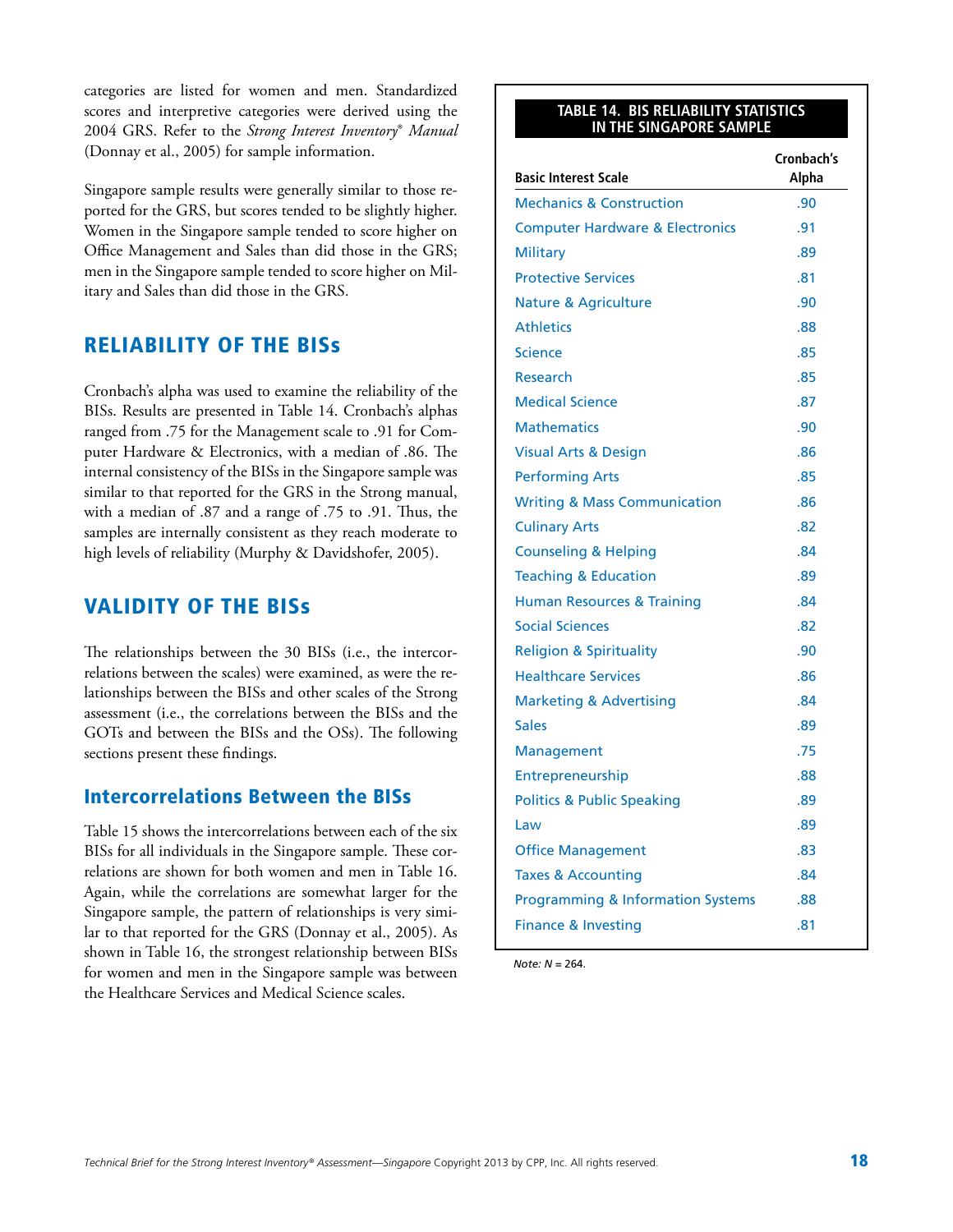| TABLE 15. INTERCORRELATIONS BETWEEN THE BISS IN THE SINGAPORE SAMPLE |     |                  |     |     |                                                                 |                          |                 |     |                          |     |     |           |     |     |     |
|----------------------------------------------------------------------|-----|------------------|-----|-----|-----------------------------------------------------------------|--------------------------|-----------------|-----|--------------------------|-----|-----|-----------|-----|-----|-----|
| <b>Basic Interest Scale</b>                                          | 1   | 2                | 3   | 4   | 5                                                               | 6                        | 7               | 8   | 9                        | 10  | 11  | 12        | 13  | 14  | 15  |
| 1. Mechanics & Construction                                          |     | .82              | .59 | .62 | .60                                                             | .59                      | .64             | .56 | .55                      | .47 | .53 | .26       | .33 | .28 | .32 |
| 2. Computer Hardware &<br><b>Electronics</b>                         | .82 | —                | .58 | .56 | .50                                                             | .55                      | .56             | .59 | .48                      | .48 | .41 | .21       | .31 | .21 | .26 |
| 3. Military                                                          | .59 | .58              |     | .72 | .47                                                             | .60                      | .51             | .54 | .56                      | .35 | .42 | .40       | .44 | .32 | .41 |
| 4. Protective Services                                               | .62 | .56              | .72 |     | .65                                                             | .63                      | .62             | .62 | .73                      | .40 | .61 | .53       | .54 | .49 | .59 |
| 5. Nature & Agriculture                                              | .60 | .50              | .47 | .65 | $\overline{\phantom{0}}$                                        | .61                      | .55             | .56 | .57                      | .38 | .66 | .47       | .51 | .51 | .53 |
| 6. Athletics                                                         | .59 | .55              | .60 | .63 | .61                                                             | $\overline{\phantom{0}}$ | .51             | .52 | .49                      | .34 | .58 | .53       | .48 | .49 | .55 |
| 7. Science                                                           | .64 | .56              | .51 | .62 | .55                                                             | .51                      |                 | .73 | .79                      | .55 | .56 | .31       | .50 | .29 | .45 |
| 8. Research                                                          | .56 | .59              | .54 | .62 | .56                                                             | .52                      | .73             |     | .66                      | .71 | .58 | .44       | .62 | .34 | .55 |
| 9. Medical Science                                                   | .55 | .48              | .56 | .73 | .57                                                             | .49                      | .79             | .66 | $\overline{\phantom{m}}$ | .46 | .55 | .41       | .54 | .34 | .54 |
| 10. Mathematics                                                      | .47 | .48              | .35 | .40 | .38                                                             | .34                      | .55             | .71 | .46                      |     | .35 | .25       | .39 | .16 | .35 |
| 11. Visual Arts & Design                                             | .53 | .41              | .42 | .61 | .66                                                             | .58                      | .56             | .58 | .55                      | .35 |     | .65       | .66 | .55 | .57 |
| 12. Performing Arts                                                  | .26 | .21              | .40 | .53 | .47                                                             | .53                      | .31             | .44 | .41                      | .25 | .65 |           | .66 | .55 | .57 |
| 13. Writing & Mass<br>Communication                                  | .33 | .31              | .44 | .54 | .51                                                             | .48                      | .50             | .62 | .54                      | .39 | .66 | .66       |     | .49 | .64 |
| 14. Culinary Arts                                                    | .28 | .21              | .32 | .49 | .51                                                             | .49                      | .29             | .34 | .34                      | .16 | .55 | .55       | .49 |     | .53 |
| 15. Counseling & Helping                                             | .32 | .26              | .41 | .59 | .53                                                             | .55                      | .45             | .55 | .54                      | .35 | .57 | .57       | .64 | .53 |     |
| 16. Teaching & Education                                             | .39 | .36              | .39 | .49 | .53                                                             | .52                      | .43             | .55 | .53                      | .45 | .53 | .57       | .61 | .47 | .68 |
| 17. Human Resources & Training                                       | .31 | .30              | .28 | .46 | .45                                                             | .50                      | .29             | .55 | .34                      | .35 | .51 | .53       | .55 | .49 | .69 |
| 18. Social Sciences                                                  | .46 | .38              | .52 | .63 | .59                                                             | .56                      | .58             | .67 | .60                      | .49 | .65 | .59       | .75 | .47 | .77 |
| 19. Religion & Spirituality                                          | .39 | .39              | .45 | .48 | .44                                                             | .40                      | .34             | .42 | .45                      | .29 | .38 | .44       | .47 | .38 | .62 |
| 20. Healthcare Services                                              | .61 | .51              | .59 | .73 | .62                                                             | .53                      | .72             | .62 | .85                      | .46 | .54 | .43       | .51 | .33 | .59 |
| 21. Marketing & Advertising                                          | .30 | .24              | .36 | .53 | .50                                                             | .47                      | .28             | .52 | .37                      | .29 | .61 | .58       | .57 | .50 | .59 |
| 22. Sales                                                            | .55 | .45              | .43 | .55 | .49                                                             | .55                      | .41             | .48 | .47                      | .41 | .52 | .43       | .46 | .36 | .52 |
| 23. Management                                                       | .50 | .45              | .40 | .55 | .52                                                             | .54                      | .39             | .58 | .47                      | .37 | .55 | .47       | .54 | .50 | .56 |
| 24. Entrepreneurship                                                 | .14 | .18              | .24 | .36 |                                                                 | $.37-.38$                | .15 .42 .22 .21 |     |                          |     | .44 | .47       | .45 | .49 | .56 |
| 25. Politics & Public Speaking                                       | .52 | .40              | .59 | .63 | .50 <sub>1</sub>                                                | .58                      | .44             | .61 | .47                      | .44 |     | $.55$ .54 | .62 | .40 | .55 |
| 26. Law                                                              | .43 | .33 <sub>1</sub> | .50 | .69 | .47                                                             | .44                      | .42             | .46 | .56                      | .31 | .51 | .44       | .56 | .45 | .50 |
| 27. Office Management                                                | .43 | .42              | .34 | .48 | .42                                                             | .35                      | .36             | .53 | .47                      | .55 | .41 | .43       | .50 | .27 | .46 |
| 28. Taxes & Accounting                                               | .44 | .42              | .30 | .43 | .37                                                             | .31                      | .43             | .55 | .45                      | .77 | .33 | .24       | .34 | .20 | .38 |
| 29. Programming & Information<br><b>Systems</b>                      | .64 | .81 .54 .53      |     |     | .48 .51                                                         |                          | .60             |     | .67 .51 .56              |     | .45 | .35       | .46 | .28 | .39 |
| 30. Finance & Investing                                              |     |                  |     |     | 47. 32. 42. 38. 48. 48. 51. 38. 55. 37. 48. 48. 48. 38. 36. 36. |                          |                 |     |                          |     |     |           |     |     |     |

*Note: N* = 264. *(cont'd)*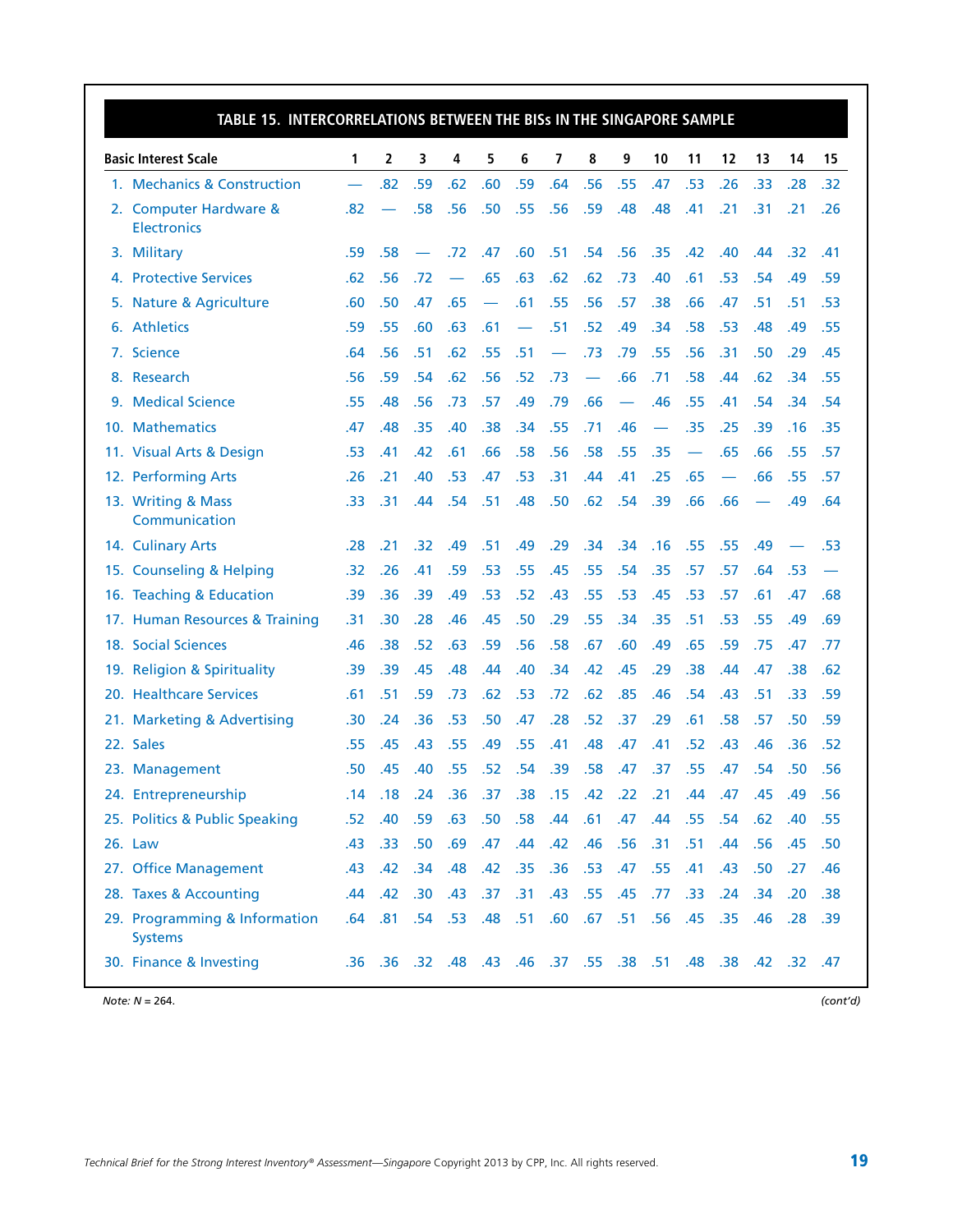| TABLE 15. INTERCORRELATIONS BETWEEN THE BISs IN THE SINGAPORE SAMPLE (CONT'D) |     |     |     |                          |                  |             |                  |     |                                                     |                          |                               |                               |     |     |     |
|-------------------------------------------------------------------------------|-----|-----|-----|--------------------------|------------------|-------------|------------------|-----|-----------------------------------------------------|--------------------------|-------------------------------|-------------------------------|-----|-----|-----|
| <b>Basic Interest Scale</b>                                                   | 16  | 17  | 18  | 19                       | 20               | 21          | 22               | 23  | 24                                                  | 25                       | 26                            | 27                            | 28  | 29  | 30  |
| 1. Mechanics & Construction                                                   | .39 | .31 | .46 | .39                      | .61              | .30         | .55              | .50 | .14                                                 | .52                      | .43                           | .43                           | .44 | .64 | .36 |
| 2. Computer Hardware &<br><b>Electronics</b>                                  | .36 | .30 | .38 | .39                      | .51              | .24         | .45              | .45 | .18                                                 | .40                      | .33                           | .42                           | .42 | .81 | .36 |
| 3. Military                                                                   | .39 | .28 | .52 | .45                      | .59              | .36         | .43              | .40 | .24                                                 | .59                      | .50                           | .34                           | .30 | .54 | .32 |
| 4. Protective Services                                                        | .49 | .46 | .63 | .48                      | .73              | .53         | .55              | .55 | .36                                                 | .63                      | .69                           | .48                           | .43 | .53 | .48 |
| 5. Nature & Agriculture                                                       | .53 | .45 | .59 | .44                      | .62              | .50         | .49              | .52 | .37                                                 | .50                      | .47                           | .42                           | .37 | .48 | .43 |
| 6. Athletics                                                                  | .52 | .50 | .56 | .40                      | .53              | .47         | .55              | .54 | .38                                                 | .58                      | .44                           | .35                           | .31 | .51 | .46 |
| 7. Science                                                                    | .43 | .29 | .58 | .34                      | .72              | .28         | .41              | .39 | .15                                                 | .44                      | .42                           | .36                           | .43 | .60 | .37 |
| 8. Research                                                                   | .55 | .55 | .67 | .42                      | .62              | .52         | .48              | .58 | .42                                                 | .61                      | .46                           | .53                           | .55 | .67 | .55 |
| 9. Medical Science                                                            | .53 | .34 | .60 | .45                      | .85              | .37         | .47              | .47 | .22                                                 | .47                      | .56                           | .47                           | .45 | .51 | .38 |
| 10. Mathematics                                                               | .45 | .35 | .49 | .29                      | .46              | .29         | .41              | .37 | .21                                                 | .44                      | .31                           | .55                           | .77 | .56 | .51 |
| 11. Visual Arts & Design                                                      | .53 | .51 | .65 | .38                      | .54              | .61         | .52              | .55 | .44                                                 | .55                      | .51                           | .41                           | .33 | .45 | .48 |
| 12. Performing Arts                                                           | .57 | .53 | .59 | .44                      | .43              | .58         | .43              | .47 | .47                                                 | .54                      | .44                           | .43                           | .24 | .35 | .38 |
| 13. Writing & Mass<br>Communication                                           | .61 | .55 | .75 | .47                      | .51              | .57         | .46              | .54 | .45                                                 | .62                      | .56                           | .50                           | .34 | .46 | .42 |
| 14. Culinary Arts                                                             | .47 | .49 | .47 | .38                      | .33              | .50         | .36              | .50 | .49                                                 | .40                      | .45                           | .27                           | .20 | .28 | .32 |
| 15. Counseling & Helping                                                      | .68 | .69 | .77 | .62                      | .59              | .59         | .52              | .56 | .56                                                 | .55                      | .50                           | .46                           | .38 | .39 | .47 |
| 16. Teaching & Education                                                      |     | .66 | .69 | .49                      | .60              | .54         | .57              | .64 | .43                                                 | .55                      | .41                           | .59                           | .44 | .49 | .42 |
| 17. Human Resources & Training                                                | .66 |     | .64 | .36                      | .35              | .72         | .58              | .81 | .65                                                 | .63                      | .52                           | .53                           | .40 | .42 | .58 |
| 18. Social Sciences                                                           | .69 | .64 |     | .56                      | .61              | .62         | .61              | .60 | .51                                                 | .71                      | .59                           | .54                           | .47 | .50 | .55 |
| 19. Religion & Spirituality                                                   | .49 | .36 | .56 | $\overline{\phantom{0}}$ | .56              | .33         | .51              | .35 | .29                                                 | .41                      | .32                           | .44                           | .29 | .46 | .27 |
| 20. Healthcare Services                                                       | .60 | .35 | .61 | .56                      |                  | .42         | .60              | .48 | .17                                                 | .50                      | .49                           | .59                           | .45 | .53 | .35 |
| 21. Marketing & Advertising                                                   | .54 | .72 | .62 | .33                      | .42              | $\equiv$    | .66              | .69 | .67                                                 | .63                      | .58                           | .53                           | .35 | .36 | .57 |
| 22. Sales                                                                     | .57 | .58 | .61 | .51                      | .60              | .66         |                  | .60 | .38                                                 | .62                      | .49                           | .67                           | .50 | .50 | .55 |
| 23. Management                                                                | .64 | .81 | .60 | .35                      | .48              | .69         | .60              |     | .55                                                 | .66                      | .57                           | .59                           | .47 | .47 | .59 |
| 24. Entrepreneurship                                                          | .43 | .65 | .51 | .29                      |                  | .17 .67 .38 |                  | .55 | $\sim$                                              | .43                      | .43                           | .31                           | .18 | .28 | .51 |
| 25. Politics & Public Speaking                                                | .55 | .63 | .71 | .41                      | .50 <sub>1</sub> | .63         | .62              | .66 | .43                                                 | $\overline{\phantom{m}}$ | .66                           | .52                           | .46 | .46 | .59 |
| 26. Law                                                                       | .41 | .52 | .59 | .32                      | .49              | .58         | .49              | .57 | .43                                                 | .66                      | $\overbrace{\phantom{13333}}$ | .43                           | .45 | .35 | .55 |
| 27. Office Management                                                         | .59 | .53 | .54 | .44                      | .59              | .53         | .67              | .59 | .31                                                 | .52                      | .43                           | $\overbrace{\phantom{aaaaa}}$ | .65 | .55 | .48 |
| 28. Taxes & Accounting                                                        | .44 | .40 | .47 | .29                      | .45              | .35         | .50              | .47 | .18                                                 | .46                      | .45                           | .65                           |     | .46 | .65 |
| 29. Programming & Information<br><b>Systems</b>                               | .49 | .42 | .50 | .46                      | .53              | .36         | .50 <sub>1</sub> | .47 | .28                                                 | .46                      | .35                           | .55                           | .46 |     | .46 |
| 30. Finance & Investing                                                       |     |     |     |                          |                  |             |                  |     | 46. 65. 48. 55. 59. 51. 59. 59. 55. 59. 48. 58. 42. |                          |                               |                               |     |     |     |

*Note: N* = 264.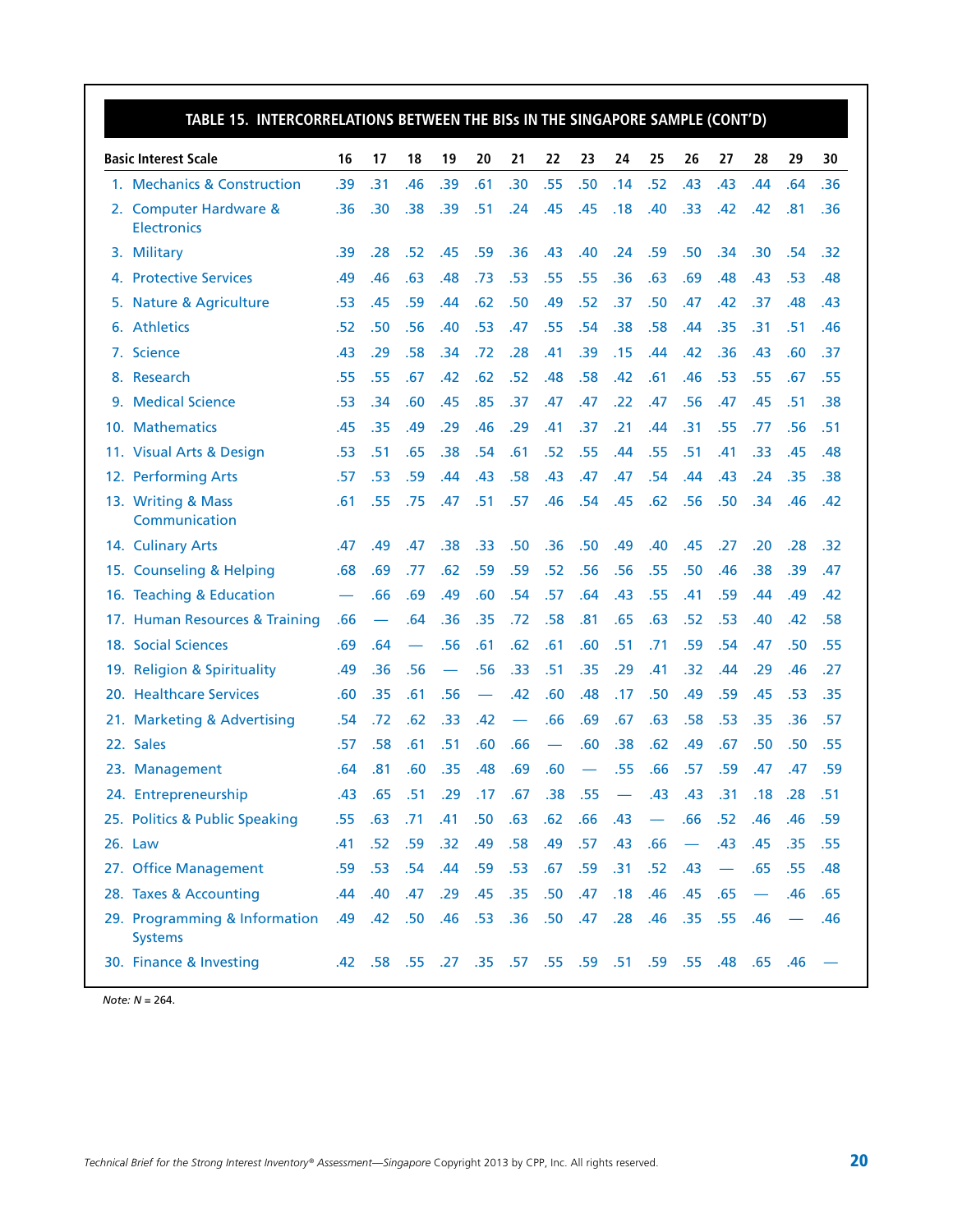| TABLE 16. INTERCORRELATIONS BETWEEN THE BISS FOR WOMEN |     |           | AND MEN IN THE SINGAPORE SAMPLE                                     |     |                          |                          |     |                          |     |           |           |     |     |     |     |
|--------------------------------------------------------|-----|-----------|---------------------------------------------------------------------|-----|--------------------------|--------------------------|-----|--------------------------|-----|-----------|-----------|-----|-----|-----|-----|
| <b>Basic Interest Scale</b>                            | 1   | 2         | 3                                                                   | 4   | 5                        | 6                        | 7   | 8                        | 9   | 10        | 11        | 12  | 13  | 14  | 15  |
| 1. Mechanics & Construction                            |     | .81       | .64                                                                 | .64 | .54                      | .58                      | .56 | .45                      | .56 | .32       | .44       | .12 | .32 | .24 | .27 |
| 2. Computer Hardware &<br><b>Electronics</b>           | .76 |           | .62                                                                 | .54 | .47                      | .52                      | .51 | .49                      | .49 | .32       | .31       | .16 | .29 | .22 | .21 |
| 3. Military                                            | .43 | .43       |                                                                     | .72 | .46                      | .62                      | .54 | .52                      | .59 | .32       | .30       | .32 | .37 | .26 | .37 |
| 4. Protective Services                                 | .58 | .53       | .71                                                                 |     | .62                      | .66                      | .59 | .54                      | .70 | .31       | .48       | .40 | .48 | .47 | .58 |
| 5. Nature & Agriculture                                | .70 | .54       | .47                                                                 | .68 | $\overline{\phantom{0}}$ | .64                      | .45 | .45                      | .49 | .27       | .60       | .33 | .44 | .51 | .44 |
| 6. Athletics                                           | .48 | .43       | .49                                                                 | .56 | .58                      | $\overline{\phantom{m}}$ | .52 | .48                      | .52 | .25       | .58       | .52 | .57 | .53 | .57 |
| 7. Science                                             | .67 | .55       | .42                                                                 | .62 | .67                      | .42                      |     | .70                      | .79 | .44       | .41       | .17 | .45 | .33 | .40 |
| 8. Research                                            | .61 | .64       | .51                                                                 | .66 | .67                      | .51                      | .75 | $\overline{\phantom{0}}$ | .63 | .66       | .44       | .34 | .60 | .37 | .44 |
| 9. Medical Science                                     | .56 | .48       | .54                                                                 | .76 | .65                      | .46                      | .79 | .70                      |     | .40       | .38       | .25 | .45 | .31 | .51 |
| 10. Mathematics                                        | .55 | .59       | .31                                                                 | .43 | .49                      | .37                      | .63 | .74                      | .51 |           | .17       | .17 | .32 | .15 | .29 |
| 11. Visual Arts & Design                               | .66 | .54       | .55                                                                 | .73 | .73                      | .63                      | .73 | .72                      | .72 | .52       |           | .53 | .59 | .52 | .49 |
| 12. Performing Arts                                    | .46 | .33       | .54                                                                 | .70 | .63                      | .64                      | .50 | .58                      | .60 | .37       | .77       |     | .45 | .42 | .42 |
| 13. Writing & Mass<br>Communication                    | .42 | .40       | .56                                                                 | .63 | .59                      | .48                      | .60 | .69                      | .65 | .47       | .72       | .71 |     | .51 | .56 |
| 14. Culinary Arts                                      | .44 | .33       | .47                                                                 | .58 | .53                      | .59                      | .32 | .37                      | .40 | .21       | .59       | .65 | .47 |     | .47 |
| 15. Counseling & Helping                               | .42 | .36       | .49                                                                 | .63 | .64                      | .59                      | .52 | .69                      | .58 | .42       | .65       | .72 | .71 | .60 |     |
| 16. Teaching & Education                               | .51 | .41       | .43                                                                 | .53 | .63                      | .57                      | .55 | .64                      | .62 | .48       | .63       | .63 | .69 | .52 | .77 |
| 17. Human Resources & Training                         | .35 | .28       | .32                                                                 | .53 | .56                      | .58                      | .38 | .59                      | .46 | .36       | .55       | .61 | .57 | .59 | .78 |
| 18. Social Sciences                                    | .47 | .41       | .54                                                                 | .66 | .66                      | .51                      | .65 | .74                      | .69 | .52       | .72       | .69 | .81 | .47 | .80 |
| 19. Religion & Spirituality                            | .35 | .31       | .36                                                                 | .45 | .53                      | .36                      | .32 | .46                      | .41 | .33       | .49       | .56 | .54 | .49 | .74 |
| 20. Healthcare Services                                | .63 | .50       | .53                                                                 | .74 | .71                      | .49                      | .73 | .70                      | .85 | .54       | .74       | .65 | .65 | .42 | .69 |
| 21. Marketing & Advertising                            | .36 | .29       | .49                                                                 | .68 | .56                      | .53                      | .42 | .60                      | .57 | .33       | .66       | .67 | .55 | .52 | .69 |
| 22. Sales                                              | .46 | .36       | .34                                                                 | .59 | .56                      | .53                      | .42 | .50                      | .53 | .43       | .59       | .59 | .53 | .44 | .63 |
| 23. Management                                         | .44 | .34       | .44                                                                 | .58 | .56                      | .59                      | .41 | .55                      | .58 | .35       | .59       | .55 | .59 | .59 | .71 |
| 24. Entrepreneurship                                   | .21 | .28       | .39                                                                 | .49 | .42                      | .55 .29                  |     | .48                      | .36 | $.17$ .48 |           | .52 | .45 | .62 | .63 |
| 25. Politics & Public Speaking                         | .41 | .30       | .60                                                                 | .64 | .59                      | .52                      | .48 | .62                      | .57 | .44       | .65       | .72 | .75 | .52 | .68 |
| 26. Law                                                | .38 | .32       | .60                                                                 | .72 | .53                      | .47                      | .57 | .56                      | .70 | .38       | .63       | .58 | .62 | .48 | .57 |
| 27. Office Management                                  | .53 | .50       | .34                                                                 | .60 | .54                      | .37                      | .56 | .64                      | .63 | .67       | .62       | .56 | .61 | .32 | .62 |
| 28. Taxes & Accounting                                 | .44 | .44       | .23                                                                 | .47 | .46                      | .30                      | .55 | .62                      | .55 | .78       | .46       | .35 | .46 | .26 | .50 |
| 29. Programming & Information<br><b>Systems</b>        |     | $.62$ .82 | .41                                                                 | .54 | .55 .37                  |                          | .57 | .68                      | .52 |           | $.62$ .56 | .40 | .51 | .31 | .44 |
| 30. Finance & Investing                                |     |           | .25 .39 .61 .52 .50 .50 .49 .42 .48 .62 .48 .49 .52 .50 .50 .53 .72 |     |                          |                          |     |                          |     |           |           |     |     |     |     |

#### *Note: N* = 264. For correlations above the diagonal, women *n* = 134; below the diagonal, men *n* = 130. *(cont'd)*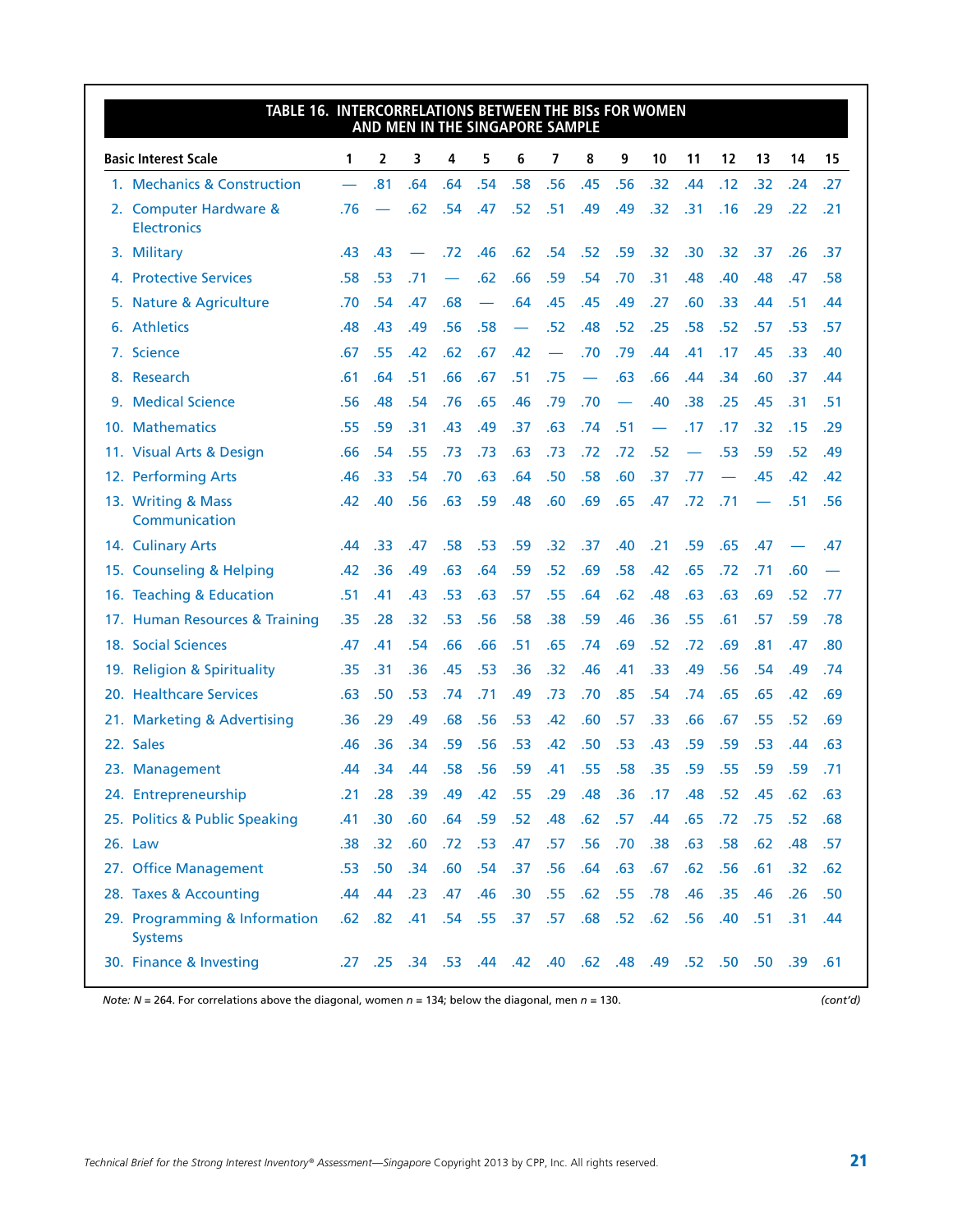| TABLE 16. INTERCORRELATIONS BETWEEN THE BISS FOR WOMEN | AND MEN IN THE SINGAPORE SAMPLE (CONT'D) |                          |     |     |                          |     |         |     |                                                          |     |                          |                          |                               |     |     |
|--------------------------------------------------------|------------------------------------------|--------------------------|-----|-----|--------------------------|-----|---------|-----|----------------------------------------------------------|-----|--------------------------|--------------------------|-------------------------------|-----|-----|
| <b>Basic Interest Scale</b>                            | 16                                       | 17                       | 18  | 19  | 20                       | 21  | 22      | 23  | 24                                                       | 25  | 26                       | 27                       | 28                            | 29  | 30  |
| 1. Mechanics & Construction                            | .33                                      | .30                      | .43 | .38 | .59                      | .30 | .59     | .52 | .10                                                      | .55 | .49                      | .37                      | .39                           | .58 | .37 |
| 2. Computer Hardware &<br><b>Electronics</b>           | .36                                      | .32                      | .34 | .42 | .48                      | .23 | .46     | .50 | .12                                                      | .39 | .35                      | .40                      | .35                           | .77 | .39 |
| 3. Military                                            | .39                                      | .24                      | .49 | .51 | .63                      | .26 | .45     | .30 | .10                                                      | .50 | .42                      | .36                      | .30                           | .60 | .24 |
| 4. Protective Services                                 | .48                                      | .40                      | .58 | .47 | .70                      | .40 | .46     | .50 | .25                                                      | .59 | .67                      | .37                      | .35                           | .47 | .39 |
| 5. Nature & Agriculture                                | .46                                      | .37                      | .52 | .35 | .54                      | .45 | .42     | .47 | .33                                                      | .40 | .41                      | .32                      | .28                           | .42 | .41 |
| 6. Athletics                                           | .52                                      | .45                      | .62 | .39 | .52                      | .46 | .51     | .47 | .27                                                      | .57 | .42                      | .34                      | .26                           | .53 | .44 |
| 7. Science                                             | .35                                      | .21                      | .50 | .33 | .70                      | .18 | .35     | .33 | .04                                                      | .36 | .29                      | .20                      | .28                           | .58 | .29 |
| 8. Research                                            | .49                                      | .52                      | .59 | .34 | .51                      | .47 | .40     | .57 | .38                                                      | .56 | .36                      | .44                      | .44                           | .63 | .45 |
| 9. Medical Science                                     | .46                                      | .24                      | .50 | .48 | .84                      | .20 | .40     | .36 | .09                                                      | .36 | .43                      | .33                      | .33                           | .50 | .27 |
| 10. Mathematics                                        | .43                                      | .33                      | .45 | .21 | .36                      | .26 | .35     | .35 | .25                                                      | .38 | .24                      | .45                      | .75                           | .47 | .49 |
| 11. Visual Arts & Design                               | .45                                      | .48                      | .58 | .26 | .32                      | .56 | .44     | .52 | .41                                                      | .45 | .38                      | .18                      | .18                           | .37 | .45 |
| 12. Performing Arts                                    | .53                                      | .48                      | .49 | .33 | .23                      | .49 | .31     | .42 | .42                                                      | .40 | .32                      | .31                      | .15                           | .35 | .30 |
| 13. Writing & Mass<br>Communication                    | .55                                      | .55                      | .69 | .40 | .38                      | .59 | .42     | .51 | .45                                                      | .53 | .52                      | .38                      | .21                           | .46 | .37 |
| 14. Culinary Arts                                      | .45                                      | .43                      | .50 | .30 | .28                      | .49 | .33     | .46 | .38                                                      | .36 | .44                      | .24                      | .17                           | .32 | .30 |
| 15. Counseling & Helping                               | .61                                      | .63                      | .75 | .52 | .51                      | .50 | .45     | .44 | .49                                                      | .46 | .45                      | .31                      | .27                           | .36 | .36 |
| 16. Teaching & Education                               |                                          | .63                      | .67 | .42 | .52                      | .54 | .59     | .60 | .42                                                      | .49 | .36                      | .61                      | .42                           | .54 | .40 |
| 17. Human Resources & Training                         | .70                                      | $\overline{\phantom{m}}$ | .66 | .29 | .22                      | .72 | .51     | .82 | .64                                                      | .62 | .48                      | .52                      | .33                           | .47 | .52 |
| 18. Social Sciences                                    | .72                                      | .62                      |     | .49 | .48                      | .61 | .56     | .58 | .51                                                      | .68 | .52                      | .41                      | .37                           | .52 | .50 |
| 19. Religion & Spirituality                            | .57                                      | .45                      | .61 |     | .54                      | .26 | .44     | .23 | .21                                                      | .32 | .29                      | .35                      | .16                           | .49 | .15 |
| 20. Healthcare Services                                | .71                                      | .51                      | .72 | .55 | $\overline{\phantom{m}}$ | .23 | .54     | .34 | .04                                                      | .36 | .38                      | .45                      | .32                           | .48 | .21 |
| 21. Marketing & Advertising                            | .54                                      | .74                      | .64 | .42 | .62                      |     | .59     | .68 | .68                                                      | .60 | .52                      | .50                      | .29                           | .36 | .51 |
| 22. Sales                                              | .56                                      | .66                      | .64 | .55 | .63                      | .75 |         | .57 | .32                                                      | .60 | .38                      | .63                      | .43                           | .53 | .48 |
| 23. Management                                         | .71                                      | .80                      | .61 | .44 | .60                      | .72 | .61     |     | .52                                                      | .64 | .55                      | .61                      | .46                           | .51 | .57 |
| 24. Entrepreneurship                                   | .45                                      | .66                      | .51 | .38 | $.32$ .66                |     | .45 .60 |     | $\overline{\phantom{a}}$                                 | .44 | .42                      | .31                      | .19                           | .24 | .48 |
| 25. Politics & Public Speaking                         | .65                                      | .66                      | .74 | .47 | .61                      | .70 | .60     | .67 | .45                                                      |     | .61                      | .46                      | .41                           | .43 | .53 |
| 26. Law                                                | .47                                      | .57                      | .65 | .34 | .60                      | .66 | .60     | .58 | .45                                                      | .72 | $\overline{\phantom{m}}$ | .32                      | .35                           | .33 | .45 |
| 27. Office Management                                  |                                          | .58 .54                  | .68 | .54 | .74                      | .56 | .72     | .57 | .30                                                      | .58 | .55                      | $\overline{\phantom{m}}$ | .56                           | .52 | .43 |
| 28. Taxes & Accounting                                 | .47                                      | .48                      | .54 | .39 | .54                      | .42 | .54     | .45 | .17                                                      | .47 | .54                      | .74                      | $\overbrace{\phantom{aaaaa}}$ | .39 | .65 |
| 29. Programming & Information<br><b>Systems</b>        | .44                                      | .37                      | .48 | .38 | .54                      | .39 | .41     | .39 | .34                                                      | .41 | .35                      | .60                      | .49                           |     | .49 |
| 30. Finance & Investing                                |                                          | .44 .66                  |     |     |                          |     |         |     | - 37 - 37 - 37 - 58. 62. 66. 59. 56. 69. 69. 74. 66. 60. |     |                          |                          |                               |     |     |

*Note: N* = 264. For correlations above the diagonal, women *n* = 134; below the diagonal, men *n* = 130.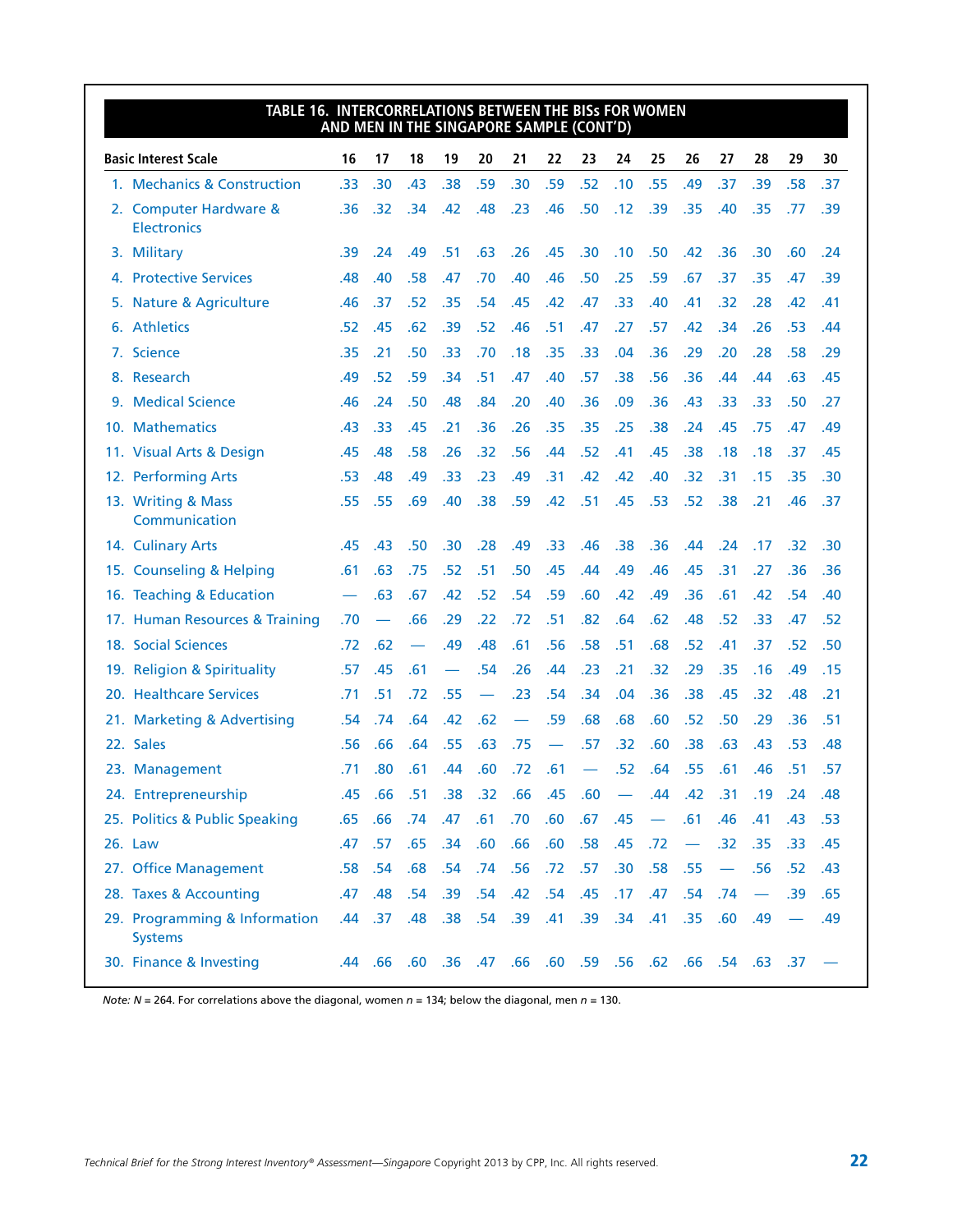### Relationship Between the BISs and the GOTs

As previously mentioned, the BISs focus on specific interest domains grouped under the General Occupational Themes. In most cases, BISs in the same categories correlate at least moderately with each other. Table 17 shows the intercorrelations between BISs and GOTs presented in RIASEC order for the overall group and separately by gender. The correlations found between BISs and GOTs in the Singapore sample are consistent with those found in the GRS (Donnay et al., 2005). For instance, strong relationships were found between the Science BIS and the Investigative GOT, and between the Visual Arts & Design BIS and the Artistic GOT.

### Relationship Between the BISs and the OSs

As detailed in the 2005 Strong manual, one of the main purposes of developing the BISs was to improve upon the understanding of the OSs. Thus, it is expected that certain BISs will be related to certain OSs. For instance, one would expect people who score high on Computer Hardware & Electronics to also score high on OSs such as Computer Scientist, Network Administrator, Technical Support Specialist, and so on. Tables 18–47 illustrate the correlations between these two sets of scales. The 10 OSs with the strongest positive relationships with the BISs, as well as the 10 OSs with the strongest negative relationships with the BISs, are presented for women and men.

It is important to note that the OSs were built using occupational samples of employed adults obtained in the United States. While occupations in different countries may share the same job titles, different sets of knowledge, skills, abilities, and other attributes may be required to successfully perform them. For example, farming in the U.S. may be more technologically sophisticated than in another country, drawing different types of individuals to that occupation. These differences may show up in results: in the Singapore sample, technology-dependent jobs such as Network Administrator and Software Developer appear in the list of top 10 correlations with the Mechanics & Construction BIS, and Arts/Entertainment Manager and School Administrator appear in the list of top 10 correlations with the Military BIS. Furthermore, although OS results from the Singapore sample are generally congruent with those from the U.S. GRS, caution should be taken when interpreting those results, as differences in work tasks as well as organizational, national, and cultural differences between the two countries may be an influencing factor.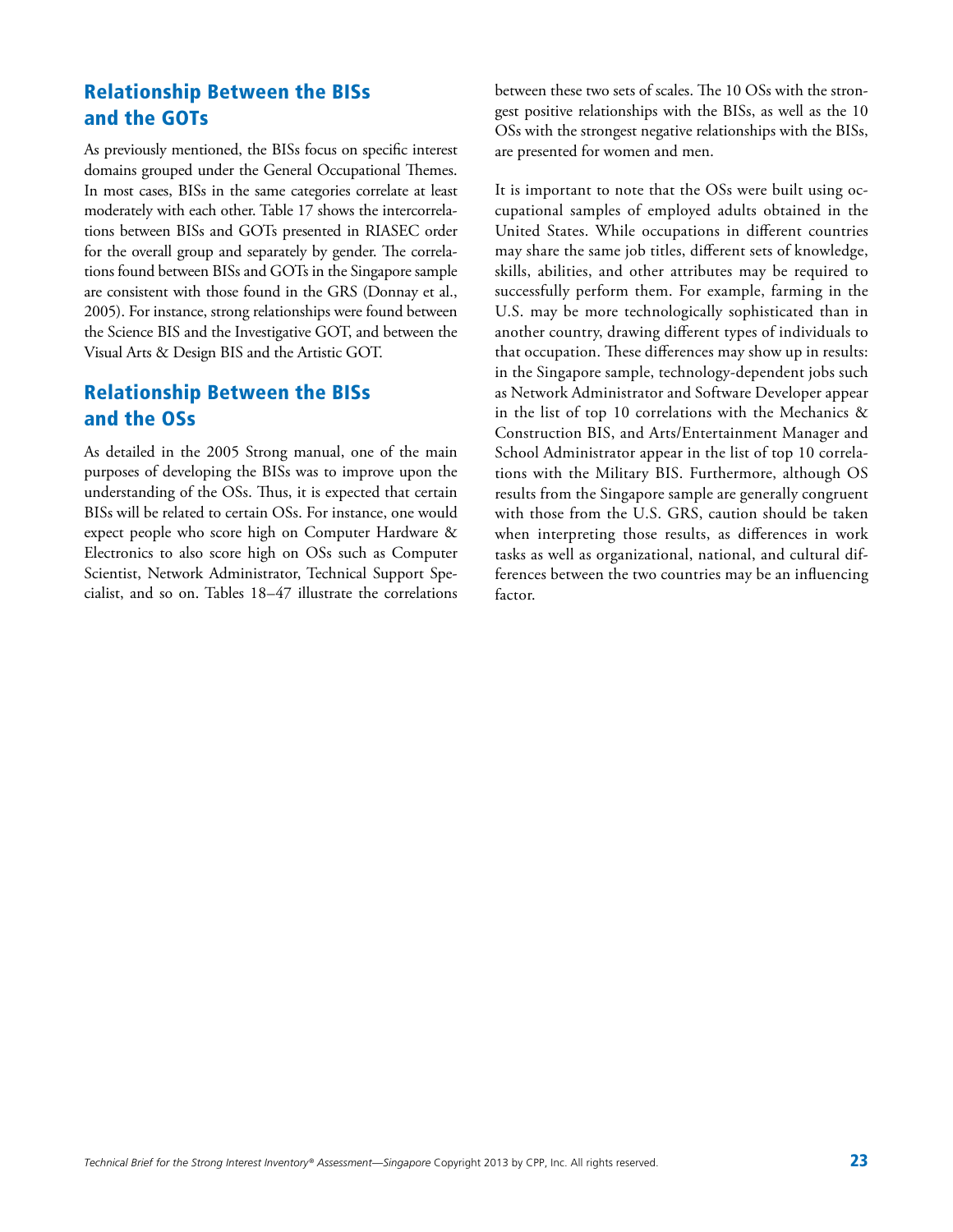|                                      |                     | Realistic       |                |                | Investigative                        |                 |                | Artistic       |                 |                 | Social          |                 |                | Enterprising    |                           |                         | Conventional   |  |
|--------------------------------------|---------------------|-----------------|----------------|----------------|--------------------------------------|-----------------|----------------|----------------|-----------------|-----------------|-----------------|-----------------|----------------|-----------------|---------------------------|-------------------------|----------------|--|
| <b>Basic Interest Scale</b>          | <b>u</b> əmoW       | neM             | Combined       | <b>Nomen</b>   | neM                                  | Combined        | <b>Momen</b>   | neM            | Combined        | <b>U</b> amoW   | neM             | Combined        | <b>U</b> amoW  | neM             | Combined                  | <b>U</b> amoW           | neM            |  |
| Construction<br>Mechanics &          | $\overline{8}$      | 89              | 90             | 52             | 99                                   | <b>GO</b>       | 38             | 59             | 45              | 39              | 鬲               | $\overline{4}$  | $\overline{a}$ | $\overline{a}$  | $\overline{39}$           | 59                      | 58             |  |
| Computer Hardware &<br>Electronics   | $\overline{\infty}$ | .78             | 83             | 50             | <b>GO</b>                            | 56              | $\frac{3}{2}$  | 45             | 35              | 39              | 4               | $\overline{37}$ | $\frac{1}{2}$  | $\overline{2}$  | $\overline{\mathfrak{m}}$ | $\overline{5}$          | <b>GO</b>      |  |
| Military                             | 78                  | 99              | 75             | 58             | 52                                   | 57              | £              | $\overline{6}$ | $\overline{a}$  | 45              | 47              | $\ddot{4}$      | $\overline{5}$ | 45              | $\frac{8}{3}$             | $\frac{8}{3}$           | 36             |  |
| Protective Services                  | 77                  | 76              | ZZ.            | င္မ            | 20                                   | 89              | 56             | 76             | 65              | င္စ             | 54              | 61              | $\frac{8}{3}$  | 65              | 57                        | 52                      | 65             |  |
| Nature & Agriculture                 | 75                  | $\overline{8}$  | $\overline{7}$ | 50             | 2                                    | 5               | 59             | 72             | 65              | 24              | $\overline{2}$  | 61              | $\frac{8}{3}$  | 59              | 53                        | 4                       | 59             |  |
| Athletics                            | E                   | 65              | 75             | ဌ              | 유                                    | SS <sub>3</sub> | 99             | 65             | 5               | 61              | 29              | 59              | 52             | <b>G</b>        | 57                        | SO                      | $\overline{a}$ |  |
| Science                              | 61                  | 99              | 65             | ဌ              | 93                                   | 93              | 39             | 67             | û۵              | ჵ               | 57              | 47              | $\overline{a}$ | 39              | $\approx$                 | $\overline{a}$          | 29             |  |
| Research                             | 53                  | 99              | <b>G</b>       | 5              | 2                                    | $\mathbf{g}$    | $\overline{a}$ | 20             | S9              | 53              | P <sub>O</sub>  | 61              | 50             | 56              | S <sub>3</sub>            | 55                      | $\mathbb{R}^2$ |  |
| Medical Science                      | $\overline{6}$      | 65              | 61             | 85             | 85                                   | 85              | 41             | 73             | 5               | SS <sub>3</sub> | 65              | 59              | 29             | 55              | $\overline{a}$            | 45                      | 57             |  |
| Mathematics                          | 33                  | $\overline{51}$ | 45             | င္မ            | 75                                   | 20              | $\overline{2}$ | $\frac{8}{3}$  | 35              | 38              | 47              | $\overline{a}$  | ္က             | 36              | 35                        | 58                      | $\mathbb{R}^2$ |  |
| Visual Arts & Design                 | 5                   | $\overline{7}$  | 59             | 5              | 76                                   | 59              | 83             | 3              | 88              | 53              | P <sub>O</sub>  | 62              | 57             | <b>G3</b>       | <b>GO</b>                 | $\frac{1}{2}$           | 99             |  |
| Performing Arts                      | $\overline{5}$      | $\overline{6}$  | £              | 26             | 59                                   | $\Delta$        | 80             | 89             | 85              | 24              | $\overline{73}$ | 63              | $\frac{8}{3}$  | <b>G</b>        | 58                        | $\overline{\mathbf{5}}$ | 54             |  |
| Communication<br>Writing & Mass      | $\ddot{a}$          | 56              | \$             | 51             | 67                                   | 58              | $\overline{8}$ | 85             | 83              | 63              | $\overline{7}$  | 89              | 58             | $\overline{6}$  | 59                        | $\overline{a}$          | 61             |  |
| Culinary Arts                        | $\overline{a}$      | <b>GO</b>       | $\tilde{t}$    | 36             | $\overline{\widetilde{\varepsilon}}$ | $\mathbf{z}$    | 59             | 65             | 62              | 51              | <u>ت</u>        | 56              | 52             | 65              | 57                        | $\overline{32}$         |                |  |
| Counseling & Helping                 | 39                  | $\overline{54}$ | $\overline{a}$ | 50             | 5                                    | 55              | 57             | 73             | 65              | 83              | 93              | 88              | 57             | 76              | 99                        | 96                      | 54             |  |
| Teaching & Education                 | 45                  | 56              | $\frac{4}{6}$  | 45             | 3                                    | 53              | $\overline{6}$ | $\mathbf{z}$   | 66              | 89              | 5               | $\overline{6}$  | 63             | $\mathbf{c}$    | 3                         | <u>င</u>                | 58             |  |
| Human Resources &<br><b>Training</b> | $\ddot{a}$          | 45              | 38             | $\overline{3}$ | $\frac{8}{3}$                        | 39              | 56             | $\overline{6}$ | 58              | 78              | 82              | 80              | 76             | $\overline{82}$ | $\overline{2}$            | SS <sub>3</sub>         | <b>GO</b>      |  |
| Social Sciences                      | $\overline{51}$     | <b>99.</b>      | 55             | 59             | 73                                   | 99              | 69             | Z.             | $\overline{73}$ | 80              | <u>ळ</u>        | 80              | 89             | 89              | 89                        | 51                      | 69             |  |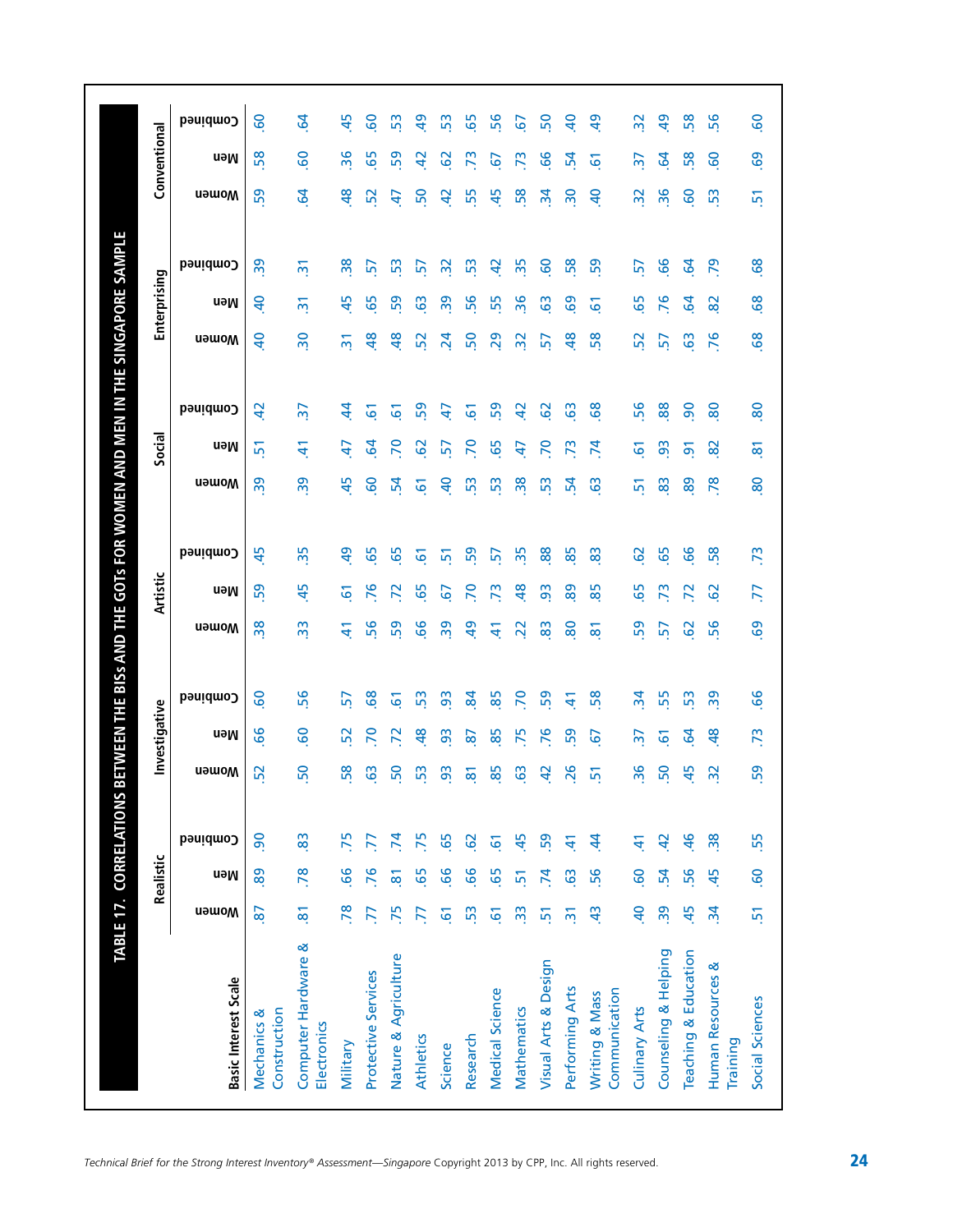|                                                          | Realistic       |                |                          | Investigative  |                |                | Artistic       |                |                 | Social          |                |                 | Enterprising    |                 |                         | Conventional    |  |
|----------------------------------------------------------|-----------------|----------------|--------------------------|----------------|----------------|----------------|----------------|----------------|-----------------|-----------------|----------------|-----------------|-----------------|-----------------|-------------------------|-----------------|--|
| <b>u</b> əwo <sub>M</sub><br><b>Basic Interest Scale</b> | neM             | Combined       | <b>Momen</b>             | neM            | Combined       | <b>u</b> əwom  | neM            | Combined       | <b>u</b> əwom   | neM             | Combined       | <b>u</b> əwom   | neM             | Combined        | <b>u</b> əwom           | neM             |  |
| 45<br>Religion & Spirituality                            | 45              | $\frac{9}{5}$  | $\frac{8}{3}$            | 9              | $\overline{a}$ | 45             | 57             | 51             | 58              | $\overline{73}$ | 65             | 33              | 54              | $\ddot{4}$      | 36                      | 51              |  |
| 65<br><b>Healthcare Services</b>                         | 89              | .66            | $\overline{z}$           | 77             | 75             | $\overline{a}$ | R              | 58             | $\overline{6}$  | 78              | 69             | 33              | 59              | 47              | 50                      | 73              |  |
| $\frac{8}{20}$<br>Marketing &<br>Advertising             | $\overline{5}$  | $\overline{a}$ | 26                       | 51             |                | $\overline{a}$ | 69             | <u>e</u>       | $\overline{a}$  | 5               | $\overline{6}$ | $\overline{90}$ | $\overline{6}$  | $\overline{90}$ | $\overline{\mathbf{d}}$ | 61              |  |
| 56<br>Sales                                              | 55              | 57             | 38                       | 47             | \$             | 50             | $\overline{6}$ | 56             | $\overline{a}$  | 70              | 66             | 79              | 86              | 82              | 89                      | 73              |  |
| $\overline{5}$<br>Management                             | 53              | 54             | $\overline{39}$          | $\frac{8}{3}$  | 45             | 54             | $\overline{6}$ | 58             | 68              | 77              | $\overline{7}$ | 75              | $\overline{8}$  | 78              | 89                      | 59              |  |
| $\frac{8}{10}$<br>Entrepreneurship                       | $\overline{4}$  | 27             | $\frac{6}{1}$            | 36             | 26             | 47             | 50             | $\overline{a}$ | 52              | 58              | 55             | 71              | 76              | 73              | 29                      | 35              |  |
| 56<br>Politics & Public<br>Speaking                      | 56              | 59             | $\frac{4}{3}$            | 57             | 52             | $\mathbf{z}$   | 76             | $\overline{6}$ | 57              | $\overline{5}$  | $\mathbf{c}_2$ | $\overline{2}$  | 72              | P.              | 55                      | $\overline{6}$  |  |
| 50<br>Mel                                                | 57              | 5              | 36                       | 61             | \$             | 47             | 89             | 57             | $\overline{5}$  | 58              | 53             | 53              | 65              | 59              | 47                      | 2               |  |
| $\frac{8}{30}$<br>Office Management                      | 56              | \$             | $\overline{\mathbf{S}}$  | 63             | $\frac{1}{6}$  | $\frac{3}{2}$  | 3              | $\overline{a}$ | <b>GO</b>       | 67              | $\overline{6}$ | 61              | 61              | 61              | 82                      | 93              |  |
| 35<br>Taxes & Accounting                                 | $\frac{3}{4}$   | $\overline{4}$ | $\pm$                    | 65             | 54             | $\frac{8}{10}$ | 47             | $\frac{3}{2}$  | $\overline{37}$ | 52              | 45             | $\overline{37}$ | 45              | $\frac{4}{7}$   | 78                      | 85              |  |
| $\overline{6}$<br>Information Systems<br>Programming &   | 65              | 68             | <b>S</b>                 | $\overline{6}$ | $\overline{6}$ | 46             | 50             | 45             | 56              | 48              | $\mathbf{r}$   | $\dot{a}$       | $\overline{39}$ | $\overline{a}$  | $\overline{z}$          | $\overline{70}$ |  |
| $\overline{a}$<br>Finance & Investing                    | $\overline{37}$ | $\ddot{a}$     | $\overline{\mathcal{S}}$ | $\overline{a}$ | 45             | £              | S.             | 47             | $\dot{z}$       | 57              | 50             | 57              | .70             | $\ddot{6}$      | ZZ.                     | 72              |  |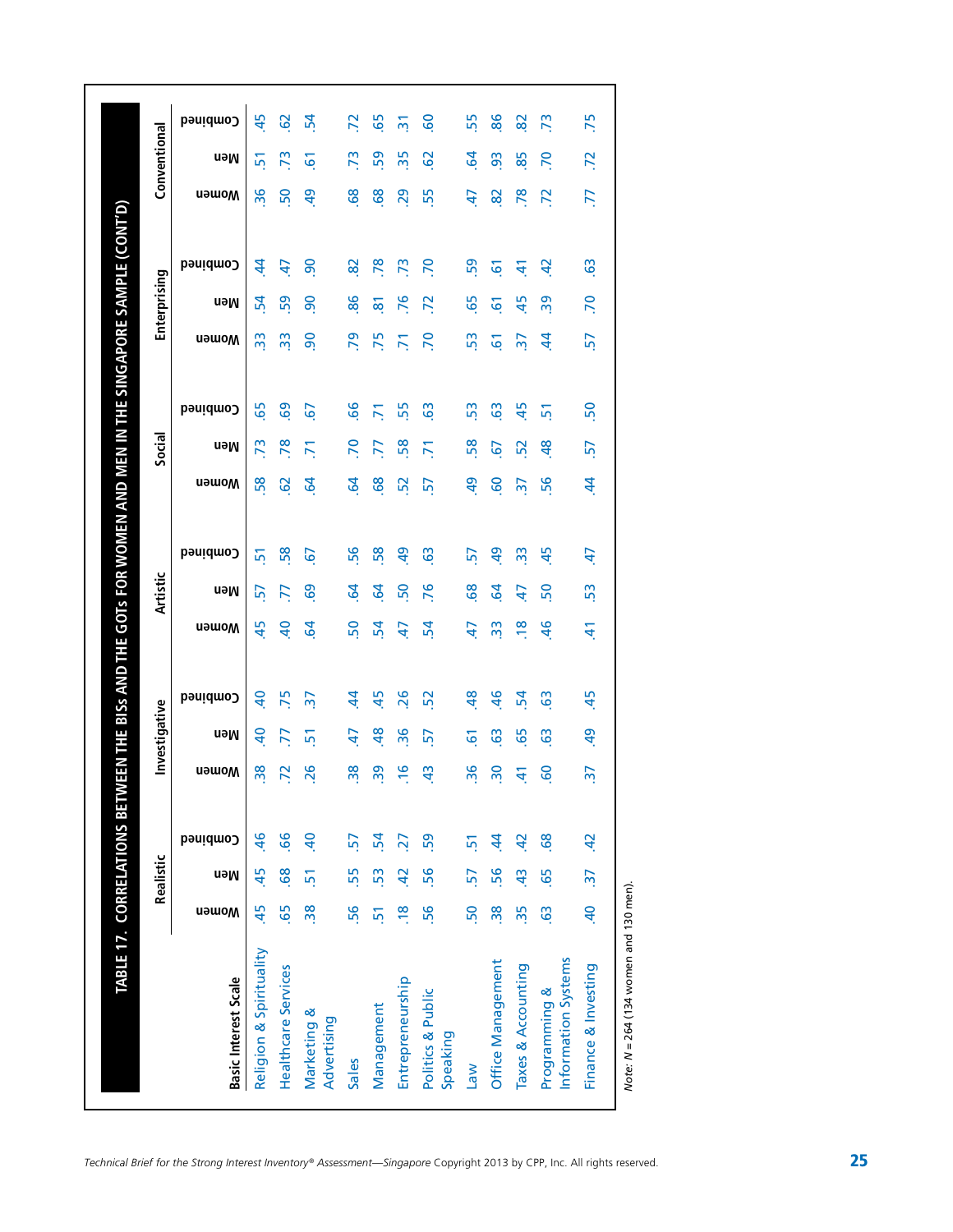#### **Table 18. Ten Highest and Lowest Correlations Between Mechanics & Construction BIS and OS Scores for Women and Men in the Singapore Sample**

| <b>Female Occupational Scale</b>    | Women r | <b>Male Occupational Scale</b>      | Men $r$ |
|-------------------------------------|---------|-------------------------------------|---------|
| <b>Engineering Technician</b>       | .80     | <b>Engineer</b>                     | .85     |
| <b>Technical Support Specialist</b> | .77     | <b>Network Administrator</b>        | .80     |
| <b>Network Administrator</b>        | .77     | <b>Computer &amp; IS Manager</b>    | .79     |
| <b>Military Officer</b>             | .76     | <b>Engineering Technician</b>       | .78     |
| <b>Computer Programmer</b>          | .75     | <b>Computer Programmer</b>          | .78     |
| <b>Engineer</b>                     | .73     | Firefighter                         | .78     |
| Electrician                         | .72     | <b>Software Developer</b>           | .77     |
| <b>Automobile Mechanic</b>          | .72     | <b>Computer Systems Analyst</b>     | .77     |
| <b>Software Developer</b>           | .72     | <b>Technical Support Specialist</b> | .76     |
| <b>Computer Scientist</b>           | .71     | <b>Medical Technologist</b>         | .76     |
| <b>Speech Pathologist</b>           | $-.21$  | <b>Mental Health Counselor</b>      | $-.25$  |
| <b>Financial Analyst</b>            | $-.22$  | <b>Law Enforcement Officer</b>      | $-.27$  |
| <b>Broadcast Journalist</b>         | $-.23$  | <b>Buyer</b>                        | $-.27$  |
| <b>Medical Illustrator</b>          | $-.23$  | <b>Advertising Account Manager</b>  | $-.32$  |
| <b>Mental Health Counselor</b>      | $-.27$  | <b>Biologist</b>                    | $-.32$  |
| <b>Musician</b>                     | $-.36$  | <b>Restaurant Manager</b>           | $-.33$  |
| Photographer                        | $-.41$  | <b>Graphic Designer</b>             | $-.35$  |
| <b>Advertising Account Manager</b>  | $-.46$  | Artist                              | $-.42$  |
| <b>Buyer</b>                        | $-.51$  | <b>Farmer/Rancher</b>               | $-.43$  |
| Artist                              | $-.61$  | <b>Interior Designer</b>            | $-.47$  |

*Note: N* = 264 (134 women and 130 men). Ten highest correlations are shaded; 10 lowest correlations are not shaded.

#### **Table 19. Ten Highest and Lowest Correlations Between Computer Hardware & Electronics BIS and OS Scores for Women and Men in the Singapore Sample**

| <b>Female Occupational Scale</b>    | Women r | <b>Male Occupational Scale</b>      | Men r  |
|-------------------------------------|---------|-------------------------------------|--------|
| <b>Technical Support Specialist</b> | .86     | <b>Computer Systems Analyst</b>     | .90    |
| <b>Network Administrator</b>        | .83     | <b>Technical Support Specialist</b> | .89    |
| <b>Computer Programmer</b>          | .81     | <b>Network Administrator</b>        | .89    |
| <b>Computer Scientist</b>           | .80     | <b>Computer &amp; IS Manager</b>    | .87    |
| <b>Software Developer</b>           | .79     | <b>Software Developer</b>           | .87    |
| <b>Engineering Technician</b>       | .72     | <b>Computer Programmer</b>          | .85    |
| <b>Engineer</b>                     | .69     | <b>Computer/Mathematics Manager</b> | .80    |
| <b>Automobile Mechanic</b>          | .67     | <b>Engineer</b>                     | .80    |
| <b>Military Officer</b>             | .67     | <b>Computer Scientist</b>           | .80    |
| <b>Electrician</b>                  | .62     | <b>R&amp;D Manager</b>              | .73    |
| <b>Interior Designer</b>            | $-.18$  | Landscape/Grounds Manager           | $-.27$ |
| <b>Speech Pathologist</b>           | $-.22$  | <b>Buyer</b>                        | $-.28$ |
| <b>Broadcast Journalist</b>         | $-.24$  | <b>Restaurant Manager</b>           | $-.30$ |
| <b>Medical Illustrator</b>          | $-.27$  | <b>Social Worker</b>                | $-.35$ |
| <b>Musician</b>                     | $-.31$  | Farmer/Rancher                      | $-.37$ |
| Photographer                        | $-.40$  | Artist                              | $-.43$ |
| <b>Mental Health Counselor</b>      | $-.49$  | <b>Graphic Designer</b>             | $-.44$ |
| <b>Advertising Account Manager</b>  | $-.51$  | <b>Advertising Account Manager</b>  | $-.45$ |
| <b>Buyer</b>                        | $-.51$  | <b>Mental Health Counselor</b>      | $-.49$ |
| Artist                              | $-.55$  | <b>Interior Designer</b>            | $-.51$ |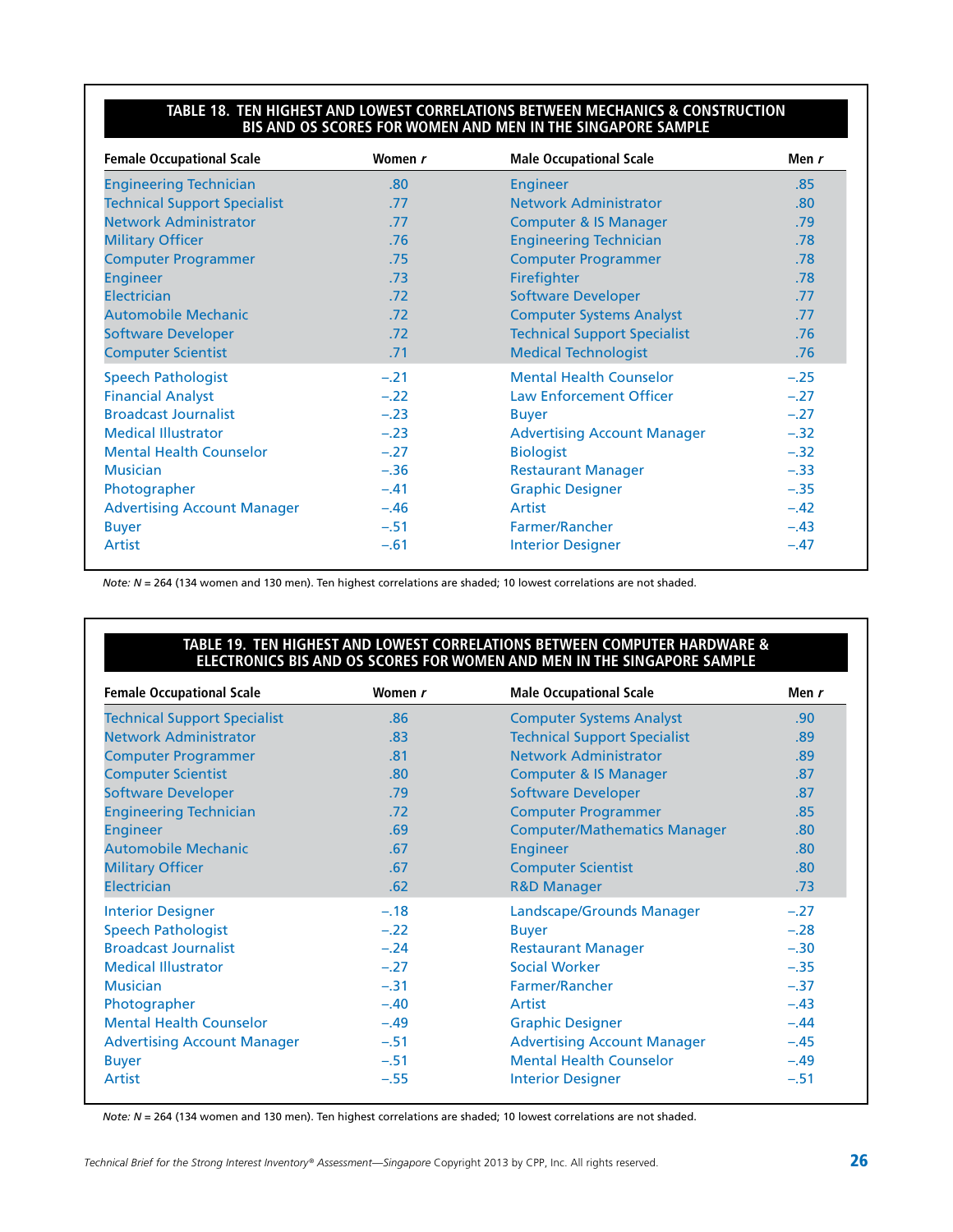#### **Table 20. Ten Highest and Lowest Correlations Between Military BIS and OS Scores for Women and Men in the Singapore Sample**

| <b>Female Occupational Scale</b>    | Women r | <b>Male Occupational Scale</b>    | Men r  |
|-------------------------------------|---------|-----------------------------------|--------|
| <b>Firefighter</b>                  | .76     | Firefighter                       | .65    |
| <b>Military Officer</b>             | .75     | <b>Military Officer</b>           | .64    |
| <b>Military Enlisted</b>            | .72     | <b>School Administrator</b>       | .60    |
| <b>Technical Support Specialist</b> | .70     | <b>Public Administrator</b>       | .59    |
| <b>Engineering Technician</b>       | .68     | <b>Arts/Entertainment Manager</b> | .58    |
| <b>Network Administrator</b>        | .68     | <b>Physical Therapist</b>         | .58    |
| <b>Law Enforcement Officer</b>      | .67     | Editor                            | .57    |
| Chiropractor                        | .66     | <b>Elected Public Official</b>    | .56    |
| <b>Computer Programmer</b>          | .65     | <b>English Teacher</b>            | .55    |
| <b>Software Developer</b>           | .63     | <b>Dietitian</b>                  | .55    |
| <b>Medical Illustrator</b>          | $-.17$  | <b>Horticulturist</b>             | $-.22$ |
| <b>Florist</b>                      | $-.18$  | Forester                          | $-.25$ |
| <b>Production Worker</b>            | $-.18$  | <b>Radiologic Technologist</b>    | $-.27$ |
| <b>Musician</b>                     | $-.21$  | <b>Biologist</b>                  | $-.31$ |
| Farmer/Rancher                      | $-.23$  | Landscape/Grounds Manager         | $-.34$ |
| Photographer                        | $-.34$  | Artist                            | $-.34$ |
| <b>Financial Analyst</b>            | $-.37$  | Optician                          | $-.35$ |
| <b>Advertising Account Manager</b>  | $-.42$  | <b>Automobile Mechanic</b>        | $-.39$ |
| <b>Buyer</b>                        | $-.47$  | <b>Musician</b>                   | $-.40$ |
| Artist                              | $-.53$  | <b>Farmer/Rancher</b>             | $-.58$ |

*Note: N* = 264 (134 women and 130 men). Ten highest correlations are shaded; 10 lowest correlations are not shaded.

#### **Table 21. Ten Highest and Lowest Correlations Between Protective Services BIS and OS Scores for Women and Men in the Singapore Sample**

| <b>Female Occupational Scale</b>    | Women r | <b>Male Occupational Scale</b>         | Men r  |
|-------------------------------------|---------|----------------------------------------|--------|
| <b>Firefighter</b>                  | .86     | Firefighter                            | .79    |
| <b>Law Enforcement Officer</b>      | .79     | <b>Arts/Entertainment Manager</b>      | .76    |
| <b>Military Officer</b>             | .79     | <b>Physical Therapist</b>              | .73    |
| Chiropractor                        | .79     | Chiropractor                           | .72    |
| <b>Engineering Technician</b>       | .77     | Pharmacist                             | .71    |
| <b>Recreation Therapist</b>         | .74     | <b>Customer Service Representative</b> | .70    |
| <b>Urban &amp; Regional Planner</b> | .71     | <b>Instructional Coordinator</b>       | .69    |
| <b>Physical Therapist</b>           | .70     | <b>Secondary School Teacher</b>        | .68    |
| <b>Registered Nurse</b>             | .69     | <b>Wholesale Sales Representative</b>  | .68    |
| <b>Engineer</b>                     | .69     | <b>Health Information Specialist</b>   | .68    |
| Cosmetologist                       | $-.08$  | Electrician                            | $-.19$ |
| <b>Florist</b>                      | $-.19$  | <b>Musician</b>                        | $-.20$ |
| <b>Medical Illustrator</b>          | $-.22$  | Forester                               | $-.21$ |
| Photographer                        | $-.24$  | Landscape/Grounds Manager              | $-.26$ |
| <b>Advertising Account Manager</b>  | $-.37$  | Geologist                              | $-.31$ |
| <b>Production Worker</b>            | $-.39$  | <b>Mathematician</b>                   | $-.32$ |
| Farmer/Rancher                      | $-.41$  | <b>Automobile Mechanic</b>             | $-.41$ |
| <b>Buyer</b>                        | $-.45$  | <b>Biologist</b>                       | $-.50$ |
| <b>Financial Analyst</b>            | $-.50$  | Artist                                 | $-.50$ |
| Artist                              | $-.61$  | Farmer/Rancher                         | $-.65$ |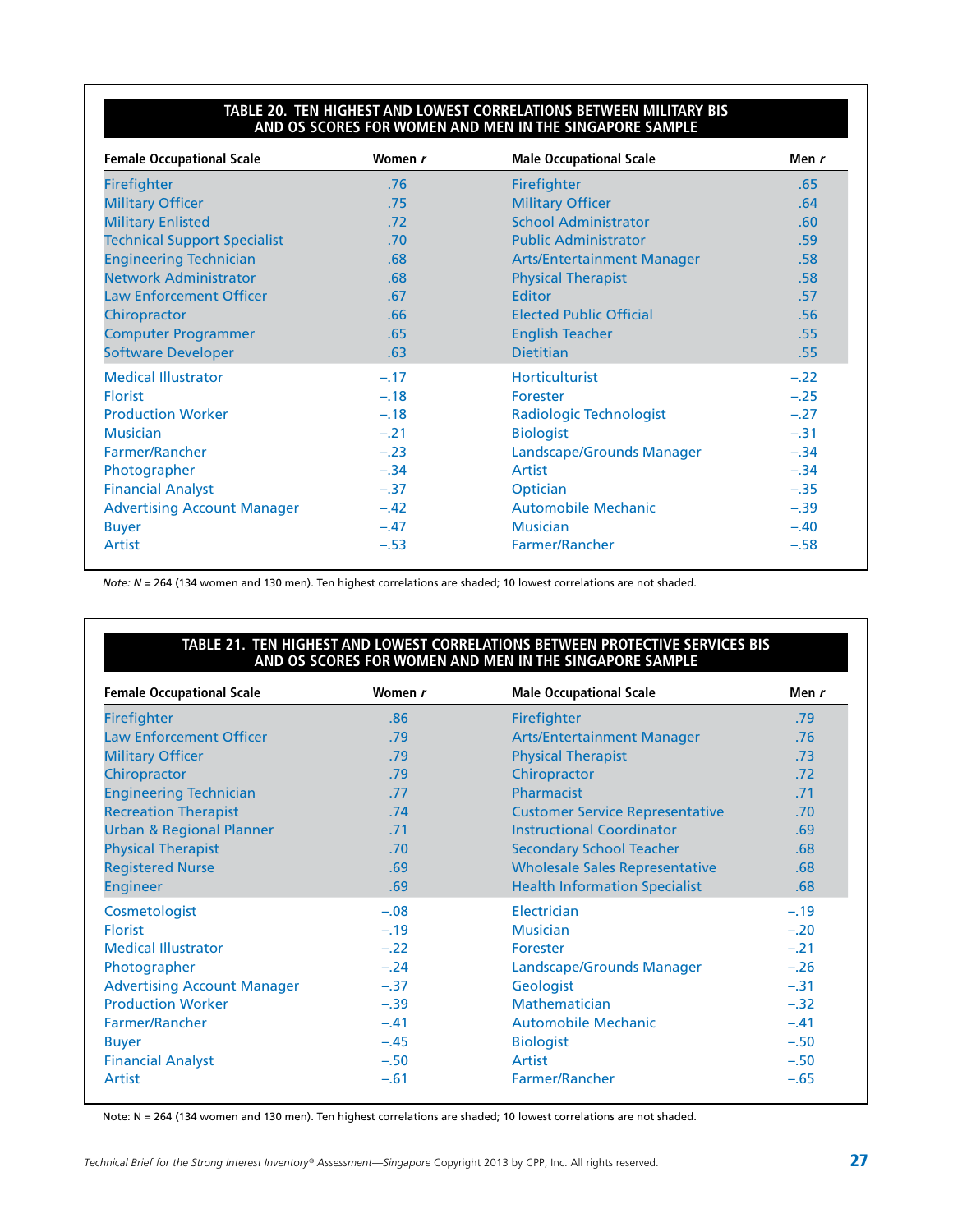#### **Table 22. Ten Highest and Lowest Correlations Between Nature & Agriculture BIS and OS Scores for Women and Men in the Singapore Sample**

| <b>Female Occupational Scale</b>      | Women r | <b>Male Occupational Scale</b>    | Men r  |
|---------------------------------------|---------|-----------------------------------|--------|
| <b>Recreation Therapist</b>           | .78     | Chiropractor                      | .79    |
| <b>Engineering Technician</b>         | .74     | Firefighter                       | .74    |
| <b>Firefighter</b>                    | .73     | <b>Physical Therapist</b>         | .73    |
| <b>Urban &amp; Regional Planner</b>   | .72     | <b>Respiratory Therapist</b>      | .71    |
| Chiropractor                          | .70     | <b>Instructional Coordinator</b>  | .71    |
| <b>Vocational Agriculture Teacher</b> | .69     | <b>Recreation Therapist</b>       | .71    |
| Geographer                            | .63     | <b>Secondary School Teacher</b>   | .70    |
| <b>Graphic Designer</b>               | .63     | <b>Engineer</b>                   | .70    |
| <b>Technical Sales Representative</b> | .62     | Middle School Teacher             | .70    |
| Landscape/Grounds Manager             | .62     | <b>Community Service Director</b> | .70    |
| Photographer                          | $-.08$  | Optician                          | $-.20$ |
| <b>Medical Technician</b>             | $-.09$  | <b>Graphic Designer</b>           | $-.21$ |
| <b>Business Education Teacher</b>     | $-.10$  | <b>Interior Designer</b>          | $-.22$ |
| <b>Medical Illustrator</b>            | $-.11$  | Geologist                         | $-.24$ |
| <b>Advertising Account Manager</b>    | $-.16$  | <b>Law Enforcement Officer</b>    | $-.30$ |
| Farmer/Rancher                        | $-.22$  | <b>Restaurant Manager</b>         | $-.31$ |
| <b>Buyer</b>                          | $-.33$  | <b>Automobile Mechanic</b>        | $-.36$ |
| <b>Production Worker</b>              | $-.39$  | <b>Biologist</b>                  | $-.40$ |
| Artist                                | $-.42$  | <b>Artist</b>                     | $-.44$ |
| <b>Financial Analyst</b>              | $-.53$  | <b>Farmer/Rancher</b>             | $-.55$ |

*Note: N* = 264 (134 women and 130 men). Ten highest correlations are shaded; 10 lowest correlations are not shaded.

#### **Table 23. Ten Highest and Lowest Correlations Between Athletics BIS and OS Scores for Women and Men in the Singapore Sample**

| <b>Female Occupational Scale</b>      | Women r | <b>Male Occupational Scale</b>        | Men r  |
|---------------------------------------|---------|---------------------------------------|--------|
| Firefighter                           | .79     | <b>Recreation Therapist</b>           | .73    |
| <b>Parks &amp; Recreation Manager</b> | .79     | <b>Technical Sales Representative</b> | .71    |
| <b>Recreation Therapist</b>           | .78     | Middle School Teacher                 | .70    |
| <b>Law Enforcement Officer</b>        | .72     | <b>Physical Therapist</b>             | .70    |
| <b>Physical Therapist</b>             | .70     | <b>Wholesale Sales Representative</b> | .67    |
| Chiropractor                          | .69     | <b>Parks &amp; Recreation Manager</b> | .65    |
| <b>Urban &amp; Regional Planner</b>   | .69     | <b>Secondary School Teacher</b>       | .65    |
| <b>Technical Sales Representative</b> | .68     | <b>Personal Financial Advisor</b>     | .64    |
| <b>Engineering Technician</b>         | .67     | <b>Bartender</b>                      | .63    |
| <b>ESL Instructor</b>                 | .66     | <b>Arts/Entertainment Manager</b>     | .63    |
| Photographer                          | $-.08$  | <b>Emergency Medical Technician</b>   | $-.22$ |
| <b>Florist</b>                        | $-.09$  | <b>Radiologic Technologist</b>        | $-.24$ |
| <b>Advertising Account Manager</b>    | $-.18$  | <b>Translator</b>                     | $-.24$ |
| <b>Medical Technician</b>             | $-.21$  | <b>Mathematician</b>                  | $-.28$ |
| <b>Medical Illustrator</b>            | $-.22$  | Landscape/Grounds Manager             | $-.30$ |
| <b>Buyer</b>                          | $-.34$  | Geologist                             | $-.35$ |
| Farmer/Rancher                        | $-.41$  | <b>Automobile Mechanic</b>            | $-.36$ |
| <b>Production Worker</b>              | $-.45$  | Artist                                | $-.43$ |
| <b>Financial Analyst</b>              | $-.48$  | <b>Biologist</b>                      | $-.50$ |
| Artist                                | $-.49$  | Farmer/Rancher                        | $-.59$ |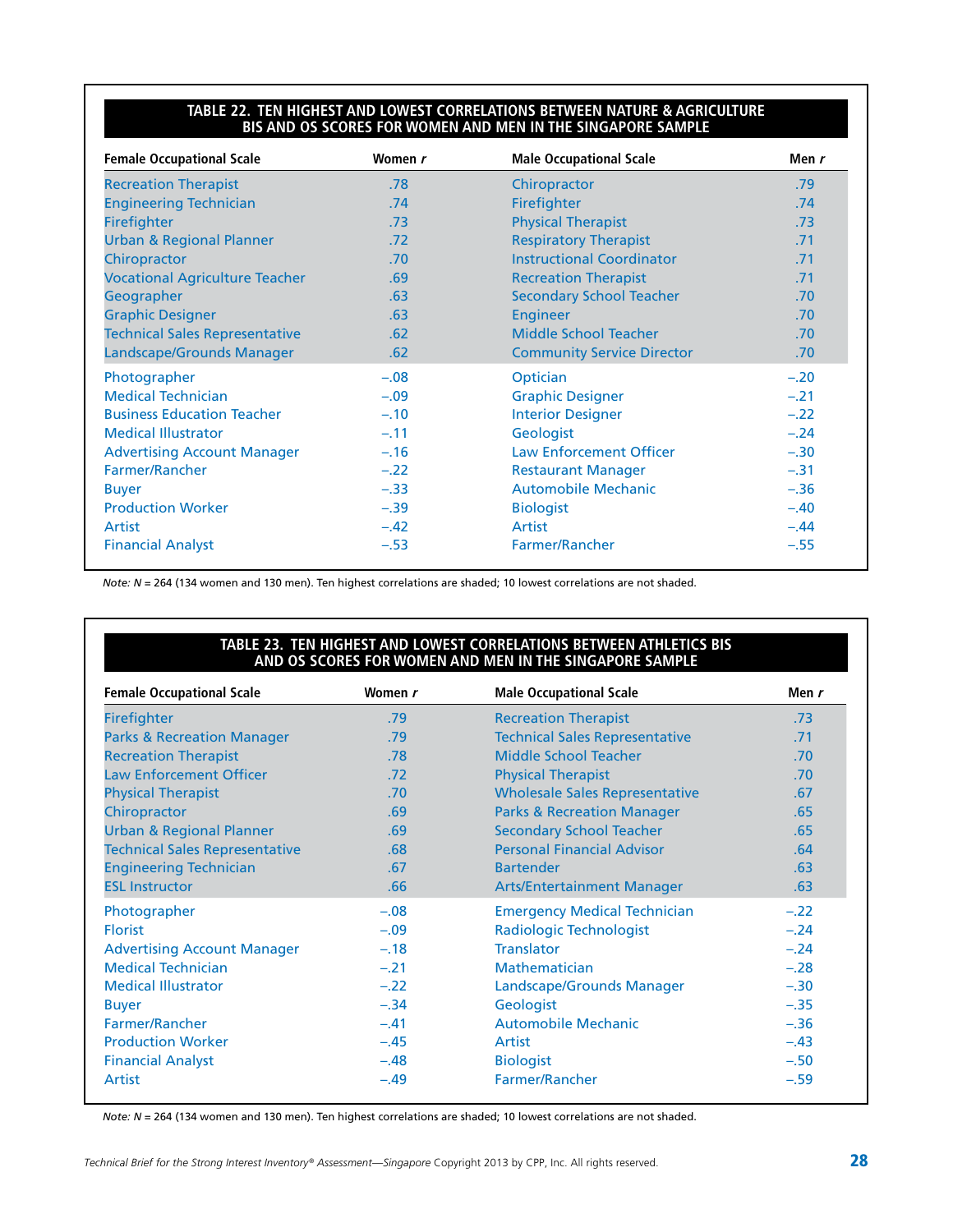#### **Table 24. Ten Highest and Lowest Correlations Between Science BIS and OS Scores for Women and Men in the Singapore Sample**

| <b>Female Occupational Scale</b>   | Women r | <b>Male Occupational Scale</b> | Men $r$ |
|------------------------------------|---------|--------------------------------|---------|
| Chiropractor                       | .81     | <b>Science Teacher</b>         | .84     |
| <b>Dentist</b>                     | .81     | <b>Dentist</b>                 | .84     |
| Pharmacist                         | .80     | <b>Optometrist</b>             | .84     |
| <b>Science Teacher</b>             | .80     | <b>Respiratory Therapist</b>   | .83     |
| <b>Optometrist</b>                 | .79     | <b>Medical Technologist</b>    | .83     |
| <b>Medical Technologist</b>        | .77     | <b>Engineer</b>                | .81     |
| <b>Registered Nurse</b>            | .76     | Veterinarian                   | .81     |
| Geographer                         | .74     | <b>Pharmacist</b>              | .80     |
| <b>University Faculty Member</b>   | .74     | Chiropractor                   | .77     |
| Veterinarian                       | .74     | Psychologist                   | .77     |
| <b>Business Education Teacher</b>  | $-.27$  | <b>Graphic Designer</b>        | $-.26$  |
| <b>Interior Designer</b>           | $-.28$  | Landscape/Grounds Manager      | $-.32$  |
| <b>Production Worker</b>           | $-.32$  | <b>Buyer</b>                   | $-.34$  |
| <b>Financial Analyst</b>           | $-.33$  | <b>Automobile Mechanic</b>     | $-.35$  |
| Photographer                       | $-.35$  | Artist                         | $-.38$  |
| <b>Florist</b>                     | $-.36$  | <b>Florist</b>                 | $-.39$  |
| Farmer/Rancher                     | $-.45$  | <b>Law Enforcement Officer</b> | $-.46$  |
| Artist                             | $-.50$  | <b>Interior Designer</b>       | $-.47$  |
| <b>Advertising Account Manager</b> | $-.60$  | <b>Restaurant Manager</b>      | $-.52$  |
| <b>Buyer</b>                       | $-.69$  | <b>Farmer/Rancher</b>          | $-.55$  |

*Note: N* = 264 ( (134 women and 130 men). Ten highest correlations are shaded; 10 lowest correlations are not shaded.

#### **Table 25. Ten Highest and Lowest Correlations Between Research BIS and OS Scores for Women and Men in the Singapore Sample**

| <b>Female Occupational Scale</b>    | Women r          | <b>Male Occupational Scale</b>       | Men r            |
|-------------------------------------|------------------|--------------------------------------|------------------|
| <b>Sociologist</b>                  | .82              | Psychologist                         | .84              |
| <b>University Faculty Member</b>    | .80              | <b>University Faculty Member</b>     | .83              |
| <b>Engineer</b>                     | .79              | Sociologist                          | .80 <sub>1</sub> |
| <b>Management Analyst</b>           | .77              | <b>Engineer</b>                      | .79              |
| Geographer                          | .74              | <b>Management Analyst</b>            | .79              |
| <b>Science Teacher</b>              | .74              | <b>Computer/Mathematics Manager</b>  | .78              |
| <b>Software Developer</b>           | .73              | <b>Software Developer</b>            | .78              |
| <b>Urban &amp; Regional Planner</b> | .72 <sub>2</sub> | <b>Auditor</b>                       | .76              |
| <b>Computer/Mathematics Manager</b> | .72              | <b>Health Information Specialist</b> | .76              |
| <b>Computer Programmer</b>          | .72              | <b>Computer Programmer</b>           | .75              |
| Radiologic Technologist             | $-.21$           | <b>Graphic Designer</b>              | $-.32$           |
| <b>Medical Illustrator</b>          | $-.22$           | <b>Florist</b>                       | $-.33$           |
| Cosmetologist                       | $-.29$           | Optician                             | $-.33$           |
| <b>Florist</b>                      | $-.37$           | <b>Radiologic Technologist</b>       | $-.33$           |
| Photographer                        | $-.37$           | <b>Restaurant Manager</b>            | $-.42$           |
| <b>Advertising Account Manager</b>  | $-.38$           | <b>Law Enforcement Officer</b>       | $-.49$           |
| <b>Buyer</b>                        | $-.41$           | <b>Automobile Mechanic</b>           | $-.49$           |
| <b>Production Worker</b>            | $-.44$           | Landscape/Grounds Manager            | $-.49$           |
| Farmer/Rancher                      | $-.51$           | Artist                               | $-.52$           |
| Artist                              | $-.63$           | Farmer/Rancher                       | $-.65$           |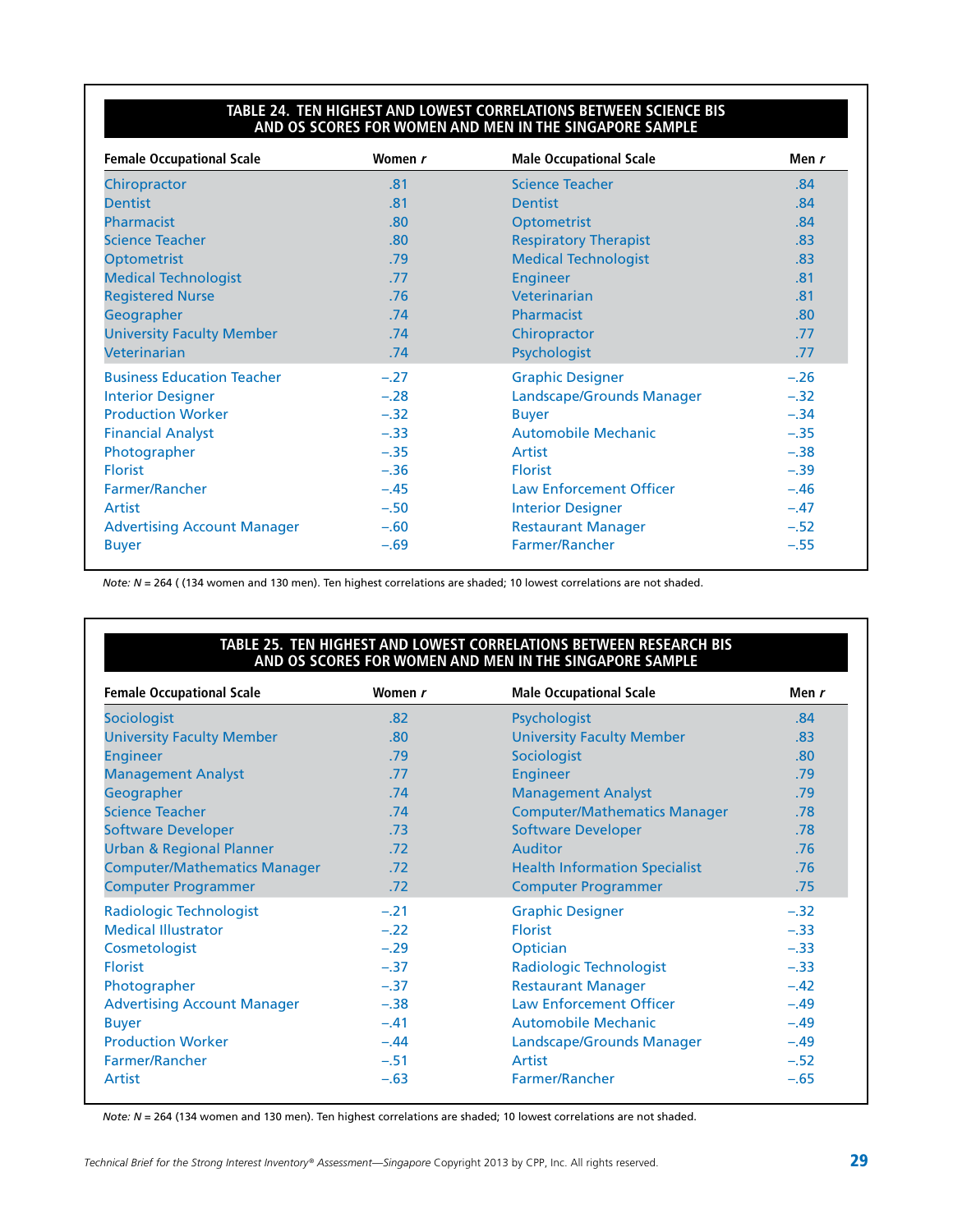#### **Table 26. Ten Highest and Lowest Correlations Between Medical Science BIS and OS Scores for Women and Men in the Singapore Sample**

| <b>Female Occupational Scale</b>   | Women r | <b>Male Occupational Scale</b>       | Men $r$ |
|------------------------------------|---------|--------------------------------------|---------|
| <b>Registered Nurse</b>            | .86     | Pharmacist                           | .87     |
| Chiropractor                       | .84     | <b>Respiratory Therapist</b>         | .85     |
| <b>Dentist</b>                     | .84     | Chiropractor                         | .84     |
| Pharmacist                         | .84     | <b>Physical Therapist</b>            | .83     |
| <b>Science Teacher</b>             | .82     | <b>Registered Nurse</b>              | .81     |
| <b>Optometrist</b>                 | .78     | <b>Dentist</b>                       | .81     |
| <b>Physical Therapist</b>          | .77     | <b>Health Information Specialist</b> | .80     |
| Veterinarian                       | .74     | Veterinarian                         | .78     |
| <b>Athletic Trainer</b>            | .74     | <b>Science Teacher</b>               | .78     |
| Firefighter                        | .74     | Optometrist                          | .75     |
| <b>Production Worker</b>           | $-.27$  | <b>Law Enforcement Officer</b>       | $-.27$  |
| <b>Interior Designer</b>           | $-.27$  | <b>Florist</b>                       | $-.27$  |
| Paralegal                          | $-.30$  | Landscape/Grounds Manager            | $-.31$  |
| <b>Florist</b>                     | $-.32$  | <b>Graphic Designer</b>              | $-.33$  |
| Photographer                       | $-.37$  | <b>Interior Designer</b>             | $-.33$  |
| <b>Farmer/Rancher</b>              | $-.38$  | <b>Biologist</b>                     | $-.36$  |
| <b>Financial Analyst</b>           | $-.41$  | <b>Restaurant Manager</b>            | $-.37$  |
| <b>Advertising Account Manager</b> | $-.56$  | Automobile Mechanic                  | $-.44$  |
| <b>Buyer</b>                       | $-.59$  | Artist                               | $-.51$  |
| <b>Artist</b>                      | $-.60$  | Farmer/Rancher                       | $-.61$  |

*Note: N* = 264 (134 women and 130 men). Ten highest correlations are shaded; 10 lowest correlations are not shaded.

#### **Table 27. Ten Highest and Lowest Correlations Between Mathematics BIS and OS Scores for Women and Men in the Singapore Sample**

| <b>Female Occupational Scale</b>   | Women r | <b>Male Occupational Scale</b>     | Men r  |
|------------------------------------|---------|------------------------------------|--------|
| <b>Accountant</b>                  | .81     | Actuary                            | .87    |
| <b>Financial Manager</b>           | .74     | <b>Computer Programmer</b>         | .77    |
| <b>Actuary</b>                     | .73     | <b>Engineer</b>                    | .76    |
| <b>Auditor</b>                     | .70     | Optometrist                        | .75    |
| <b>Mathematics Teacher</b>         | .68     | <b>R&amp;D Manager</b>             | .74    |
| <b>Engineer</b>                    | .68     | <b>Software Developer</b>          | .71    |
| <b>Software Developer</b>          | .66     | Auditor                            | .71    |
| <b>Management Analyst</b>          | .63     | <b>Computer Scientist</b>          | .70    |
| <b>Computer Programmer</b>         | .61     | <b>Military Officer</b>            | .69    |
| <b>Optometrist</b>                 | .60     | Accountant                         | .68    |
| <b>Flight Attendant</b>            | $-.24$  | <b>Musician</b>                    | $-.24$ |
| Paralegal                          | $-.25$  | <b>Restaurant Manager</b>          | $-.32$ |
| <b>Buyer</b>                       | $-.28$  | <b>Mental Health Counselor</b>     | $-.35$ |
| <b>Medical Illustrator</b>         | $-.32$  | <b>Advertising Account Manager</b> | $-.38$ |
| <b>Broadcast Journalist</b>        | $-.33$  | Farmer/Rancher                     | $-.39$ |
| <b>Speech Pathologist</b>          | $-.39$  | <b>Interior Designer</b>           | $-.41$ |
| <b>Florist</b>                     | $-.42$  | Landscape/Grounds Manager          | $-.46$ |
| <b>Advertising Account Manager</b> | $-.48$  | <b>Graphic Designer</b>            | $-.47$ |
| Artist                             | $-.57$  | Artist                             | $-.55$ |
| Photographer                       | $-.60$  | <b>Law Enforcement Officer</b>     | $-.58$ |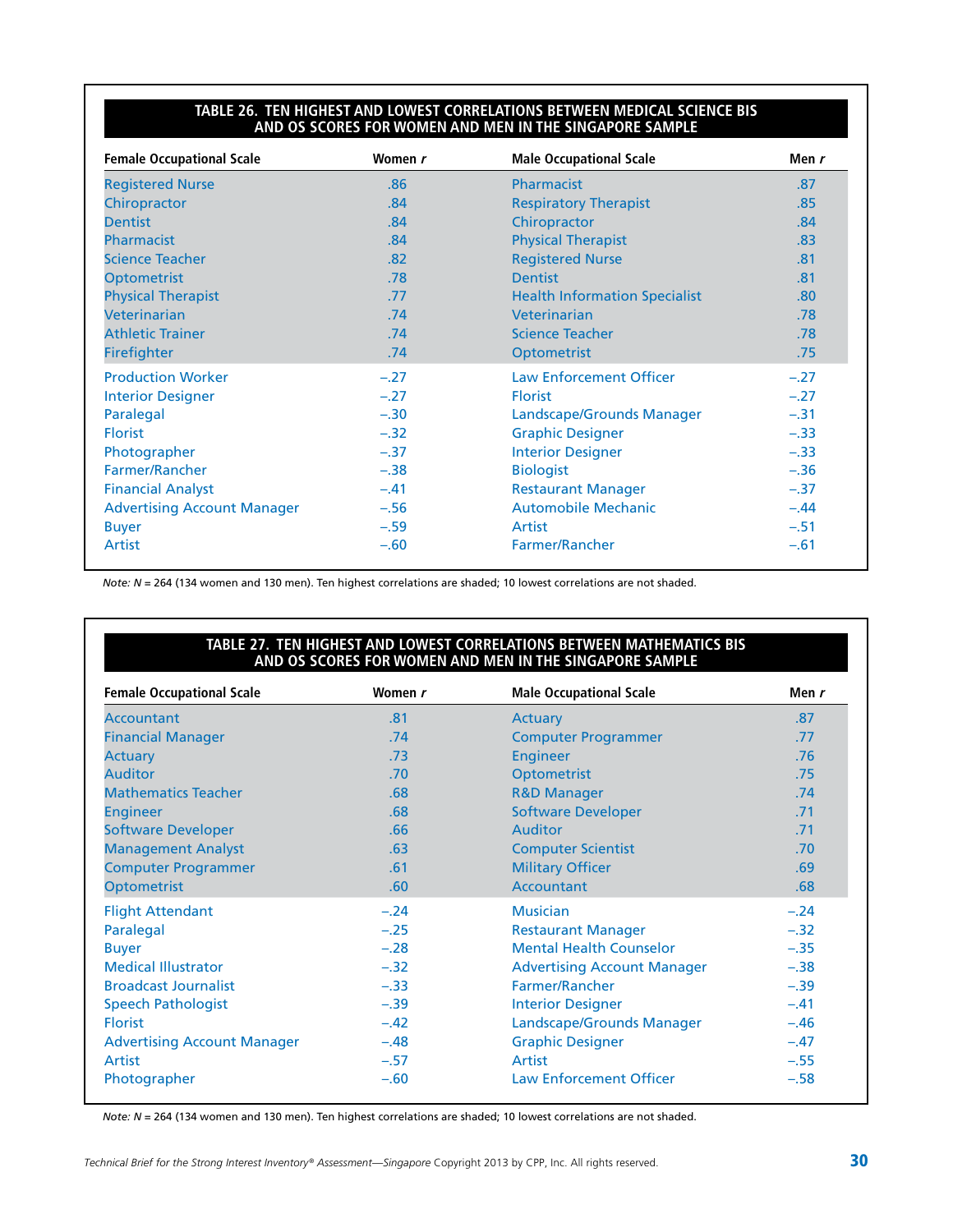#### **Table 28. Ten Highest and Lowest Correlations Between Visual Arts & Design BIS and OS Scores for Women and Men in the Singapore Sample**

| <b>Female Occupational Scale</b>      | Women r | <b>Male Occupational Scale</b>        | Men r  |
|---------------------------------------|---------|---------------------------------------|--------|
| <b>Graphic Designer</b>               | .85     | <b>Arts/Entertainment Manager</b>     | .89    |
| <b>Arts/Entertainment Manager</b>     | .85     | Editor                                | .83    |
| <b>Editor</b>                         | .77     | <b>Urban &amp; Regional Planner</b>   | .78    |
| <b>Technical Writer</b>               | .73     | Chiropractor                          | .78    |
| <b>Urban &amp; Regional Planner</b>   | .72     | <b>Physical Therapist</b>             | .76    |
| <b>ESL Instructor</b>                 | .71     | <b>English Teacher</b>                | .76    |
| <b>Technical Sales Representative</b> | .69     | <b>Secondary School Teacher</b>       | .75    |
| <b>Instructional Coordinator</b>      | .67     | <b>Instructional Coordinator</b>      | .75    |
| <b>Wholesale Sales Representative</b> | .66     | <b>Registered Nurse</b>               | .73    |
| <b>English Teacher</b>                | .64     | Sociologist                           | .73    |
| <b>Health Information Specialist</b>  | $-.10$  | <b>Military Enlisted</b>              | $-.32$ |
| <b>Business Education Teacher</b>     | $-.13$  | <b>Radiologic Technologist</b>        | $-.34$ |
| <b>Buyer</b>                          | $-.17$  | <b>Vocational Agriculture Teacher</b> | $-.34$ |
| Physician                             | $-.17$  | <b>Emergency Medical Technician</b>   | $-.36$ |
| Radiologic Technologist               | $-.21$  | Artist                                | $-.37$ |
| Artist                                | $-.33$  | Landscape/Grounds Manager             | $-.38$ |
| <b>Medical Technician</b>             | $-.34$  | <b>Law Enforcement Officer</b>        | $-.45$ |
| <b>Financial Analyst</b>              | $-.52$  | <b>Biologist</b>                      | $-.47$ |
| <b>Farmer/Rancher</b>                 | $-.57$  | <b>Automobile Mechanic</b>            | $-.55$ |
| <b>Production Worker</b>              | $-.72$  | <b>Farmer/Rancher</b>                 | $-.78$ |

*Note: N* = 264 (134 women and 130 men). Ten highest correlations are shaded; 10 lowest correlations are not shaded.

#### **Table 29. Ten Highest and Lowest Correlations Between Performing Arts BIS and OS Scores for Women and Men in the Singapore Sample**

| <b>Female Occupational Scale</b>  | Women r          | <b>Male Occupational Scale</b>               | Men r  |
|-----------------------------------|------------------|----------------------------------------------|--------|
| <b>English Teacher</b>            | .71              | <b>Arts/Entertainment Manager</b>            | .85    |
| <b>Editor</b>                     | .70              | <b>Bartender</b>                             | .82    |
| <b>ESL Instructor</b>             | .68              | <b>English Teacher</b>                       | .81    |
| <b>Arts/Entertainment Manager</b> | .65              | <b>Editor</b>                                | .79    |
| <b>Instructional Coordinator</b>  | .64              | <b>Instructional Coordinator</b>             | .78    |
| <b>School Counselor</b>           | .64              | <b>Secondary School Teacher</b>              | .78    |
| <b>Flight Attendant</b>           | .61              | <b>Flight Attendant</b>                      | .77    |
| <b>Religious/Spiritual Leader</b> | .60 <sub>1</sub> | <b>Religious/Spiritual Leader</b>            | .75    |
| <b>Broadcast Journalist</b>       | .60 <sub>1</sub> | <b>Urban &amp; Regional Planner</b>          | .75    |
| <b>Rehabilitation Counselor</b>   | .58              | <b>Training &amp; Development Specialist</b> | .75    |
| Geologist                         | $-.15$           | Landscape/Grounds Manager                    | $-.38$ |
| <b>Mathematician</b>              | $-.17$           | <b>Military Enlisted</b>                     | $-.38$ |
| <b>R&amp;D Manager</b>            | $-.18$           | <b>Vocational Agriculture Teacher</b>        | $-.39$ |
| Physician                         | $-.20$           | <b>Emergency Medical Technician</b>          | $-.41$ |
| Radiologic Technologist           | $-.27$           | Geologist                                    | $-.46$ |
| Artist                            | $-.29$           | <b>Radiologic Technologist</b>               | $-.46$ |
| <b>Financial Analyst</b>          | $-.41$           | Electrician                                  | $-.47$ |
| <b>Medical Technician</b>         | $-.44$           | <b>Biologist</b>                             | $-.54$ |
| <b>Farmer/Rancher</b>             | $-.53$           | <b>Automobile Mechanic</b>                   | $-.66$ |
| <b>Production Worker</b>          | $-.63$           | Farmer/Rancher                               | $-.81$ |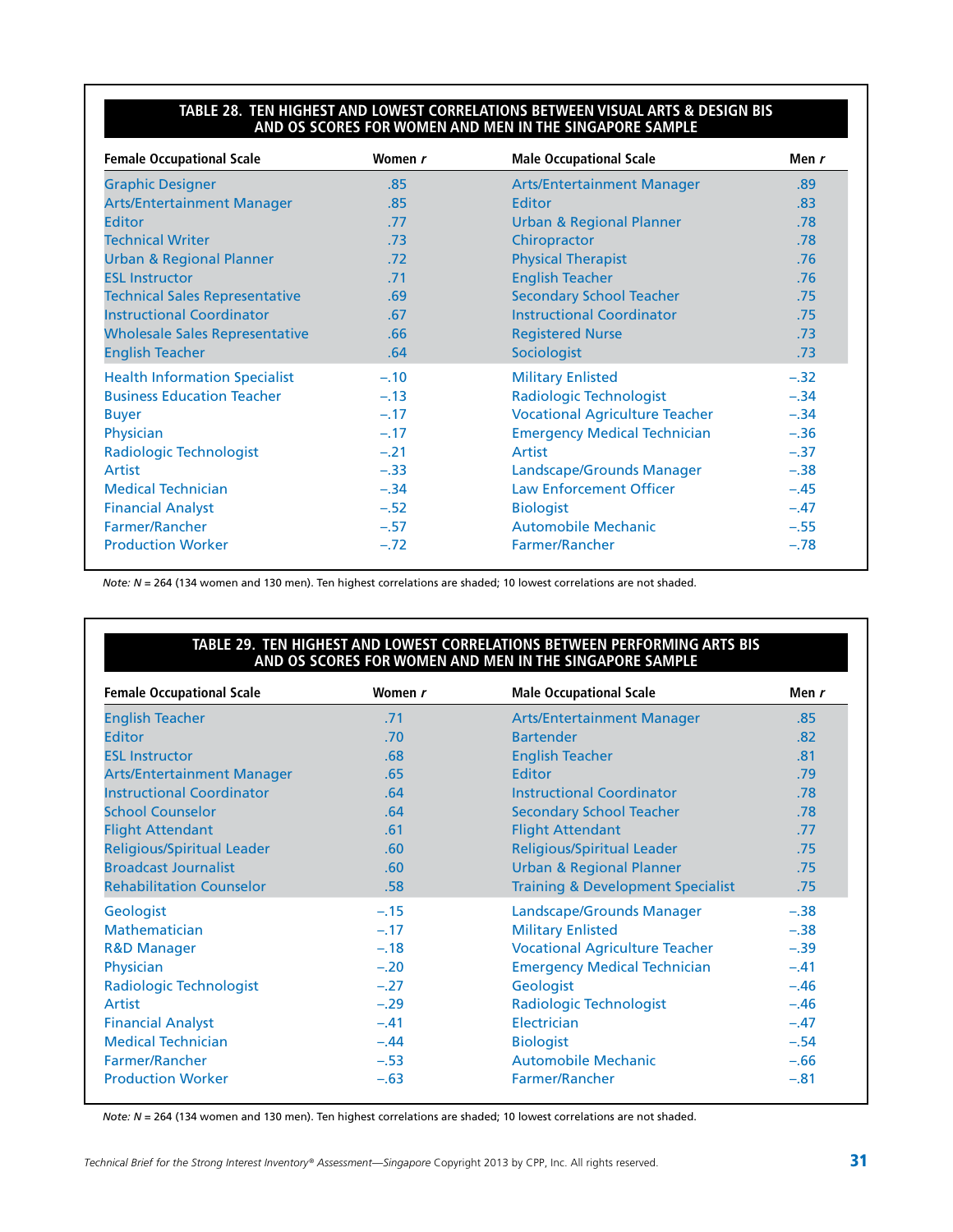#### **Table 30. Ten Highest and Lowest Correlations Between Writing & Mass Communication BIS and OS Scores for Women and Men in the Singapore Sample**

| <b>Female Occupational Scale</b>    | Women r | <b>Male Occupational Scale</b>        | Men $r$ |
|-------------------------------------|---------|---------------------------------------|---------|
| <b>English Teacher</b>              | .85     | Editor                                | .90     |
| <b>Editor</b>                       | .83     | Reporter                              | .88     |
| <b>Technical Writer</b>             | .82     | <b>Urban &amp; Regional Planner</b>   | .87     |
| <b>ESL Instructor</b>               | .78     | <b>Attorney</b>                       | .87     |
| <b>Attorney</b>                     | .76     | <b>Public Administrator</b>           | .87     |
| <b>Instructional Coordinator</b>    | .75     | <b>English Teacher</b>                | .86     |
| <b>Arts/Entertainment Manager</b>   | .72     | Sociologist                           | .85     |
| <b>Rehabilitation Counselor</b>     | .71     | Psychologist                          | .84     |
| Reporter                            | .71     | <b>University Faculty Member</b>      | .83     |
| <b>Urban &amp; Regional Planner</b> | .70     | <b>ESL Instructor</b>                 | .82     |
| <b>Automobile Mechanic</b>          | $-.06$  | <b>Vocational Agriculture Teacher</b> | $-.45$  |
| Physician                           | $-.11$  | Artist                                | $-.45$  |
| <b>Buyer</b>                        | $-.13$  | <b>Emergency Medical Technician</b>   | $-.50$  |
| <b>Medical Illustrator</b>          | $-.15$  | <b>Military Enlisted</b>              | $-.53$  |
| <b>Radiologic Technologist</b>      | $-.28$  | Electrician                           | $-.59$  |
| <b>Medical Technician</b>           | $-.43$  | Optician                              | $-.60$  |
| Artist                              | $-.49$  | Landscape/Grounds Manager             | $-.60$  |
| <b>Financial Analyst</b>            | $-.52$  | <b>Radiologic Technologist</b>        | $-.64$  |
| <b>Farmer/Rancher</b>               | $-.59$  | <b>Automobile Mechanic</b>            | $-.78$  |
| <b>Production Worker</b>            | $-.70$  | Farmer/Rancher                        | $-.85$  |

*Note: N* = 264 (134 women and 130 men). Ten highest correlations are shaded; 10 lowest correlations are not shaded.

#### **Table 31. Ten Highest and Lowest Correlations Between Culinary Arts BIS and OS Scores for Women and Men in the Singapore Sample**

| <b>Female Occupational Scale</b>      | Women r | <b>Male Occupational Scale</b>        | Men r  |
|---------------------------------------|---------|---------------------------------------|--------|
| <b>Chef</b>                           | .70     | <b>Food Service Manager</b>           | .76    |
| <b>Dietitian</b>                      | .58     | Chef                                  | .75    |
| <b>Instructional Coordinator</b>      | .58     | <b>Bartender</b>                      | .70    |
| <b>Recreation Therapist</b>           | .57     | <b>Flight Attendant</b>               | .69    |
| <b>Technical Sales Representative</b> | .55     | <b>Dietitian</b>                      | .69    |
| <b>Wholesale Sales Representative</b> | .55     | <b>Technical Sales Representative</b> | .66    |
| <b>Urban &amp; Regional Planner</b>   | .55     | <b>Arts/Entertainment Manager</b>     | .63    |
| <b>Arts/Entertainment Manager</b>     | .54     | <b>Secondary School Teacher</b>       | .63    |
| <b>Religious/Spiritual Leader</b>     | .53     | <b>Instructional Coordinator</b>      | .63    |
| <b>School Counselor</b>               | .53     | <b>Middle School Teacher</b>          | .62    |
| <b>Advertising Account Manager</b>    | $-.07$  | Electrician                           | $-.21$ |
| Mathematician                         | $-.07$  | <b>Forester</b>                       | $-.22$ |
| Physician                             | $-.08$  | Landscape/Grounds Manager             | $-.23$ |
| <b>Radiologic Technologist</b>        | $-.16$  | <b>Radiologic Technologist</b>        | $-.26$ |
| <b>Medical Illustrator</b>            | $-.21$  | <b>Automobile Mechanic</b>            | $-.36$ |
| <b>Medical Technician</b>             | $-.26$  | Artist                                | $-.36$ |
| Artist                                | $-.38$  | <b>Mathematician</b>                  | $-.41$ |
| Farmer/Rancher                        | $-.38$  | Geologist                             | $-.44$ |
| <b>Financial Analyst</b>              | $-.44$  | <b>Biologist</b>                      | $-.56$ |
| <b>Production Worker</b>              | $-.46$  | Farmer/Rancher                        | $-.60$ |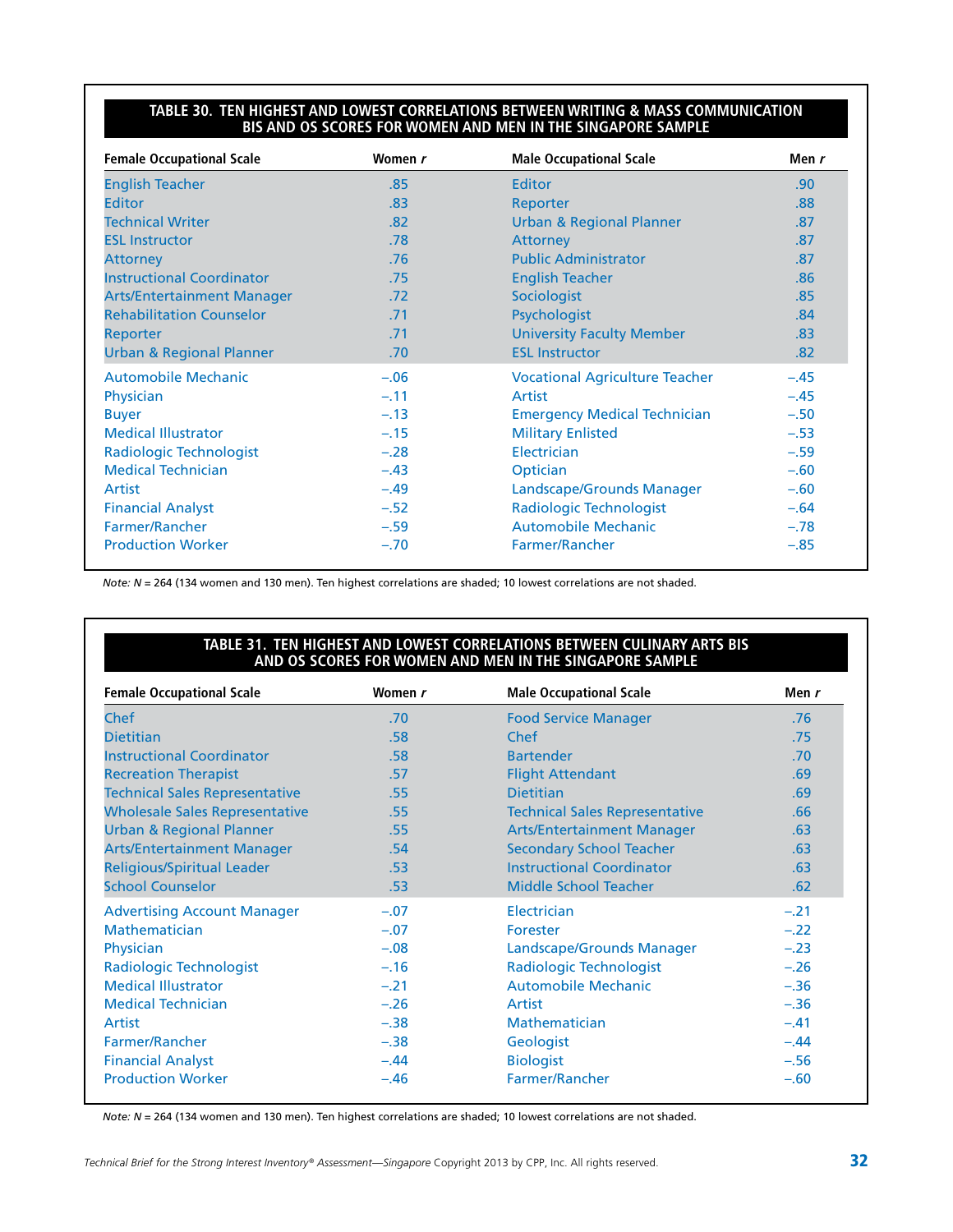#### **Table 32. Ten Highest and Lowest Correlations Between Counseling & Helping BIS and OS Scores for Women and Men in the Singapore Sample**

| <b>Female Occupational Scale</b>   | Women r | <b>Male Occupational Scale</b>    | Men r  |
|------------------------------------|---------|-----------------------------------|--------|
| <b>Rehabilitation Counselor</b>    | .84     | <b>Religious/Spiritual Leader</b> | .90    |
| <b>Social Worker</b>               | .83     | <b>Rehabilitation Counselor</b>   | .89    |
| <b>Secondary School Teacher</b>    | .82     | <b>Community Service Director</b> | .88    |
| <b>Religious/Spiritual Leader</b>  | .81     | <b>Secondary School Teacher</b>   | .86    |
| <b>Special Education Teacher</b>   | .78     | <b>Instructional Coordinator</b>  | .85    |
| <b>Elementary School Teacher</b>   | .77     | <b>University Administrator</b>   | .84    |
| <b>Career Counselor</b>            | .77     | Middle School Teacher             | .84    |
| <b>School Counselor</b>            | .74     | <b>Career Counselor</b>           | .84    |
| Middle School Teacher              | .74     | <b>Elementary School Teacher</b>  | .84    |
| <b>Recreation Therapist</b>        | .73     | <b>School Counselor</b>           | .83    |
| <b>R&amp;D Manager</b>             | $-.10$  | <b>Law Enforcement Officer</b>    | $-.34$ |
| Photographer                       | $-.10$  | Optician                          | $-.35$ |
| <b>Buyer</b>                       | $-.15$  | Radiologic Technologist           | $-.39$ |
| <b>Advertising Account Manager</b> | $-.16$  | Electrician                       | $-.42$ |
| <b>Medical Technician</b>          | $-.19$  | Landscape/Grounds Manager         | $-.44$ |
| <b>Medical Illustrator</b>         | $-.31$  | Geologist                         | $-.53$ |
| <b>Production Worker</b>           | $-.45$  | <b>Biologist</b>                  | $-.55$ |
| Farmer/Rancher                     | $-.46$  | Artist                            | $-.57$ |
| <b>Financial Analyst</b>           | $-.49$  | <b>Automobile Mechanic</b>        | $-.63$ |
| Artist                             | $-.52$  | <b>Farmer/Rancher</b>             | $-.72$ |

*Note: N* = 264 (134 women and 130 men). Ten highest correlations are shaded; 10 lowest correlations are not shaded.

#### **Table 33. Ten Highest and Lowest Correlations Between Teaching & Education BIS and OS Scores for Women and Men in the Singapore Sample**

| <b>Female Occupational Scale</b>   | Women r          | <b>Male Occupational Scale</b>    | Men r            |
|------------------------------------|------------------|-----------------------------------|------------------|
| <b>Elementary School Teacher</b>   | .88              | <b>Middle School Teacher</b>      | .87              |
| Middle School Teacher              | .84              | <b>Elementary School Teacher</b>  | .85              |
| <b>Special Education Teacher</b>   | .80 <sub>2</sub> | <b>Secondary School Teacher</b>   | .85              |
| <b>Secondary School Teacher</b>    | .79              | <b>Community Service Director</b> | .83              |
| <b>School Counselor</b>            | .79              | <b>Recreation Therapist</b>       | .82              |
| <b>Religious/Spiritual Leader</b>  | .77              | <b>Instructional Coordinator</b>  | .81              |
| <b>Rehabilitation Counselor</b>    | .77              | <b>School Counselor</b>           | .80 <sub>1</sub> |
| Social Worker                      | .74              | <b>Rehabilitation Counselor</b>   | .80 <sub>1</sub> |
| <b>Instructional Coordinator</b>   | .74              | <b>Religious/Spiritual Leader</b> | .79              |
| <b>University Administrator</b>    | .74              | <b>Special Education Teacher</b>  | .79              |
| <b>R&amp;D Manager</b>             | $-.14$           | <b>Graphic Designer</b>           | $-.35$           |
| <b>Advertising Account Manager</b> | $-.16$           | <b>Radiologic Technologist</b>    | $-.36$           |
| Radiologic Technologist            | $-.17$           | Optician                          | $-.40$           |
| Photographer                       | $-.24$           | Geologist                         | $-.40$           |
| <b>Financial Analyst</b>           | $-.26$           | <b>Law Enforcement Officer</b>    | $-.45$           |
| Farmer/Rancher                     | $-.31$           | <b>Biologist</b>                  | $-.48$           |
| <b>Medical Technician</b>          | $-.35$           | Landscape/Grounds Manager         | $-.50$           |
| <b>Production Worker</b>           | $-.38$           | Artist                            | $-.55$           |
| <b>Medical Illustrator</b>         | $-.43$           | <b>Automobile Mechanic</b>        | $-.58$           |
| Artist                             | $-.67$           | Farmer/Rancher                    | $-.69$           |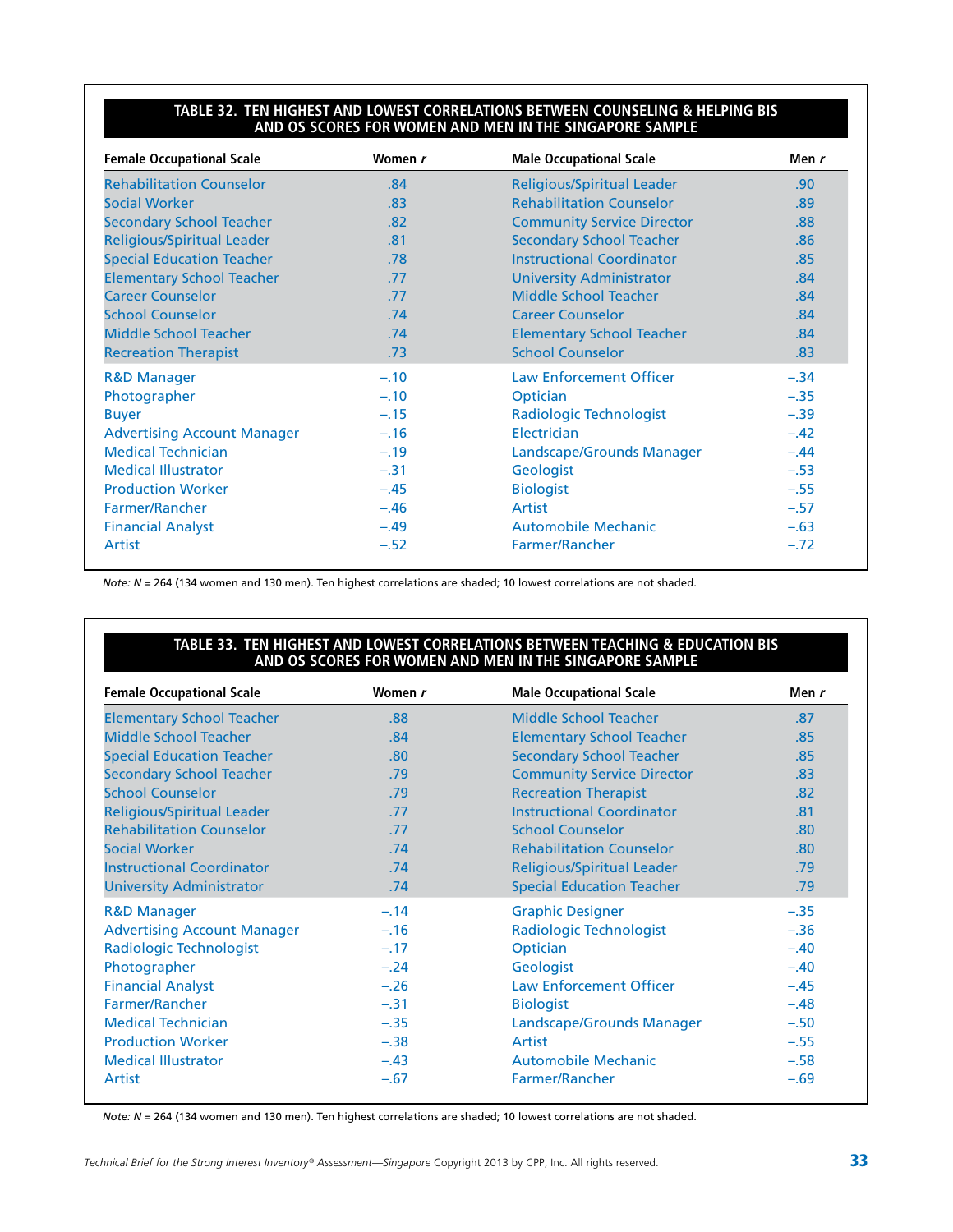#### **Table 34. Ten Highest and Lowest Correlations Between Human Resources & Training BIS and OS Scores for Women and Men in the Singapore Sample**

| <b>Female Occupational Scale</b>             | Women r | <b>Male Occupational Scale</b>               | Men $r$          |
|----------------------------------------------|---------|----------------------------------------------|------------------|
| <b>Human Resources Specialist</b>            | .87     | <b>Operations Manager</b>                    | .85              |
| <b>Human Resources Manager</b>               | .85     | <b>Human Resources Manager</b>               | .83              |
| <b>Training &amp; Development Specialist</b> | .85     | <b>Training &amp; Development Specialist</b> | .83              |
| <b>Operations Manager</b>                    | .83     | <b>Top Executive, Business/Finance</b>       | .82              |
| <b>Instructional Coordinator</b>             | .81     | <b>Human Resources Specialist</b>            | .82              |
| <b>University Administrator</b>              | .81     | <b>Community Service Director</b>            | .81              |
| <b>Personal Financial Advisor</b>            | .80     | <b>Career Counselor</b>                      | .81              |
| <b>Securities Sales Agent</b>                | .79     | <b>University Administrator</b>              | .80              |
| <b>Business/Finance Supervisor</b>           | .79     | <b>Instructional Coordinator</b>             | .80 <sub>1</sub> |
| <b>Rehabilitation Counselor</b>              | .77     | <b>Business/Finance Supervisor</b>           | .80              |
| <b>Musician</b>                              | $-.20$  | <b>Military Enlisted</b>                     | $-.33$           |
| <b>Respiratory Therapist</b>                 | $-.20$  | Landscape/Grounds Manager                    | $-.39$           |
| Forester                                     | $-.22$  | Electrician                                  | $-.39$           |
| Physician                                    | $-.37$  | Radiologic Technologist                      | $-.45$           |
| <b>Farmer/Rancher</b>                        | $-.40$  | Mathematician                                | $-.48$           |
| Radiologic Technologist                      | $-.44$  | <b>Automobile Mechanic</b>                   | $-.56$           |
| <b>Production Worker</b>                     | $-.45$  | Artist                                       | $-.60$           |
| <b>Medical Technician</b>                    | $-.57$  | Geologist                                    | $-.61$           |
| <b>Medical Illustrator</b>                   | $-.58$  | Farmer/Rancher                               | $-.63$           |
| Artist                                       | $-.58$  | <b>Biologist</b>                             | $-.65$           |

*Note: N* = 264 (134 women and 130 men). Ten highest correlations are shaded; 10 lowest correlations are not shaded.

#### **Table 35. Ten Highest and Lowest Correlations Between Social Sciences BIS and OS Scores for Women and Men in the Singapore Sample**

| <b>Female Occupational Scale</b>   | Women r          | <b>Male Occupational Scale</b>      | Men r  |
|------------------------------------|------------------|-------------------------------------|--------|
| <b>Rehabilitation Counselor</b>    | .82 <sub>0</sub> | <b>Rehabilitation Counselor</b>     | .85    |
| <b>University Administrator</b>    | .82              | <b>Community Service Director</b>   | .84    |
| <b>Religious/Spiritual Leader</b>  | .79              | <b>Urban &amp; Regional Planner</b> | .83    |
| <b>Instructional Coordinator</b>   | .79              | <b>Secondary School Teacher</b>     | .83    |
| <b>Secondary School Teacher</b>    | .79              | Psychologist                        | .82    |
| <b>Elected Public Official</b>     | .76              | Sociologist                         | .81    |
| <b>ESL Instructor</b>              | .76              | <b>University Faculty Member</b>    | .81    |
| <b>Human Resources Manager</b>     | .76              | <b>University Administrator</b>     | .81    |
| <b>Social Worker</b>               | .76              | <b>Management Analyst</b>           | .81    |
| <b>School Counselor</b>            | .75              | <b>Religious/Spiritual Leader</b>   | .81    |
| <b>Advertising Account Manager</b> | $-.12$           | Geologist                           | $-.38$ |
| Photographer                       | $-.16$           | Optician                            | $-.38$ |
| <b>Buyer</b>                       | $-.18$           | <b>Law Enforcement Officer</b>      | $-.39$ |
| Radiologic Technologist            | $-.26$           | Electrician                         | $-.40$ |
| <b>Medical Illustrator</b>         | $-.33$           | <b>Biologist</b>                    | $-.46$ |
| <b>Financial Analyst</b>           | $-.37$           | Radiologic Technologist             | $-.46$ |
| <b>Medical Technician</b>          | $-.40$           | Landscape/Grounds Manager           | $-.52$ |
| Farmer/Rancher                     | $-.51$           | Artist                              | $-.53$ |
| <b>Production Worker</b>           | $-.55$           | <b>Automobile Mechanic</b>          | $-.64$ |
| Artist                             | $-.61$           | Farmer/Rancher                      | $-.71$ |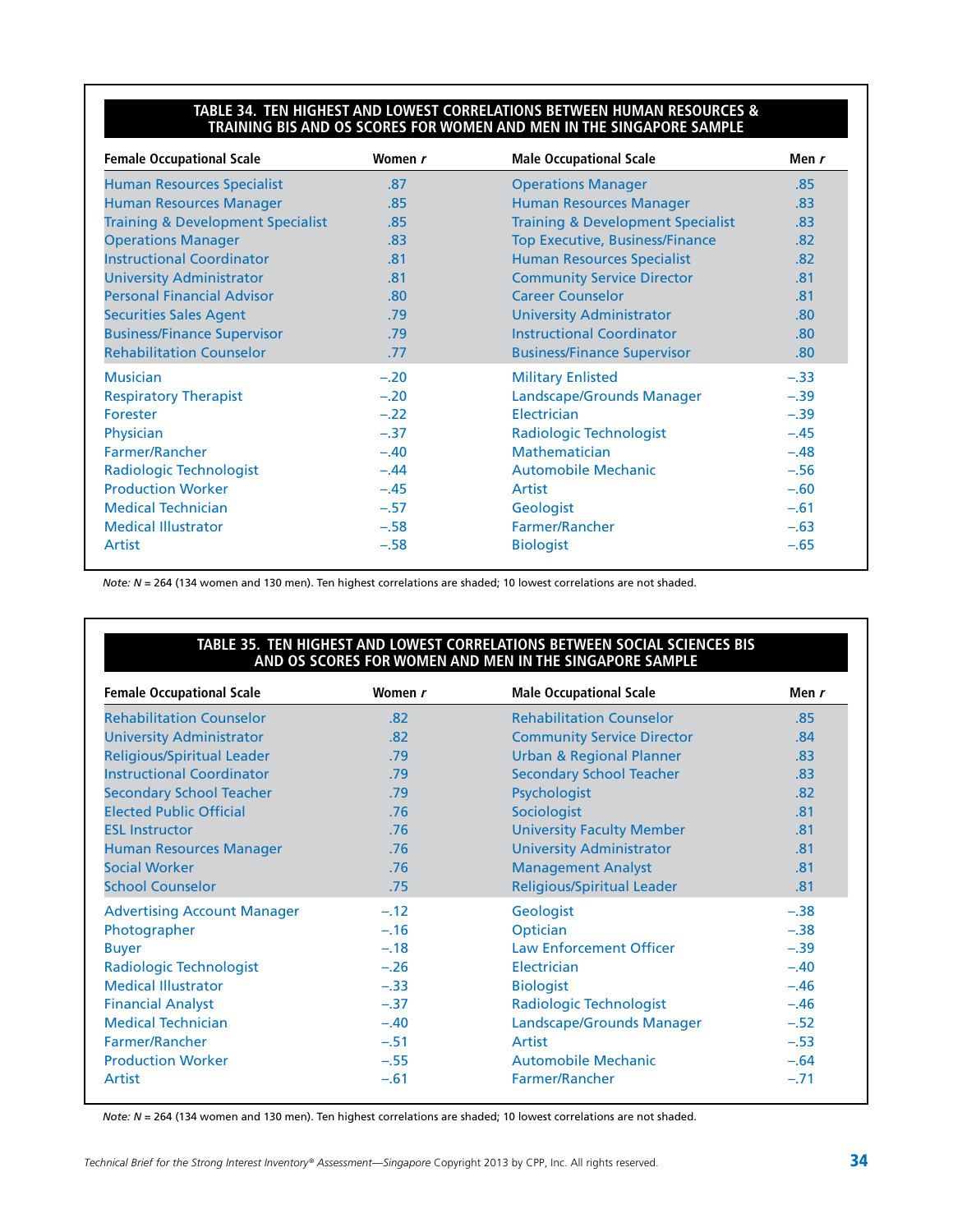#### **Table 36. Ten Highest and Lowest Correlations Between Religion & Spirituality BIS and OS Scores for Women and Men in the Singapore Sample**

| <b>Female Occupational Scale</b>       | Women r | <b>Male Occupational Scale</b>         | Men r  |
|----------------------------------------|---------|----------------------------------------|--------|
| <b>Facilities Manager</b>              | .70     | <b>Religious/Spiritual Leader</b>      | .77    |
| <b>Religious/Spiritual Leader</b>      | .69     | <b>Elementary School Teacher</b>       | .73    |
| <b>Administrative Assistant</b>        | .60     | <b>Dietitian</b>                       | .72    |
| <b>Customer Service Representative</b> | .57     | <b>Nursing Home Administrator</b>      | .72    |
| <b>Nursing Home Administrator</b>      | .56     | <b>Administrative Assistant</b>        | .67    |
| <b>Registered Nurse</b>                | .55     | <b>Secondary School Teacher</b>        | .66    |
| <b>Occupational Therapist</b>          | .55     | <b>School Counselor</b>                | .65    |
| <b>Special Education Teacher</b>       | .54     | <b>Rehabilitation Counselor</b>        | .65    |
| <b>Recreation Therapist</b>            | .53     | <b>Community Service Director</b>      | .65    |
| <b>English Teacher</b>                 | .53     | <b>Customer Service Representative</b> | .64    |
| Farmer/Rancher                         | $-.05$  | Radiologic Technologist                | $-.21$ |
| <b>Production Worker</b>               | $-.07$  | <b>Military Enlisted</b>               | $-.26$ |
| <b>R&amp;D Manager</b>                 | $-.08$  | Landscape/Grounds Manager              | $-.27$ |
| <b>Computer &amp; IS Manager</b>       | $-.11$  | Electrician                            | $-.28$ |
| <b>Medical Illustrator</b>             | $-.16$  | <b>Law Enforcement Officer</b>         | $-.35$ |
| <b>Buyer</b>                           | $-.18$  | Geologist                              | $-.41$ |
| Photographer                           | $-.20$  | Artist                                 | $-.42$ |
| <b>Advertising Account Manager</b>     | $-.22$  | <b>Biologist</b>                       | $-.43$ |
| <b>Financial Analyst</b>               | $-.37$  | <b>Automobile Mechanic</b>             | $-.43$ |
| Artist                                 | $-.45$  | Farmer/Rancher                         | $-.56$ |

*Note: N* = 264 (134 women and 130 men). Ten highest correlations are shaded; 10 lowest correlations are not shaded.

#### **Table 37. Ten Highest and Lowest Correlations Between Healthcare Services BIS and OS Scores for Women and Men in the Singapore Sample**

| <b>Female Occupational Scale</b>    | Women r | <b>Male Occupational Scale</b>       | Men r  |
|-------------------------------------|---------|--------------------------------------|--------|
| <b>Physical Therapist</b>           | .81     | Pharmacist                           | .86    |
| <b>Registered Nurse</b>             | .81     | Chiropractor                         | .86    |
| <b>Dentist</b>                      | .81     | <b>Health Information Specialist</b> | .85    |
| Pharmacist                          | .80     | <b>Registered Nurse</b>              | .84    |
| Chiropractor                        | .79     | <b>Respiratory Therapist</b>         | .84    |
| <b>Athletic Trainer</b>             | .75     | <b>Administrative Assistant</b>      | .82    |
| <b>Science Teacher</b>              | .74     | <b>Physical Therapist</b>            | .81    |
| <b>Firefighter</b>                  | .74     | <b>Elementary School Teacher</b>     | .79    |
| <b>Optometrist</b>                  | .74     | <b>Occupational Therapist</b>        | .78    |
| <b>Emergency Medical Technician</b> | .74     | <b>Dentist</b>                       | .78    |
| Farmer/Rancher                      | $-.16$  | <b>Interior Designer</b>             | $-.27$ |
| <b>Florist</b>                      | $-.20$  | <b>Landscape/Grounds Manager</b>     | $-.29$ |
| Paralegal                           | $-.24$  | <b>Restaurant Manager</b>            | $-.30$ |
| Librarian                           | $-.26$  | <b>Graphic Designer</b>              | $-.31$ |
| <b>Interior Designer</b>            | $-.27$  | Geologist                            | $-.31$ |
| <b>Financial Analyst</b>            | $-.40$  | <b>Law Enforcement Officer</b>       | $-.34$ |
| Photographer                        | $-.43$  | <b>Biologist</b>                     | $-.44$ |
| <b>Advertising Account Manager</b>  | $-.52$  | <b>Automobile Mechanic</b>           | $-.46$ |
| <b>Buyer</b>                        | $-.54$  | Artist                               | $-.54$ |
| Artist                              | $-.65$  | Farmer/Rancher                       | $-.64$ |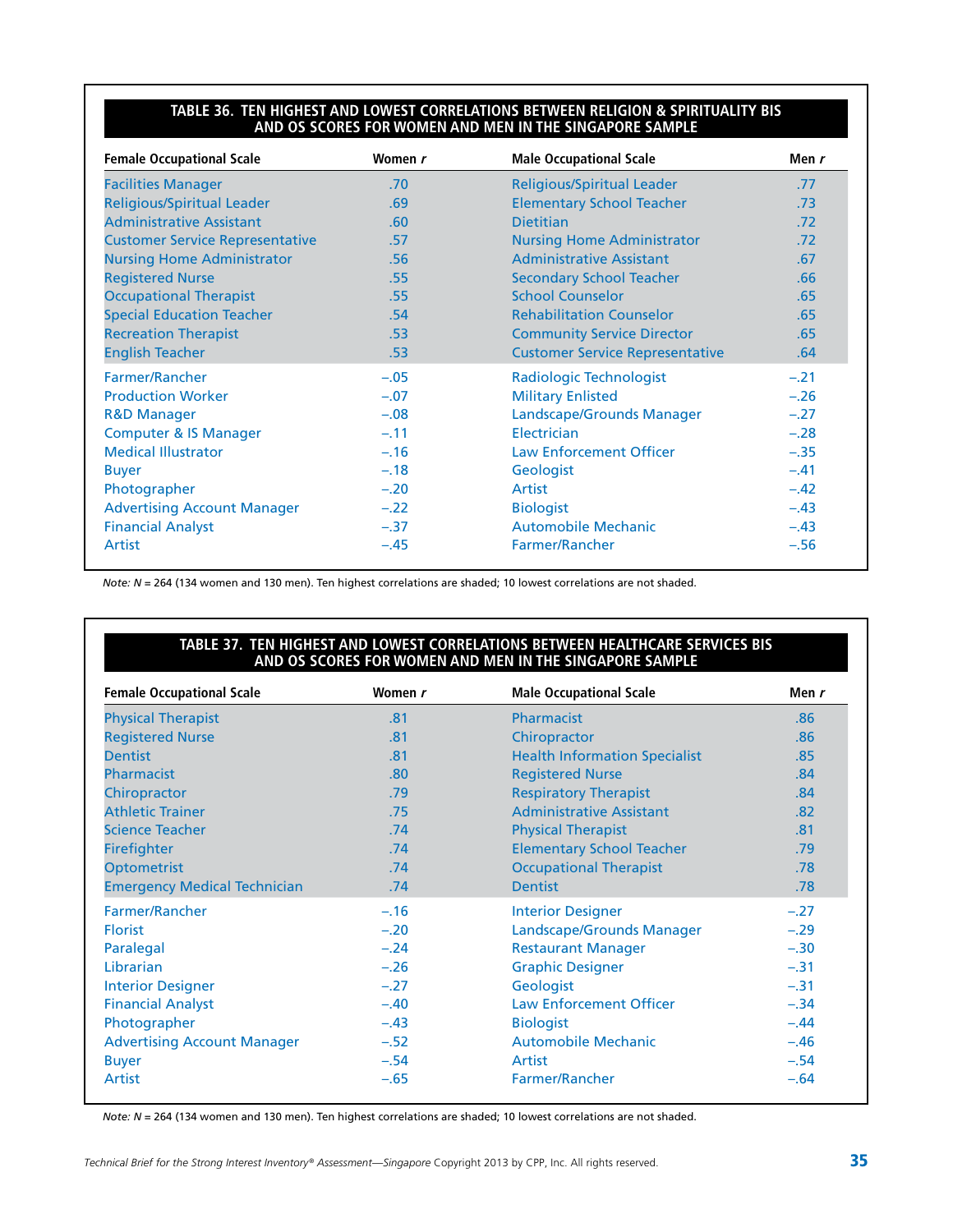#### **Table 38. Ten Highest and Lowest Correlations Between Marketing & Advertising BIS and OS Scores for Women and Men in the Singapore Sample**

| <b>Female Occupational Scale</b>      | Women r          | <b>Male Occupational Scale</b>         | Men r  |
|---------------------------------------|------------------|----------------------------------------|--------|
| <b>Realtor</b>                        | .83              | <b>Wholesale Sales Representative</b>  | .85    |
| <b>Wholesale Sales Representative</b> | .83              | <b>Securities Sales Agent</b>          | .85    |
| <b>Purchasing Agent</b>               | .83              | <b>Technical Sales Representative</b>  | .85    |
| <b>Sales Manager</b>                  | .82              | <b>Marketing Manager</b>               | .85    |
| <b>Marketing Manager</b>              | .81              | <b>Sales Manager</b>                   | .85    |
| <b>Securities Sales Agent</b>         | .80              | <b>Top Executive, Business/Finance</b> | .83    |
| <b>Restaurant Manager</b>             | .80 <sub>1</sub> | <b>Operations Manager</b>              | .83    |
| <b>Operations Manager</b>             | .80              | <b>Purchasing Agent</b>                | .82    |
| <b>Human Resources Specialist</b>     | .80              | <b>Personal Financial Advisor</b>      | .81    |
| <b>Technical Sales Representative</b> | .79              | Loan Officer/Counselor                 | .81    |
| Geologist                             | $-.31$           | Landscape/Grounds Manager              | $-.34$ |
| <b>Biologist</b>                      | $-.32$           | Electrician                            | $-.38$ |
| Mathematician                         | $-.33$           | <b>Radiologic Technologist</b>         | $-.41$ |
| <b>Farmer/Rancher</b>                 | $-.38$           | Forester                               | $-.45$ |
| Radiologic Technologist               | $-.40$           | <b>Automobile Mechanic</b>             | $-.55$ |
| <b>Medical Illustrator</b>            | $-.42$           | Artist                                 | $-.57$ |
| <b>Production Worker</b>              | $-.47$           | Mathematician                          | $-.62$ |
| Physician                             | $-.50$           | Farmer/Rancher                         | $-.64$ |
| Artist                                | $-.56$           | Geologist                              | $-.69$ |
| <b>Medical Technician</b>             | $-.57$           | <b>Biologist</b>                       | $-.72$ |

*Note: N* = 264 (134 women and 130 men). Ten highest correlations are shaded; 10 lowest correlations are not shaded.

#### TABLE 39. TEN HIGHEST AND LOWEST CORRELATIONS BETWEEN SALES B **and OS Scores for Women and Men in the Singapore Sample**

| <b>Female Occupational Scale</b>       | Women r | <b>Male Occupational Scale</b>         | Men r  |
|----------------------------------------|---------|----------------------------------------|--------|
| <b>Realtor</b>                         | .79     | <b>Wholesale Sales Representative</b>  | .87    |
| <b>Securities Sales Agent</b>          | .78     | <b>Realtor</b>                         | .86    |
| <b>Technical Sales Representative</b>  | .77     | <b>Technical Sales Representative</b>  | .86    |
| <b>Wholesale Sales Representative</b>  | .76     | <b>Personal Financial Advisor</b>      | .85    |
| <b>Restaurant Manager</b>              | .75     | <b>Securities Sales Agent</b>          | .83    |
| <b>Customer Service Representative</b> | .74     | Loan Officer/Counselor                 | .83    |
| <b>Personal Financial Advisor</b>      | .74     | <b>Sales Manager</b>                   | .82    |
| <b>Sales Manager</b>                   | .73     | <b>Credit Manager</b>                  | .82    |
| <b>Facilities Manager</b>              | .73     | <b>Customer Service Representative</b> | .81    |
| <b>Administrative Assistant</b>        | .72     | <b>Business/Finance Supervisor</b>     | .78    |
| <b>Financial Analyst</b>               | $-.11$  | Forester                               | $-.23$ |
| <b>Production Worker</b>               | $-.14$  | <b>Radiologic Technologist</b>         | $-.26$ |
| <b>R&amp;D Manager</b>                 | $-.14$  | Landscape/Grounds Manager              | $-.29$ |
| <b>Advertising Account Manager</b>     | $-.16$  | <b>Graphic Designer</b>                | $-.37$ |
| <b>Musician</b>                        | $-.27$  | <b>Automobile Mechanic</b>             | $-.41$ |
| <b>Medical Technician</b>              | $-.31$  | <b>Mathematician</b>                   | $-.53$ |
| Physician                              | $-.33$  | Farmer/Rancher                         | $-.58$ |
| Photographer                           | $-.37$  | Geologist                              | $-.66$ |
| <b>Medical Illustrator</b>             | $-.50$  | Artist                                 | $-.70$ |
| Artist                                 | $-.74$  | <b>Biologist</b>                       | $-.77$ |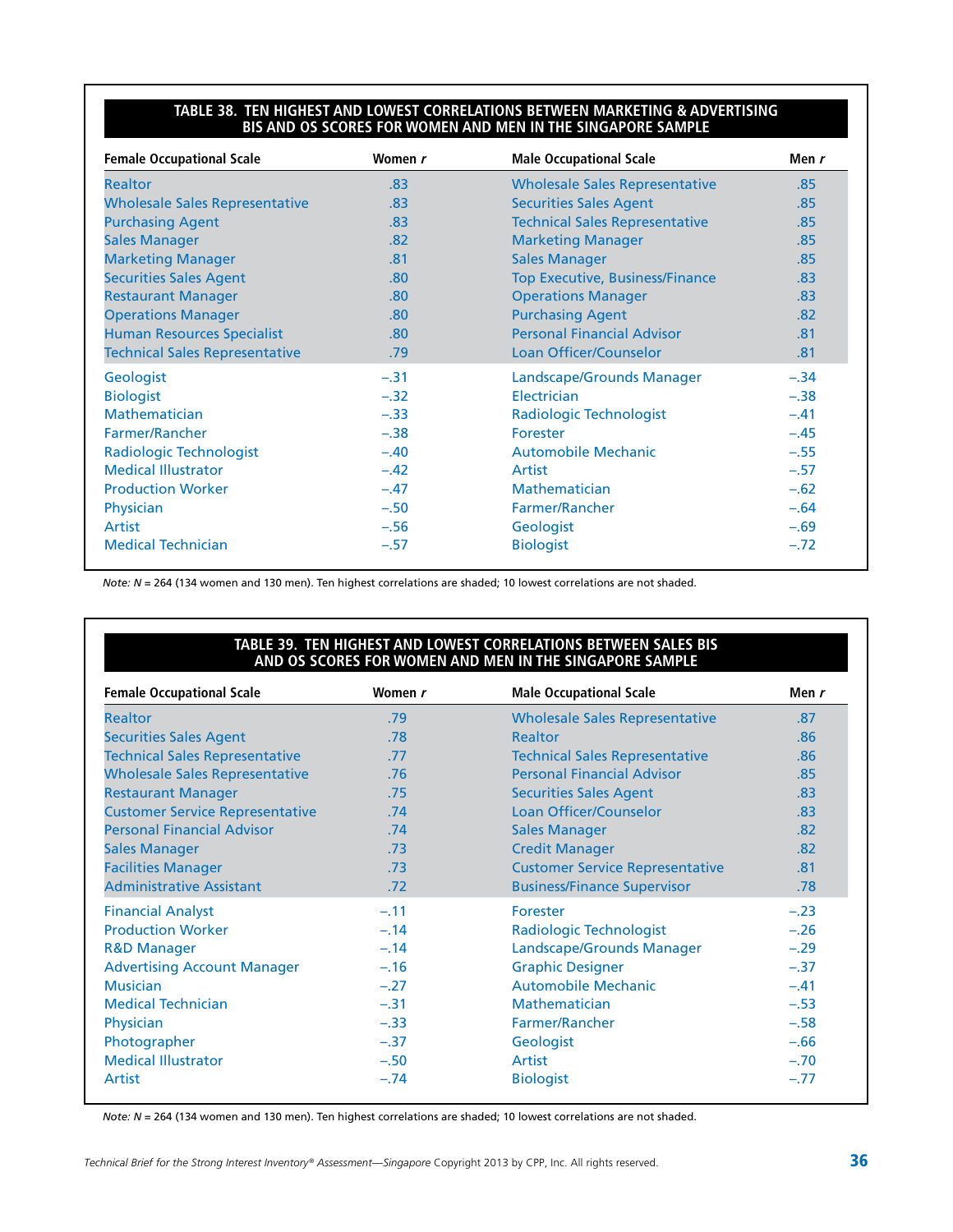#### **Table 40. Ten Highest and Lowest Correlations Between Management BIS and OS Scores for Women and Men in the Singapore Sample**

| <b>Female Occupational Scale</b>       | Women r | <b>Male Occupational Scale</b>         | Men r  |
|----------------------------------------|---------|----------------------------------------|--------|
| <b>Business/Finance Supervisor</b>     | .82     | <b>Operations Manager</b>              | .83    |
| <b>Operations Manager</b>              | .82     | <b>Purchasing Agent</b>                | .82    |
| <b>Top Executive, Business/Finance</b> | .77     | <b>Business/Finance Supervisor</b>     | .80    |
| <b>Securities Sales Agent</b>          | .77     | <b>School Administrator</b>            | .80    |
| <b>Management Analyst</b>              | .77     | <b>Food Service Manager</b>            | .78    |
| <b>Human Resources Specialist</b>      | .76     | <b>Facilities Manager</b>              | .78    |
| <b>Auditor</b>                         | .75     | <b>Human Resources Manager</b>         | .77    |
| <b>Human Resources Manager</b>         | .75     | <b>Top Executive, Business/Finance</b> | .77    |
| <b>Personal Financial Advisor</b>      | .75     | <b>Sales Manager</b>                   | .77    |
| <b>Sales Manager</b>                   | .74     | <b>Community Service Director</b>      | .77    |
| <b>Respiratory Therapist</b>           | $-.12$  | Electrician                            | $-.31$ |
| Photographer                           | $-.28$  | Landscape/Grounds Manager              | $-.36$ |
| <b>Musician</b>                        | $-.28$  | <b>Radiologic Technologist</b>         | $-.38$ |
| Physician                              | $-.32$  | <b>Graphic Designer</b>                | $-.41$ |
| <b>Radiologic Technologist</b>         | $-.33$  | <b>Mathematician</b>                   | $-.46$ |
| Farmer/Rancher                         | $-.36$  | <b>Automobile Mechanic</b>             | $-.52$ |
| <b>Production Worker</b>               | $-.36$  | Geologist                              | $-.59$ |
| <b>Medical Technician</b>              | $-.48$  | Farmer/Rancher                         | $-.61$ |
| <b>Medical Illustrator</b>             | $-.57$  | Artist                                 | $-.68$ |
| Artist                                 | $-.71$  | <b>Biologist</b>                       | $-.69$ |

*Note: N* = 264 (134 women and 130 men). Ten highest correlations are shaded; 10 lowest correlations are not shaded.

#### **Table 41. Ten Highest and Lowest Correlations Between Entrepreneurship BIS and OS Scores for Women and Men in the Singapore Sample**

| <b>Female Occupational Scale</b>             | Women r | <b>Male Occupational Scale</b>               | Men r  |
|----------------------------------------------|---------|----------------------------------------------|--------|
| <b>Operations Manager</b>                    | .67     | <b>Operations Manager</b>                    | .67    |
| <b>Sales Manager</b>                         | .66     | <b>Top Executive, Business/Finance</b>       | .65    |
| <b>Securities Sales Agent</b>                | .65     | <b>Securities Sales Agent</b>                | .65    |
| <b>Human Resources Manager</b>               | .65     | <b>Marketing Manager</b>                     | .64    |
| <b>Top Executive, Business/Finance</b>       | .64     | <b>Wholesale Sales Representative</b>        | .63    |
| <b>Human Resources Specialist</b>            | .64     | <b>Training &amp; Development Specialist</b> | .62    |
| <b>Marketing Manager</b>                     | .64     | <b>Sales Manager</b>                         | .62    |
| <b>Training &amp; Development Specialist</b> | .63     | <b>Purchasing Agent</b>                      | .62    |
| <b>Realtor</b>                               | .62     | <b>Technical Sales Representative</b>        | .62    |
| <b>Wholesale Sales Representative</b>        | .62     | <b>Human Resources Manager</b>               | .62    |
| <b>Biologist</b>                             | $-.22$  | Electrician                                  | $-.29$ |
| <b>Respiratory Therapist</b>                 | $-.25$  | Landscape/Grounds Manager                    | $-.33$ |
| <b>Medical Illustrator</b>                   | $-.26$  | <b>Radiologic Technologist</b>               | $-.35$ |
| Physician                                    | $-.27$  | <b>Automobile Mechanic</b>                   | $-.38$ |
| Forester                                     | $-.28$  | Mathematician                                | $-.38$ |
| Artist                                       | $-.34$  | Artist                                       | $-.39$ |
| Radiologic Technologist                      | $-.39$  | Forester                                     | $-.39$ |
| Farmer/Rancher                               | $-.40$  | Geologist                                    | $-.40$ |
| <b>Production Worker</b>                     | $-.42$  | <b>Biologist</b>                             | $-.51$ |
| <b>Medical Technician</b>                    | $-.49$  | Farmer/Rancher                               | $-.51$ |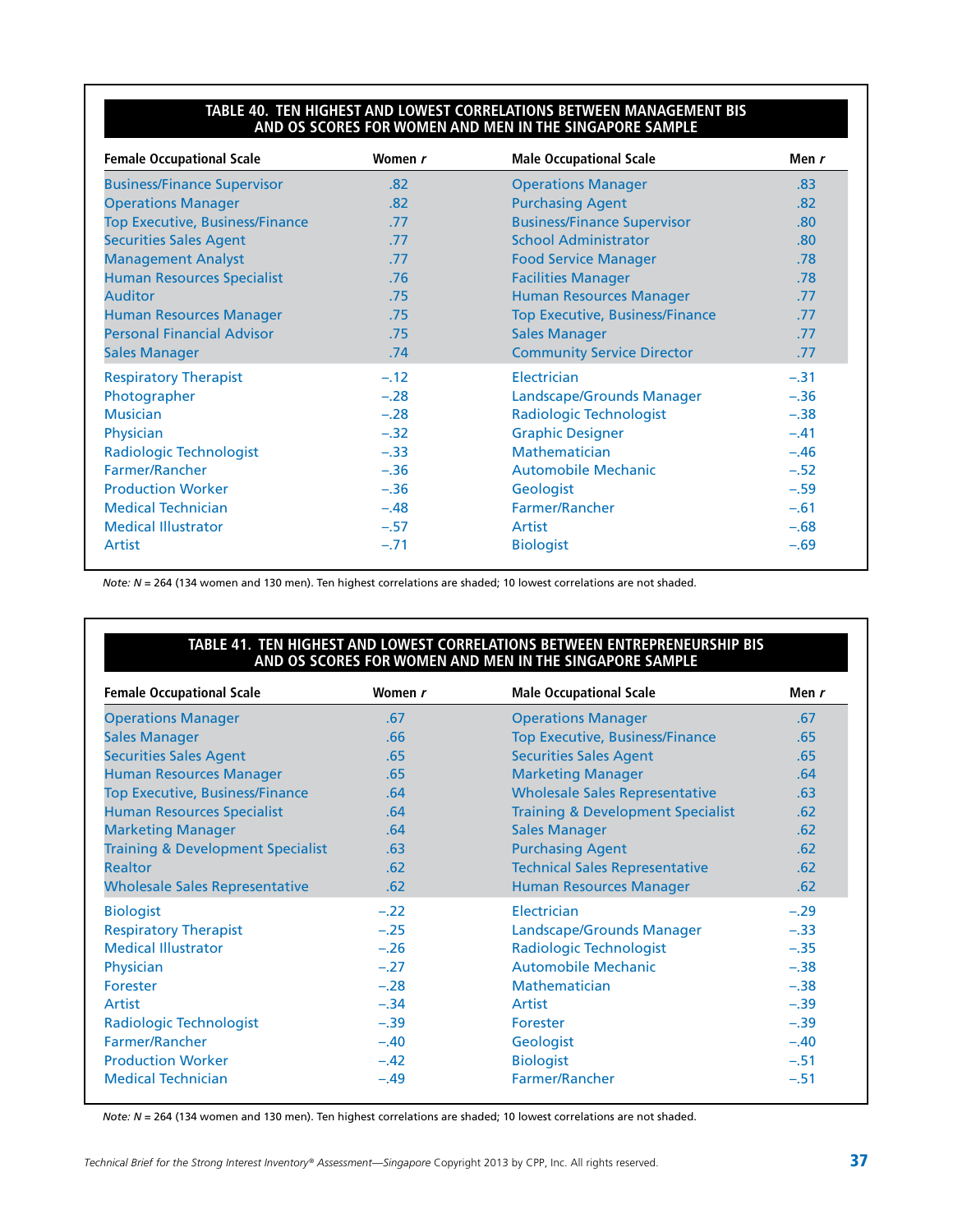#### **Table 42. Ten Highest and Lowest Correlations Between Politics & Public Speaking BIS and OS Scores for Women and Men in the Singapore Sample**

| <b>Female Occupational Scale</b>       | Women r | <b>Male Occupational Scale</b>               | Men $r$ |
|----------------------------------------|---------|----------------------------------------------|---------|
| <b>School Administrator</b>            | .84     | <b>Elected Public Official</b>               | .89     |
| <b>Elected Public Official</b>         | .84     | <b>Public Administrator</b>                  | .88     |
| <b>Top Executive, Business/Finance</b> | .80     | <b>School Administrator</b>                  | .84     |
| <b>Attorney</b>                        | .78     | <b>Attorney</b>                              | .82     |
| <b>Sales Manager</b>                   | .76     | <b>Marketing Manager</b>                     | .81     |
| <b>Operations Manager</b>              | .75     | <b>Training &amp; Development Specialist</b> | .80     |
| <b>Personal Financial Advisor</b>      | .75     | <b>Instructional Coordinator</b>             | .79     |
| <b>Public Administrator</b>            | .74     | <b>Urban &amp; Regional Planner</b>          | .79     |
| <b>Human Resources Manager</b>         | .74     | <b>University Administrator</b>              | .79     |
| <b>Securities Sales Agent</b>          | .73     | <b>Sales Manager</b>                         | .78     |
| <b>Respiratory Therapist</b>           | $-.24$  | <b>Emergency Medical Technician</b>          | $-.42$  |
| Photographer                           | $-.25$  | Optician                                     | $-.47$  |
| <b>Musician</b>                        | $-.28$  | Landscape/Grounds Manager                    | $-.47$  |
| <b>Horticulturist</b>                  | $-.33$  | Geologist                                    | $-.48$  |
| <b>Radiologic Technologist</b>         | $-.38$  | Electrician                                  | $-.50$  |
| Farmer/Rancher                         | $-.40$  | Artist                                       | $-.52$  |
| <b>Production Worker</b>               | $-.42$  | <b>Radiologic Technologist</b>               | $-.61$  |
| <b>Medical Illustrator</b>             | $-.44$  | <b>Biologist</b>                             | $-.61$  |
| <b>Medical Technician</b>              | $-.56$  | <b>Automobile Mechanic</b>                   | $-.72$  |
| Artist                                 | $-.64$  | Farmer/Rancher                               | $-.75$  |

*Note: N* = 264 (134 women and 130 men). Ten highest correlations are shaded; 10 lowest correlations are not shaded.

#### **Table 43. Ten Highest and Lowest Correlations Between Law BIS and OS Scores for Women and Men in the Singapore Sample**

| <b>Female Occupational Scale</b>       | Women r | <b>Male Occupational Scale</b>     | Men r  |
|----------------------------------------|---------|------------------------------------|--------|
| <b>Attorney</b>                        | .69     | <b>Attorney</b>                    | .77    |
| <b>Law Enforcement Officer</b>         | .68     | <b>Sales Manager</b>               | .75    |
| <b>Elected Public Official</b>         | .66     | <b>Personal Financial Advisor</b>  | .75    |
| <b>Top Executive, Business/Finance</b> | .62     | <b>Financial Analyst</b>           | .74    |
| <b>School Administrator</b>            | .61     | <b>Auditor</b>                     | .74    |
| <b>Military Officer</b>                | .61     | <b>School Administrator</b>        | .73    |
| <b>Urban &amp; Regional Planner</b>    | .61     | <b>Public Administrator</b>        | .73    |
| <b>Sales Manager</b>                   | .59     | <b>Marketing Manager</b>           | .72    |
| <b>Technical Sales Representative</b>  | .58     | <b>Business/Finance Supervisor</b> | .72    |
| <b>Human Resources Manager</b>         | .57     | <b>Credit Manager</b>              | .72    |
| <b>Musician</b>                        | $-.17$  | Electrician                        | $-.31$ |
| <b>Advertising Account Manager</b>     | $-.19$  | Geologist                          | $-.35$ |
| Photographer                           | $-.20$  | Landscape/Grounds Manager          | $-.35$ |
| <b>Horticulturist</b>                  | $-.28$  | Mathematician                      | $-.37$ |
| <b>Financial Analyst</b>               | $-.30$  | <b>Radiologic Technologist</b>     | $-.38$ |
| <b>Medical Illustrator</b>             | $-.31$  | <b>Horticulturist</b>              | $-.38$ |
| <b>Medical Technician</b>              | $-.36$  | Automobile Mechanic                | $-.53$ |
| <b>Production Worker</b>               | $-.36$  | <b>Biologist</b>                   | $-.54$ |
| Farmer/Rancher                         | $-.42$  | Artist                             | $-.57$ |
| Artist                                 | $-.57$  | Farmer/Rancher                     | $-.60$ |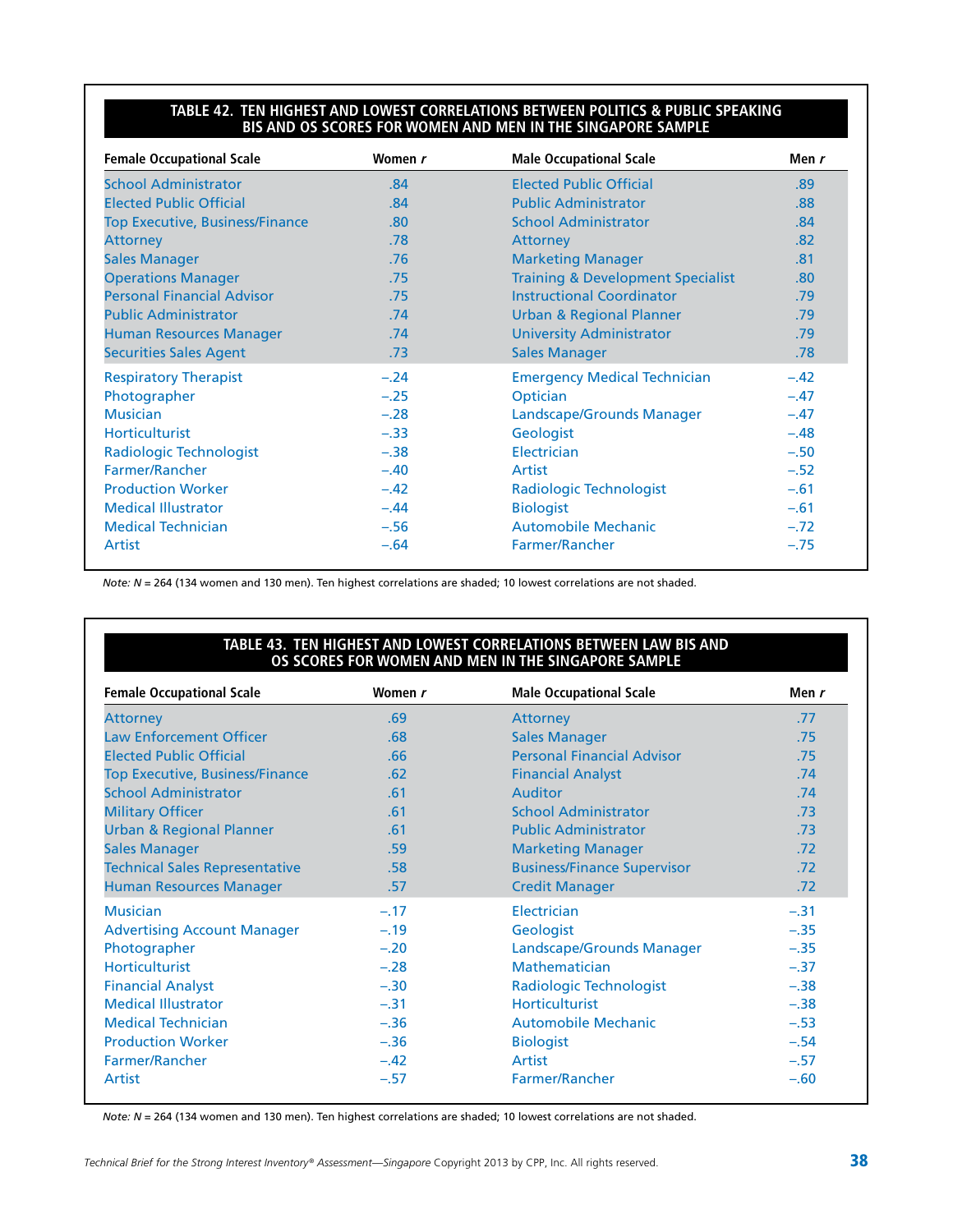#### **Table 44. Ten Highest and Lowest Correlations Between Office Management BIS and OS Scores for Women and Men in the Singapore Sample**

| <b>Female Occupational Scale</b>       | Women r | <b>Male Occupational Scale</b>         | Men r            |
|----------------------------------------|---------|----------------------------------------|------------------|
| <b>Administrative Assistant</b>        | .81     | <b>Administrative Assistant</b>        | .85              |
| <b>Customer Service Representative</b> | .79     | <b>Customer Service Representative</b> | .83              |
| <b>Credit Manager</b>                  | .75     | <b>Health Information Specialist</b>   | .80 <sub>1</sub> |
| <b>Facilities Manager</b>              | .70     | Accountant                             | .77              |
| <b>Business Education Teacher</b>      | .65     | <b>Auditor</b>                         | .77              |
| <b>Auditor</b>                         | .65     | <b>Business/Finance Supervisor</b>     | .74              |
| <b>Accountant</b>                      | .63     | <b>Financial Manager</b>               | .71              |
| <b>Business/Finance Supervisor</b>     | .63     | <b>Credit Manager</b>                  | .71              |
| <b>Securities Sales Agent</b>          | .62     | <b>Management Analyst</b>              | .71              |
| <b>Nursing Home Administrator</b>      | .62     | <b>Financial Analyst</b>               | .70              |
| <b>Biologist</b>                       | $-.11$  | <b>Musician</b>                        | $-.23$           |
| <b>Advertising Account Manager</b>     | $-.17$  | <b>Interior Designer</b>               | $-.25$           |
| <b>R&amp;D Manager</b>                 | $-.20$  | <b>Law Enforcement Officer</b>         | $-.35$           |
| <b>Medical Technician</b>              | $-.26$  | Landscape/Grounds Manager              | $-.36$           |
| Carpenter                              | $-.29$  | Geologist                              | $-.38$           |
| <b>Musician</b>                        | $-.29$  | <b>Automobile Mechanic</b>             | $-.42$           |
| Physician                              | $-.29$  | <b>Graphic Designer</b>                | $-.48$           |
| Photographer                           | $-.46$  | <b>Biologist</b>                       | $-.54$           |
| <b>Medical Illustrator</b>             | $-.64$  | Farmer/Rancher                         | $-.56$           |
| Artist                                 | $-.75$  | Artist                                 | $-.65$           |

*Note: N* = 264 (134 women and 130 men). Ten highest correlations are shaded; 10 lowest correlations are not shaded.

#### **Table 45. Ten Highest and Lowest Correlations Between Taxes & Accounting BIS and OS Scores for Women and Men in the Singapore Sample**

| <b>Female Occupational Scale</b>   | Women r | <b>Male Occupational Scale</b>         | Men r            |  |
|------------------------------------|---------|----------------------------------------|------------------|--|
| <b>Accountant</b>                  | .87     | <b>Auditor</b>                         | .81              |  |
| <b>Financial Manager</b>           | .85     | <b>Financial Manager</b>               | .81              |  |
| <b>Auditor</b>                     | .79     | Accountant                             | .79              |  |
| <b>Actuary</b>                     | .70     | Actuary                                | .77              |  |
| <b>Business/Finance Supervisor</b> | .64     | <b>Financial Analyst</b>               | .72 <sub>2</sub> |  |
| <b>Credit Manager</b>              | .61     | <b>Business/Finance Supervisor</b>     | .71              |  |
| <b>Mathematics Teacher</b>         | .61     | <b>Credit Manager</b>                  | .68              |  |
| Loan Officer/Counselor             | .60     | <b>Management Analyst</b>              | .67              |  |
| <b>Software Developer</b>          | .58     | <b>Customer Service Representative</b> | .66              |  |
| <b>Engineer</b>                    | .58     | Engineer                               | .63              |  |
| <b>Mental Health Counselor</b>     | $-.20$  | <b>Advertising Account Manager</b>     | $-.24$           |  |
| Chef                               | $-.22$  | <b>Musician</b>                        | $-.30$           |  |
| <b>Musician</b>                    | $-.22$  | Automobile Mechanic                    | $-.30$           |  |
| <b>Broadcast Journalist</b>        | $-.22$  | <b>Interior Designer</b>               | $-.33$           |  |
| <b>Florist</b>                     | $-.28$  | Landscape/Grounds Manager              | $-.35$           |  |
| <b>Speech Pathologist</b>          | $-.31$  | <b>Biologist</b>                       | $-.36$           |  |
| <b>Advertising Account Manager</b> | $-.41$  | Farmer/Rancher                         | $-.39$           |  |
| <b>Medical Illustrator</b>         | $-.48$  | <b>Law Enforcement Officer</b>         | $-.39$           |  |
| Photographer                       | $-.59$  | <b>Graphic Designer</b>                | $-.54$           |  |
| Artist                             | $-.63$  | Artist                                 | $-.63$           |  |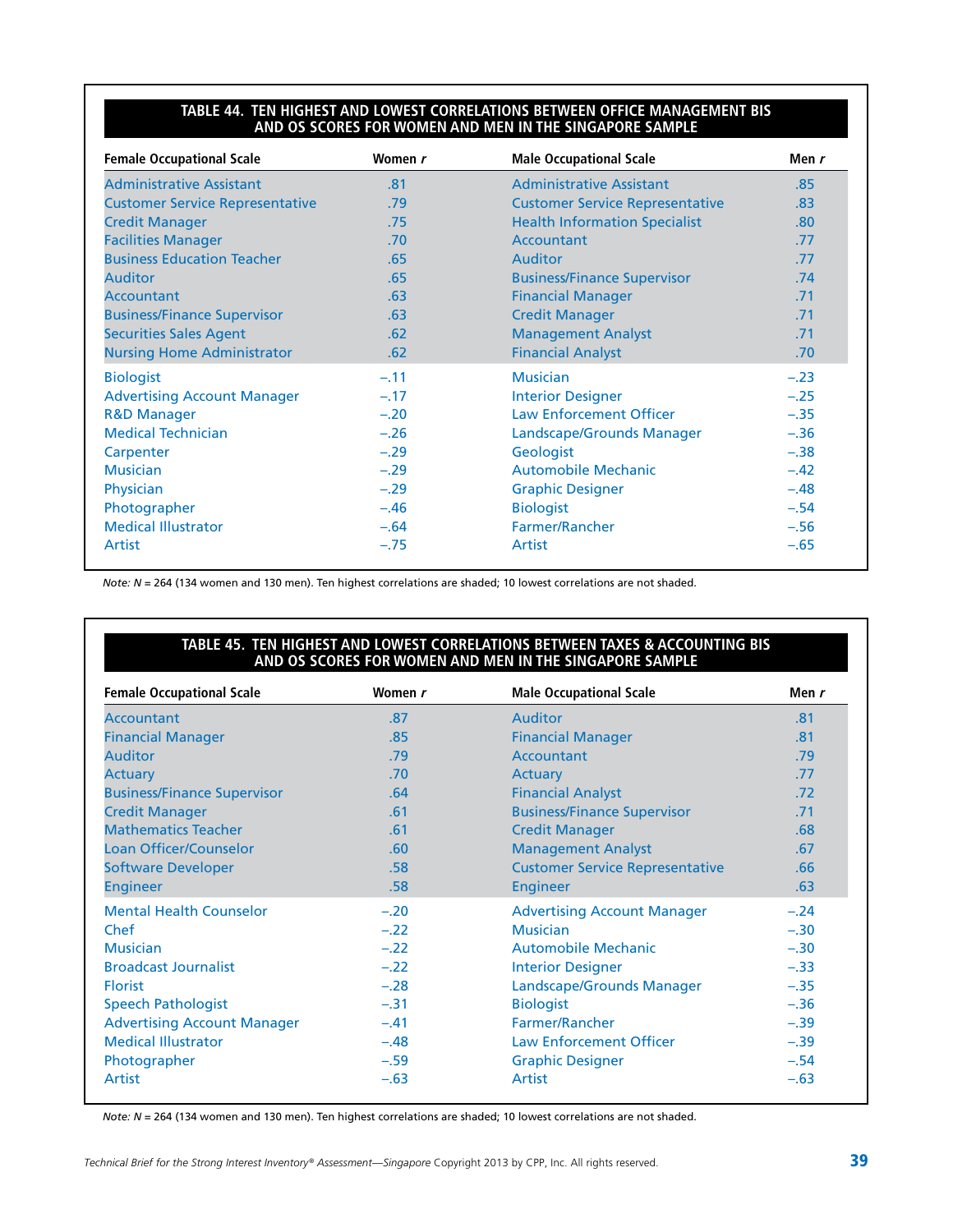#### **Table 46. Ten Highest and Lowest Correlations Between Programming & Information Systems BIS and OS Scores for Women and Men in the Singapore Sample**

| <b>Female Occupational Scale</b>    | Women r | <b>Male Occupational Scale</b>      | Men r  |
|-------------------------------------|---------|-------------------------------------|--------|
| <b>Technical Support Specialist</b> | .86     | <b>Computer Systems Analyst</b>     | .87    |
| <b>Software Developer</b>           | .84     | <b>Software Developer</b>           | .85    |
| <b>Computer Programmer</b>          | .83     | Network Administrator               | .85    |
| <b>Network Administrator</b>        | .82     | <b>Computer Programmer</b>          | .84    |
| <b>Computer Scientist</b>           | .81     | <b>Technical Support Specialist</b> | .84    |
| <b>Computer/Mathematics Manager</b> | .73     | <b>Computer &amp; IS Manager</b>    | .84    |
| <b>Engineer</b>                     | .69     | <b>Computer/Mathematics Manager</b> | .82    |
| <b>Administrative Assistant</b>     | .65     | <b>Computer Scientist</b>           | .78    |
| <b>Engineering Technician</b>       | .63     | <b>Engineer</b>                     | .76    |
| <b>Facilities Manager</b>           | .62     | <b>R&amp;D Manager</b>              | .68    |
| <b>Production Worker</b>            | $-.17$  | <b>Restaurant Manager</b>           | $-.29$ |
| <b>Florist</b>                      | $-.22$  | <b>Social Worker</b>                | $-.29$ |
| Farmer/Rancher                      | $-.24$  | <b>Interior Designer</b>            | $-.30$ |
| <b>Musician</b>                     | $-.24$  | <b>Law Enforcement Officer</b>      | $-.33$ |
| <b>Mental Health Counselor</b>      | $-.34$  | <b>Advertising Account Manager</b>  | $-.33$ |
| <b>Medical Illustrator</b>          | $-.35$  | <b>Graphic Designer</b>             | $-.35$ |
| Photographer                        | $-.42$  | Landscape/Grounds Manager           | $-.38$ |
| <b>Buyer</b>                        | $-.44$  | Artist                              | $-.43$ |
| <b>Advertising Account Manager</b>  | $-.47$  | <b>Mental Health Counselor</b>      | $-.44$ |
| Artist                              | $-.64$  | Farmer/Rancher                      | $-.46$ |

*Note: N* = 264 (134 women and 130 men). Ten highest correlations are shaded; 10 lowest correlations are not shaded.

#### **Table 47. Ten Highest and Lowest Correlations Between Finance & Investing BIS and OS Scores for Women and Men in the Singapore Sample**

| <b>Female Occupational Scale</b>    | Women r | <b>Male Occupational Scale</b>     | Men r  |  |
|-------------------------------------|---------|------------------------------------|--------|--|
| <b>Financial Manager</b>            | .75     | <b>Financial Manager</b>           | .83    |  |
| <b>Auditor</b>                      | .74     | <b>Financial Analyst</b>           | .82    |  |
| Accountant                          | .72     | <b>Business/Finance Supervisor</b> | .79    |  |
| <b>Business/Finance Supervisor</b>  | .71     | <b>Sales Manager</b>               | .79    |  |
| <b>Sales Manager</b>                | .69     | <b>Management Analyst</b>          | .79    |  |
| <b>Personal Financial Advisor</b>   | .68     | <b>Auditor</b>                     | .79    |  |
| <b>Securities Sales Agent</b>       | .68     | <b>Operations Manager</b>          | .79    |  |
| Loan Officer/Counselor              | .66     | Loan Officer/Counselor             | .78    |  |
| <b>Computer/Mathematics Manager</b> | .64     | <b>Securities Sales Agent</b>      | .78    |  |
| <b>Management Analyst</b>           | .64     | <b>Personal Financial Advisor</b>  | .78    |  |
| <b>Advertising Account Manager</b>  | $-.17$  | <b>Graphic Designer</b>            | $-.32$ |  |
| <b>Florist</b>                      | $-.18$  | Electrician                        | $-.32$ |  |
| <b>Speech Pathologist</b>           | $-.19$  | <b>Mathematician</b>               | $-.34$ |  |
| <b>Musician</b>                     | $-.26$  | Landscape/Grounds Manager          | $-.36$ |  |
| Photographer                        | $-.29$  | Radiologic Technologist            | $-.38$ |  |
| <b>Medical Technician</b>           | $-.30$  | Geologist                          | $-.40$ |  |
| Farmer/Rancher                      | $-.30$  | <b>Automobile Mechanic</b>         | $-.48$ |  |
| <b>Production Worker</b>            | $-.31$  | Farmer/Rancher                     | $-.49$ |  |
| <b>Medical Illustrator</b>          | $-.37$  | <b>Biologist</b>                   | $-.59$ |  |
| Artist                              | $-.53$  | Artist                             | $-.60$ |  |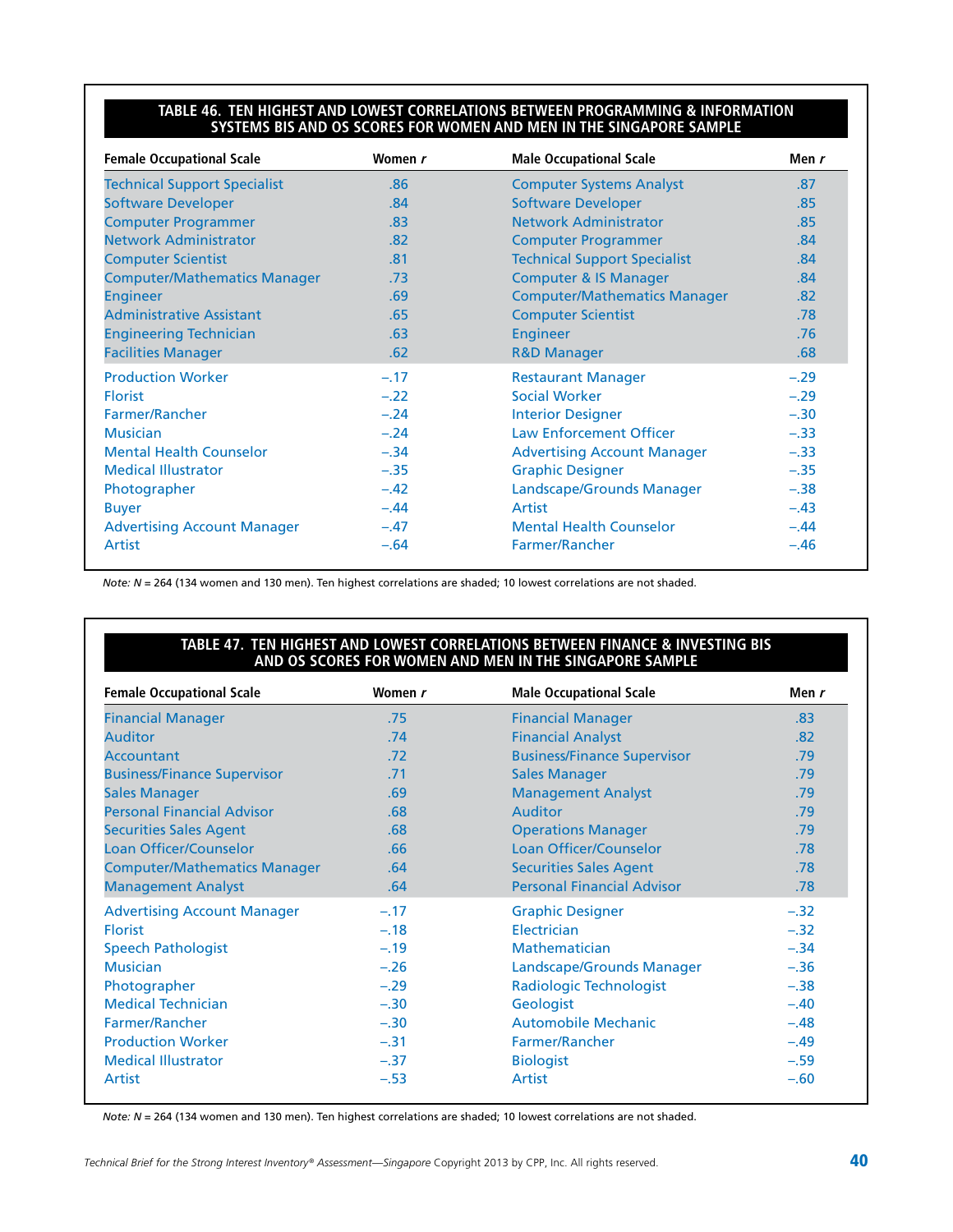### Relationship Between the BISs and the CPI 260® Scales

The validity of the BISs was also examined by correlating the BISs with the CPI 260 scales for 81 individuals. Some of the strongest relationships between individual BISs and the CPI 260 scales are presented in Table 48. All correlations between the BISs and CPI 260 scales are presented in Table 49. Table 49 shows that patterns of correlations are consistent with expectations for the Basic Interest Scales and the personality measures from the CPI 260 assessment. For example, the CPI scale Dominance correlates with the BISs Human Resources & Training, Marketing & Advertising, and Politics & Public Speaking, meaning individuals who score higher on Dominance also score higher on these BISs. These patterns, generally in the direction of and among measures expected to show some degree of relationship, demonstrate the validity of the BISs in the Singapore sample.

| <b>Basic Interest Scale</b>                  | CPI 260 <sup>®</sup> Scale |  |
|----------------------------------------------|----------------------------|--|
| <b>Mechanics &amp; Construction</b>          | vector 2                   |  |
| <b>Computer Hardware &amp; Electronics</b>   | vector 2                   |  |
| <b>Military</b>                              | <b>Capacity for Status</b> |  |
| <b>Protective Services</b>                   | <b>Dominance</b>           |  |
| <b>Nature &amp; Agriculture</b>              | <b>Tolerance</b>           |  |
| <b>Athletics</b>                             | <b>Social Presence</b>     |  |
| <b>Science</b>                               | vector 2                   |  |
| <b>Research</b>                              | <b>Capacity for Status</b> |  |
| <b>Medical Science</b>                       | Self-acceptance            |  |
| <b>Mathematics</b>                           | Responsibility             |  |
| <b>Visual Arts &amp; Design</b>              | <b>Capacity for Status</b> |  |
| <b>Performing Arts</b>                       | <b>Capacity for Status</b> |  |
| <b>Writing &amp; Mass Communication</b>      | <b>Conceptual Fluency</b>  |  |
| <b>Culinary Arts</b>                         | <b>Capacity for Status</b> |  |
| <b>Counseling &amp; Helping</b>              | Sociability                |  |
| <b>Teaching &amp; Education</b>              | Responsibility             |  |
| <b>Human Resources &amp; Training</b>        | Sociability                |  |
| <b>Social Sciences</b>                       | <b>Capacity for Status</b> |  |
| <b>Religion &amp; Spirituality</b>           | Sensitivity                |  |
| <b>Healthcare Services</b>                   | Sensitivity                |  |
| <b>Marketing &amp; Advertising</b>           | Sociability                |  |
| <b>Sales</b>                                 | Sociability                |  |
| Management                                   | Sociability                |  |
| Entrepreneurship                             | Self-acceptance            |  |
| <b>Politics &amp; Public Speaking</b>        | <b>Dominance</b>           |  |
| Law                                          | <b>Dominance</b>           |  |
| <b>Office Management</b>                     | vector 2                   |  |
| <b>Taxes &amp; Accounting</b>                | vector 2                   |  |
| <b>Programming &amp; Information Systems</b> | vector 2                   |  |
| <b>Finance &amp; Investing</b>               | Sociability                |  |

#### **Table 48. Strong Relationships Between the BISs and the CPI 260® Scales in the Singapore Sample**

*Note: n* = 81.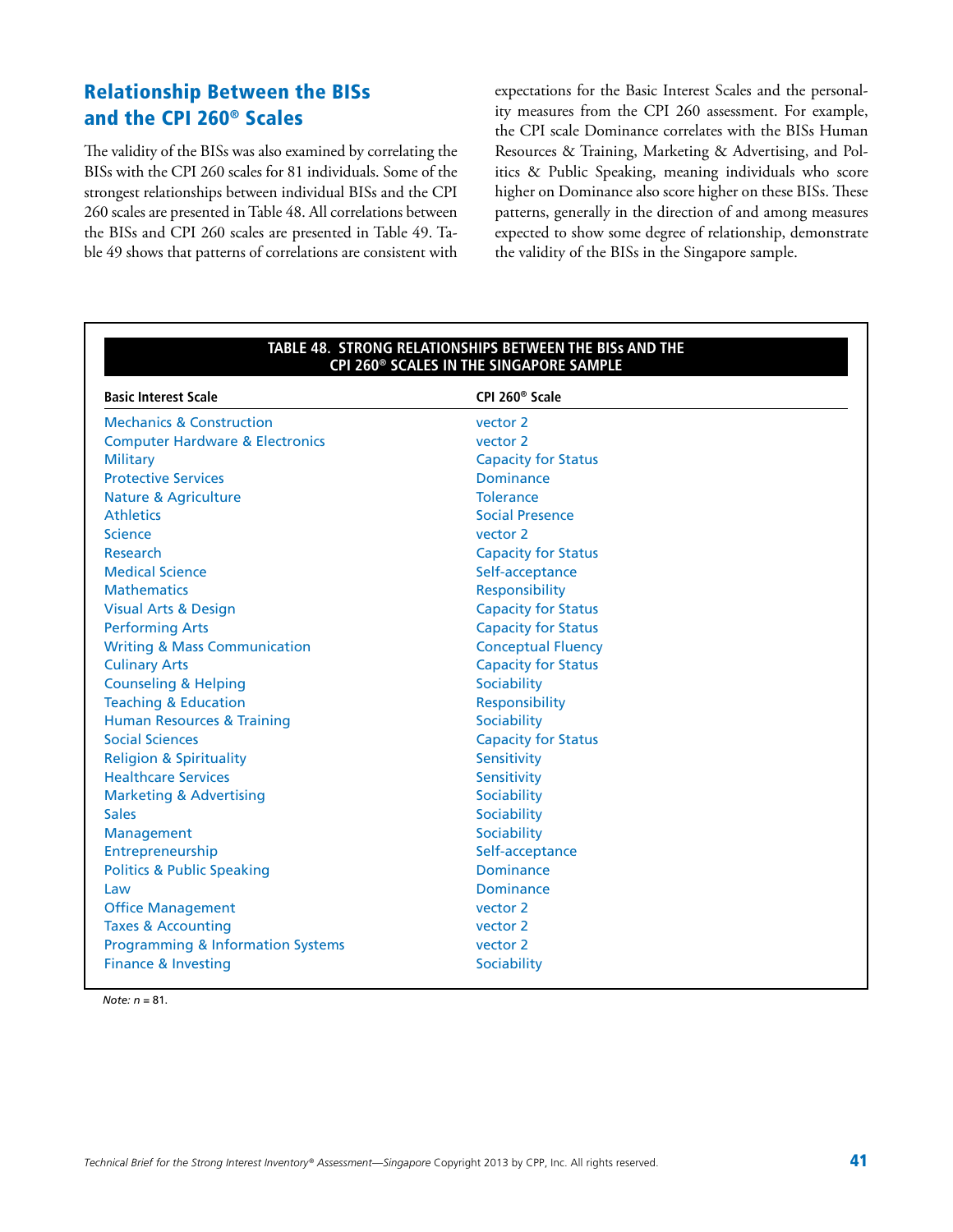|                                      |        |                |        | TABLE 49. CORRELATIONS BETWEEN THE BISS AND THE CPI 260 <sup>®</sup> SCALES       |        |        |                | IN THE SINGAPORE SAMPLE      |        |            |        |        |        |             |        |
|--------------------------------------|--------|----------------|--------|-----------------------------------------------------------------------------------|--------|--------|----------------|------------------------------|--------|------------|--------|--------|--------|-------------|--------|
|                                      |        |                |        |                                                                                   |        |        |                | <b>Basic Interest Scales</b> |        |            |        |        |        |             |        |
| CPI 260 <sup>®</sup><br><b>Scale</b> | 1      | $\overline{2}$ | 3      | 4                                                                                 | 5      | 6      | $\overline{7}$ | 8                            | 9      | 10         | 11     | 12     | 13     | 14          | 15     |
| Do                                   | .11    | .08            | .18    | .30                                                                               | .04    | .21    | .01            | .38                          | .04    | $-.12$     | .22    | .28    | .30    | .23         | .24    |
| $\mathsf{Cs}$                        | .08    | .02            | .23    | .22                                                                               | $-.03$ | .28    | .06            | .38                          | .05    | $-.04$     | .31    | .42    | .36    | .37         | .19    |
| Sy                                   | .04    | .00            | .17    | .25                                                                               | .02    | .26    | $-.05$         | .35                          | $-.03$ | $-.09$     | .18    | .33    | .23    | .26         | .26    |
| <b>Sp</b>                            | .05    | .01            | .20    | .13                                                                               | $-.09$ | .30    | $-.04$         | .17                          | $-.07$ | $-.15$     | .24    | .33    | .25    | .19         | .16    |
| Sa                                   | .05    | .02            | .19    | .27                                                                               | .04    | .21    | $-.01$         | .31                          | .11    | $-.12$     | .23    | .40    | .32    | .31         | .21    |
| In                                   | $-.01$ | $-.03$         | .06    | .15                                                                               | $-.02$ | .18    | $-.04$         | .27                          | $-.07$ | $-.16$     | .20    | .17    | .24    | .24         | .23    |
| Em                                   | .05    | .01            | .11    | .07                                                                               | $-.09$ | .11    | .00            | .26                          | .02    | $-.07$     | .16    | .24    | .27    | .02         | .11    |
| Re                                   | .05    | .09            | $-.05$ | .11                                                                               | .01    | .06    | .11            | .32                          | $-.02$ | .26        | .17    | .13    | .22    | .19         | .26    |
| So                                   | $-.09$ | $-.03$         | $-.06$ | $-.01$                                                                            | $-.18$ | $-.01$ | $-.07$         | .14                          | $-.18$ | .01        | .07    | .02    | .18    | .05         | .11    |
| Sc                                   | $-.29$ | $-.17$         | $-.20$ | $-.23$                                                                            | $-.10$ | $-.20$ | $-.14$         | $-.16$                       | $-.14$ | $-.07$     | $-.12$ | $-.27$ | .00    | $-.17$      | $-.02$ |
| Gi                                   | $-.22$ | $-.10$         | $-.11$ | $-.10$                                                                            | $-.05$ | $-.09$ | $-.15$         | .00                          | $-.11$ | $-.06$     | $-.02$ | $-.16$ | .07    | $-.03$      | .11    |
| Cm                                   | $-.17$ | $-.14$         | $-.11$ | .01                                                                               | $-.04$ | $-.07$ | .05            | $-.08$                       | $-.04$ | $-.17$     | .18    | .07    | .27    | .15         | .18    |
| Wb                                   | $-.04$ | .03            | .10    | .07                                                                               | $-.09$ | .14    | $-.11$         | .13                          | $-.16$ | $-.11$     | .10    | .08    | .21    | .09         | .17    |
| To                                   | $-.17$ | $-.06$         | $-.04$ | $-.09$                                                                            | $-.27$ | $-.01$ | $-.12$         | .12                          | $-.20$ | $-.03$     | .03    | .04    | .18    | .05         | .04    |
| Ac                                   | $-.17$ | $-.04$         | $-.12$ | $-.07$                                                                            | $-.15$ | $-.06$ | $-.06$         | .26                          | $-.07$ | .02        | .09    | .03    | .26    | .09         | .15    |
| Ai                                   | $-.05$ | .04            | $-.05$ | $-.11$                                                                            | $-.20$ | $-.06$ | $-.11$         | .23                          | $-.22$ | .06        | .06    | $-.02$ | .16    | .02         | .00    |
| Cf                                   | .05    | .09            | .10    | .16                                                                               | $-.06$ | .12    | .09            | .34                          | .00    | $-.05$     | .21    | .07    | .37    | .22         | .18    |
| Is                                   | .07    | .11            | .06    | $-.07$                                                                            | $-.22$ | .08    | .03            | .31                          | $-.11$ | .04        | .11    | .01    | .22    | .13         | $-.04$ |
| <b>Fx</b>                            | $-.08$ | $-.01$         | .02    | $-.19$                                                                            | $-.12$ | $-.04$ | $-.19$         | .03                          | $-.17$ | .09        | $-.09$ | .11    | $-.05$ | $-.20$      | $-.18$ |
| Sn                                   | $-.27$ | $-.30$         | $-.21$ | $-.20$                                                                            | $-.13$ | $-.30$ | $-.14$         | $-.37$                       | $-.06$ | $-.05$     | $-.12$ | $-.02$ | $-.11$ | $-.09$      | $-.01$ |
| Mp                                   | $-.08$ | $-.02$         | .07    | .09                                                                               | $-.15$ | .03    | $-.11$         | .35                          | $-.07$ | $-.06$     | .17    | .22    | .31    | .11         | .15    |
| Wo                                   | $-.24$ | $-.16$         | $-.07$ | $-.03$                                                                            | $-.21$ | $-.01$ | $-.06$         | .07                          | $-.08$ | $-.11$     | .09    | .01    | .20    | .12         | .06    |
| <b>Ct</b>                            | $-.07$ | $-.14$         | .02    | $-.07$                                                                            | $-.09$ | .14    | $-.08$         | .12                          | $-.12$ | $-.15$     | .03    | .23    | .06    | $-.02$      | .06    |
| Lp                                   | .04    | .02            | .13    | .22                                                                               | .01    | .20    | $-.02$         | .38 <sub>1</sub>             | $-.04$ | $-.12$     | .22    | .27    | .32    | .29         | .24    |
| Ami                                  |        |                |        | $-.17$ $-.07$ $-.06$ $-.14$ $-.15$ $-.02$ $-.18$ $.02$ $-.24$ $-.03$ $-.01$ $.00$ |        |        |                |                              |        |            |        |        |        | $.08 - .06$ | .03    |
| Leo                                  |        | $-.01 - .03$   | $-.08$ | .10                                                                               | 0.03   |        | $-.03 - .02$   | .14                          | .02    | $-.11-.14$ |        | $-.06$ | .22    | .17         | .12    |
| v.1                                  | $-.28$ | $-.24$         | $-.32$ | $-.34$                                                                            | $-.09$ | $-.29$ | $-.10$         | $-.39$                       | $-.14$ | .00        | $-.23$ | $-.40$ | $-.26$ | $-.23$      | $-.16$ |
| v.2                                  | .23    | .27            | .12    | .21                                                                               | .02    | .18    | .14            | .34                          | .06    | .15        | .11    | .06    | .19    | .22         | .14    |
| v.3                                  |        |                |        | $-.25$ $-.13$ $-.09$ $-.17$ $-.19$ $-.04$ $-.26$ $-.01$ $-.26$ $-.04$ $-.08$      |        |        |                |                              |        |            |        | $-.11$ |        | $.04 - .05$ | .00    |
|                                      |        |                |        |                                                                                   |        |        |                |                              |        |            |        |        |        |             |        |

*Note: n* = 81. Basic Interest Scales: 1 = Mechanics & Construction; 2 = Computer Hardware & Electronics; 3 = Military; 4 = Protective Services; 5 = Nature & Agriculture; 6 = Athletics; 7 = Science; 8 = Research; 9 = Medical Science; 10 = Mathematics; 11 = Visual Arts & Design; 12 = Performing Arts; 13 = Writing & Mass Communication; 14 = Culinary Arts; 15 = Counseling & Helping.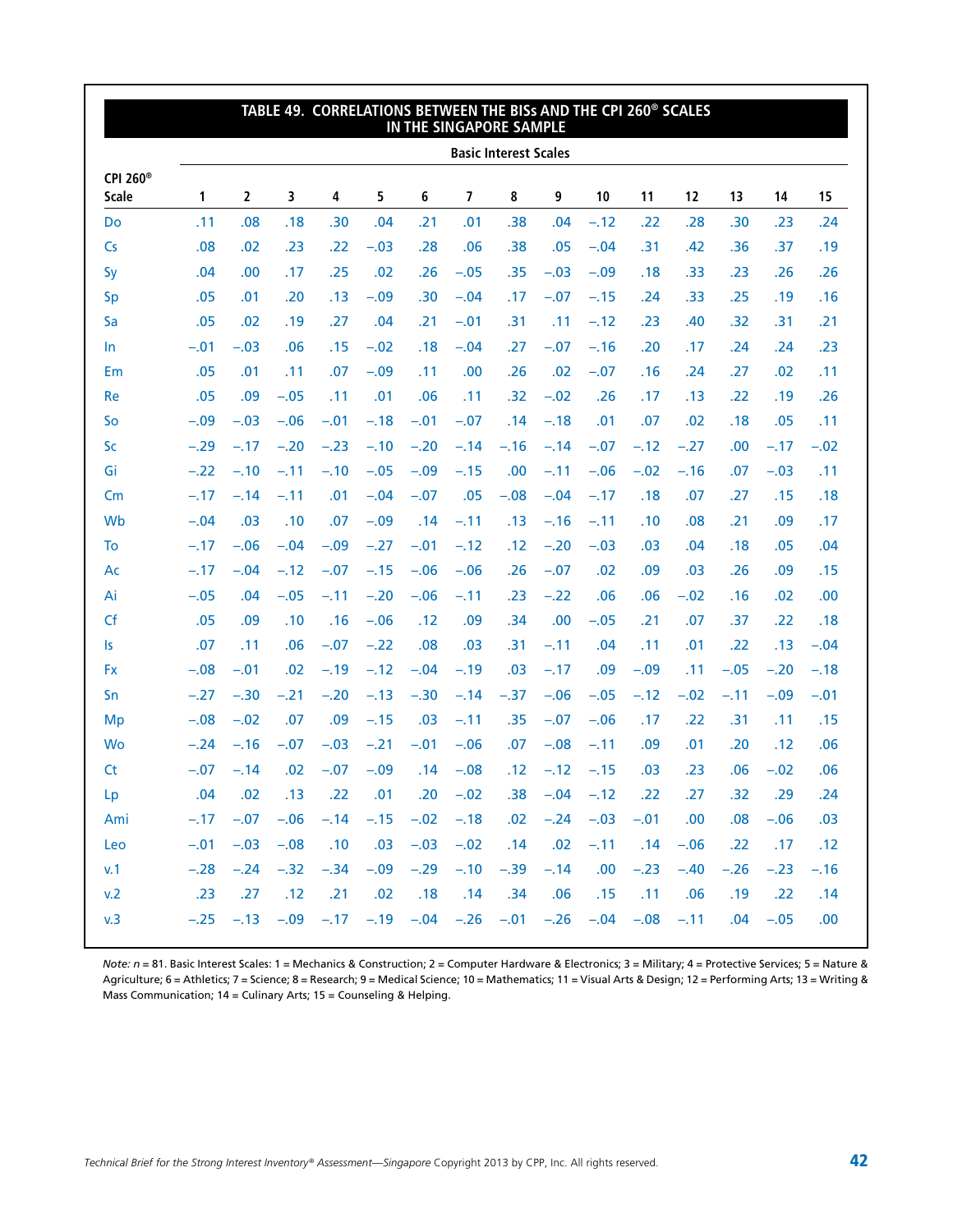|                               |        |         | TABLE 49. CORRELATIONS BETWEEN THE BISS AND THE CPI 260 <sup>®</sup> SCALES |            |        | IN THE SINGAPORE SAMPLE (CONT'D) |        |                              |        |                                                  |              |        |        |              |        |
|-------------------------------|--------|---------|-----------------------------------------------------------------------------|------------|--------|----------------------------------|--------|------------------------------|--------|--------------------------------------------------|--------------|--------|--------|--------------|--------|
|                               |        |         |                                                                             |            |        |                                  |        | <b>Basic Interest Scales</b> |        |                                                  |              |        |        |              |        |
| CPI 260 <sup>®</sup><br>Scale | 16     | 17      | 18                                                                          | 19         | 20     | 21                               | 22     | 23                           | 24     | 25                                               | 26           | 27     | 28     | 29           | 30     |
| Do                            | .03    | .49     | .24                                                                         | .01        | $-.05$ | .44                              | .26    | .38                          | .37    | .47                                              | .36          | .08    | $-.02$ | .07          | .27    |
| Cs                            | .11    | .31     | .25                                                                         | $-.04$     | $-.03$ | .37                              | .18    | .27                          | .33    | .40                                              | .21          | $-.03$ | $-.09$ | .03          | .17    |
| Sy                            | .04    | .49     | .23                                                                         | $-.07$     | $-.07$ | .52                              | .32    | .41                          | .41    | .47                                              | .35          | .09    | .01    | .02          | .32    |
| <b>Sp</b>                     | $-.03$ | .28     | .18                                                                         | $-.14$     | $-.12$ | .34                              | .22    | .33                          | .30    | .39                                              | .26          | $-.06$ | $-.11$ | $-.02$       | .19    |
| Sa                            | .10    | .44     | .20                                                                         | .00        | $-.04$ | .44                              | .25    | .34                          | .42    | .40                                              | .31          | .04    | $-.06$ | .01          | .24    |
| In                            | $-.05$ | .40     | .18                                                                         | $-.09$     | $-.16$ | .37                              | .17    | .30                          | .24    | .30                                              | .18          | $-.06$ | $-.07$ | $-.01$       | .23    |
| Em                            | .11    | .24     | .12                                                                         | $-.11$     | $-.06$ | .10                              | .01    | .18                          | .19    | .31                                              | .19          | .03    | $-.20$ | $-.03$       | $-.02$ |
| Re                            | .13    | .17     | .14                                                                         | .16        | $-.02$ | $-.04$                           | $-.07$ | $-.07$                       | .02    | .11                                              | $-.05$       | .05    | .07    | .21          | .11    |
| So                            | $-.06$ | .08     | .05                                                                         | .07        | $-.14$ | $-.06$                           | $-.04$ | $-.08$                       | $-.07$ | .01                                              | $-.08$       | $-.05$ | $-.05$ | .04          | .16    |
| <b>Sc</b>                     | $-.05$ | $-.16$  | $-.14$                                                                      | $-.02$     | $-.14$ | $-.36$                           | $-.34$ | $-.32$                       | $-.26$ | $-.37$                                           | $-.32$       | $-.13$ | $-.16$ | $-.13$       | $-.09$ |
| Gi                            | $-.06$ | .01     | $-.03$                                                                      | .02        | $-.16$ | $-.12$                           | $-.16$ | $-.15$                       | $-.14$ | $-.15$                                           | $-.13$       | $-.10$ | $-.09$ | $-.08$       | .06    |
| Cm                            | .02    | .03     | .09                                                                         | .06        | $-.08$ | .00                              | $-.05$ | $-.01$                       | .02    | $-.04$                                           | $-.02$       | $-.22$ | $-.21$ | $-.01$       | .17    |
| Wb                            | $-.03$ | .21     | .09                                                                         | .04        | $-.09$ | .06                              | .06    | .07                          | .09    | .16                                              | .09          | $-.03$ | $-.11$ | .02          | .26    |
| To                            | $-.04$ | .02     | .03                                                                         | $-.02$     | $-.17$ | $-.11$                           | $-.14$ | $-.06$                       | .04    | $-.05$                                           | $-.14$       | $-.12$ | $-.10$ | $-.03$       | .14    |
| Ac                            | .04    | .16     | .02                                                                         | .05        | $-.21$ | $-.01$                           | $-.14$ | $-.03$                       | .10    | .01                                              | $-.06$       | $-.06$ | $-.07$ | .07          | .10    |
| Ai                            | $-.09$ | .12     | .04                                                                         | $-.15$     | $-.28$ | $-.18$                           | $-.15$ | $-.03$                       | $-.03$ | .03                                              | $-.15$       | $-.13$ | $-.01$ | .07          | .13    |
| Cf                            | $-.01$ | .23     | .18                                                                         | $-.03$     | $-.11$ | .05                              | $-.07$ | .13                          | .20    | .25                                              | .16          | $-.06$ | $-.07$ | .13          | .19    |
| Is                            | $-.08$ | .10     | .07                                                                         | $-.12$     | $-.24$ | $-.06$                           | $-.10$ | .09                          | .07    | .16                                              | .03          | $-.19$ | $-.01$ | .05          | .17    |
| <b>Fx</b>                     | $-.02$ | .01     | $-.11$                                                                      | $-.23$     | $-.14$ | $-.11$                           | $-.12$ | .09                          | .06    | $-.04$                                           | $-.17$       | $-.04$ | $-.09$ | $-.06$       | $-.13$ |
| Sn                            | .12    | $-.32$  | $-.17$                                                                      | .17        | .11    | $-.23$                           | $-.16$ | $-.32$                       | $-.40$ | $-.27$                                           | $-.33$       | $-.03$ | $-.06$ | $-.20$       | $-.27$ |
| Mp                            | .00    | .31     | .21                                                                         | $-.05$     | $-.21$ | .21                              | .04    | .23                          | .25    | .25                                              | .14          | .04    | $-.07$ | .04          | .19    |
| <b>Wo</b>                     | $-.09$ | .04     | .00                                                                         | $-.07$     | $-.13$ | $-.04$                           | $-.07$ | $-.09$                       | .04    | $-.09$                                           | $-.10$       | $-.13$ | $-.22$ | $-.07$       | .16    |
| <b>Ct</b>                     | .03    | .18     | .10                                                                         | $-.14$     | $-.11$ | .15                              | .05    | .23                          | .21    | .23                                              | .01          | $-.09$ | $-.14$ | $-.21$       | .06    |
| Lp                            | .00    | .46     | .20                                                                         | $-.05$     | $-.12$ | .38                              | .21    | .31                          | .35    | .40                                              | .26          | .04    | $-.06$ | .03          | .28    |
| Ami                           | $-.06$ | $.00\,$ |                                                                             | $-.04-.04$ |        |                                  |        |                              |        | $-.16$ $-.13$ $-.11$ $-.12$ $-.11$ $-.07$ $-.18$ |              | .00    |        | $-.11 - .07$ | .07    |
| Leo                           | $-.07$ | .24     | $-.02$                                                                      | $-.06$     | $-.12$ | .05                              | $-.13$ | .01                          | .14    | .09                                              | .14          | $-.05$ | $-.13$ | $-.02$       | .03    |
| v.1                           | $-.13$ | $-.45$  | $-.29$                                                                      | $-.07$     | $-.05$ | $-.49$                           | $-.39$ | $-.46$                       | $-.41$ | $-.56$                                           | $-.48$       | $-.20$ | $-.11$ | $-.19$       | $-.23$ |
| v.2                           | .08    | .17     | .17                                                                         | .20        | .03    | .14                              | .19    | .09                          | .03    | .19                                              | .10          | .13    | .16    | .37          | .25    |
| v.3                           | $-.10$ | .01     |                                                                             | $-.07-.08$ | $-.21$ | $-.11$                           |        | $-.16 - .06$                 | .00    |                                                  | $-.12 - .19$ | $-.11$ |        | $-.05 - .10$ | .03    |

*Note: n* = 81. Basic Interest Scales: 16 = Teaching & Education; 17 = Human Resources & Training; 18 = Social Sciences; 19 = Religion & Spirituality; 20 = Healthcare Services; 21 = Marketing & Advertising; 22 = Sales; 23 = Management; 24 = Entrepreneurship; 25 = Politics & Public Speaking; 26 = Law; 27 = Office Management; 28 = Taxes & Accounting; 29 = Programming & Information Systems; 30 = Finance & Investing.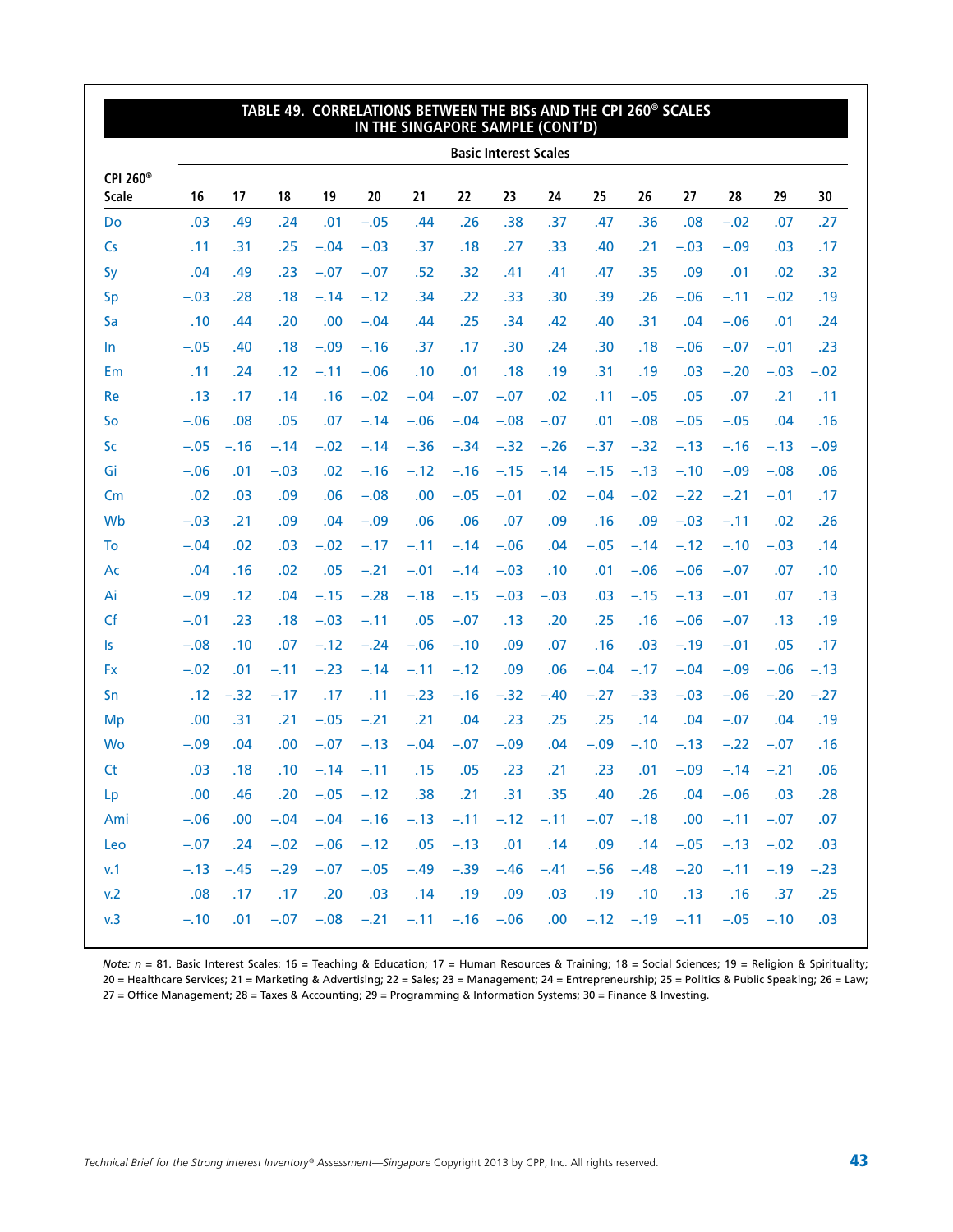### Occupational Scales

The Occupational Scales (OSs) provide information about how individuals' responses compare with those of people actually employed in and satisfied with a particular occupation. The results of each of the OSs answer the basic question, "Does the respondent have likes and dislikes similar to those of women or men in this occupation?" Thus, the OSs enable respondents to compare their interests with those of people from a diverse representation of occupations, including accountants, graphic designers, engineering technicians, and financial managers, to name just a few. These scales generate a large amount of specific information about and for each respondent. For an in-depth discussion of the interpretation of the OSs, as well as the construction and norming of the scales, please refer to the *Strong Interest Inventory*® *Manual* (Donnay et al., 2005) and the *Strong Interest Inventory*® *Manual Supplement* (Herk & Thompson, 2012).

In order to maintain the psychometric soundness of the Strong, the assessment is frequently revised to reflect the changes in the occupational world and in society. In 2010, the Strong was again updated; however, this update focused solely on the OSs. Specifically, new OSs were added, some older OSs were deleted, some OSs were updated by developing a scale for a newer sample, and in other cases samples were updated with additional members of the occupation. This resulted in 260 OSs—130 separate scales each for women and men. The following analyses were run using this list of 260 scales, along with all above-mentioned analyses, illustrating the relationships between the GOTs and the OSs, and between the BISs and the OSs.

As stated earlier, the OSs were built using occupational samples obtained in the United States. Although occupations in different countries may share the same job titles, different sets of knowledge, skills, abilities, and other attributes may be required to successfully perform these jobs. Despite generally congruent results between the Singapore sample and the GRS, caution should be taken when interpreting OS results, as cultural differences may be a factor.

### Singapore Sample Norms of the OSs

The standardized scores for each of the 260 OSs are presented in Table 50. Means, standard deviations, and interpretive categories are listed for women and men. Means and standard deviations were set at 50 and 10, respectively, for individuals composing an occupational group. Thus, when OSs are interpreted, occupations receiving a score of 40 or above are deemed to be those for which a client has a "Similar" interest. Since the interests of women and men are somewhat different, separate OSs have been constructed for each occupation. Table 50 provides the mean scores on female and male scales for the same occupations in the Singapore sample. For women in the Singapore sample, 80 of the 130 female OSs show a mean score that is within 5 points of the mean score of the corresponding male OS. For men, 90 of the 130 male OSs show a mean score that is within 5 points of the corresponding female OS. These findings suggest that the female and male OS scores are similar for well over half of the scales.

In the Singapore sample, scales with the largest mean score differences were the Special Education Teacher scale for women and the Health Information Specialist scale for men.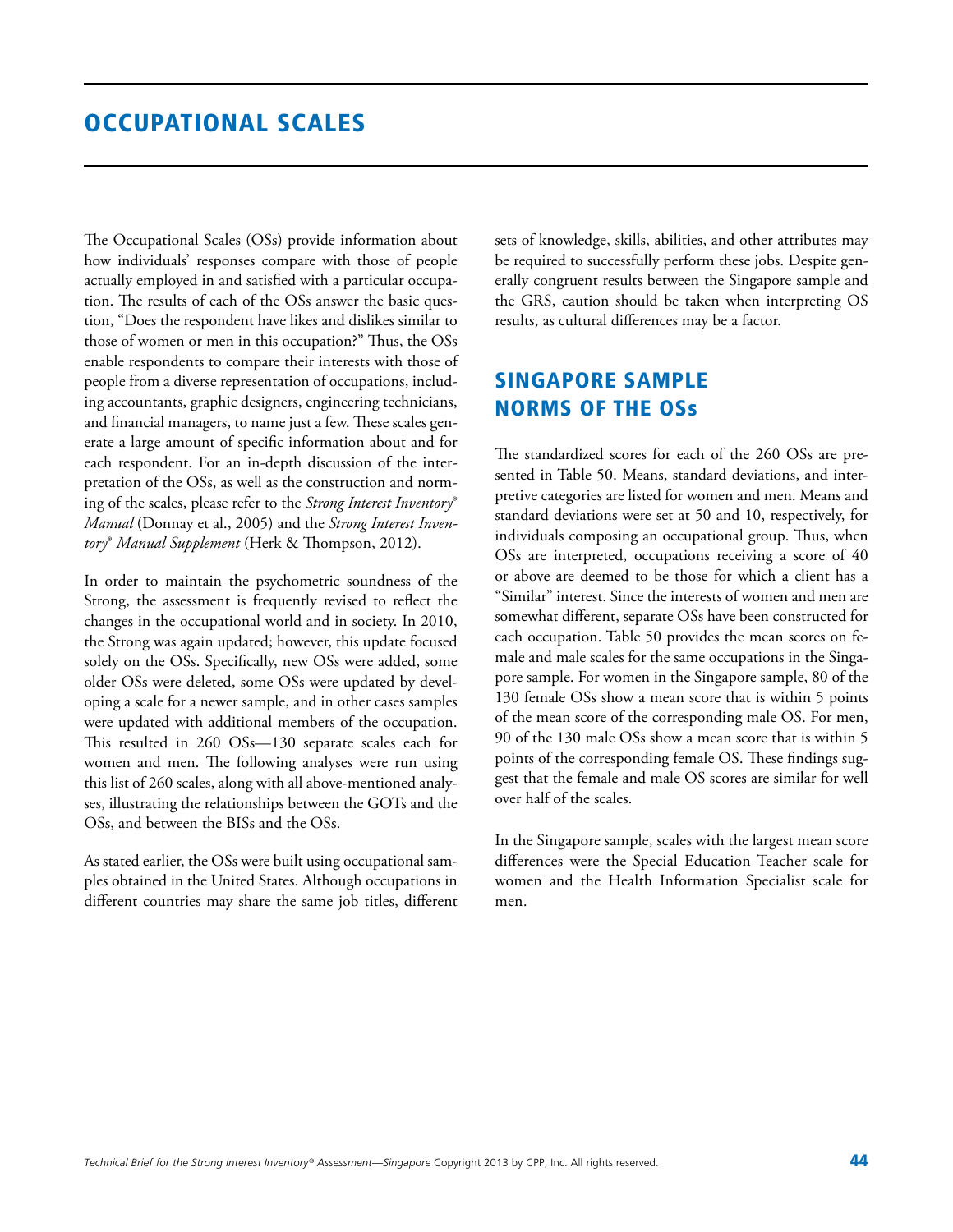### **Table 50. Comparisons of the OS Mean Scores by Gender in the Singapore Sample**

|                                               |                                                | Women                                        |                                  | Men                                   |                                                |                                  |  |
|-----------------------------------------------|------------------------------------------------|----------------------------------------------|----------------------------------|---------------------------------------|------------------------------------------------|----------------------------------|--|
| <b>Occupational Scale</b>                     | <b>Mean Score</b><br>on Female<br><b>Scale</b> | <b>Mean Score</b><br>on Male<br><b>Scale</b> | <b>Mean</b><br><b>Difference</b> | <b>Mean Score</b><br>on Male<br>Scale | <b>Mean Score</b><br>on Female<br><b>Scale</b> | <b>Mean</b><br><b>Difference</b> |  |
| Accountant                                    | 41.05                                          | 37.82                                        | 3.23                             | 44.24                                 | 46.16                                          | $-1.92$                          |  |
| Actuary                                       | 33.23                                          | 25.82                                        | 7.41                             | 36.23                                 | 42.34                                          | $-6.11$                          |  |
| <b>Administrative Assistant</b>               | 47.14                                          | 53.62                                        | $-6.48$                          | 52.15                                 | 48.53                                          | 3.62                             |  |
| <b>Advertising Account Manager</b>            | 33.79                                          | 37.55                                        | $-3.76$                          | 29.05                                 | 24.63                                          | 4.42                             |  |
| Architect                                     | 17.53                                          | 20.58                                        | $-3.05$                          | 21.57                                 | 22.58                                          | $-1.01$                          |  |
| <b>Art Teacher</b>                            | 8.33                                           | 19.90                                        | $-11.57$                         | 13.97                                 | 4.92                                           | 9.05                             |  |
| Artist                                        | 38.94                                          | 43.41                                        | $-4.48$                          | 43.47                                 | 40.85                                          | 2.62                             |  |
| <b>Arts/Entertainment Manager</b>             | 23.09                                          | 20.36                                        | 2.73                             | 13.64                                 | 17.72                                          | $-4.09$                          |  |
| <b>Athletic Trainer</b>                       | 10.47                                          | 16.84                                        | $-6.37$                          | 22.42                                 | 17.80                                          | 4.63                             |  |
| Attorney                                      | 26.85                                          | 25.05                                        | 1.80                             | 25.48                                 | 28.96                                          | $-3.47$                          |  |
| <b>Auditor</b>                                | 41.42                                          | 35.36                                        | 6.06                             | 42.71                                 | 46.56                                          | $-3.86$                          |  |
| <b>Automobile Mechanic</b>                    | 27.99                                          | 28.49                                        | $-0.50$                          | 32.72                                 | 38.09                                          | $-5.37$                          |  |
| <b>Bartender</b>                              | 40.54                                          | 35.49                                        | 5.05                             | 33.04                                 | 40.00                                          | $-6.96$                          |  |
| <b>Biologist</b>                              | 21.99                                          | 26.61                                        | $-4.62$                          | 26.23                                 | 28.92                                          | $-2.68$                          |  |
| <b>Broadcast Journalist</b>                   | 32.39                                          | 30.23                                        | 2.16                             | 26.69                                 | 27.47                                          | $-0.77$                          |  |
| <b>Business Education Teacher</b>             | 34.72                                          | 42.01                                        | $-7.30$                          | 41.05                                 | 34.92                                          | 6.13                             |  |
| <b>Business/Finance Supervisor</b>            | 40.43                                          | 39.73                                        | 0.70                             | 44.72                                 | 44.87                                          | $-0.15$                          |  |
| <b>Buyer</b>                                  | 34.82                                          | 35.32                                        | $-0.50$                          | 28.66                                 | 27.43                                          | 1.23                             |  |
| <b>Career Counselor</b>                       | 30.44                                          | 37.78                                        | $-7.35$                          | 34.19                                 | 28.05                                          | 6.13                             |  |
| Carpenter                                     | 18.73                                          | 28.27                                        | $-9.54$                          | 34.55                                 | 26.95                                          | 7.59                             |  |
| Chef                                          | 31.20                                          | 31.91                                        | $-0.71$                          | 29.03                                 | 25.56                                          | 3.47                             |  |
| Chemist                                       | 24.52                                          | 16.95                                        | 7.57                             | 28.02                                 | 34.14                                          | $-6.12$                          |  |
| Chiropractor                                  | 32.94                                          | 33.05                                        | $-0.11$                          | 36.00                                 | 39.85                                          | $-3.85$                          |  |
| <b>Community Service Director</b>             | 39.01                                          | 38.14                                        | 0.87                             | 39.62                                 | 39.15                                          | 0.47                             |  |
| <b>Computer &amp; IS Manager</b>              | 34.93                                          | 33.53                                        | 1.40                             | 43.69                                 | 41.93                                          | 1.76                             |  |
| <b>Computer Programmer</b>                    | 39.67                                          | 32.56                                        | 7.11                             | 42.69                                 | 49.05                                          | $-6.36$                          |  |
| <b>Computer Scientist</b>                     | 25.57                                          | 16.82                                        | 8.75                             | 26.75                                 | 38.84                                          | $-12.09$                         |  |
| <b>Computer Systems Analyst</b>               | 34.69                                          | 34.74                                        | $-0.06$                          | 45.45                                 | 38.52                                          | 6.93                             |  |
| <b>Computer/Mathematics</b><br><b>Manager</b> | 29.95                                          | 29.99                                        | $-0.05$                          | 40.06                                 | 40.37                                          | $-0.31$                          |  |
| Cosmetologist                                 | 42.13                                          | 42.15                                        | $-0.01$                          | 36.78                                 | 35.51                                          | 1.26                             |  |
| <b>Credit Manager</b>                         | 45.86                                          | 40.38                                        | 5.48                             | 46.17                                 | 47.56                                          | $-1.39$                          |  |
| <b>Customer Service</b><br>Representative     | 46.67                                          | 49.00                                        | $-2.33$                          | 50.01                                 | 48.73                                          | 1.27                             |  |

*(cont'd)*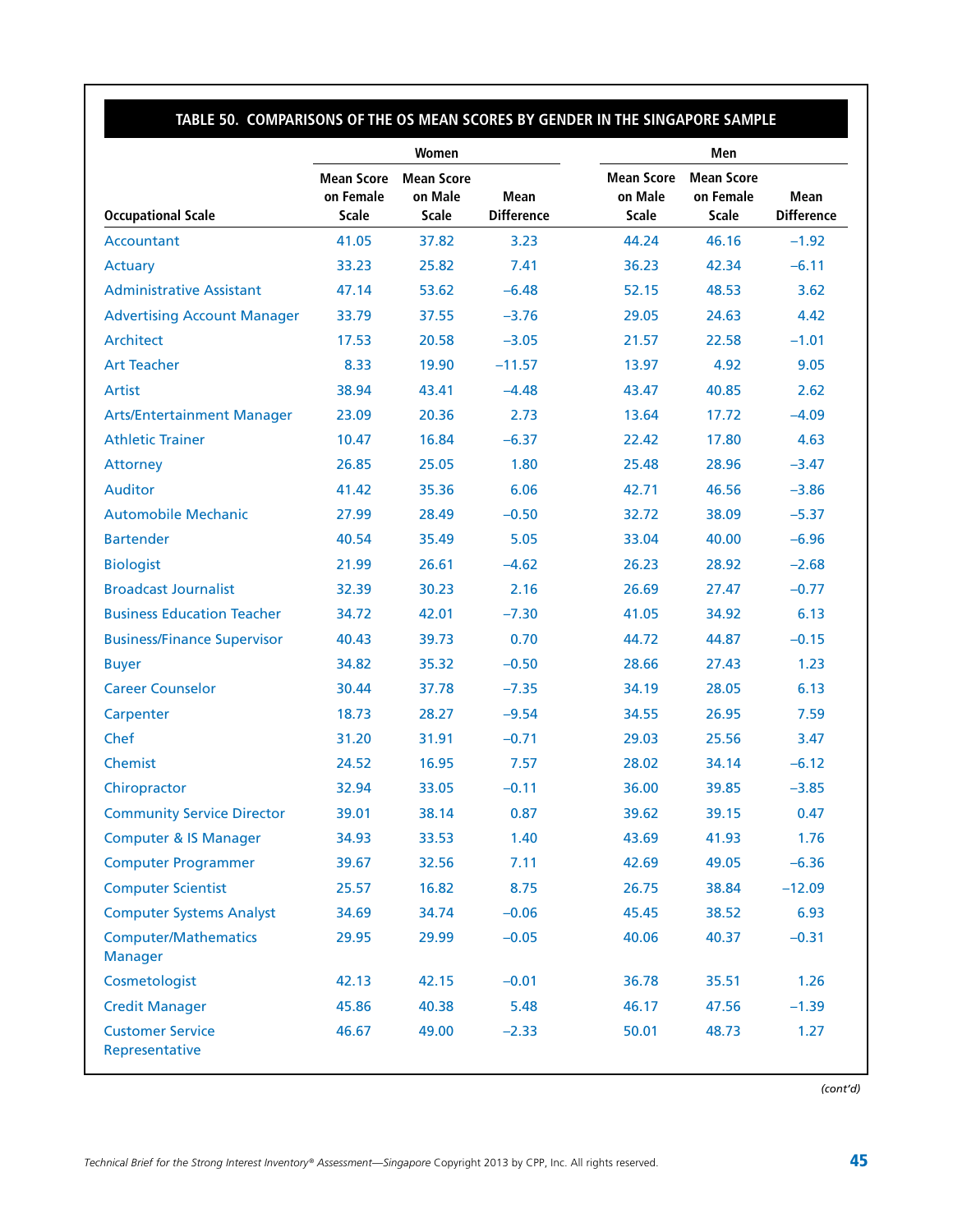### **Table 50. Comparisons of the OS Mean Scores by Gender in the Singapore Sample (cont'd)**

|                                      |                                                | Women                                        |                           | Men                                   |                                                |                           |  |
|--------------------------------------|------------------------------------------------|----------------------------------------------|---------------------------|---------------------------------------|------------------------------------------------|---------------------------|--|
| <b>Occupational Scale</b>            | <b>Mean Score</b><br>on Female<br><b>Scale</b> | <b>Mean Score</b><br>on Male<br><b>Scale</b> | Mean<br><b>Difference</b> | <b>Mean Score</b><br>on Male<br>Scale | <b>Mean Score</b><br>on Female<br><b>Scale</b> | Mean<br><b>Difference</b> |  |
| <b>Dentist</b>                       | 27.91                                          | 27.92                                        | $-0.01$                   | 35.94                                 | 36.74                                          | $-0.80$                   |  |
| <b>Dietitian</b>                     | 31.67                                          | 40.15                                        | $-8.48$                   | 38.93                                 | 31.48                                          | 7.46                      |  |
| <b>Editor</b>                        | 27.15                                          | 28.97                                        | $-1.82$                   | 28.59                                 | 28.29                                          | 0.31                      |  |
| <b>Elected Public Official</b>       | 23.24                                          | 20.70                                        | 2.54                      | 24.42                                 | 27.78                                          | $-3.35$                   |  |
| Electrician                          | 23.24                                          | 28.48                                        | $-5.25$                   | 36.36                                 | 32.53                                          | 3.83                      |  |
| <b>Elementary School Teacher</b>     | 36.34                                          | 42.68                                        | $-6.33$                   | 43.02                                 | 36.10                                          | 6.92                      |  |
| <b>Emergency Medical Technician</b>  | 34.08                                          | 32.07                                        | 2.00                      | 36.08                                 | 37.87                                          | $-1.78$                   |  |
| <b>Engineer</b>                      | 36.82                                          | 30.25                                        | 6.57                      | 41.51                                 | 46.48                                          | $-4.97$                   |  |
| <b>Engineering Technician</b>        | 37.41                                          | 24.40                                        | 13.01                     | 34.81                                 | 46.51                                          | $-11.70$                  |  |
| <b>English Teacher</b>               | 14.19                                          | 18.61                                        | $-4.42$                   | 18.50                                 | 14.96                                          | 3.54                      |  |
| <b>ESL Instructor</b>                | 30.03                                          | 33.13                                        | $-3.09$                   | 28.08                                 | 31.65                                          | $-3.57$                   |  |
| <b>Facilities Manager</b>            | 33.65                                          | 34.01                                        | $-0.36$                   | 34.43                                 | 31.82                                          | 2.61                      |  |
| Farmer/Rancher                       | 48.46                                          | 44.45                                        | 4.01                      | 46.48                                 | 50.75                                          | $-4.27$                   |  |
| <b>Financial Analyst</b>             | 37.78                                          | 33.65                                        | 4.13                      | 34.10                                 | 36.68                                          | $-2.58$                   |  |
| <b>Financial Manager</b>             | 40.48                                          | 34.81                                        | 5.67                      | 41.26                                 | 41.90                                          | $-0.64$                   |  |
| Firefighter                          | 36.67                                          | 30.23                                        | 6.44                      | 38.12                                 | 41.84                                          | $-3.72$                   |  |
| <b>Flight Attendant</b>              | 25.09                                          | 25.77                                        | $-0.68$                   | 33.76                                 | 36.50                                          | $-2.74$                   |  |
| <b>Florist</b>                       | 41.16                                          | 47.19                                        | $-6.03$                   | 43.85                                 | 40.31                                          | 3.54                      |  |
| <b>Food Service Manager</b>          | 33.84                                          | 41.61                                        | $-7.77$                   | 37.44                                 | 29.06                                          | 8.38                      |  |
| Forester                             | 44.03                                          | 40.85                                        | 3.18                      | 40.34                                 | 41.75                                          | $-1.41$                   |  |
| Geographer                           | 28.30                                          | 27.26                                        | 1.04                      | 30.08                                 | 35.68                                          | $-5.60$                   |  |
| Geologist                            | 19.42                                          | 21.06                                        | $-1.65$                   | 22.36                                 | 25.38                                          | $-3.02$                   |  |
| <b>Graphic Designer</b>              | 19.60                                          | 22.35                                        | $-2.75$                   | 25.52                                 | 29.11                                          | $-3.59$                   |  |
| <b>Health Information Specialist</b> | 33.24                                          | 27.04                                        | 6.21                      | 20.12                                 | 35.13                                          | $-15.01$                  |  |
| Horticulturist                       | 43.70                                          | 41.54                                        | 2.16                      | 46.48                                 | 43.73                                          | 2.75                      |  |
| <b>Human Resources Manager</b>       | 31.05                                          | 34.47                                        | $-3.42$                   | 34.46                                 | 33.83                                          | 0.64                      |  |
| <b>Human Resources Specialist</b>    | 39.60                                          | 38.38                                        | 1.22                      | 37.82                                 | 42.35                                          | $-4.52$                   |  |
| <b>Instructional Coordinator</b>     | 39.03                                          | 42.56                                        | $-3.53$                   | 43.90                                 | 40.83                                          | 3.07                      |  |
| <b>Interior Designer</b>             | 20.98                                          | 35.47                                        | $-14.49$                  | 25.89                                 | 17.37                                          | 8.52                      |  |
| Landscape/Grounds Manager            | 34.86                                          | 36.88                                        | $-2.02$                   | 37.00                                 | 40.51                                          | $-3.52$                   |  |
| <b>Law Enforcement Officer</b>       | 35.69                                          | 34.82                                        | 0.86                      | 37.93                                 | 43.31                                          | $-5.39$                   |  |
| Librarian                            | 34.96                                          | 39.81                                        | $-4.85$                   | 34.59                                 | 31.12                                          | 3.47                      |  |
| <b>Life Insurance Agent</b>          | 35.93                                          | 37.29                                        | $-1.36$                   | 37.54                                 | 37.40                                          | 0.14                      |  |
| Loan Officer/Counselor               | 41.44                                          | 33.64                                        | 7.80                      | 37.32                                 | 42.81                                          | $-5.49$                   |  |
|                                      |                                                |                                              |                           |                                       |                                                |                           |  |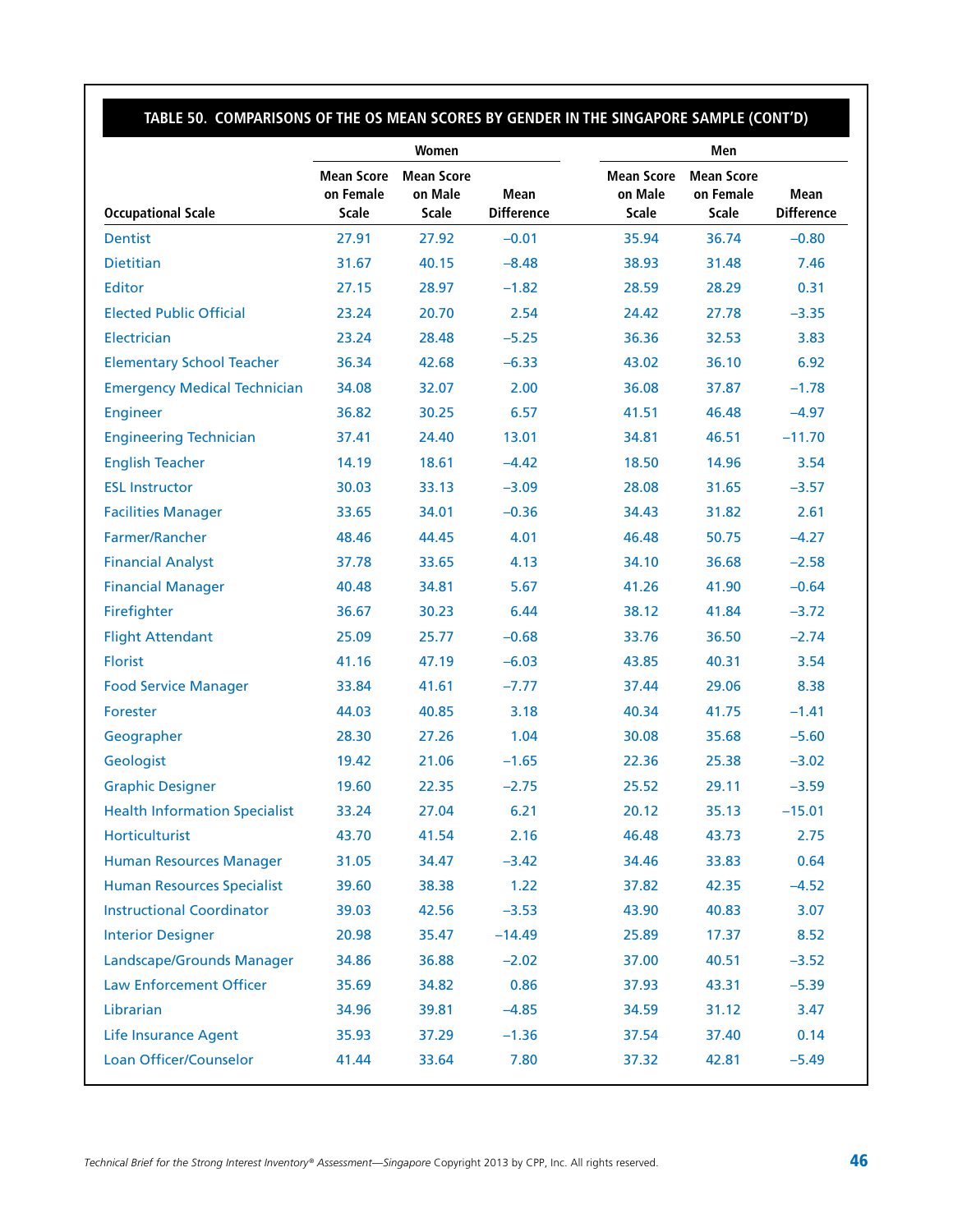## **Table 50. Comparisons of the OS Mean Scores by Gender in the Singapore Sample (cont'd)**

|                                       |                                                | Women                                        |                           | Men                                          |                                                |                           |  |
|---------------------------------------|------------------------------------------------|----------------------------------------------|---------------------------|----------------------------------------------|------------------------------------------------|---------------------------|--|
| <b>Occupational Scale</b>             | <b>Mean Score</b><br>on Female<br><b>Scale</b> | <b>Mean Score</b><br>on Male<br><b>Scale</b> | Mean<br><b>Difference</b> | <b>Mean Score</b><br>on Male<br><b>Scale</b> | <b>Mean Score</b><br>on Female<br><b>Scale</b> | Mean<br><b>Difference</b> |  |
| <b>Management Analyst</b>             | 37.79                                          | 37.38                                        | 0.41                      | 41.57                                        | 44.08                                          | $-2.52$                   |  |
| <b>Marketing Manager</b>              | 30.95                                          | 33.54                                        | $-2.59$                   | 36.49                                        | 32.90                                          | 3.59                      |  |
| Mathematician                         | 12.77                                          | 15.28                                        | $-2.51$                   | 15.89                                        | 22.43                                          | $-6.54$                   |  |
| <b>Mathematics Teacher</b>            | 25.67                                          | 23.35                                        | 2.32                      | 29.50                                        | 33.20                                          | $-3.70$                   |  |
| <b>Medical Illustrator</b>            | 10.31                                          | 12.21                                        | $-1.90$                   | 7.67                                         | 7.65                                           | 0.02                      |  |
| <b>Medical Technician</b>             | 33.72                                          | 23.71                                        | 10.00                     | 30.91                                        | 34.61                                          | $-3.70$                   |  |
| <b>Medical Technologist</b>           | 29.42                                          | 26.28                                        | 3.14                      | 34.78                                        | 36.07                                          | $-1.29$                   |  |
| <b>Mental Health Counselor</b>        | 23.68                                          | 31.91                                        | $-8.23$                   | 24.95                                        | 16.11                                          | 8.85                      |  |
| <b>Middle School Teacher</b>          | 33.82                                          | 37.37                                        | $-3.55$                   | 40.12                                        | 33.26                                          | 6.87                      |  |
| <b>Military Enlisted</b>              | 42.55                                          | 35.54                                        | 7.01                      | 42.43                                        | 47.24                                          | $-4.81$                   |  |
| <b>Military Officer</b>               | 37.66                                          | 28.98                                        | 8.68                      | 40.00                                        | 46.44                                          | $-6.44$                   |  |
| <b>Musician</b>                       | 29.25                                          | 35.95                                        | $-6.70$                   | 29.77                                        | 24.11                                          | 5.66                      |  |
| <b>Network Administrator</b>          | 38.00                                          | 26.90                                        | 11.10                     | 40.41                                        | 48.13                                          | $-7.71$                   |  |
| <b>Nursing Home Administrator</b>     | 44.21                                          | 45.15                                        | $-0.94$                   | 47.88                                        | 46.85                                          | 1.03                      |  |
| <b>Occupational Therapist</b>         | 34.34                                          | 37.52                                        | $-3.19$                   | 37.76                                        | 33.26                                          | 4.50                      |  |
| <b>Operations Manager</b>             | 37.98                                          | 34.34                                        | 3.65                      | 39.71                                        | 42.54                                          | $-2.83$                   |  |
| Optician                              | 44.16                                          | 40.86                                        | 3.30                      | 42.84                                        | 43.40                                          | $-0.56$                   |  |
| Optometrist                           | 33.40                                          | 27.21                                        | 6.19                      | 34.24                                        | 40.79                                          | $-6.54$                   |  |
| Paralegal                             | 44.16                                          | 38.77                                        | 5.40                      | 39.05                                        | 42.61                                          | $-3.56$                   |  |
| <b>Parks &amp; Recreation Manager</b> | 37.56                                          | 37.48                                        | 0.07                      | 40.63                                        | 42.58                                          | $-1.95$                   |  |
| <b>Personal Financial Advisor</b>     | 34.62                                          | 24.90                                        | 9.71                      | 32.08                                        | 39.30                                          | $-7.21$                   |  |
| Pharmacist                            | 35.87                                          | 40.14                                        | $-4.27$                   | 45.24                                        | 42.26                                          | 2.97                      |  |
| Photographer                          | 30.98                                          | 29.07                                        | 1.91                      | 27.61                                        | 26.82                                          | 0.80                      |  |
| <b>Physical Therapist</b>             | 30.59                                          | 29.55                                        | 1.04                      | 38.32                                        | 36.29                                          | 2.03                      |  |
| Physician                             | 23.01                                          | 17.34                                        | 5.67                      | 22.48                                        | 26.39                                          | $-3.91$                   |  |
| Physicist                             | 10.49                                          | 5.22                                         | 5.27                      | 18.33                                        | 25.85                                          | $-7.52$                   |  |
| <b>Production Worker</b>              | 41.79                                          | 39.28                                        | 2.52                      | 47.85                                        | 42.15                                          | 5.71                      |  |
| Psychologist                          | 24.07                                          | 24.63                                        | $-0.55$                   | 26.79                                        | 26.17                                          | 0.62                      |  |
| <b>Public Administrator</b>           | 21.37                                          | 25.77                                        | $-4.40$                   | 30.07                                        | 27.07                                          | 2.99                      |  |
| <b>Public Relations Director</b>      | 20.69                                          | 26.68                                        | $-5.99$                   | 23.58                                        | 20.19                                          | 3.39                      |  |
| <b>Purchasing Agent</b>               | 38.51                                          | 32.63                                        | 5.87                      | 37.95                                        | 40.44                                          | $-2.49$                   |  |
| <b>R&amp;D Manager</b>                | 19.77                                          | 19.13                                        | 0.64                      | 30.64                                        | 28.31                                          | 2.32                      |  |
| <b>Radiologic Technologist</b>        | 41.84                                          | 40.72                                        | 1.12                      | 41.79                                        | 40.69                                          | 1.10                      |  |
| Realtor                               | 39.14                                          | 31.78                                        | 7.36                      | 36.99                                        | 43.37                                          | $-6.38$                   |  |

*(cont'd)*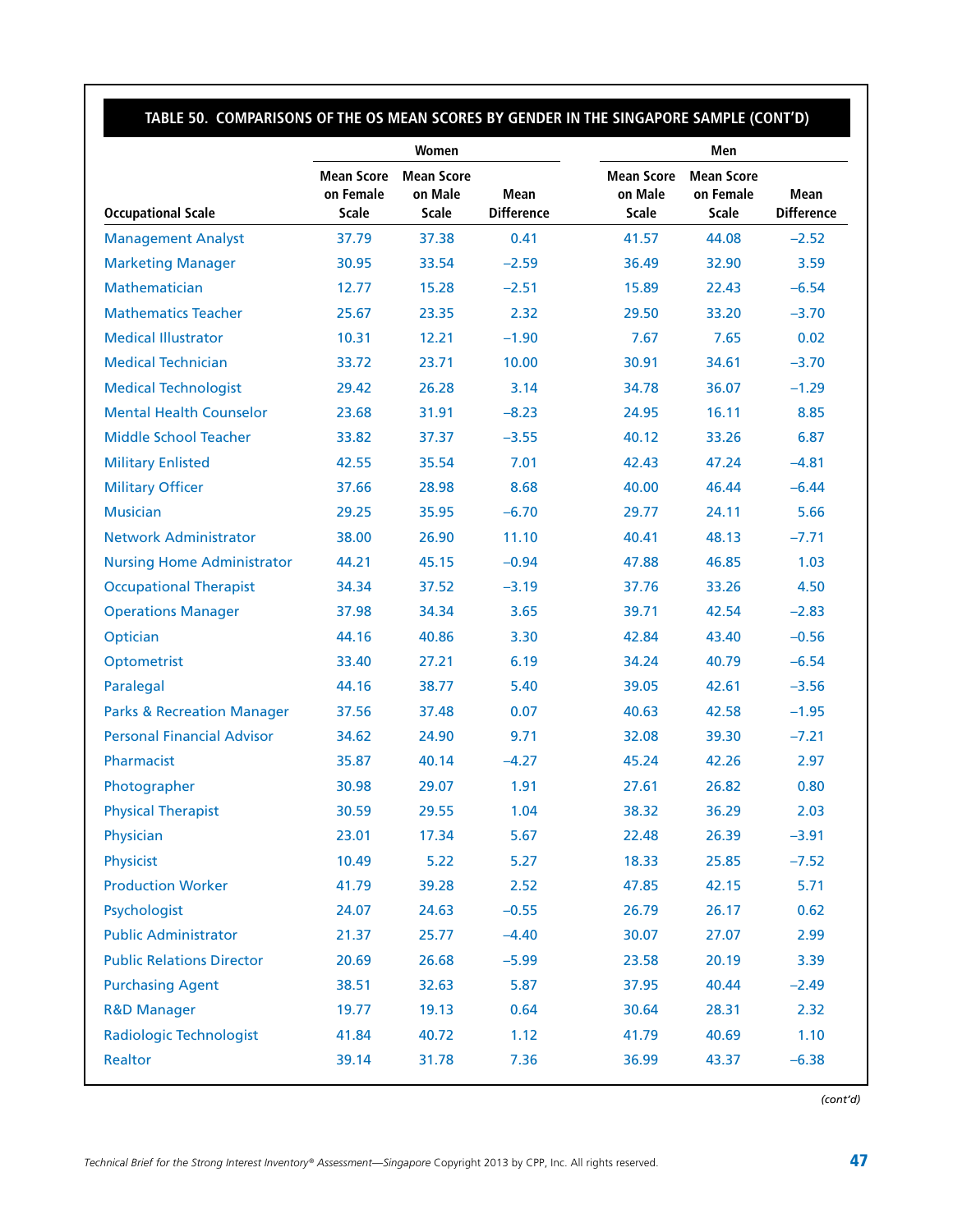### **Table 50. Comparisons of the OS Mean Scores by Gender in the Singapore Sample (cont'd)**

|                                                        |                                         | Women                                        |                           | Men |                                              |                                                |                           |
|--------------------------------------------------------|-----------------------------------------|----------------------------------------------|---------------------------|-----|----------------------------------------------|------------------------------------------------|---------------------------|
| <b>Occupational Scale</b>                              | <b>Mean Score</b><br>on Female<br>Scale | <b>Mean Score</b><br>on Male<br><b>Scale</b> | Mean<br><b>Difference</b> |     | <b>Mean Score</b><br>on Male<br><b>Scale</b> | <b>Mean Score</b><br>on Female<br><b>Scale</b> | Mean<br><b>Difference</b> |
| <b>Recreation Therapist</b>                            | 37.93                                   | 34.22                                        | 3.71                      |     | 35.55                                        | 41.74                                          | $-6.19$                   |
| <b>Registered Nurse</b>                                | 32.55                                   | 36.00                                        | $-3.44$                   |     | 38.47                                        | 36.28                                          | 2.18                      |
| <b>Rehabilitation Counselor</b>                        | 32.82                                   | 39.27                                        | $-6.46$                   |     | 38.84                                        | 34.56                                          | 4.28                      |
| <b>Religious/Spiritual Leader</b>                      | 11.02                                   | 23.74                                        | $-12.72$                  |     | 27.10                                        | 16.09                                          | 11.01                     |
| Reporter                                               | 19.00                                   | 20.25                                        | $-1.25$                   |     | 17.48                                        | 17.84                                          | $-0.36$                   |
| <b>Respiratory Therapist</b>                           | 34.83                                   | 29.19                                        | 5.64                      |     | 36.33                                        | 33.71                                          | 2.62                      |
| <b>Restaurant Manager</b>                              | 37.58                                   | 38.09                                        | $-0.51$                   |     | 36.01                                        | 39.53                                          | $-3.52$                   |
| <b>Sales Manager</b>                                   | 32.29                                   | 24.79                                        | 7.50                      |     | 32.16                                        | 38.45                                          | $-6.29$                   |
| <b>School Administrator</b>                            | 33.84                                   | 30.49                                        | 3.35                      |     | 37.48                                        | 38.90                                          | $-1.42$                   |
| <b>School Counselor</b>                                | 32.13                                   | 32.19                                        | $-0.06$                   |     | 32.80                                        | 33.59                                          | $-0.79$                   |
| <b>Science Teacher</b>                                 | 21.67                                   | 22.65                                        | $-0.99$                   |     | 29.63                                        | 29.89                                          | $-0.26$                   |
| <b>Secondary School Teacher</b>                        | 33.98                                   | 35.93                                        | $-1.95$                   |     | 38.61                                        | 33.27                                          | 5.34                      |
| <b>Securities Sales Agent</b>                          | 32.43                                   | 20.92                                        | 11.52                     |     | 28.07                                        | 36.79                                          | $-8.73$                   |
| <b>Social Worker</b>                                   | 34.24                                   | 37.51                                        | $-3.27$                   |     | 31.68                                        | 31.11                                          | 0.58                      |
| Sociologist                                            | 12.52                                   | 18.88                                        | $-6.36$                   |     | 23.04                                        | 20.62                                          | 2.42                      |
| <b>Software Developer</b>                              | 37.41                                   | 28.85                                        | 8.56                      |     | 40.05                                        | 47.00                                          | $-6.95$                   |
| <b>Special Education Teacher</b>                       | 31.39                                   | 46.34                                        | $-14.94$                  |     | 42.74                                        | 29.24                                          | 13.50                     |
| <b>Speech Pathologist</b>                              | 41.90                                   | 43.84                                        | $-1.94$                   |     | 38.60                                        | 34.37                                          | 4.23                      |
| <b>Technical Sales Representative</b>                  | 39.21                                   | 37.55                                        | 1.66                      |     | 40.73                                        | 43.88                                          | $-3.14$                   |
| <b>Technical Support Specialist</b>                    | 40.11                                   | 32.44                                        | 7.67                      |     | 42.56                                        | 49.89                                          | $-7.33$                   |
| <b>Technical Writer</b>                                | 28.69                                   | 34.74                                        | $-6.05$                   |     | 29.83                                        | 28.17                                          | 1.67                      |
| <b>Top Executive, Business/Finance</b>                 | 33.75                                   | 26.35                                        | 7.40                      |     | 31.81                                        | 39.53                                          | $-7.73$                   |
| <b>Training &amp; Development</b><br><b>Specialist</b> | 32.59                                   | 35.79                                        | $-3.19$                   |     | 36.55                                        | 35.68                                          | 0.88                      |
| Translator                                             | 31.57                                   | 40.23                                        | $-8.66$                   |     | 34.94                                        | 27.22                                          | 7.72                      |
| <b>University Administrator</b>                        | 31.64                                   | 36.06                                        | $-4.42$                   |     | 34.91                                        | 34.23                                          | 0.68                      |
| <b>University Faculty Member</b>                       | 31.60                                   | 27.45                                        | 4.15                      |     | 28.28                                        | 35.00                                          | $-6.72$                   |
| <b>Urban &amp; Regional Planner</b>                    | 28.76                                   | 35.90                                        | $-7.14$                   |     | 34.86                                        | 37.07                                          | $-2.21$                   |
| Veterinarian                                           | 23.59                                   | 22.51                                        | 1.08                      |     | 30.49                                        | 31.30                                          | $-0.81$                   |
| <b>Vocational Agriculture Teacher</b>                  | 25.20                                   | 24.97                                        | 0.23                      |     | 28.77                                        | 28.91                                          | $-0.14$                   |
| <b>Wholesale Sales Representative</b>                  | 35.34                                   | 36.06                                        | $-0.72$                   |     | 40.13                                        | 39.86                                          | 0.27                      |

*Note: N* = 264 (134 women and 130 men).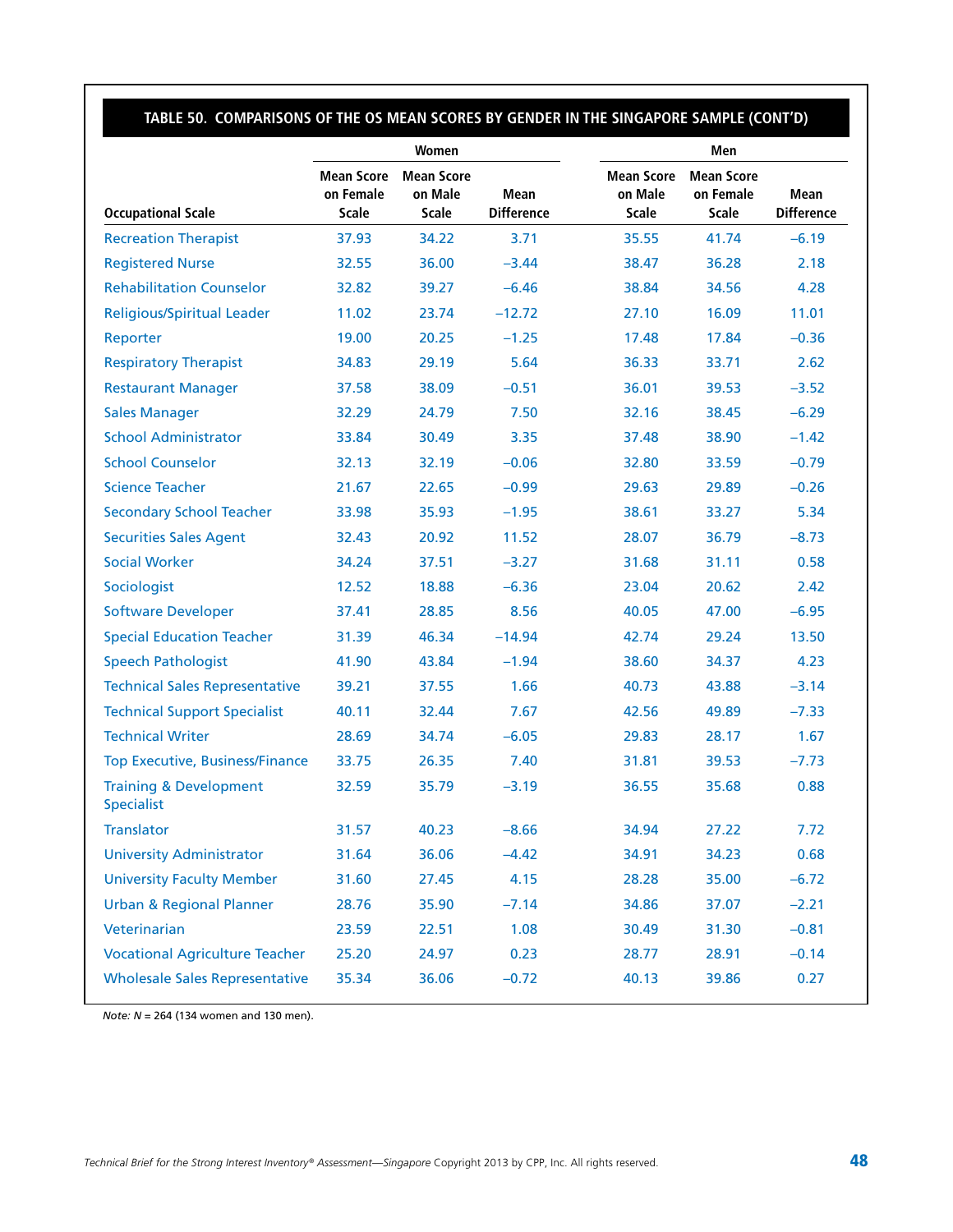### Validity of the OSs

The validity of the OSs was also evaluated by examining the relationships among the OSs within each of the six RIASEC Themes. Finding stronger relationships among scales with the same Theme, rather than among all OSs together, provides evidence of discriminate validity for the OSs. Results of this analysis are presented in the following section.

### Correlations Among the OSs

Table 51 presents the correlations among the OSs by RIASEC Theme for women and men in the Singapore sample. The median correlations among the female OSs ranged from .41 for Conventional to .50 for Social. This is comparable to the numbers reported for the GRS, where the medians ranged from .39 (Realistic, Social, and Conventional) to .57 (Artistic) for women. Median correlations for men in the Singapore sample ranged from .52 for Enterprising to .63 for Artistic and Social, while the median correlations found for men in the GRS ranged from .27 (Conventional) to .58 (Investigative). Finally, the overall median correlations across all OSs for the Singapore sample were .45 and .57 for women and men, respectively.

These are higher than average correlations reported for the GRS, which were .05 for women and .07 for men. Taken together, the results found for the Singapore sample suggest that OSs within the same Theme are related to a greater extent than OSs overall.

| <b>TABLE 51. OS CORRELATIONS WITHIN</b><br>THEME AND OVERALL FOR WOMEN AND<br><b>MEN IN THE SINGAPORE SAMPLE</b> |                       |       |  |  |  |  |  |
|------------------------------------------------------------------------------------------------------------------|-----------------------|-------|--|--|--|--|--|
|                                                                                                                  | <b>OS Correlation</b> |       |  |  |  |  |  |
| Theme                                                                                                            | Women r               | Men r |  |  |  |  |  |
| <b>Realistic</b>                                                                                                 | .44                   | .53   |  |  |  |  |  |
| <b>Investigative</b>                                                                                             | .43                   | .55   |  |  |  |  |  |
| <b>Artistic</b>                                                                                                  | .52                   | .63   |  |  |  |  |  |
| Social                                                                                                           | .50                   | .63   |  |  |  |  |  |
| <b>Enterprising</b>                                                                                              | .42                   | .52   |  |  |  |  |  |
| Conventional                                                                                                     | .41                   | .59   |  |  |  |  |  |
| <b>Overall</b>                                                                                                   | .45                   | .57   |  |  |  |  |  |
|                                                                                                                  |                       |       |  |  |  |  |  |

*Note: N* = 264 (134 women and 130 men).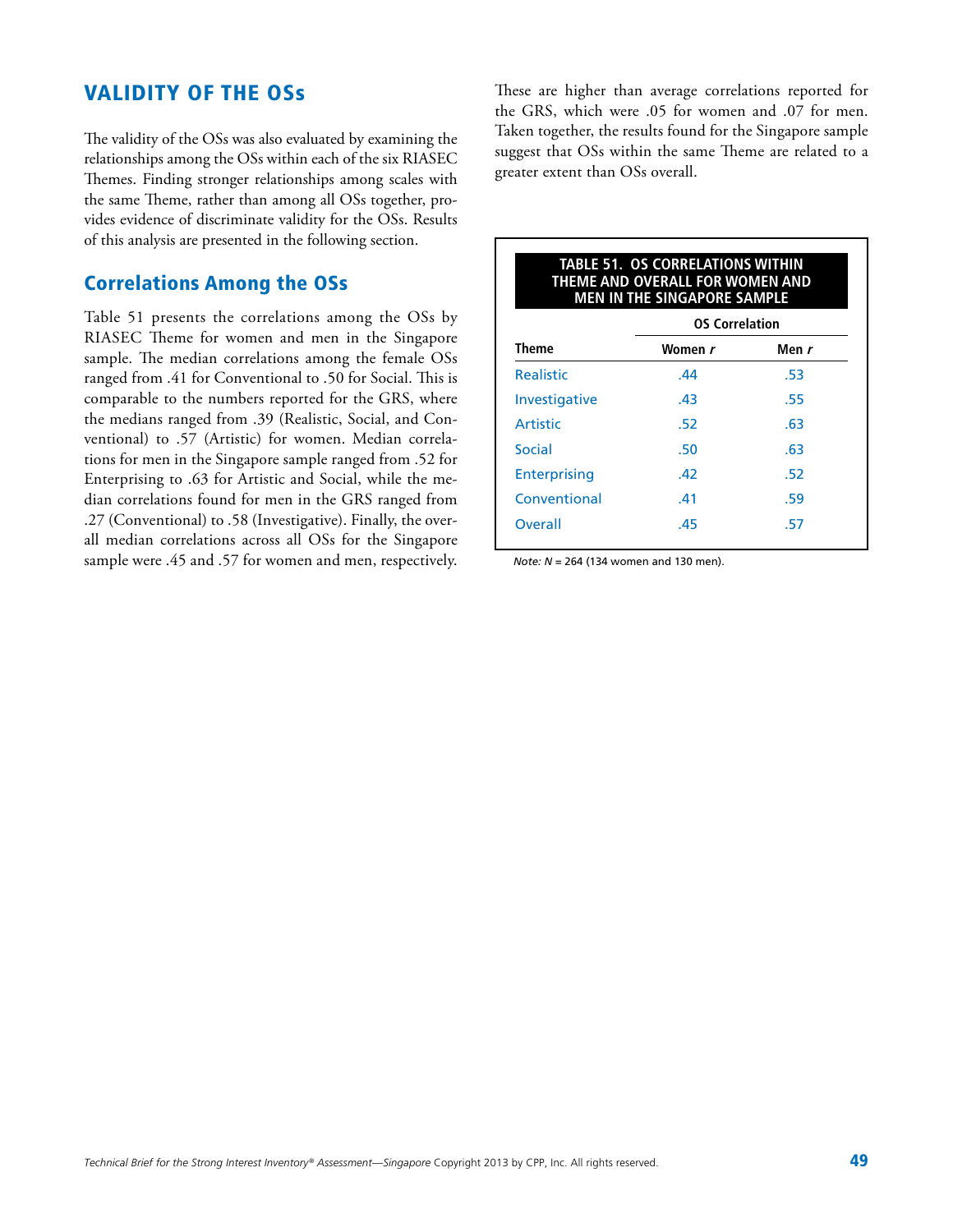The Personal Style Scales (PSSs), first introduced in the 1994 *Strong Interest Inventory* assessment and further revised in 2004, measure preferences for and comfort with broad styles of living and working. Each scale includes a style description at both ends of a continuum, with scores indicating an individual's preference for one style over the other. The PSSs complement the traditional vocation scales by enabling individuals to more effectively narrow choices and examine opportunities.

### Interpretation of the PSSs

The five PSSs—Work Style, Learning Environment, Leadership Style, Risk Taking, and Team Orientation—are described below. Please refer to the *Strong Interest Inventory® Manual* (Donnay et al., 2005, pp. 135–141) for more detailed descriptions.

#### Work Style Scale

The Work Style scale distinguishes individuals who prefer to work with people (favoring the "Works with people" pole) from those who prefer working with ideas, data, or things (favoring the "Works with ideas/data/things" pole). Those who prefer people-focused work endorse Strong assessment items that represent people-oriented occupations and activities, including some items that refer to relating to others as helpers. The item "Can smooth out disagreements between people" clearly differentiates those who prefer to work with people from those who prefer to work alone. However, items that imply contact with others without directly involving a helping function (e.g., "Planning a large party") also identify the "Works with people" pole of the scale. Those who prefer working alone (favoring the "Works with ideas/data/ things" pole), in contrast, endorse items in those particular domains. They tend to like scientific and technical activities, see themselves as having mechanical ingenuity, and endorse items such as "Author of technical books."

#### Learning Environment Scale

The Learning Environment scale differentiates people who prefer academic learning environments (favoring the

"Academic" pole) from those who prefer more practical-oriented, tactile learning situations (favoring the "Practical" pole). People who prefer to learn in academic settings tend to express cultural, verbal, and research interests as well as an interest in teaching itself. People who prefer to learn in more practical settings tend to express interest in healthcare service, technical, protective service, and office-related activities. The Learning Environment scale reflects whether an individual is more comfortable in a practical or an academic learning setting. However, it is not an indicator of whether the person will be successful in one setting or the other.

### Leadership Style Scale

One pole of the Leadership Style scale reflects a preference for meeting, directing, persuading, and leading other people (favoring the "Directs others" pole). People who score toward this pole tend to enjoy moving readily and gregariously into interpersonal settings and like to take the initiative and take charge in an organizational setting. People who score toward the opposite pole—"Leads by example" tend not to be comfortable taking charge of others directly. They prefer to do a task themselves rather than direct others to do it. They may lead by example rather than by giving directions. There are no substantial gender differences on the Leadership Style scale. The means for women and men are virtually identical.

### Risk Taking Scale

The content of the Risk Taking scale is a mix of physically risky activities, such as auto racing, and other more general items about risk taking, such as investing money in the stock market. This scale was first developed by Campbell, Borgen, Eastes, Johansson, and Peterson in 1968, so considerable experience and knowledge have developed about its implications and counseling use (Campbell, 1971; Douce & Hansen, 1988; Hansen, 1992; Hansen & Campbell, 1985).

### Team Orientation Scale

The Team Orientation scale reflects a preference for engaging in team-based activities (favoring the "Accomplishes tasks as a team" pole) versus individual activities (favoring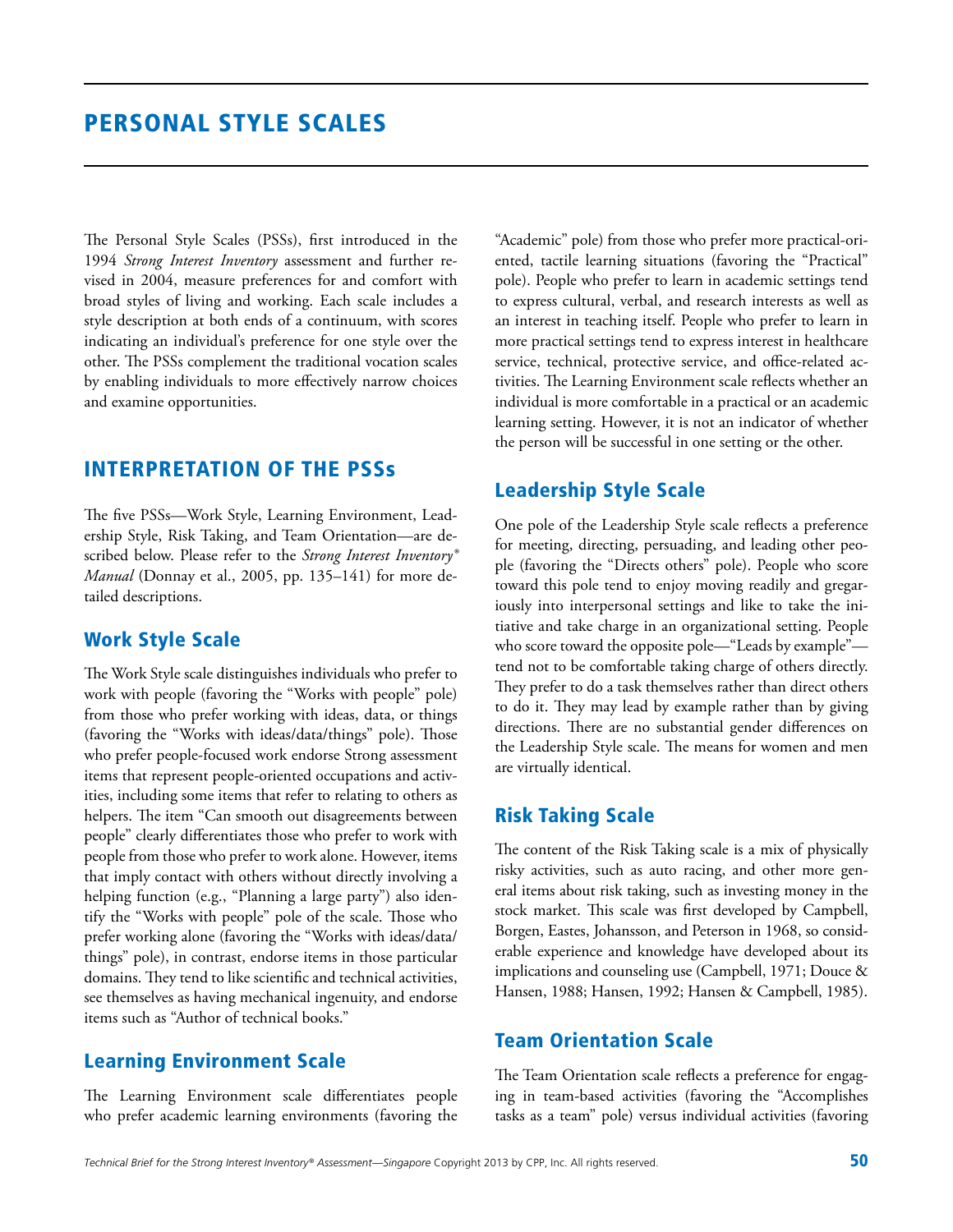|                             |       | Women | Men   |      |
|-----------------------------|-------|-------|-------|------|
| <b>Personal Style Scale</b> | М     | SD    | М     | SD   |
| <b>Work Style</b>           | 53.94 | 7.32  | 50.43 | 6.73 |
| <b>Learning Environment</b> | 45.46 | 6.63  | 46.01 | 6.68 |
| <b>Leadership Style</b>     | 45.14 | 9.22  | 48.37 | 8.87 |
| <b>Risk Taking</b>          | 50.43 | 8.22  | 55.53 | 8.48 |
| <b>Team Orientation</b>     | 46.13 | 9.99  | 48.50 | 9.91 |

*Note: N* = 264 (134 women and 130 men).

the "Accomplishes tasks independently" pole). Those who score toward the "Accomplishes tasks as a team" pole enjoy working with others and collaborating on team goals. High scores on the Team Orientation scale are often associated with high scores on the Social and Enterprising GOTs, and on BISs such as Human Resources & Training, Management, and Marketing & Advertising.

### Singapore Sample Norms of the PSSs

The mean score for the PSSs is 50 (*SD* is 10) for people in general. A score of 45 or below identifies one pole of a PSS, while a score of 55 or above identifies the other pole of the scale. Midrange scores (46–54) occur for individuals with no predominate preference for one pole or the other. Table 52 presents the standardized scores for each of the five PSSs. Means, standard deviations, and interpretive categories are listed for women and men. Standardized scores and interpretive categories were derived using the 2004 GRS. Results from the Singapore sample were similar to those reported for the GRS. Women in both the Singapore sample and the GRS scored highest on the Work Style scale, while men in both samples scored highest on the Risk Taking scale.

### Reliability of the PSSs

Internal consistency was examined for the PSSs. Internal consistency reliabilities (Cronbach's alphas) are shown in Table 53. These alphas are high for each of the five scales. Alphas range from .79 for the Team Orientation scale to .93 for the Learning Environment scale. Cronbach's alphas reported for

the GRS in the Strong manual (Donnay et al., 2005) range from .82 for the Risk Taking scale to .87 for the Leadership Style scale.

### Validity of the PSSs

The validity of the PSSs was also examined through the intercorrelations between the five PSSs and through the correlations between the PSSs and the other scales of the Strong assessment (i.e., the GOTs, the BISs, and the OSs). Results of these analyses are presented in the following sections.

### Intercorrelations Between the PSSs

The intercorrelations of the five PSSs are shown in Table 54 for the overall Singapore sample and by gender in Table 55. The largest correlation is between the Leadership Style and Risk Taking scales for the overall sample. In the GRS, the largest correlation was between the Leadership Style and Team Orientation scales.

| <b>TABLE 53. INTERNAL CONSISTENCY RELIABILITIES</b><br><b>FOR THE PSSS IN THE SINGAPORE SAMPLE</b> |                  |  |  |  |  |  |
|----------------------------------------------------------------------------------------------------|------------------|--|--|--|--|--|
| <b>Personal Style Scale</b>                                                                        | Cronbach's Alpha |  |  |  |  |  |
| <b>Work Style</b>                                                                                  | .89              |  |  |  |  |  |
| <b>Learning Environment</b>                                                                        | .93              |  |  |  |  |  |
| Leadership Style                                                                                   | .86              |  |  |  |  |  |
| <b>Risk Taking</b>                                                                                 | .81              |  |  |  |  |  |
| <b>Team Orientation</b>                                                                            | -79              |  |  |  |  |  |
|                                                                                                    |                  |  |  |  |  |  |

*Note: N* = 264.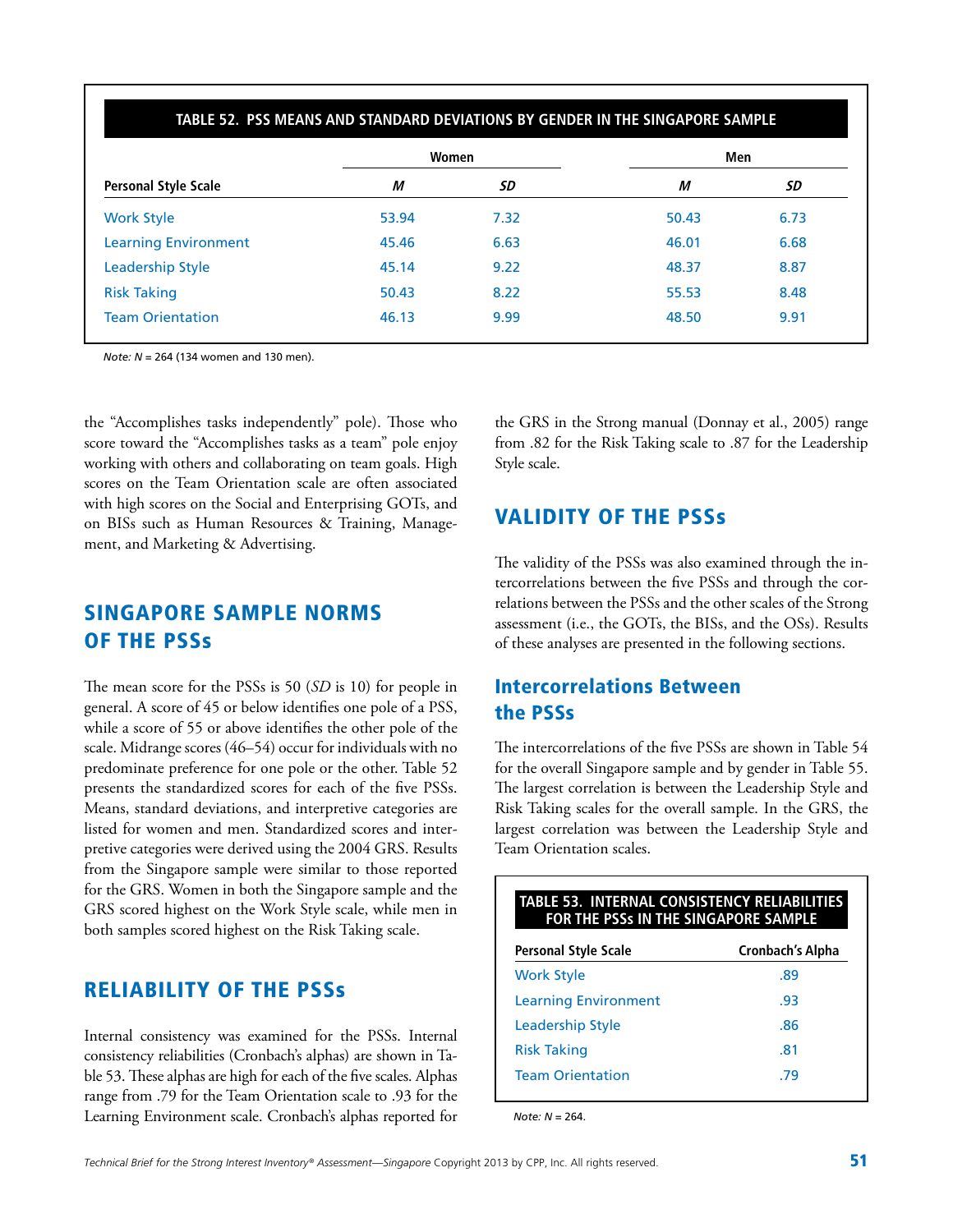Correlations for the Singapore sample generally revealed patterns of relationships similar to those in the GRS. In the Singapore sample, the largest difference overall was between the Work Style and Risk Taking scales.

### Relationships Between the PSSs, the GOTs, and the BISs

The relationships between the PSSs and both the GOTs and BISs are shown in Table 56. The correlations illustrate how the PSSs fit into the theoretical structure established for the six Holland Themes and how they link to the BISs as well. Some parallels between correlations within this table are expected, as the BISs often measure specific content that is more broadly measured by the GOTs.

As shown, clear patterns exist between scales. For instance, Risk Taking has a strong relationship with the Realistic GOT and all of the BISs grouped under that Theme as well. Additionally, Leadership Style is related

to the Enterprising Theme and the BISs grouped under that Theme.

### Relationship Between the PSSs and the OSs

To further examine the validity of the PSSs in the Singapore sample, they were also correlated with the OSs. Relationships found between scales were as expected and similar to those reported in the Strong manual. Results, shown in Tables 57–61, support the validity of the PSSs. For example, for women the Work Style pole "Works with people" is strongly related to the female School Counselor and Career Counselor OSs. For men it is strongly related to the male Special Education Teacher and Career Counselor OSs. At the other end of the Work Style scale, the "Working with ideas/data/things" pole, for women the strongest relationship is with the female R&D Manager and Geologist OSs, while for men it is with the male Geologist and Mathematician OSs.

|                             |                   |                                | <b>Team</b>                |                    |                    |
|-----------------------------|-------------------|--------------------------------|----------------------------|--------------------|--------------------|
| <b>Personal Style Scale</b> | <b>Work Style</b> | Learning<br><b>Environment</b> | Leadership<br><b>Style</b> | <b>Risk Taking</b> | <b>Orientation</b> |
| <b>Work Style</b>           |                   | .24                            | .47                        | .17                | .41                |
| <b>Learning Environment</b> | .24               |                                | .57                        | .36                | .50                |
| <b>Leadership Style</b>     | .47               | .57                            |                            | .65                | .62                |
| <b>Risk Taking</b>          | .17               | .36                            | .65                        |                    | .54                |
| <b>Team Orientation</b>     | .41               | .50                            | .62                        | .54                |                    |

*Note: N* = 264.

#### **Table 55. Intercorrelations Between the PSSs for Women and Men in the Singapore Sample**

| <b>Personal Style Scale</b> | <b>Work Style</b> | Learning<br><b>Environment</b> | Leadership<br><b>Style</b> | <b>Risk Taking</b> | Team<br><b>Orientation</b> |
|-----------------------------|-------------------|--------------------------------|----------------------------|--------------------|----------------------------|
| <b>Work Style</b>           |                   | .26                            | .49                        | .21                | .44                        |
| <b>Learning Environment</b> | .25               |                                | .54                        | .32                | .50                        |
| <b>Leadership Style</b>     | .59               | .60                            |                            | .62                | .63                        |
| <b>Risk Taking</b>          | .32               | .40                            | .66                        |                    | .50                        |
| <b>Team Orientation</b>     | .48               | .50                            | .60                        | .57                |                            |

*Note: N* = 264. For correlations above the diagonal, women *n* = 134; below the diagonal, men *n* = 130.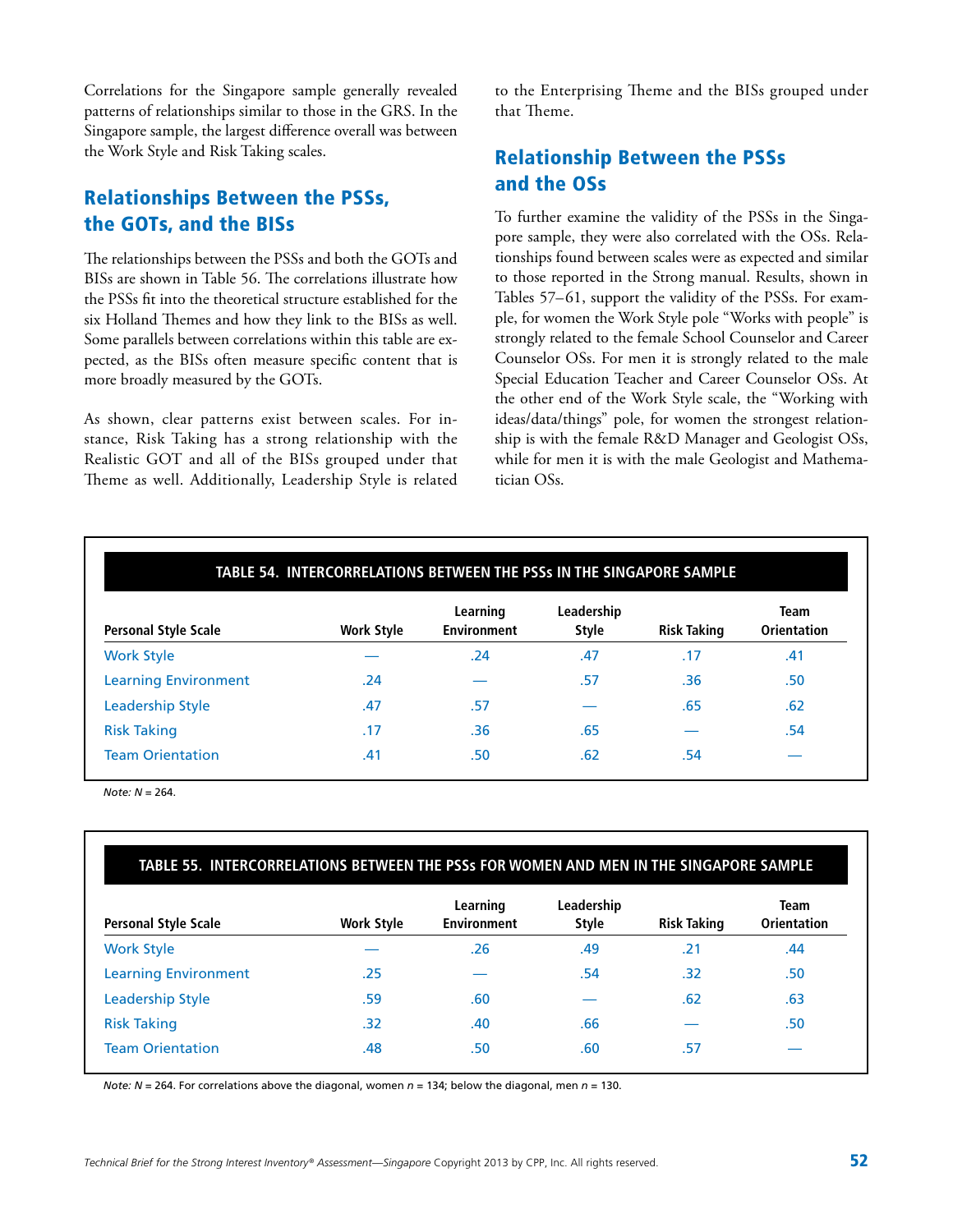#### **Table 56. Correlations Between the PSSs, the GOTs, and the BISs for Women and Men in the Singapore Sample**

|                                                      |                             | <b>Personal Style Scale by Gender</b> |                                |     |                            |     |                              |     |                                   |     |
|------------------------------------------------------|-----------------------------|---------------------------------------|--------------------------------|-----|----------------------------|-----|------------------------------|-----|-----------------------------------|-----|
|                                                      | <b>Work</b><br><b>Style</b> |                                       | Learning<br><b>Environment</b> |     | Leadership<br><b>Style</b> |     | <b>Risk</b><br><b>Taking</b> |     | <b>Team</b><br><b>Orientation</b> |     |
| <b>Basic Interest Scale by Theme</b>                 | Women                       | Men                                   | Women                          | Men | Women                      | Men | Women                        | Men | Women                             | Men |
| <b>Realistic</b>                                     | $-.03$                      | .04                                   | .18                            | .27 | .42                        | .48 | .72                          | .74 | .40                               | .40 |
| <b>Mechanics &amp; Construction</b>                  | $-.13$                      | $-.13$                                | .07                            | .07 | .36                        | .36 | .58                          | .58 | .32                               | .32 |
| <b>Computer Hardware &amp;</b><br><b>Electronics</b> | $-.13$                      | $-.13$                                | .09                            | .09 | .24                        | .24 | .45                          | .45 | .38                               | .38 |
| <b>Military</b>                                      | $-.03$                      | $-.03$                                | .15                            | .15 | .42                        | .42 | .58                          | .58 | .27                               | .27 |
| <b>Protective Services</b>                           | .14                         | .14                                   | .23                            | .23 | .54                        | .54 | .78                          | .78 | .40                               | .40 |
| <b>Nature &amp; Agriculture</b>                      | .19                         | .19                                   | .26                            | .26 | .35                        | .35 | .53                          | .53 | .44                               | .44 |
| <b>Athletics</b>                                     | .24                         | .24                                   | .40                            | .40 | .51                        | .51 | .69                          | .69 | .55                               | .55 |
| <b>Investigative</b>                                 | $-.06$                      | .06                                   | .42                            | .41 | .41                        | .52 | .46                          | .58 | .47                               | .40 |
| <b>Science</b>                                       | $-.17$                      | $-.17$                                | .33                            | .33 | .31                        | .31 | .45                          | .45 | .37                               | .37 |
| Research                                             | .07                         | .07                                   | .51                            | .51 | .56                        | .56 | .48                          | .48 | .55                               | .55 |
| <b>Medical Science</b>                               | $-.04$                      | $-.04$                                | .23                            | .23 | .33                        | .33 | .44                          | .44 | .37                               | .37 |
| <b>Mathematics</b>                                   | .07                         | .07                                   | .30                            | .30 | .30                        | .30 | .29                          | .29 | .38                               | .38 |
| <b>Artistic</b>                                      | .41                         | .39                                   | .62                            | .55 | .54                        | .69 | .58                          | .75 | .48                               | .45 |
| <b>Visual Arts &amp; Design</b>                      | .28                         | .28                                   | .51                            | .51 | .44                        | .44 | .56                          | .56 | .46                               | .46 |
| <b>Performing Arts</b>                               | .44                         | .44                                   | .56                            | .56 | .46                        | .46 | .41                          | .41 | .40                               | .40 |
| <b>Writing &amp; Mass Communication</b>              | .31                         | .31                                   | .70                            | .70 | .56                        | .56 | .50                          | .50 | .46                               | .46 |
| <b>Culinary Arts</b>                                 | .43                         | .43                                   | .42                            | .42 | .49                        | .49 | .49                          | .49 | .47                               | .47 |
| <b>Social</b>                                        | .70                         | .65                                   | .47                            | .50 | .63                        | .73 | .53                          | .60 | .61                               | .59 |
| <b>Counseling &amp; Helping</b>                      | .53                         | .53                                   | .46                            | .46 | .57                        | .57 | .50                          | .50 | .59                               | .59 |
| <b>Teaching &amp; Education</b>                      | .67                         | .67                                   | .48                            | .48 | .49                        | .49 | .42                          | .42 | .52                               | .52 |
| <b>Human Resources &amp; Training</b>                | .66                         | .66                                   | .53                            | .53 | .72                        | .72 | .49                          | .49 | .68                               | .68 |
| <b>Social Sciences</b>                               | .47                         | .47                                   | .62                            | .62 | .72                        | .72 | .61                          | .61 | .60                               | .60 |
| <b>Religion &amp; Spirituality</b>                   | .19                         | .19                                   | .18                            | .18 | .35                        | .35 | .27                          | .27 | .31                               | .31 |
| <b>Healthcare Services</b>                           | .10                         | .10                                   | .04                            | .04 | .30                        | .30 | .43                          | .43 | .27                               | .27 |
| <b>Enterprising</b>                                  | .63                         | .68                                   | .39                            | .37 | .75                        | .78 | .59                          | .69 | .61                               | .61 |
| <b>Marketing &amp; Advertising</b>                   | .60                         | .60                                   | .37                            | .37 | .70                        | .70 | .58                          | .58 | .57                               | .57 |
| <b>Sales</b>                                         | .41                         | .41                                   | .13                            | .13 | .51                        | .51 | .47                          | .47 | .44                               | .44 |
| Management                                           | .49                         | .49                                   | .40                            | .40 | .65                        | .65 | .55                          | .55 | .61                               | .61 |
| Entrepreneurship                                     | .51                         | .51                                   | .44                            | .44 | .57                        | .57 | .44                          | .44 | .48                               | .48 |
| <b>Politics &amp; Public Speaking</b>                | .34                         | .34                                   | .48                            | .48 | .81                        | .81 | .69                          | .69 | .56                               | .56 |
| Law                                                  | .26                         | .26                                   | .26                            | .26 | .58                        | .58 | .66                          | .66 | .36                               | .36 |
| <b>Conventional</b>                                  | .32                         | .29                                   | .09                            | .17 | .41                        | .58 | .51                          | .56 | .52                               | .38 |
| <b>Office Management</b>                             | .45                         | .45                                   | .03                            | .03 | .41                        | .41 | .30                          | .30 | .40                               | .40 |
| <b>Taxes &amp; Accounting</b>                        | .23                         | .23                                   | .09                            | .09 | .30                        | .30 | .36                          | .36 | .42                               | .42 |
| Programming & Information<br><b>Systems</b>          | .09                         | .09                                   | .28                            | .28 | .32                        | .32 | .41                          | .41 | .49                               | .49 |
| <b>Finance &amp; Investing</b>                       | .30                         | .30 <sub>2</sub>                      | .28                            | .28 | .44                        | .44 | .56                          | .56 | .55                               | .55 |

*Note: N* = 264 (134 women and 130 men).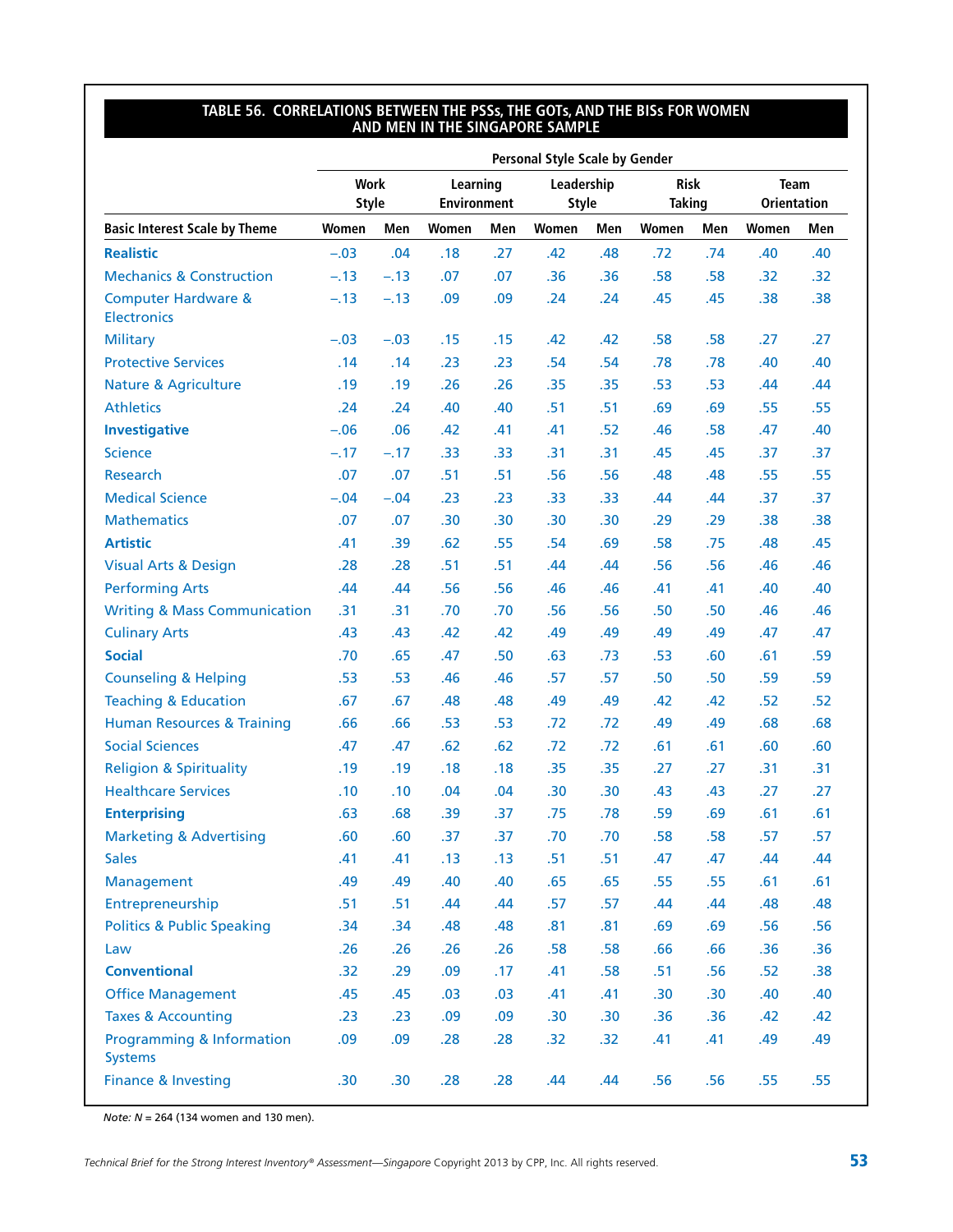#### TABLE 57. TEN HIGHEST AND LOWEST CORRELATIONS BETWEEN WORK STYLE P **and OS Scores for Women and Men in the Singapore Sample**

| <b>Work Style PSS</b> | <b>Female Occupational Scale</b>  | Women r | <b>Male Occupational Scale</b>    | Men r  |
|-----------------------|-----------------------------------|---------|-----------------------------------|--------|
|                       | <b>School Counselor</b>           | .75     | <b>Special Education Teacher</b>  | .75    |
|                       | <b>Career Counselor</b>           | .72     | <b>Career Counselor</b>           | .73    |
|                       | <b>Community Service Director</b> | .72     | <b>Human Resources Specialist</b> | .73    |
|                       | <b>Secondary School Teacher</b>   | .71     | <b>Human Resources Manager</b>    | .69    |
| "Works with           | <b>Elementary School Teacher</b>  | .70     | <b>Speech Pathologist</b>         | .68    |
| people" pole          | <b>Social Worker</b>              | .69     | <b>University Administrator</b>   | .68    |
|                       | <b>Middle School Teacher</b>      | .65     | <b>School Counselor</b>           | .67    |
|                       | <b>University Administrator</b>   | .65     | <b>Flight Attendant</b>           | .66    |
|                       | <b>Human Resources Manager</b>    | .64     | <b>Business Education Teacher</b> | .66    |
|                       | <b>Human Resources Specialist</b> | .64     | <b>Marketing Manager</b>          | .65    |
|                       | Artist                            | $-.40$  | Farmer/Rancher                    | $-.43$ |
|                       | Forester                          | $-.42$  | Forester                          | $-.44$ |
|                       | Physician                         | $-.46$  | Artist                            | $-.44$ |
|                       | <b>Mathematician</b>              | $-.48$  | <b>Physicist</b>                  | $-.49$ |
| "Works with           | <b>Biologist</b>                  | $-.49$  | Chemist                           | $-.53$ |
| ideas/data/           | <b>Medical Technician</b>         | $-.50$  | Electrician                       | $-.54$ |
| things" pole          | Chemist                           | $-.53$  | <b>Automobile Mechanic</b>        | $-.56$ |
|                       | <b>Medical Illustrator</b>        | $-.54$  | <b>Biologist</b>                  | $-.63$ |
|                       | Geologist                         | $-.58$  | <b>Mathematician</b>              | $-.63$ |
|                       | <b>R&amp;D Manager</b>            | $-.60$  | Geologist                         | $-.77$ |

*Note: N* = 264 (134 women and 130 men). Ten highest correlations are shaded; 10 lowest correlations are not shaded.

#### **Table 58. Ten Highest and Lowest Correlations Between Learning Environment PSS and OS Scores for Women and Men in the Singapore Sample**

| Learning    |                                                  |         |                                              |        |
|-------------|--------------------------------------------------|---------|----------------------------------------------|--------|
|             | <b>Environment PSS</b> Female Occupational Scale | Women r | <b>Male Occupational Scale</b>               | Men r  |
|             | Psychologist                                     | .71     | <b>Urban &amp; Regional Planner</b>          | .71    |
|             | <b>University Administrator</b>                  | .68     | <b>Public Administrator</b>                  | .66    |
|             | <b>Attorney</b>                                  | .67     | Geographer                                   | .65    |
|             | Instructional Coordinator                        | .67     | Editor                                       | .65    |
| "Academic"  | Editor                                           | .66     | <b>University Administrator</b>              | .64    |
| pole        | <b>Arts/Entertainment Manager</b>                | .66     | <b>University Faculty Member</b>             | .64    |
|             | <b>English Teacher</b>                           | .64     | Psychologist                                 | .64    |
|             | <b>ESL Instructor</b>                            | .64     | <b>Training &amp; Development Specialist</b> | .63    |
|             | <b>Public Administrator</b>                      | .64     | <b>English Teacher</b>                       | .63    |
|             | <b>Rehabilitation Counselor</b>                  | .62     | Librarian                                    | .63    |
|             | <b>Health Information Specialist</b>             | $-.21$  | Carpenter                                    | $-.41$ |
|             | Landscape/Grounds Manager                        | $-.27$  | <b>Vocational Agriculture Teacher</b>        | $-.42$ |
|             | Automobile Mechanic                              | $-.28$  | <b>Emergency Medical Technician</b>          | $-.58$ |
|             | <b>Emergency Medical Technician</b>              | $-.29$  | Landscape/Grounds Manager                    | $-.60$ |
| "Practical" | <b>Financial Analyst</b>                         | $-.32$  | <b>Military Enlisted</b>                     | $-.61$ |
| pole        | Optician                                         | $-.36$  | Electrician                                  | $-.62$ |
|             | <b>Medical Technician</b>                        | $-.49$  | Farmer/Rancher                               | $-.65$ |
|             | <b>Radiologic Technologist</b>                   | $-.56$  | Optician                                     | $-.70$ |
|             | <b>Farmer/Rancher</b>                            | $-.73$  | <b>Automobile Mechanic</b>                   | $-.71$ |
|             | <b>Production Worker</b>                         | $-.77$  | <b>Radiologic Technologist</b>               | $-.73$ |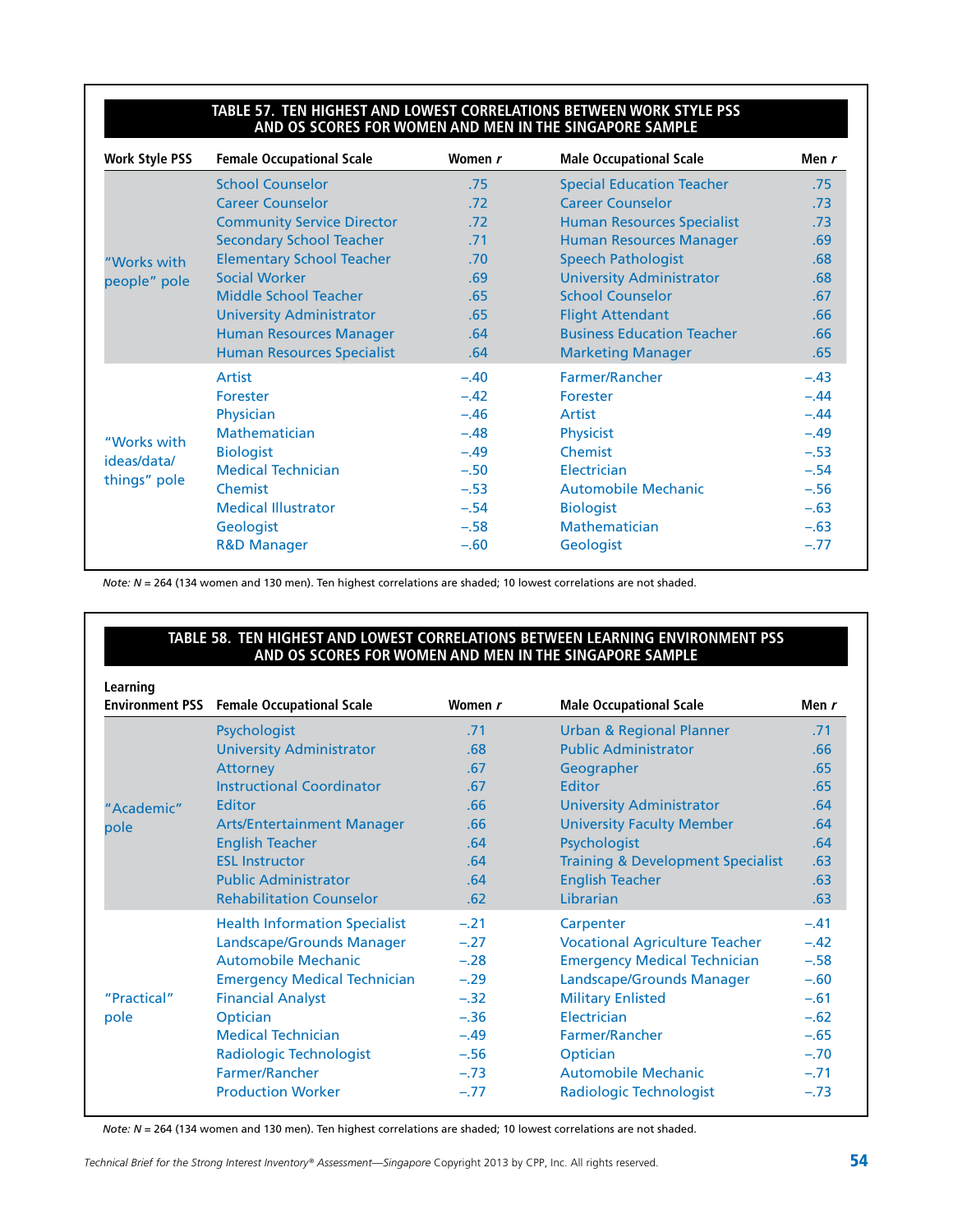#### TABLE 59. TEN HIGHEST AND LOWEST CORRELATIONS BETWEEN LEADERSHIP STYLE P **and OS Scores for Women and Men in the Singapore Sample**

| <b>Leadership Style</b><br><b>PSS</b> | <b>Female Occupational Scale</b>             | Women r | <b>Male Occupational Scale</b>               | Men r  |
|---------------------------------------|----------------------------------------------|---------|----------------------------------------------|--------|
|                                       | <b>Human Resources Manager</b>               | .85     | <b>Elected Public Official</b>               | .86    |
|                                       | <b>Top Executive, Business/Finance</b>       | .84     | <b>Marketing Manager</b>                     | .86    |
|                                       | <b>Elected Public Official</b>               | .84     | <b>Top Executive, Business/Finance</b>       | .86    |
|                                       | <b>Operations Manager</b>                    | .83     | <b>Public Administrator</b>                  | .85    |
| "Directs                              | <b>Marketing Manager</b>                     | .82     | <b>Human Resources Manager</b>               | .84    |
| others" pole                          | <b>Training &amp; Development Specialist</b> | .80     | <b>Operations Manager</b>                    | .84    |
|                                       | <b>Sales Manager</b>                         | .80     | <b>Sales Manager</b>                         | .83    |
|                                       | <b>University Administrator</b>              | .79     | <b>Training &amp; Development Specialist</b> | .83    |
|                                       | <b>Human Resources Specialist</b>            | .78     | <b>School Administrator</b>                  | .82    |
|                                       | <b>School Administrator</b>                  | .77     | <b>Human Resources Specialist</b>            | .82    |
|                                       | <b>Financial Analyst</b>                     | $-.18$  | Optician                                     | $-.44$ |
|                                       | Horticulturist                               | $-.20$  | Landscape/Grounds Manager                    | $-.44$ |
|                                       | <b>Respiratory Therapist</b>                 | $-.21$  | <b>Mathematician</b>                         | $-.46$ |
|                                       | <b>Musician</b>                              | $-.24$  | <b>Artist</b>                                | $-.51$ |
| "Leads by                             | <b>Medical Illustrator</b>                   | $-.39$  | Geologist                                    | $-.53$ |
| example" pole                         | <b>Production Worker</b>                     | $-.48$  | Electrician                                  | $-.55$ |
|                                       | Radiologic Technologist                      | $-.49$  | Radiologic Technologist                      | $-.61$ |
|                                       | <b>Farmer/Rancher</b>                        | $-.49$  | <b>Biologist</b>                             | $-.63$ |
|                                       | Artist                                       | $-.54$  | <b>Automobile Mechanic</b>                   | $-.70$ |
|                                       | <b>Medical Technician</b>                    | $-.58$  | Farmer/Rancher                               | $-.73$ |

*Note: N* = 264 (134 women and 130 men). Ten highest correlations are shaded; 10 lowest correlations are not shaded.

#### TABLE 60. TEN HIGHEST AND LOWEST CORRELATIONS BETWEEN RISK TAKING P **and OS Scores for Women and Men in the Singapore Sample**

| <b>Risk Taking PSS</b> | <b>Female Occupational Scale</b>      | Women r | <b>Male Occupational Scale</b>        | Men $r$ |
|------------------------|---------------------------------------|---------|---------------------------------------|---------|
|                        | <b>Law Enforcement Officer</b>        | .81     | <b>Arts/Entertainment Manager</b>     | .75     |
|                        | Firefighter                           | .72     | <b>Bartender</b>                      | .72     |
|                        | <b>Military Officer</b>               | .71     | <b>Technical Sales Representative</b> | .71     |
|                        | <b>Urban &amp; Regional Planner</b>   | .67     | <b>Instructional Coordinator</b>      | .70     |
| "Takes                 | <b>Engineering Technician</b>         | .66     | <b>Public Administrator</b>           | .70     |
| chances"               | <b>Technical Sales Representative</b> | .65     | <b>Sales Manager</b>                  | .70     |
| pole                   | <b>Elected Public Official</b>        | .64     | <b>Physical Therapist</b>             | .70     |
|                        | Attorney                              | .63     | <b>Secondary School Teacher</b>       | .69     |
|                        | <b>Sales Manager</b>                  | .63     | <b>Securities Sales Agent</b>         | .69     |
|                        | <b>School Administrator</b>           | .62     | <b>Personal Financial Advisor</b>     | .69     |
|                        | Photographer                          | $-.14$  | <b>Vocational Agriculture Teacher</b> | $-.27$  |
|                        | <b>Musician</b>                       | $-.17$  | Forester                              | $-.29$  |
|                        | <b>Advertising Account Manager</b>    | $-.17$  | <b>Radiologic Technologist</b>        | $-.33$  |
|                        | <b>Buyer</b>                          | $-.26$  | Geologist                             | $-.34$  |
| "Plays it safe"        | <b>Medical Illustrator</b>            | $-.27$  | <b>Mathematician</b>                  | $-.36$  |
| pole                   | <b>Medical Technician</b>             | $-.30$  | Landscape/Grounds Manager             | $-.36$  |
|                        | <b>Financial Analyst</b>              | $-.35$  | <b>Automobile Mechanic</b>            | $-.47$  |
|                        | Farmer/Rancher                        | $-.44$  | Artist                                | $-.48$  |
|                        | <b>Production Worker</b>              | $-.46$  | <b>Biologist</b>                      | $-.56$  |
|                        | Artist                                | $-.52$  | Farmer/Rancher                        | $-.69$  |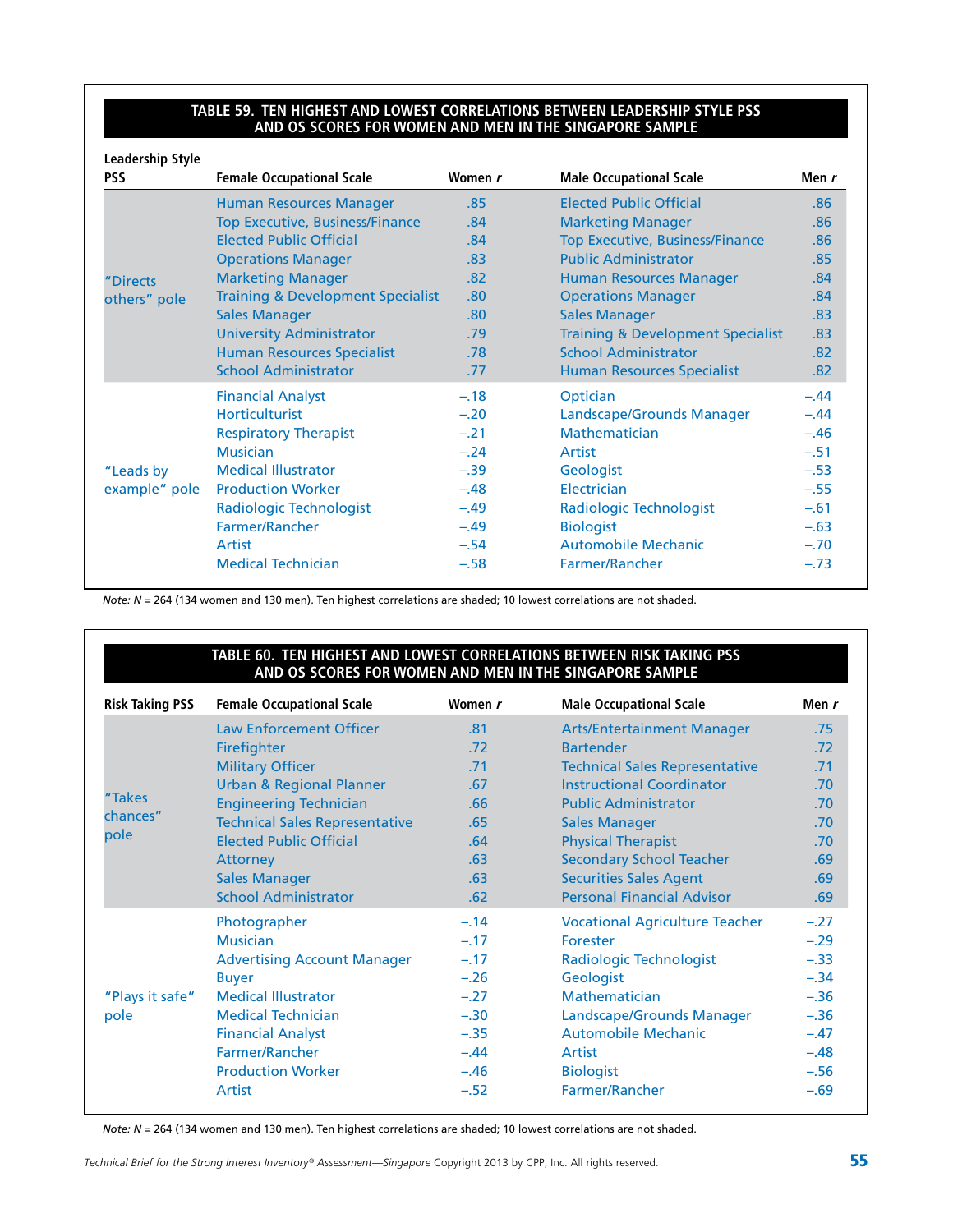#### **Table 61. Ten Highest and Lowest Correlations Between Team Orientation PSS and OS Scores for Women and Men in the Singapore Sample**

| <b>Team Orientation</b><br><b>PSS</b> | <b>Female Occupational Scale</b>             | Women r | <b>Male Occupational Scale</b>               | Men $r$          |
|---------------------------------------|----------------------------------------------|---------|----------------------------------------------|------------------|
|                                       | <b>Business/Finance Supervisor</b>           | .77     | <b>Top Executive, Business/Finance</b>       | .64              |
|                                       | <b>Human Resources Specialist</b>            | .77     | <b>Operations Manager</b>                    | .63              |
|                                       | <b>Operations Manager</b>                    | .74     | <b>Religious/Spiritual Leader</b>            | .62              |
| "Accomplishes                         | <b>Computer/Mathematics Manager</b>          | .73     | <b>Human Resources Manager</b>               | .61              |
| tasks as a                            | <b>Management Analyst</b>                    | .72     | <b>Community Service Director</b>            | .61              |
| team" pole                            | <b>Top Executive, Business/Finance</b>       | .72     | <b>Training &amp; Development Specialist</b> | .61              |
|                                       | <b>Human Resources Manager</b>               | .71     | <b>Management Analyst</b>                    | .60 <sub>1</sub> |
|                                       | <b>Personal Financial Advisor</b>            | .70     | <b>Human Resources Specialist</b>            | .59              |
|                                       | <b>Training &amp; Development Specialist</b> | .70     | <b>Marketing Manager</b>                     | .58              |
|                                       | <b>University Administrator</b>              | .70     | <b>Securities Sales Agent</b>                | .58              |
|                                       | <b>Advertising Account Manager</b>           | $-.12$  | <b>Mathematician</b>                         | $-.26$           |
|                                       | <b>Financial Analyst</b>                     | $-.12$  | Electrician                                  | $-.30$           |
|                                       | Photographer                                 | $-.19$  | Optician                                     | $-.31$           |
|                                       | <b>Musician</b>                              | $-.24$  | Geologist                                    | $-.32$           |
| "Accomplishes                         | <b>Radiologic Technologist</b>               | $-.33$  | <b>Radiologic Technologist</b>               | $-.36$           |
| tasks indepen-                        | <b>Medical Technician</b>                    | $-.34$  | Artist                                       | $-.36$           |
| dently" pole                          | <b>Farmer/Rancher</b>                        | $-.38$  | <b>Biologist</b>                             | $-.40$           |
|                                       | <b>Production Worker</b>                     | $-.38$  | Landscape/Grounds Manager                    | $-.40$           |
|                                       | <b>Medical Illustrator</b>                   | $-.39$  | <b>Automobile Mechanic</b>                   | $-.41$           |
|                                       | Artist                                       | $-.50$  | <b>Farmer/Rancher</b>                        | $-.50$           |

*Note: N* = 264 (134 women and 130 men). Ten highest correlations are shaded; 10 lowest correlations are not shaded.

### Relationships Between the PSSs and the CPI 260® Scales

The validity of the PSSs was also examined by correlating them with the CPI 260 scales (see Table 62). Results showed that people who scored high on the Work Style PSS tended to be described by the CPI 260 assessment as sociable (high Sociability) and optimistic with high selfesteem (high Self-acceptance). Those who scored high on the Learning Environment PSS tended to be described by the CPI assessment as clear thinking with good judgment (high Managerial Potential), ambitious (high Capacity for Status), and having a strong drive to do well, especially in situations in which conformance is rewarded (high Achievement via Conformance). Those who scored high on the Leadership Style PSS tended to be described by the CPI assessment as confident and assertive (high Dominance), social (high Sociability), and being nominated to roles of leadership (high Leadership). Those who scored high on the Risk Taking PSS tended to be described by the CPI assessment as confident and assertive (high Dominance). Finally, those with high Team Orientation scores tended to be described as being nominated to leadership positions (high Leadership) and sociable (high Sociability).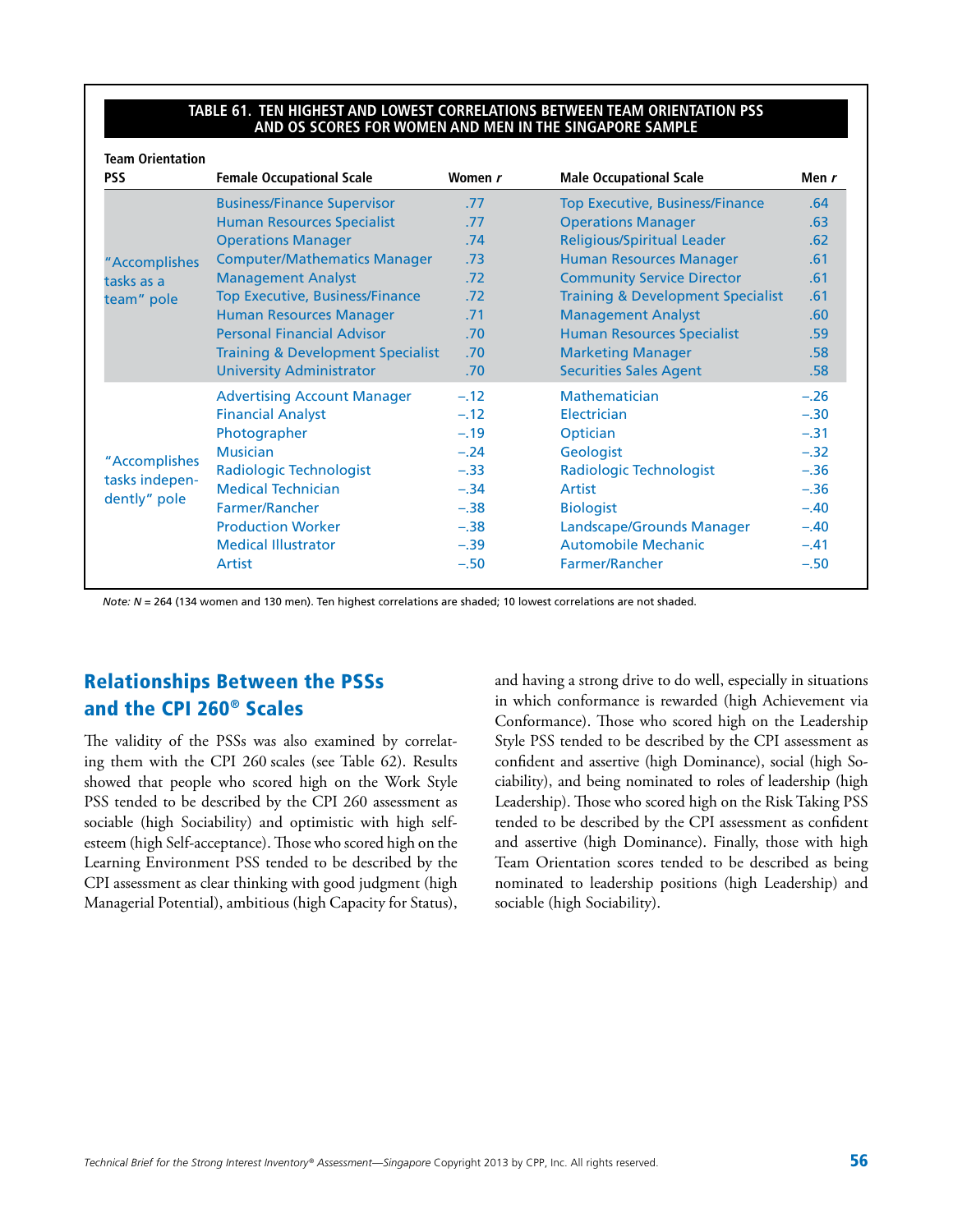#### **Table 62. Correlations Between the PSSs and the CPI 260® Scales in the Singapore Sample**

|                                                        |                   |                                | <b>Personal Style Scales</b> |                    |                                   |
|--------------------------------------------------------|-------------------|--------------------------------|------------------------------|--------------------|-----------------------------------|
| CPI 260 <sup>®</sup> Scale                             | <b>Work Style</b> | Learning<br><b>Environment</b> | Leadership                   | <b>Risk Taking</b> | <b>Team</b><br><b>Orientation</b> |
| <b>Dominance</b>                                       | .17               | .34                            | .62                          | .42                | .45                               |
| <b>Capacity for Status</b>                             | .15               | .44                            | .53                          | .36                | .46                               |
| Sociability                                            | .27               | .29                            | .63                          | .38                | .51                               |
| <b>Social Presence</b>                                 | .15               | .31                            | .49                          | .40                | .42                               |
| Self-acceptance                                        | .22               | .33                            | .56                          | .40                | .42                               |
| Independence                                           | .16               | .37                            | .49                          | .29                | .48                               |
| Empathy                                                | .10               | .29                            | .40                          | .20                | .22                               |
| Responsibility                                         | .00.              | .30                            | .14                          | .03                | .12                               |
| <b>Social Conformity</b>                               | $-.07$            | .32                            | .06                          | .02                | .20                               |
| Self-control                                           | $-.04$            | .08                            | $-.36$                       | $-.33$             | $-.11$                            |
| <b>Good Impression</b>                                 | .04               | .20                            | $-.12$                       | $-.17$             | .15                               |
| Communality                                            | .16               | .30                            | $-.06$                       | .03                | .21                               |
| <b>Well-being</b>                                      | .06               | .33 <sub>0</sub>               | .21                          | .18                | .35                               |
| <b>Tolerance</b>                                       | $-.01$            | .33                            | .01                          | $-.02$             | .17                               |
| Achievement via Conformance                            | .03               | .44                            | .14                          | .06                | .29                               |
| Achievement via Independence                           | $-.12$            | .37                            | .12                          | $-.03$             | .22                               |
| <b>Conceptual Fluency</b>                              | $-.03$            | .44                            | .31                          | .28                | .33                               |
| Insightfulness                                         | $-.16$            | .44                            | .25                          | .09                | .23                               |
| Flexibility                                            | $-.07$            | .01                            | .02                          | $-.15$             | $-.11$                            |
| Sensitivity                                            | .16               | $-.19$                         | $-.38$                       | $-.43$             | $-.32$                            |
| <b>Managerial Potential</b>                            | .12               | .45                            | .40                          | .20                | .46                               |
| <b>Work Orientation</b>                                | .04               | .25                            | .00.                         | .01                | .22                               |
| <b>Creative Temperament</b>                            | .16               | .22                            | .34                          | .04                | .14                               |
| Leadership                                             | .18               | .40                            | .58                          | .36                | .50                               |
| Amicability                                            | .01               | .21                            | $-.03$                       | $-.14$             | .13                               |
| <b>Law Enforcement Orientation</b>                     | .01               | .28                            | .23                          | .11                | .21                               |
| vector 1: Orientation Toward Others                    | $-.13$            | $-.24$                         | $-.62$                       | $-.52$             | $-.36$                            |
| vector 2: Orientation Toward<br><b>Societal Values</b> | $-.06$            | .22                            | .28                          | .29                | .30                               |
| vector 3: Orientation Toward Self                      | .05               | .13                            | $-.08$                       | $-.16$             | .10                               |

*Note: n* = 81.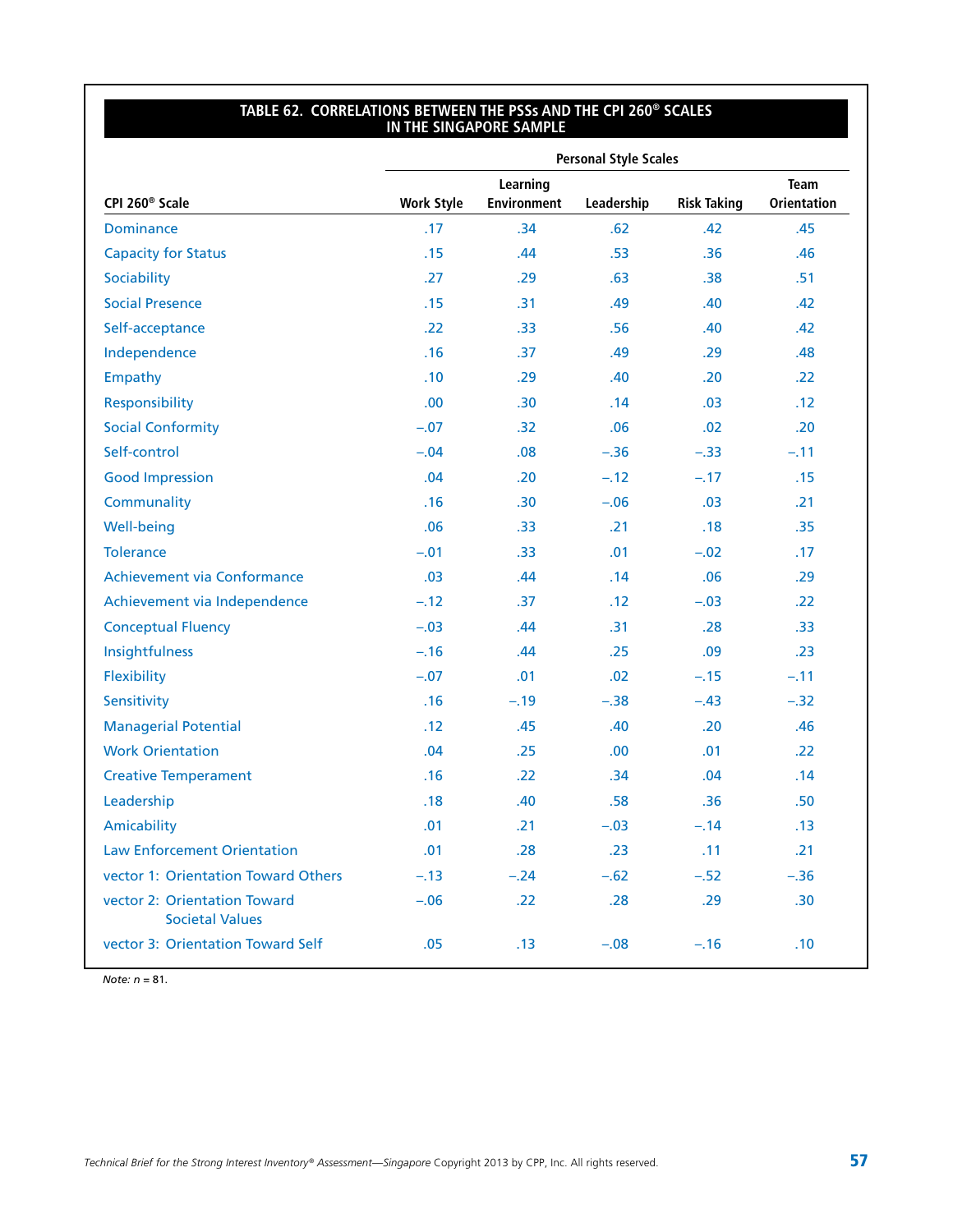The administrative indexes provide a summary of an individual's responses to the different sections of the Strong assessment. This information can aid career professionals in interpretation of a client's Strong results. The current version of the Strong has three types of administrative indexes that are reported on the Strong Profile. These include item response percentages, a total responses index, and a typicality index. Each type of index is described below.

### Item Response Percentages

The item response percentages index comprises five measures, one for each of the response options on the *Strong* assessment (see chapter 4 of the Strong manual [Donnay et al., 2005] for further discussion of the response options used on the 2004 Strong assessment). Each of the measures shows the percentage of responses made using the various response options. For example, the "Strongly Like" component of the index reflects the percentage of responses on the inventory that were either "Strongly Like" (used in sections 1 through 5) or "Strongly Like Me" (used in section 6). These values reflect the respondent's response style when completing the inventory. In addition to the item response percentages for the entire inventory, similar measures are also computed for each of the six sections that make up the Strong assessment. These are reported for the career professional to aid in interpretation but are not used for additional analyses or identification of unusual or irregular response profiles.

### Normal Response Ranges

Table 63 shows the means and standard deviations for the entire inventory (total percentage) as well as the response percentages for each of the six sections of the Strong assessment. Mean scores for the GRS are reported in the Strong manual. A range of 2 standard deviations above and below the GRS mean score reflects normal responding. For additional interpretive guidance, Table 64 shows the upper and lower bounds of normal ranges of possible response percentages. The interpretive categories are again based on the 2004

U.S. General Representative Sample (GRS). Figures 1–5 also show the distribution of response percentages of the entire inventory for women and men in the Singapore sample. These figures are very similar to those reported for the GRS in the Strong manual. As shown, respondents made the most use of the "Indifferent," "Like," and "Dislike" response options.

### Total Responses Index

One indicator of response problems that has been used historically on the Strong assessment, and is continued here, is the total responses index. "Total Responses" represents the number of item responses on the answer sheet recognized by the scanning software, or entered and recorded on the Internet site. Since the Strong assessment has 291 items, if every item were answered, the response total would be 291. A few answers may be omitted without appreciably affecting the scoring, but if the total responses index drops below 276, reports will not be generated. The average total responses index for the overall Singapore sample was 289.

### Typicality Index

The typicality index is the result of a multipart computation that provides the career professional with a quick check for potentially invalid or unusual responses. It identifies response profiles that appear to be random and those that appear to be outside the normal range of responses, or both. Potential concerns along with suggestions regarding the apparent issue are provided on the last page of the Profile. A detailed description of the computation process and use of the typicality index is provided in the Strong manual. In short, however, a score of 17 or greater indicates that the combination of item responses appears consistent, while a score of less than 17 indicates that the combination of item responses appears inconsistent. The average typicality index for the Singapore sample was 22, thus suggesting that responses were consistent across participants.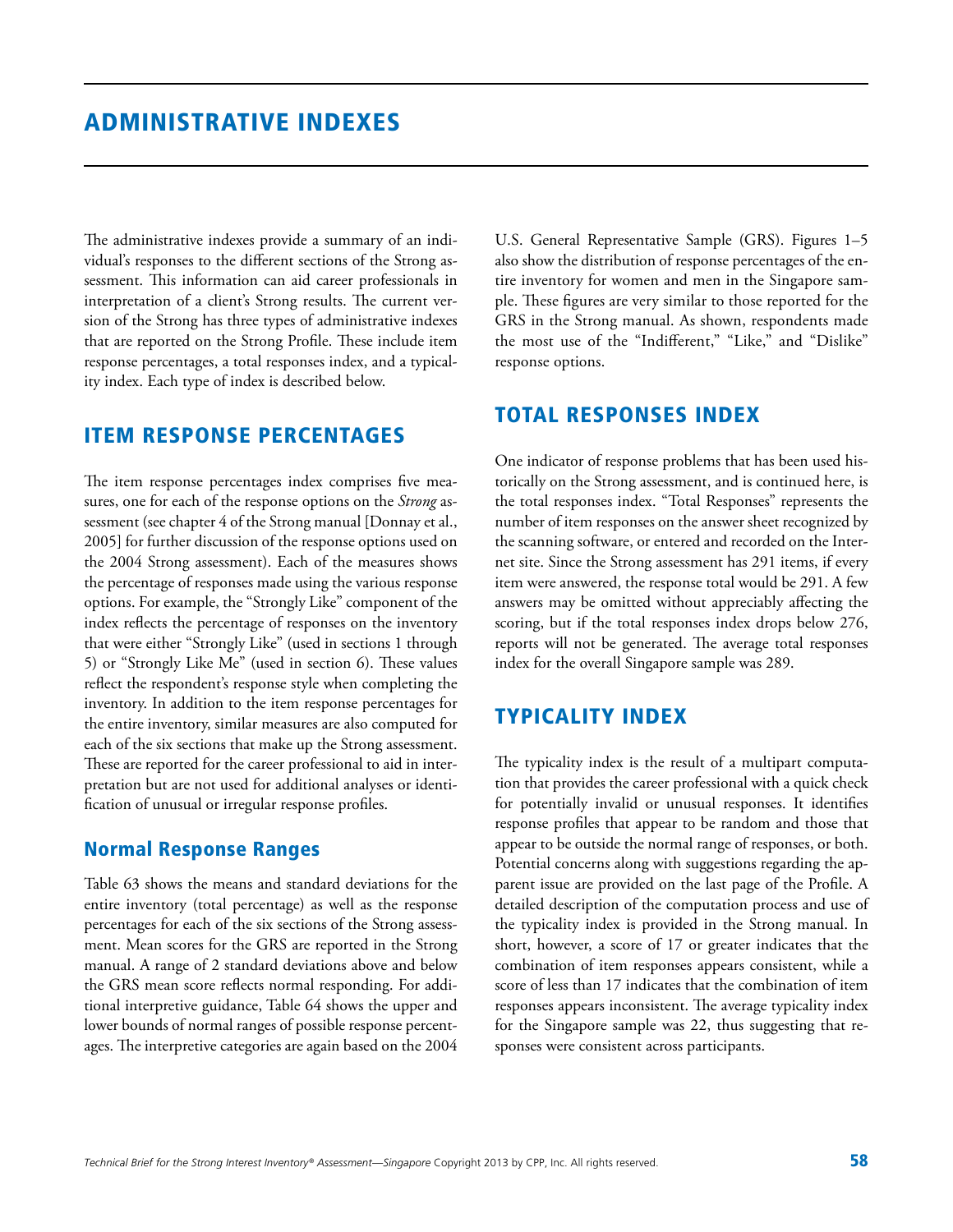#### **Table 63. Average Item Response Percentages for the Entire Inventory and Each Section for Women and Men in the Singapore Sample**

|                                   |              |       | <b>Strongly Like</b> |       | Like        | Indifferent |             | <b>Dislike</b> |             | <b>Strongly Dislike</b> |           |
|-----------------------------------|--------------|-------|----------------------|-------|-------------|-------------|-------------|----------------|-------------|-------------------------|-----------|
| <b>Section</b>                    | Gender       | M     | <b>SD</b>            | М     | <b>SD</b>   | М           | <b>SD</b>   | М              | <b>SD</b>   | M                       | <b>SD</b> |
| <b>Entire Inventory</b>           | <b>Women</b> | 7.65  | 9.81                 | 23.89 | 14.45       | 36.85       | 21.95       | 21.10          | 18.35       | 10.51                   | 16.38     |
|                                   | Men          | 7.89  | 12.29                |       | 30.68 23.61 |             | 38.56 24.38 | 16.19          | 16.46       | 6.68                    | 13.68     |
|                                   | Combined     | 7.77  | 11.08                | 27.24 | 19.76       | 37.69       | 23.15       | 18.68          | 17.58       | 8.62                    | 15.20     |
| Occupations                       | Women        | 6.81  | 11.18                | 20.16 | 14.83       |             | 36.81 25.59 |                | 23.35 22.10 | 12.88                   | 20.03     |
|                                   | Men          | 7.09  | 12.11                |       | 27.21 25.18 |             | 39.92 27.87 |                | 18.16 20.41 | 7.61                    | 15.52     |
|                                   | Combined     | 6.95  | 11.62                | 23.63 | 20.84       | 38.34       | 26.73       | 20.79          | 21.40       | 10.29                   | 18.11     |
| <b>Subject Areas</b>              | Women        | 7.39  | 10.25                | 24.67 | 16.32       |             | 37.08 25.38 |                | 20.24 21.42 | 10.63                   | 18.23     |
|                                   | Men          | 8.35  | 13.43                | 31.66 | 26.38       | 36.60       | 27.68       | 15.75          | 20.52       | 7.65                    | 18.35     |
|                                   | Combined     | 7.86  | 11.91                | 28.11 | 22.10       |             | 36.84 26.49 |                | 18.03 21.07 | 9.16                    | 18.31     |
| <b>Activities</b>                 | Women        | 8.27  | 11.38                |       | 26.16 17.37 |             | 35.48 23.95 |                | 20.49 19.65 | 9.60                    | 16.91     |
|                                   | Men          | 8.19  | 13.19                | 32.46 | 26.05       |             | 37.98 27.20 | 15.23          | 18.10       | 6.14                    | 15.34     |
|                                   | Combined     | 8.23  | 12.28                |       | 29.27 22.25 | 36.71       | 25.59       | 17.90          | 19.05       | 7.89                    | 16.22     |
| <b>Leisure Activities</b>         | <b>Women</b> | 10.54 | 17.33                | 27.62 | 19.00       | 33.88       | 23.40       | 19.96          | 18.71       | 8.01                    | 13.77     |
|                                   | Men          | 9.00  | 17.10                |       | 34.53 26.36 | 36.07       | 26.83       | 15.25          | 18.55       | 5.14                    | 12.65     |
|                                   | Combined     | 9.78  | 17.20                |       | 31.02 23.14 |             | 34.96 25.12 |                | 17.64 18.75 | 6.60                    | 13.28     |
| People                            | Women        | 5.95  | 11.25                |       | 20.52 21.21 |             | 50.57 29.35 | 16.39          | 19.68       | 6.56                    | 14.85     |
|                                   | Men          | 8.34  | 18.96                |       | 28.49 27.79 |             | 47.25 30.65 | 11.49          | 16.61       | 4.42                    | 10.46     |
|                                   | Combined     | 7.13  | 15.55                | 24.45 | 24.94       | 48.94       | 29.99       | 13.98          | 18.37       | 5.51                    | 12.90     |
| Your Characteristics <sup>a</sup> | Women        | 7.12  | 15.58                | 37.12 | 24.21       |             | 33.92 24.62 | 16.99          | 16.50       | 4.85                    | 9.90      |
|                                   | Men          | 8.11  | 16.01                |       | 41.66 26.79 |             | 30.48 27.38 | 15.15          | 17.34       | 4.60                    | 12.93     |
|                                   | Combined     | 7.61  | 15.77                | 39.36 | 25.56       | 32.23       | 26.03       | 16.09          | 16.91       | 4.72                    | 11.47     |

*Note: N* = 264 (134 women and 130 men).

a Response options in section 6 (the "Your Characteristics" section)—"Strongly Like Me," "Like Me," "Don't Know," " Unlike Me," "Strongly Unlike Me" differ from response options in others sections of the Strong items.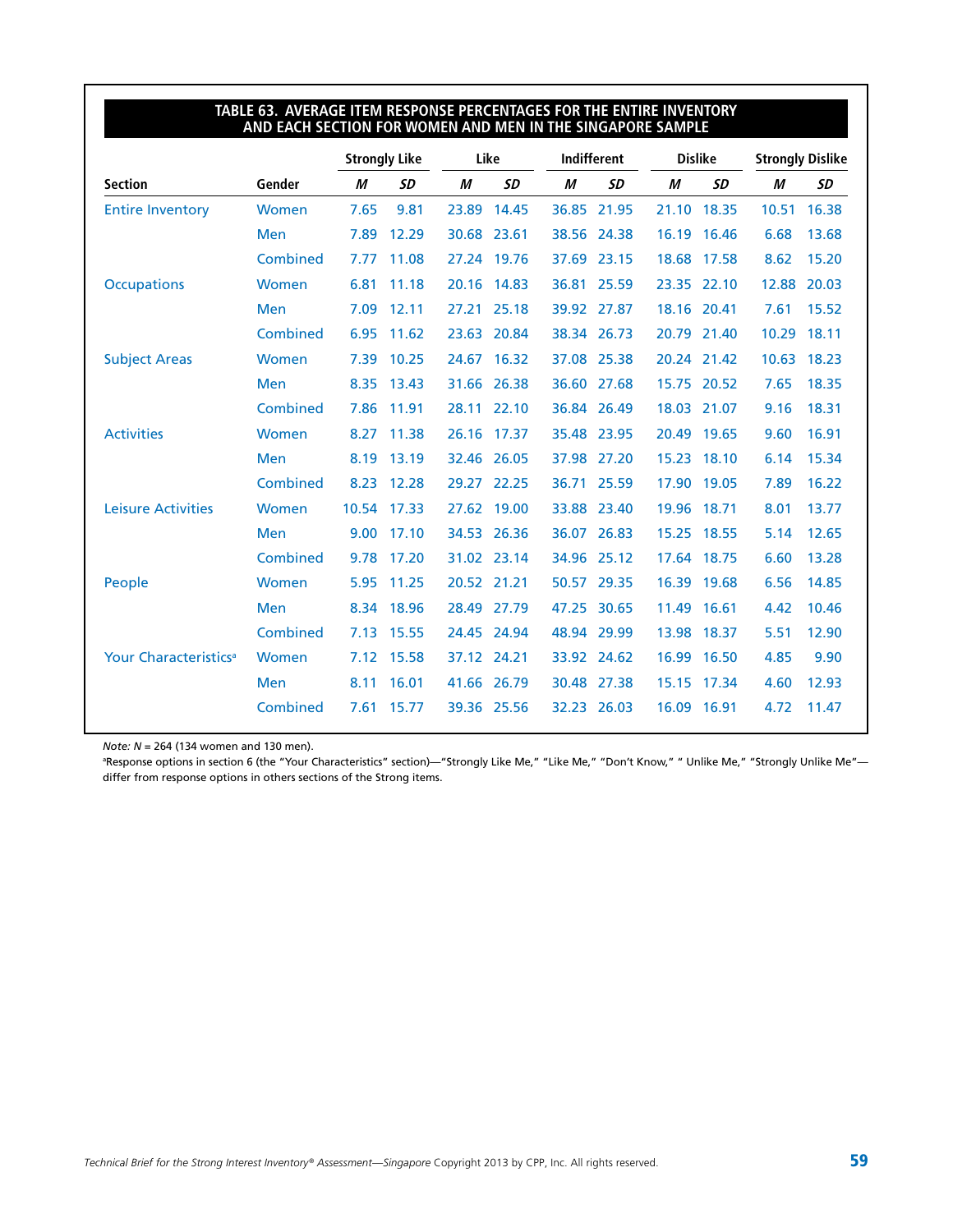|                              |            |                       | <b>Strongly Like</b>         |                       | Like                  |                       | <b>Indifferent</b>    |                       | <b>Dislike</b>        |                       | <b>Strongly Dislike</b> |  |
|------------------------------|------------|-----------------------|------------------------------|-----------------------|-----------------------|-----------------------|-----------------------|-----------------------|-----------------------|-----------------------|-------------------------|--|
| <b>Section</b>               | Gender     | Lower<br><b>Bound</b> | <b>Upper</b><br><b>Bound</b> | Lower<br><b>Bound</b> | Upper<br><b>Bound</b> | Lower<br><b>Bound</b> | Upper<br><b>Bound</b> | Lower<br><b>Bound</b> | Upper<br><b>Bound</b> | Lower<br><b>Bound</b> | Upper<br><b>Bound</b>   |  |
| <b>Entire Inventory</b>      | Women      | 0.00                  | 27.21                        | 4.78                  | 41.46                 | 4.22                  | 42.83                 | 0.00                  | 37.55                 | 0.00                  | 60.27                   |  |
|                              | <b>Men</b> | 0.00                  | 27.31                        | 5.64                  | 44.54                 | 6.78                  | 46.23                 | 0.00                  | 39.99                 | 0.00                  | 49.96                   |  |
|                              | Combined   | 0.00                  | 27.26                        | 5.10                  | 43.10                 | 5.28                  | 44.75                 | 0.00                  | 38.88                 | 0.00                  | 55.81                   |  |
| <b>Occupations</b>           | Women      | 0.00                  | 20.02                        | 0.00                  | 35.07                 | 0.00                  | 43.70                 | 0.00                  | 48.96                 | 0.00                  | 83.69                   |  |
|                              | <b>Men</b> | 0.00                  | 19.95                        | 0.00                  | 37.84                 | 0.00                  | 47.81                 | 0.00                  | 51.45                 | 0.00                  | 72.98                   |  |
|                              | Combined   | 0.00                  | 19.98                        | 0.00                  | 36.52                 | 0.00                  | 45.95                 | 0.00                  | 50.39                 | 0.00                  | 78.98                   |  |
| <b>Subject Areas</b>         | Women      | 0.00                  | 35.27                        | 0.00                  | 50.35                 | 0.00                  | 49.81                 | 0.00                  | 42.67                 | 0.00                  | 65.75                   |  |
|                              | Men        | 0.00                  | 33.99                        | 0.00                  | 53.00                 | 0.02                  | 56.45                 | 0.00                  | 46.56                 | 0.00                  | 54.15                   |  |
|                              | Combined   | 0.00                  | 34.66                        | 0.00                  | 51.72                 | 0.00                  | 53.46                 | 0.00                  | 44.73                 | 0.00                  | 60.58                   |  |
| <b>Activities</b>            | Women      | 0.00                  | 35.83                        | 3.13                  | 51.21                 | 1.97                  | 48.39                 | 0.00                  | 37.13                 | 0.00                  | 50.75                   |  |
|                              | Men        | 0.00                  | 36.14                        | 4.43                  | 54.88                 | 3.99                  | 52.19                 | 0.00                  | 39.90                 | 0.00                  | 39.97                   |  |
|                              | Combined   | 0.00                  | 35.99                        | 3.65                  | 53.17                 | 2.80                  | 50.47                 | 0.00                  | 38.58                 | 0.00                  | 46.10                   |  |
| Leisure Activities Women     |            | 0.00                  | 44.77                        | 0.00                  | 52.85                 | 0.00                  | 45.55                 | 0.00                  | 39.36                 | 0.00                  | 54.79                   |  |
|                              | Men        | 0.00                  | 40.27                        | 0.91                  | 56.55                 | 0.00                  | 50.97                 | 0.00                  | 42.22                 | 0.00                  | 44.87                   |  |
|                              | Combined   | 0.00                  | 42.64                        | 0.34                  | 54.80                 | 0.00                  | 48.60                 | 0.00                  | 40.89                 | 0.00                  | 50.45                   |  |
| People                       | Women      | 0.00                  | 36.16                        | 0.00                  | 62.50                 | 0.00                  | 75.22                 | 0.00                  | 45.23                 | 0.00                  | 43.43                   |  |
|                              | <b>Men</b> | 0.00                  | 38.07                        | 0.00                  | 63.64                 | 0.00                  | 71.24                 | 0.00                  | 43.78                 | 0.00                  | 31.88                   |  |
|                              | Combined   | 0.00                  | 37.14                        | 0.00                  | 63.15                 | 0.00                  | 73.28                 | 0.00                  | 44.50                 | 0.00                  | 38.18                   |  |
| Your                         | Women      | 0.00                  | 56.81                        | 0.00                  | 75.55                 | 0.00                  | 58.94                 | 0.00                  | 44.58                 | 0.00                  | 28.74                   |  |
| Characteristics <sup>a</sup> | Men        | 0.00                  | 62.46                        | 0.00                  | 79.81                 | 0.00                  | 57.61                 | 0.00                  | 41.57                 | 0.00                  | 20.24                   |  |
|                              | Combined   | 0.00                  | 59.75                        | 0.00                  | 77.81                 | 0.00                  | 58.29                 | 0.00                  | 43.15                 | 0.00                  | 24.88                   |  |

*Note: N* = 2,250 (1,125 women and 1,125 men);

a Response options in section 6 (the "Your Characteristics" section)—"Strongly Like Me," "Like Me," "Don't Know," " Unlike Me," "Strongly Unlike Me" differ from response options in others sections of the Strong items.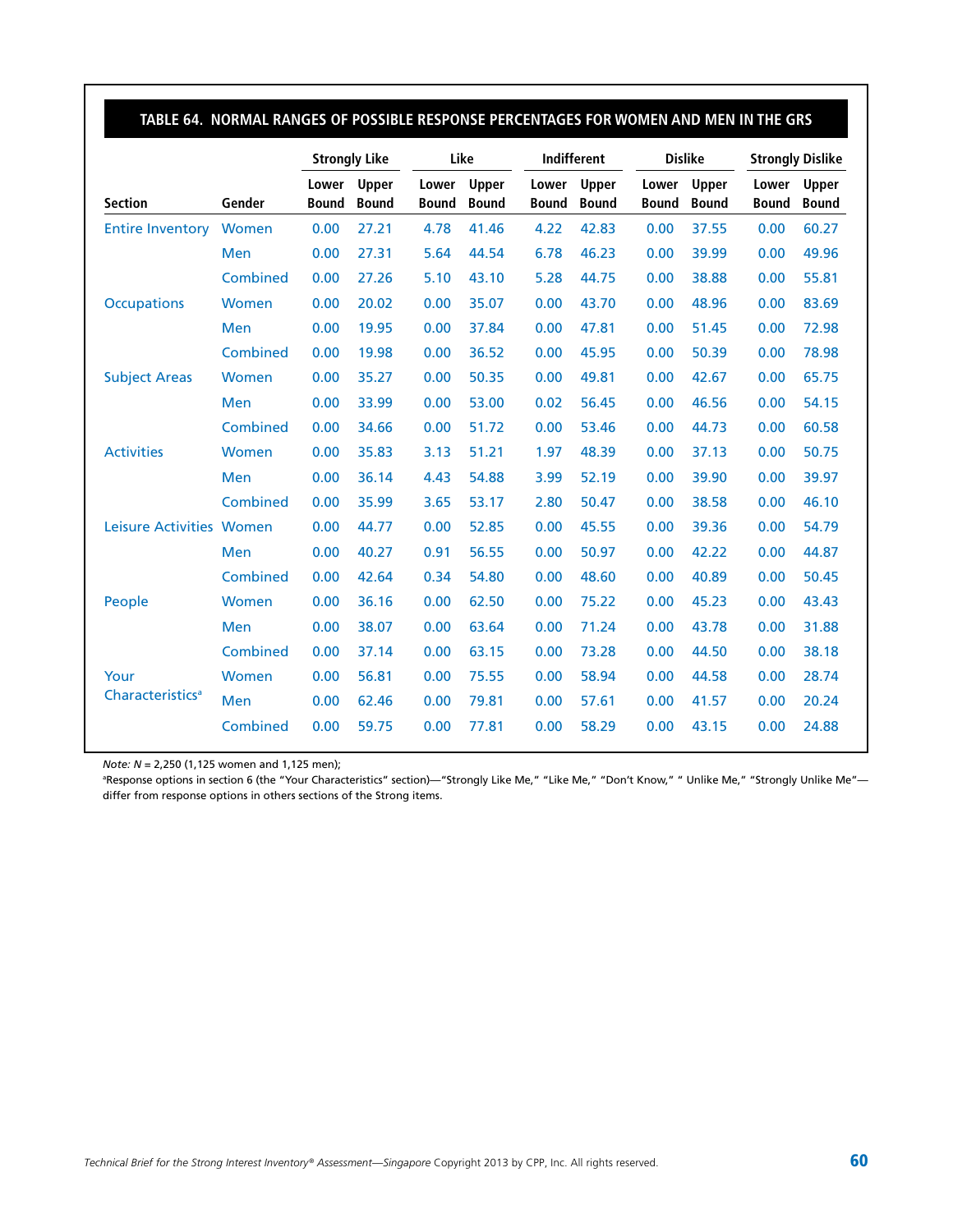

**Figure 1.** Distribution of "Strongly Like" Responses for Women and Men in the Singapore Sample



**Figure 2.** Distribution of "Like" Responses for Women and Men in the Singapore Sample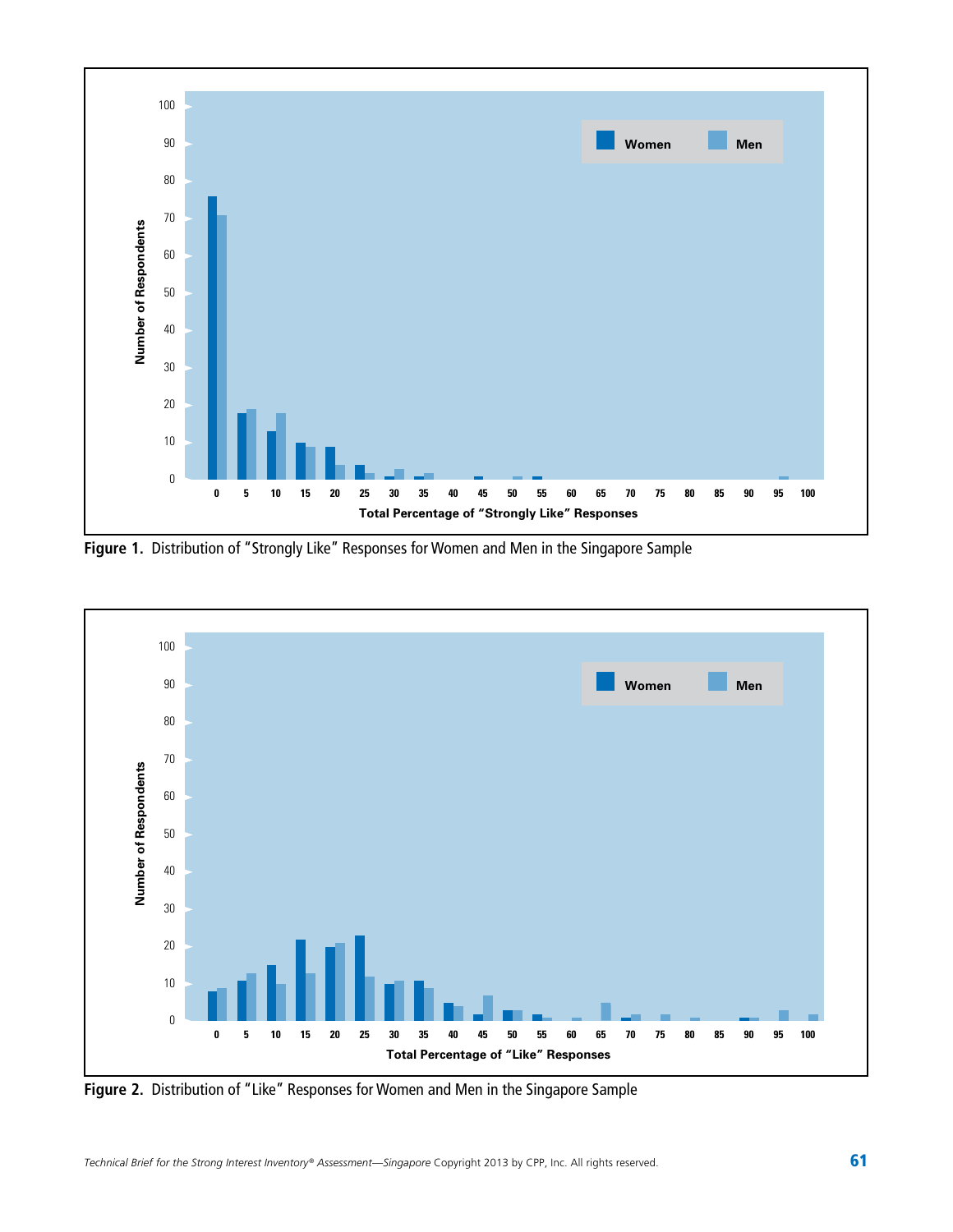

**Figure 3.** Distribution of "Indifferent" Responses for Women and Men in the Singapore Sample



**Figure 4.** Distribution of "Dislike" Responses for Women and Men in the Singapore Sample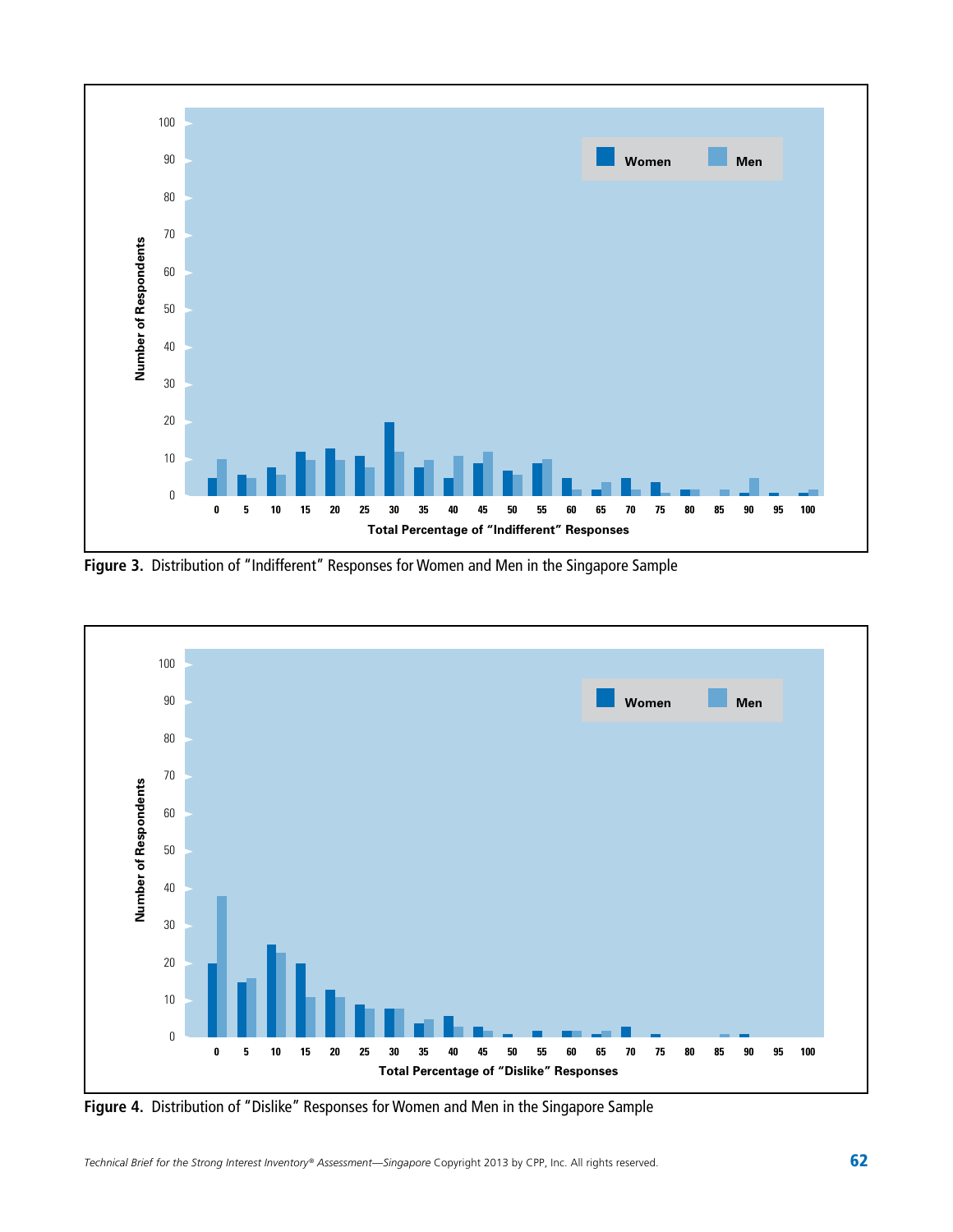

**Figure 5.** Distribution of "Strongly Dislike" Responses for Women and Men in the Singapore Sample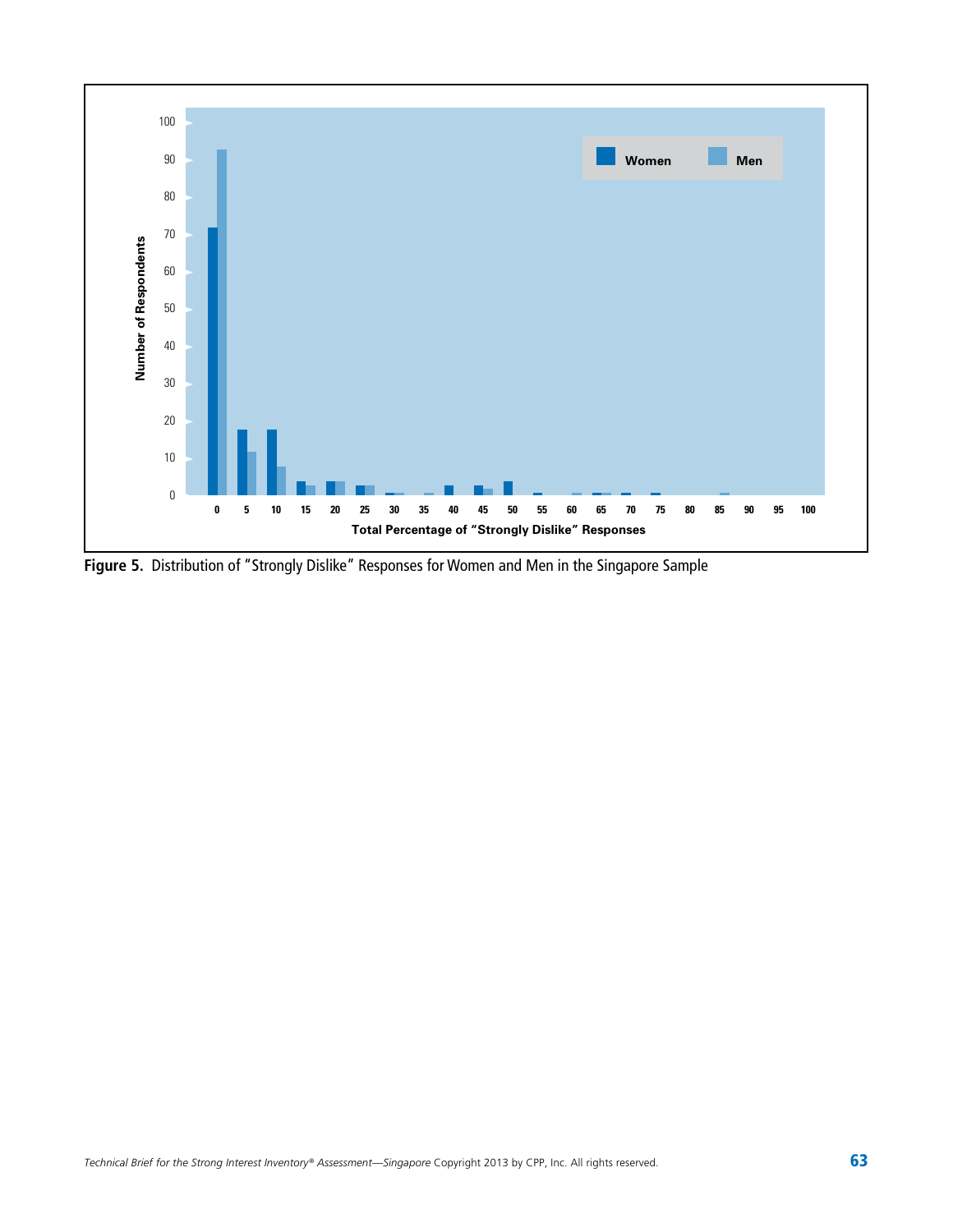### **CONCLUSION**

This technical brief summarizes the measurement properties of the *Strong Interest Inventory* assessment in the Singapore sample. Results presented in this document suggest that the Strong assessment functions with people in Singapore similarly to how it functions with the U.S. General Representative Sample and other international samples. The consistency of these results speaks to the ability of the Strong to be used as a cross-cultural measure of an individual's career and leisure interests and preferences for various occupations and styles of learning, working, playing, and living. As the Strong assessment continues to grow, larger and more diverse samples will become available to the publisher, and the measurement properties of the Strong assessment will continue to be evaluated.